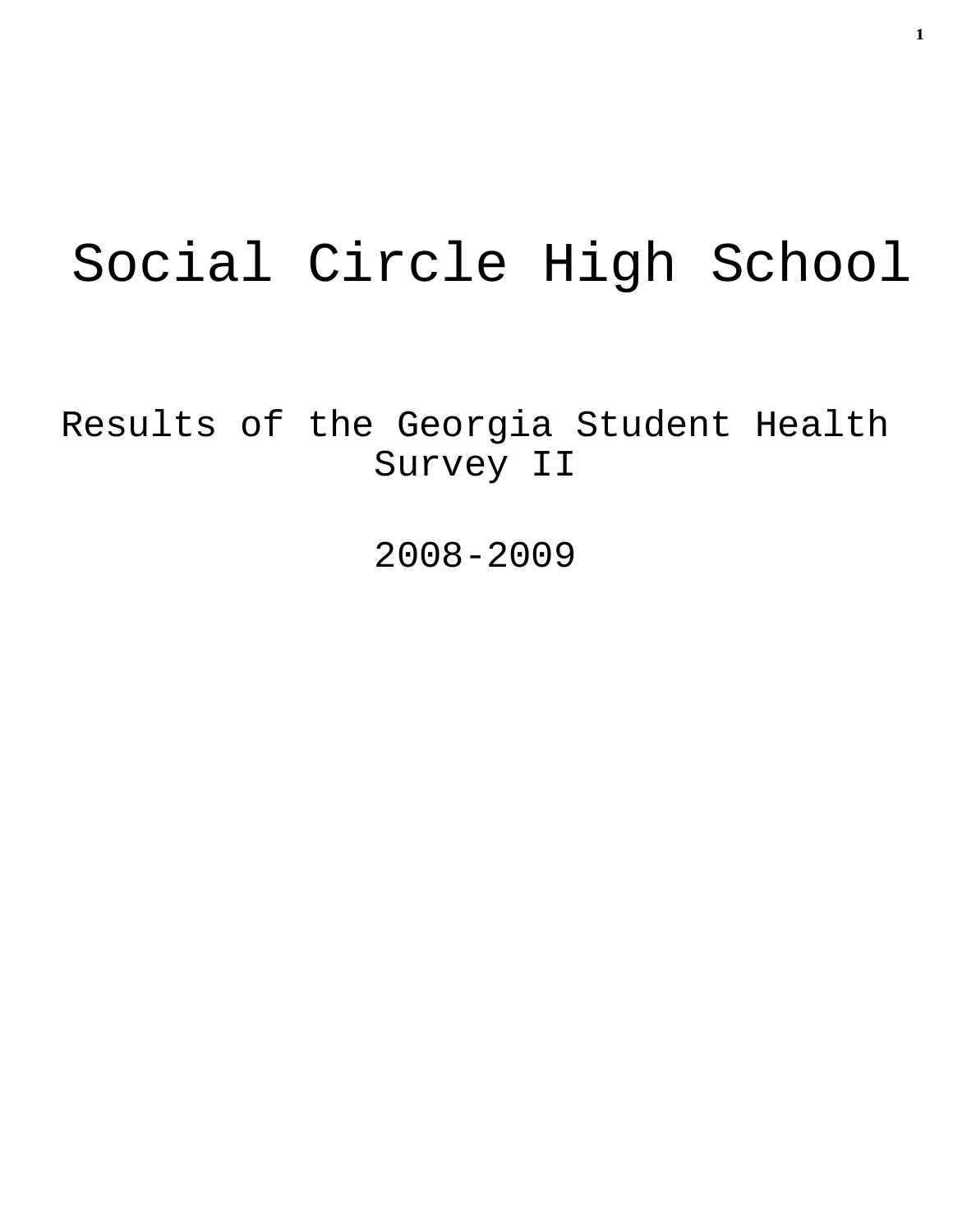### *Demographics* **2**

| Grade                    |    |  |
|--------------------------|----|--|
| <b>Grade   Frequency</b> |    |  |
| 10                       | 73 |  |
| 12<br>85                 |    |  |

| Frequency      | <b>Table of Gender by Grade</b> |              |             |              |
|----------------|---------------------------------|--------------|-------------|--------------|
| <b>Col Pct</b> |                                 | Grade(Grade) |             |              |
|                | Gender(Gender)                  | 10           | 12          | <b>Total</b> |
|                | <b>Female</b>                   | 42<br>57.53  | 42<br>49.41 | 84           |
|                | <b>Male</b>                     | 31<br>42.47  | 43<br>50.59 | 74           |
|                | <b>Total</b>                    | 73           | 85          | 158          |

| Frequency      | <b>Table of Ethnicity by Grade</b> |                                     |             |                |  |
|----------------|------------------------------------|-------------------------------------|-------------|----------------|--|
| <b>Col Pct</b> |                                    | Grade(Grade)                        |             |                |  |
|                | <b>Ethnicity</b> (Ethnicity)       | 10                                  | 12          | <b>Total</b>   |  |
|                | <b>Black</b>                       | 12<br>16.44                         | 18<br>21.18 | 30             |  |
|                | <b>Hispanic</b>                    | $\mathcal{D}_{\mathcal{L}}$<br>2.74 | 4<br>4.71   | 6              |  |
|                | <b>White</b>                       | 53<br>72.60                         | 58<br>68.24 | 111            |  |
|                | <b>Asian</b>                       | 1.37                                | 1<br>1.18   | $\overline{2}$ |  |
|                | <b>Other</b>                       | 5<br>6.85                           | 4<br>4.71   | 9              |  |
|                | <b>Total</b>                       | 73                                  | 85          | 158            |  |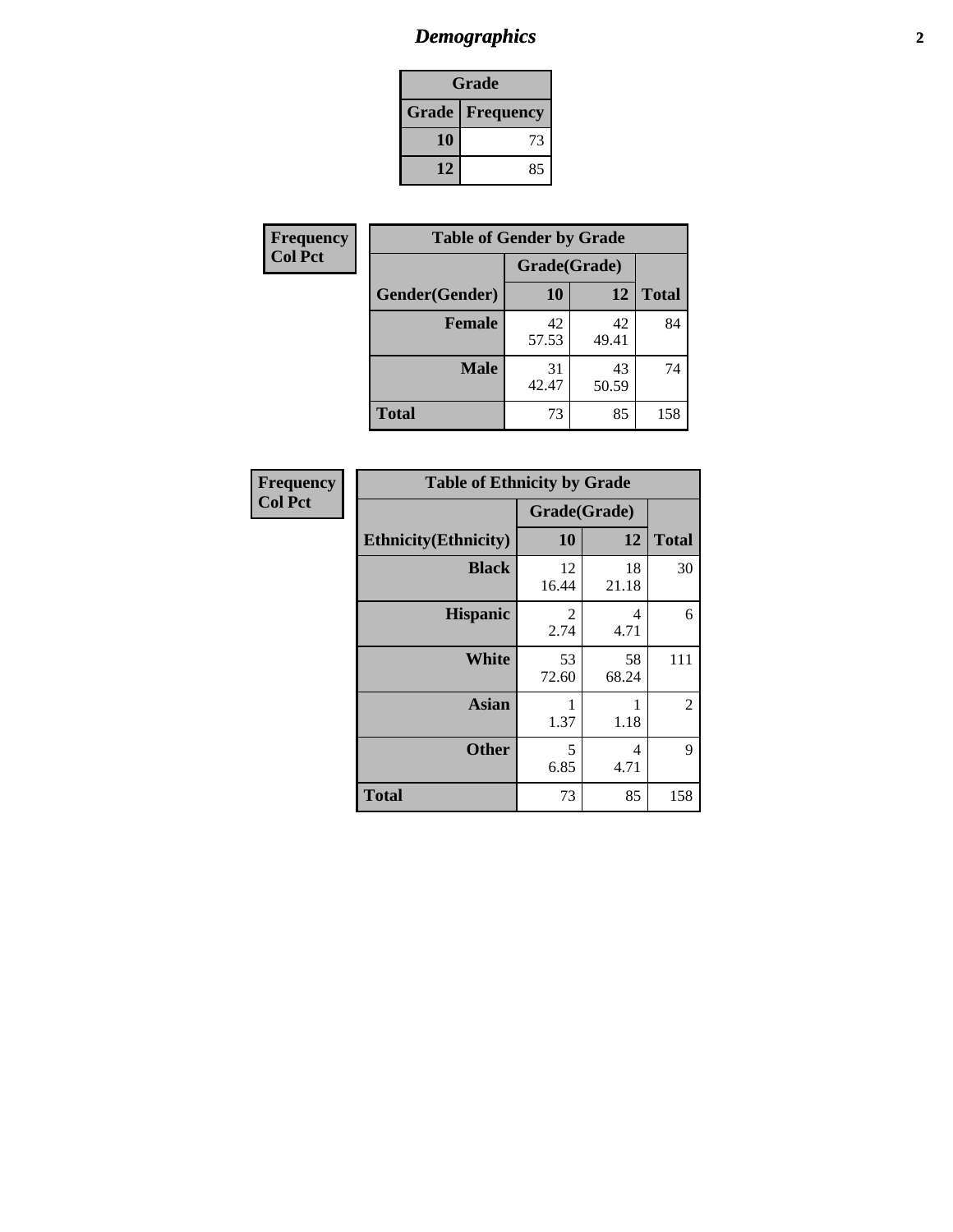#### *Title IV, Part A, Schedule A* **3** *Goal 1: Ensure that all schools are drug-free Baseline Data: Year 2008-2009 Prevalence of Drug Use*

| Frequency<br><b>Col Pct</b> | <b>Table of AlcoholAlt by Grade</b> |              |             |              |  |
|-----------------------------|-------------------------------------|--------------|-------------|--------------|--|
|                             | AlcoholAlt(Alcohol                  | Grade(Grade) |             |              |  |
|                             | use, past 30 days)                  | 10           | <b>12</b>   | <b>Total</b> |  |
|                             | <b>Yes</b>                          | 32<br>43.84  | 44<br>51.76 | 76           |  |
|                             | N <sub>0</sub>                      | 41<br>56.16  | 41<br>48.24 | 82           |  |
|                             | <b>Total</b>                        | 73           | 85          | 158          |  |

| <b>Frequency</b> | <b>Table of TobaccoAny by Grade</b> |              |             |              |  |
|------------------|-------------------------------------|--------------|-------------|--------------|--|
| <b>Col Pct</b>   | TobaccoAny(Tobacco                  | Grade(Grade) |             |              |  |
|                  | use, past 30 days)                  | 10           | 12          | <b>Total</b> |  |
|                  | Yes                                 | 26<br>35.62  | 35<br>41.18 | 61           |  |
|                  | N <sub>0</sub>                      | 47<br>64.38  | 50<br>58.82 | 97           |  |
|                  | Total                               | 73           | 85          | 158          |  |

| Frequency      | <b>Table of MarijuanaAlt by Grade</b> |              |             |              |  |
|----------------|---------------------------------------|--------------|-------------|--------------|--|
| <b>Col Pct</b> | MarijuanaAlt(Marijuana                | Grade(Grade) |             |              |  |
|                | use, past 30 days)                    | <b>10</b>    | 12          | <b>Total</b> |  |
|                | Yes                                   | 13<br>17.81  | 13<br>15.29 | 26           |  |
|                | N <sub>0</sub>                        | 60<br>82.19  | 72<br>84.71 | 132          |  |
|                | <b>Total</b>                          | 73           | 85          | 158          |  |

| Frequency<br><b>Col Pct</b> | <b>Table of OtherDrugAny by Grade</b>  |              |             |              |
|-----------------------------|----------------------------------------|--------------|-------------|--------------|
|                             | <b>OtherDrugAny(Other</b><br>drug use, | Grade(Grade) |             |              |
|                             | past 30 days)                          | 10           | 12          | <b>Total</b> |
|                             | <b>Yes</b>                             | 8<br>10.96   | 16<br>18.82 | 24           |
|                             | N <sub>0</sub>                         | 65<br>89.04  | 69<br>81.18 | 134          |
|                             | <b>Total</b>                           | 73           | 85          | 158          |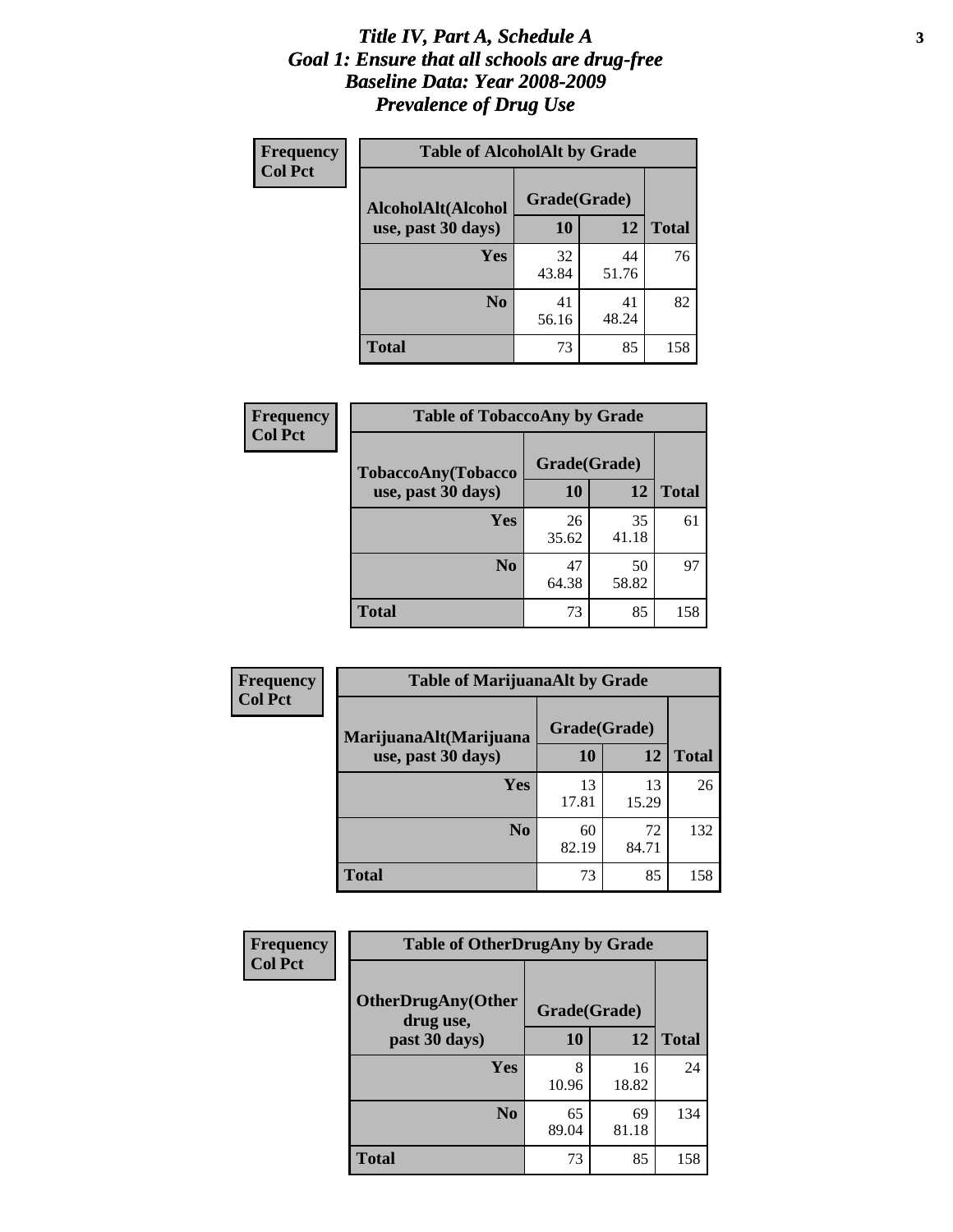#### *Average Age of Onset of Use* **4** *Results for "Average Age of Onset of Use" questions exclude students who said they did not use that substance*

| <b>Variable</b>       | Label                                                              | <b>Mean</b> |
|-----------------------|--------------------------------------------------------------------|-------------|
| Alcoholinit2          | I started using alcohol when I was                                 | 14.28       |
| Cigarettesinit2       | I started smoking tobacco when I was                               | 14.08       |
| Smokelessinit2        | I started chewing tobacco when I was                               | 14.31       |
| Marijuanainit2        | I started using marijuana when I was                               | 14.69       |
| Cocaineinit2          | I started using cocaine when I was                                 | 16.00       |
| Inhalantsinit2        | I started using inhalants when I was                               | 15.67       |
| Steroidsinit2         | I started using steroids when I was                                | 16.00       |
| Ecstasyinit2          | I started using ecstasy when I was                                 | 16.40       |
| Methinit <sub>2</sub> | I started using methamphetamines when I was                        | 16.00       |
| Hallucinogensinit2    | I started using hallucinogens when I was                           | 16.33       |
| Prescriptioninit2     | I started using prescription drugs not prescribed to me when I was | 14.65       |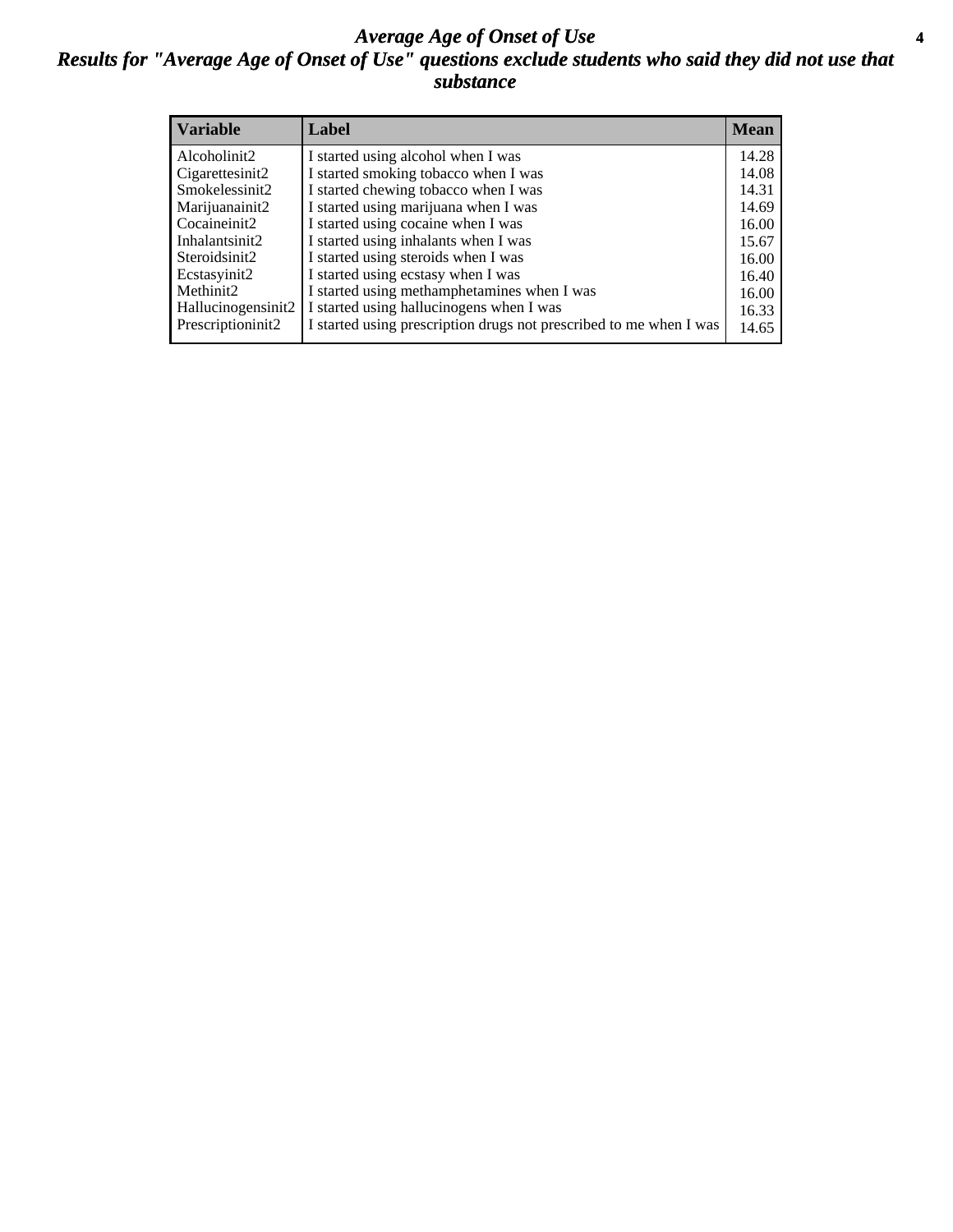# *Perception of Health Risk* **5**

| Frequency      | <b>Table of Alcoholharmdich by Grade</b> |              |             |              |
|----------------|------------------------------------------|--------------|-------------|--------------|
| <b>Col Pct</b> | Alcoholharmdich(I<br>think alcohol is    | Grade(Grade) |             |              |
|                | harmful)                                 | 10           | 12          | <b>Total</b> |
|                | <b>Yes</b>                               | 51<br>69.86  | 60<br>70.59 | 111          |
|                | N <sub>0</sub>                           | 22<br>30.14  | 25<br>29.41 | 47           |
|                | <b>Total</b>                             | 73           | 85          | 158          |

| Frequency      | <b>Table of Tobaccoharmdich by Grade</b> |              |             |              |
|----------------|------------------------------------------|--------------|-------------|--------------|
| <b>Col Pct</b> | Tobaccoharmdich(I<br>think tobacco is    | Grade(Grade) |             |              |
|                | harmful)                                 | 10           | 12          | <b>Total</b> |
|                | Yes                                      | 70<br>95.89  | 76<br>89.41 | 146          |
|                | N <sub>0</sub>                           | 4.11         | 9<br>10.59  | 12           |
|                | <b>Total</b>                             | 73           | 85          | 158          |

| Frequency      | <b>Table of Marijuanaharmdich by Grade</b> |              |             |              |
|----------------|--------------------------------------------|--------------|-------------|--------------|
| <b>Col Pct</b> | Marijuanaharmdich(I<br>think marijuana is  | Grade(Grade) |             |              |
|                | harmful)                                   | 10           | 12          | <b>Total</b> |
|                | Yes                                        | 56<br>76.71  | 59<br>69.41 | 115          |
|                | N <sub>0</sub>                             | 17<br>23.29  | 26<br>30.59 | 43           |
|                | <b>Total</b>                               | 73           | 85          | 158          |

| <b>Frequency</b> | <b>Table of Otherdrugharmdich by Grade</b>                   |             |             |              |
|------------------|--------------------------------------------------------------|-------------|-------------|--------------|
| <b>Col Pct</b>   | Otherdrugharmdich(I<br>Grade(Grade)<br>think other drugs are |             |             |              |
|                  | harmful)                                                     | 10          | 12          | <b>Total</b> |
|                  | <b>Yes</b>                                                   | 71<br>97.26 | 77<br>90.59 | 148          |
|                  | N <sub>0</sub>                                               | 2.74        | 8<br>9.41   | 10           |
|                  | <b>Total</b>                                                 | 73          | 85          | 158          |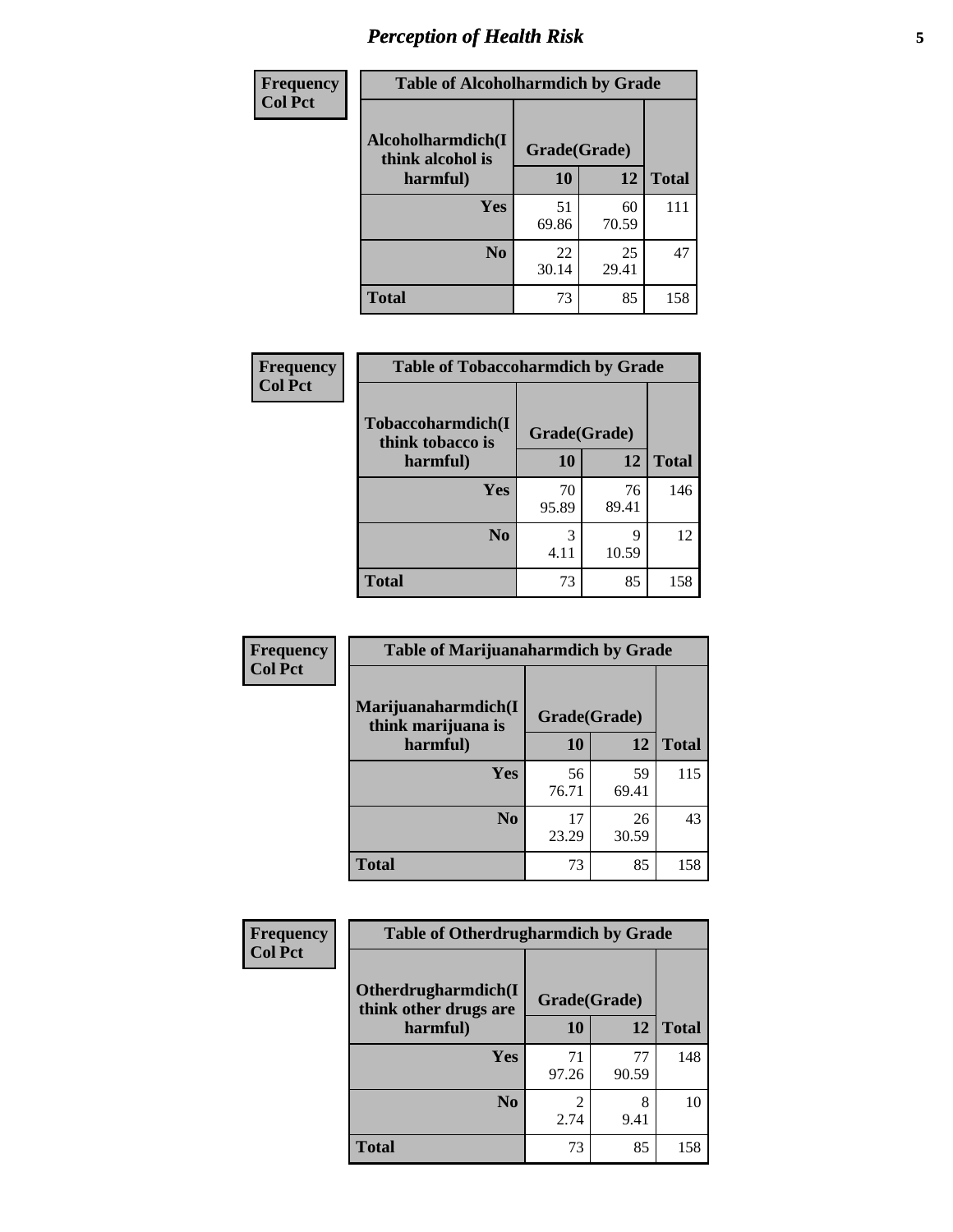# *Social Disapproval* **6**

| <b>Frequency</b> | <b>Table of Alcoholpeerdich by Grade</b>                    |              |             |              |  |
|------------------|-------------------------------------------------------------|--------------|-------------|--------------|--|
| <b>Col Pct</b>   | Alcoholpeerdich(My<br>friends would<br>disapprove if I used | Grade(Grade) |             |              |  |
|                  | alcohol)                                                    | 10           | 12          | <b>Total</b> |  |
|                  | Yes                                                         | 22<br>30.14  | 22<br>25.88 | 44           |  |
|                  | N <sub>0</sub>                                              | 51<br>69.86  | 63<br>74.12 | 114          |  |
|                  | <b>Total</b>                                                | 73           | 85          | 158          |  |

| <b>Frequency</b> |
|------------------|
| <b>Col Pct</b>   |

| <b>Table of Tobaccopeerdich by Grade</b>                    |              |             |              |  |  |  |
|-------------------------------------------------------------|--------------|-------------|--------------|--|--|--|
| Tobaccopeerdich(My<br>friends would<br>disapprove if I used | Grade(Grade) |             |              |  |  |  |
| tobacco)                                                    | 10           | 12          | <b>Total</b> |  |  |  |
| Yes                                                         | 30<br>41.10  | 28<br>32.94 | 58           |  |  |  |
| N <sub>0</sub>                                              | 43<br>58.90  | 57<br>67.06 | 100          |  |  |  |
| <b>Total</b>                                                | 73           | 85          | 158          |  |  |  |

| Frequency      | <b>Table of Marijuanapeerdich by Grade</b>                    |              |             |              |  |
|----------------|---------------------------------------------------------------|--------------|-------------|--------------|--|
| <b>Col Pct</b> | Marijuanapeerdich(My<br>friends would<br>disapprove if I used | Grade(Grade) |             |              |  |
|                | marijuana)                                                    | 10           | 12          | <b>Total</b> |  |
|                | <b>Yes</b>                                                    | 36<br>49.32  | 43<br>50.59 | 79           |  |
|                | N <sub>0</sub>                                                | 37<br>50.68  | 42<br>49.41 | 79           |  |
|                | <b>Total</b>                                                  | 73           | 85          | 158          |  |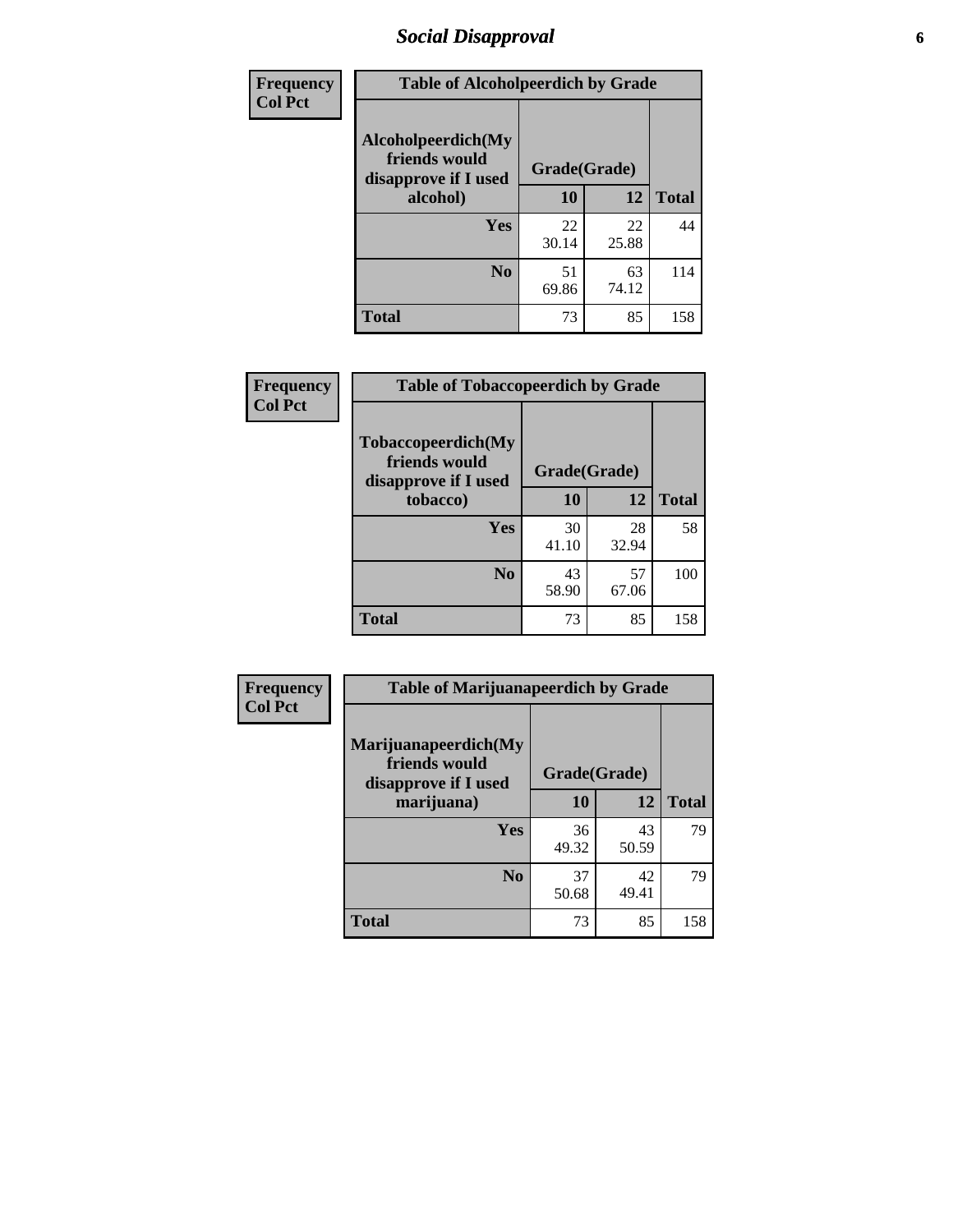# *Social Disapproval* **7**

| Frequency      | <b>Table of Otherdrugpeerdich by Grade</b>                    |              |             |              |  |
|----------------|---------------------------------------------------------------|--------------|-------------|--------------|--|
| <b>Col Pct</b> | Otherdrugpeerdich(My<br>friends would<br>disapprove if I used | Grade(Grade) |             |              |  |
|                | other drugs)                                                  | 10           | 12          | <b>Total</b> |  |
|                | Yes                                                           | 47<br>64.38  | 52<br>61.18 | 99           |  |
|                | N <sub>0</sub>                                                | 26<br>35.62  | 33<br>38.82 | 59           |  |
|                | <b>Total</b>                                                  | 73           | 85          | 158          |  |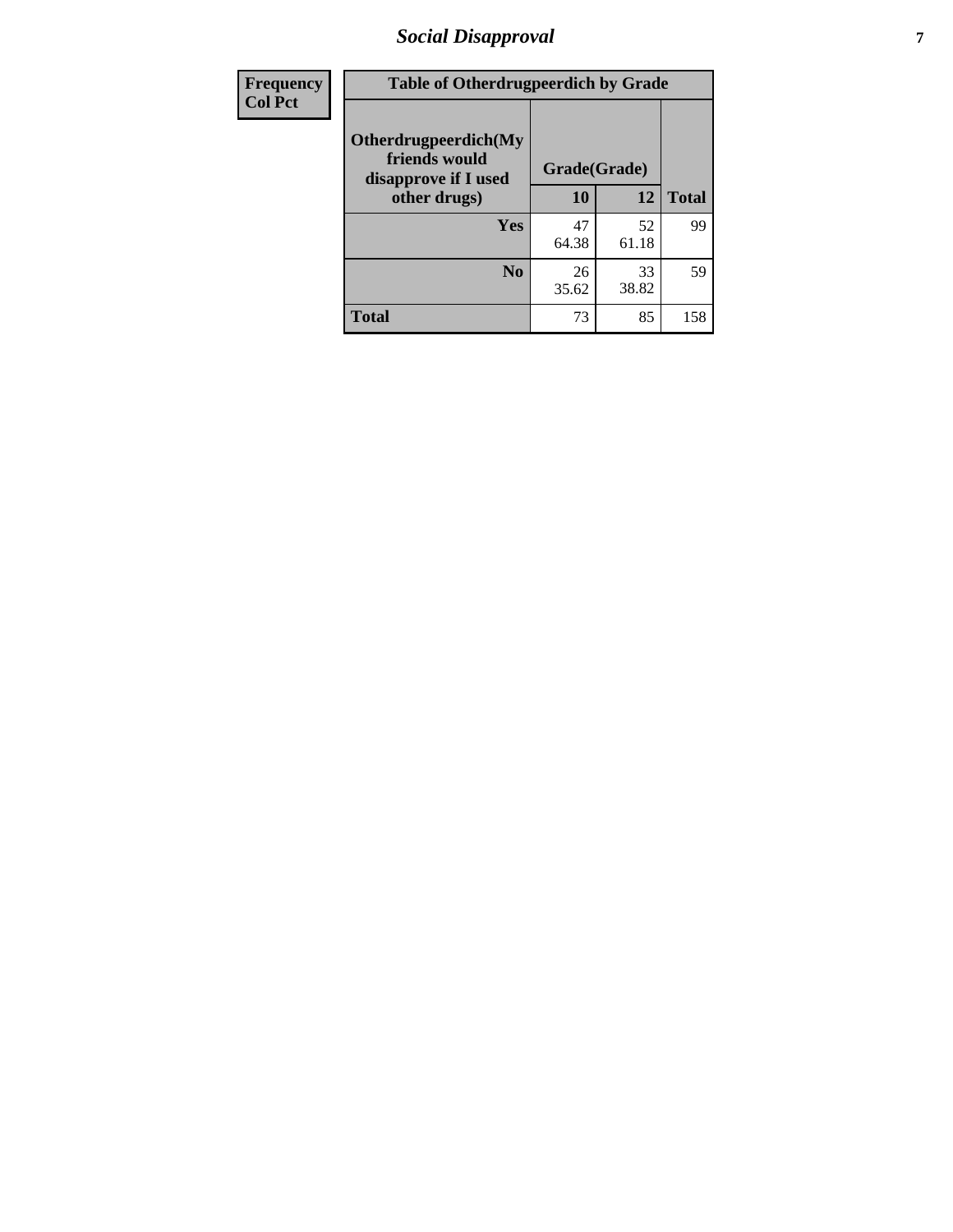#### Title IV, Part A, Schedule A **8** *Goal 2: To help ensure that all schools are safe and disciplined Baseline Data: Year 2008-2009 Student Involvement in Gang Activity*

| Frequency      | <b>Table of Gangself by Grade</b>                                                                 |                    |             |              |
|----------------|---------------------------------------------------------------------------------------------------|--------------------|-------------|--------------|
| <b>Col Pct</b> | Gangself(I<br>have<br>participated<br>in illegal<br>gang<br>activities in<br>the past 30<br>days) | Grade(Grade)<br>10 | 12          | <b>Total</b> |
|                | Yes                                                                                               | 4<br>5.48          | 5<br>5.88   | 9            |
|                | N <sub>0</sub>                                                                                    | 69<br>94.52        | 80<br>94.12 | 149          |
|                | <b>Total</b>                                                                                      | 73                 | 85          | 158          |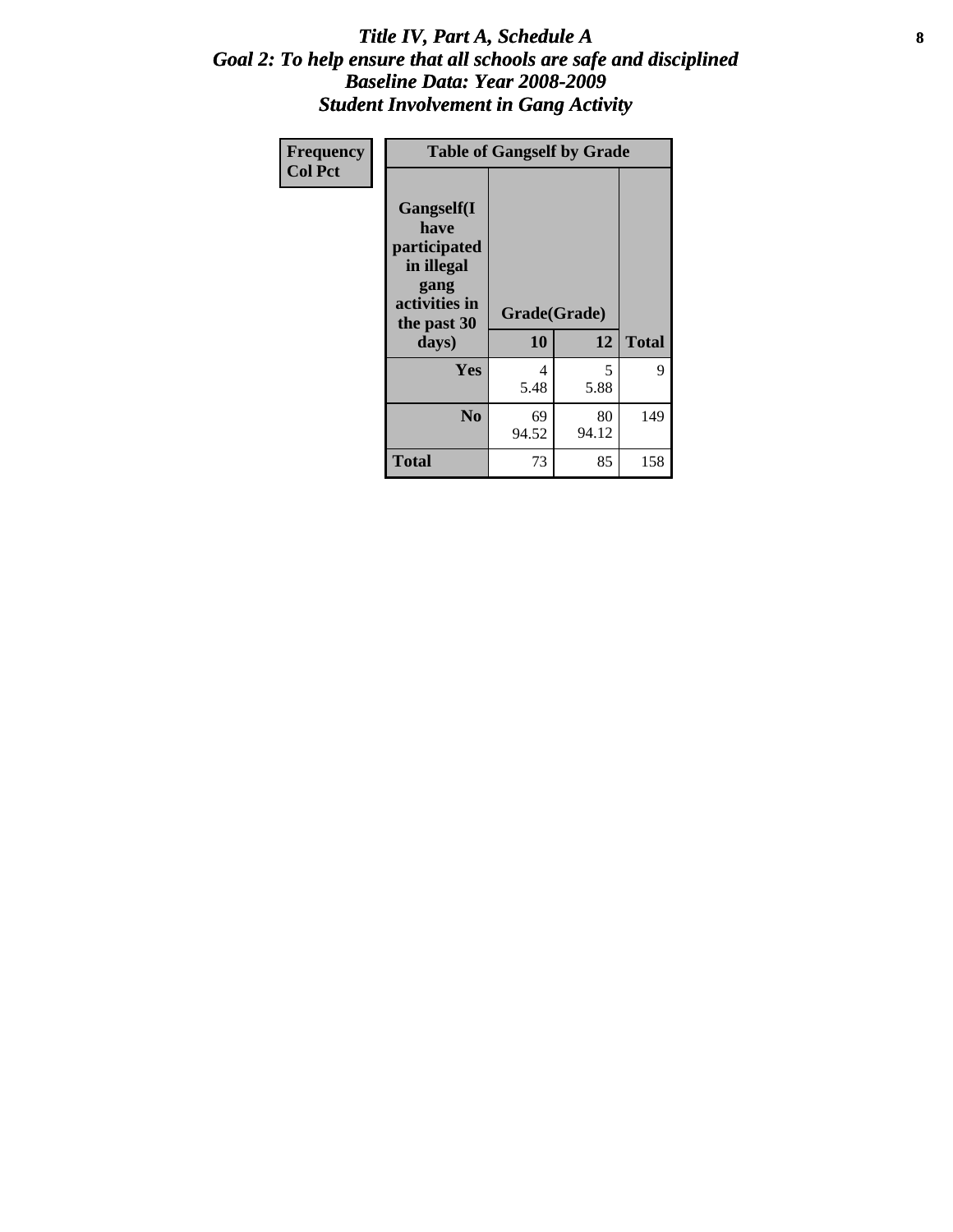# *Student Perception of School Safety* **9**

| <b>Frequency</b><br>Row Pct |
|-----------------------------|
|                             |

| <b>Table of Grade by Safeschool</b> |                          |                                                                                              |             |           |     |  |  |  |
|-------------------------------------|--------------------------|----------------------------------------------------------------------------------------------|-------------|-----------|-----|--|--|--|
|                                     |                          | Safeschool (School is a place at which I feel<br>safe)                                       |             |           |     |  |  |  |
| Grade(Grade)                        | <b>Strongly</b><br>Agree | Somewhat Somewhat<br><b>Strongly</b><br><b>Disagree</b><br>Disagree<br><b>Total</b><br>Agree |             |           |     |  |  |  |
| 10                                  | 12<br>16.44              | 42<br>57.53                                                                                  | 15<br>20.55 | 4<br>5.48 | 73  |  |  |  |
| 12                                  | 17<br>20.00              | 51<br>60.00                                                                                  | 9<br>10.59  | 8<br>9.41 | 85  |  |  |  |
| <b>Total</b>                        | 29                       | 93                                                                                           | 24          | 12        | 158 |  |  |  |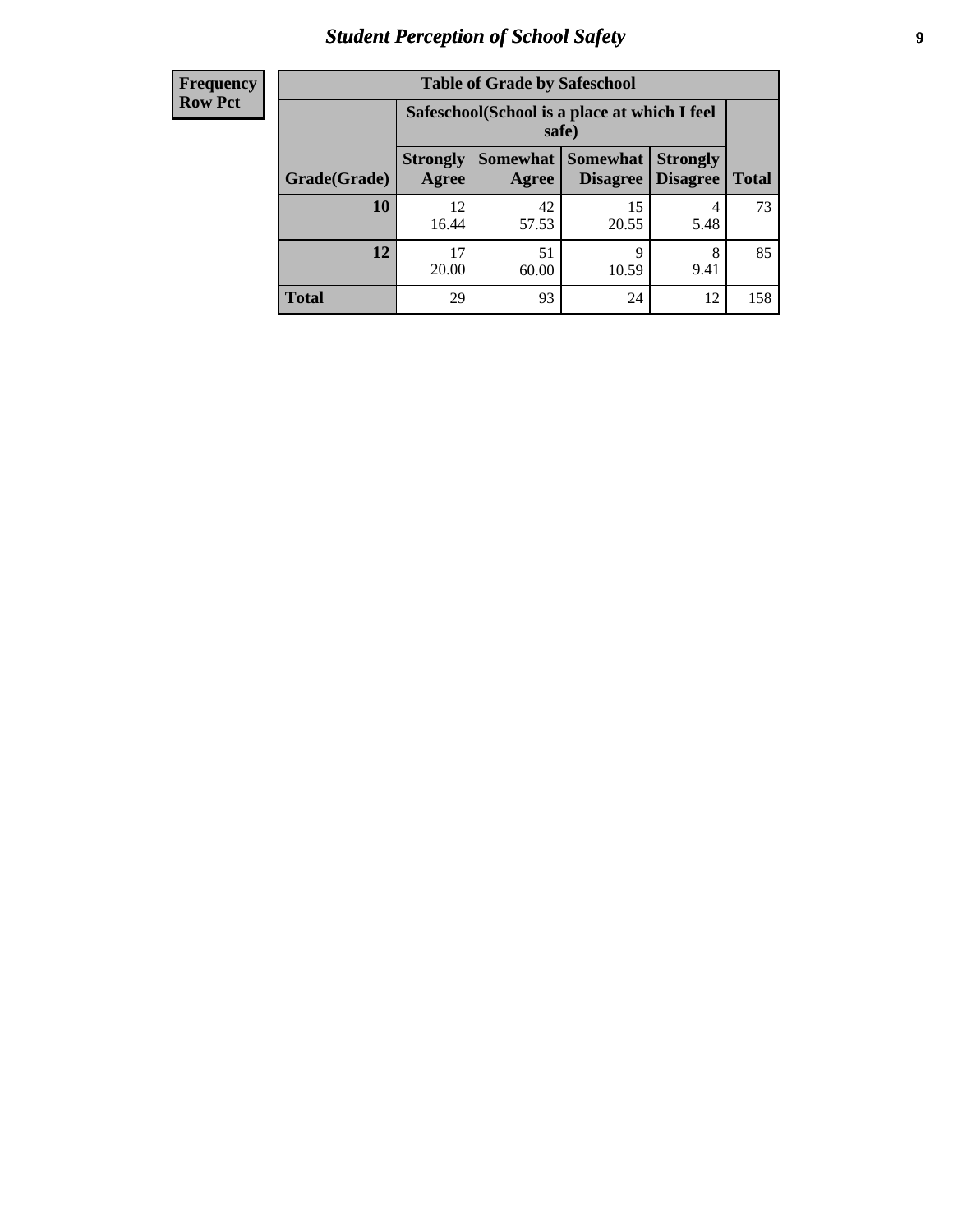### *Students Who Have Been Bullied* **10**

| <b>Frequency</b> | <b>Table of Grade by Bullied</b> |                                                                               |                        |                        |                |                                   |           |              |
|------------------|----------------------------------|-------------------------------------------------------------------------------|------------------------|------------------------|----------------|-----------------------------------|-----------|--------------|
| <b>Row Pct</b>   |                                  | <b>Bullied</b> (I have been bullied by other<br>students in the past 30 days) |                        |                        |                |                                   |           |              |
|                  |                                  | $\mathbf{0}$                                                                  | 1 or<br>2              | 3 <sub>to</sub>        | 6 to<br>9      | <b>10</b><br>t <sub>0</sub><br>19 | All<br>30 |              |
|                  | Grade(Grade)                     | <b>Days</b>                                                                   | days                   | days                   | days           | days                              | days      | <b>Total</b> |
|                  | 10                               | 61<br>83.56                                                                   | 7<br>9.59              | $\mathfrak{D}$<br>2.74 | 1.37           | 1.37                              | 1.37      | 73           |
|                  | 12                               | 75<br>88.24                                                                   | $\overline{4}$<br>4.71 | 1.18                   | 1.18           | 1.18                              | 3<br>3.53 | 85           |
|                  | <b>Total</b>                     | 136                                                                           | 11                     | 3                      | $\mathfrak{D}$ | 2                                 | 4         | 158          |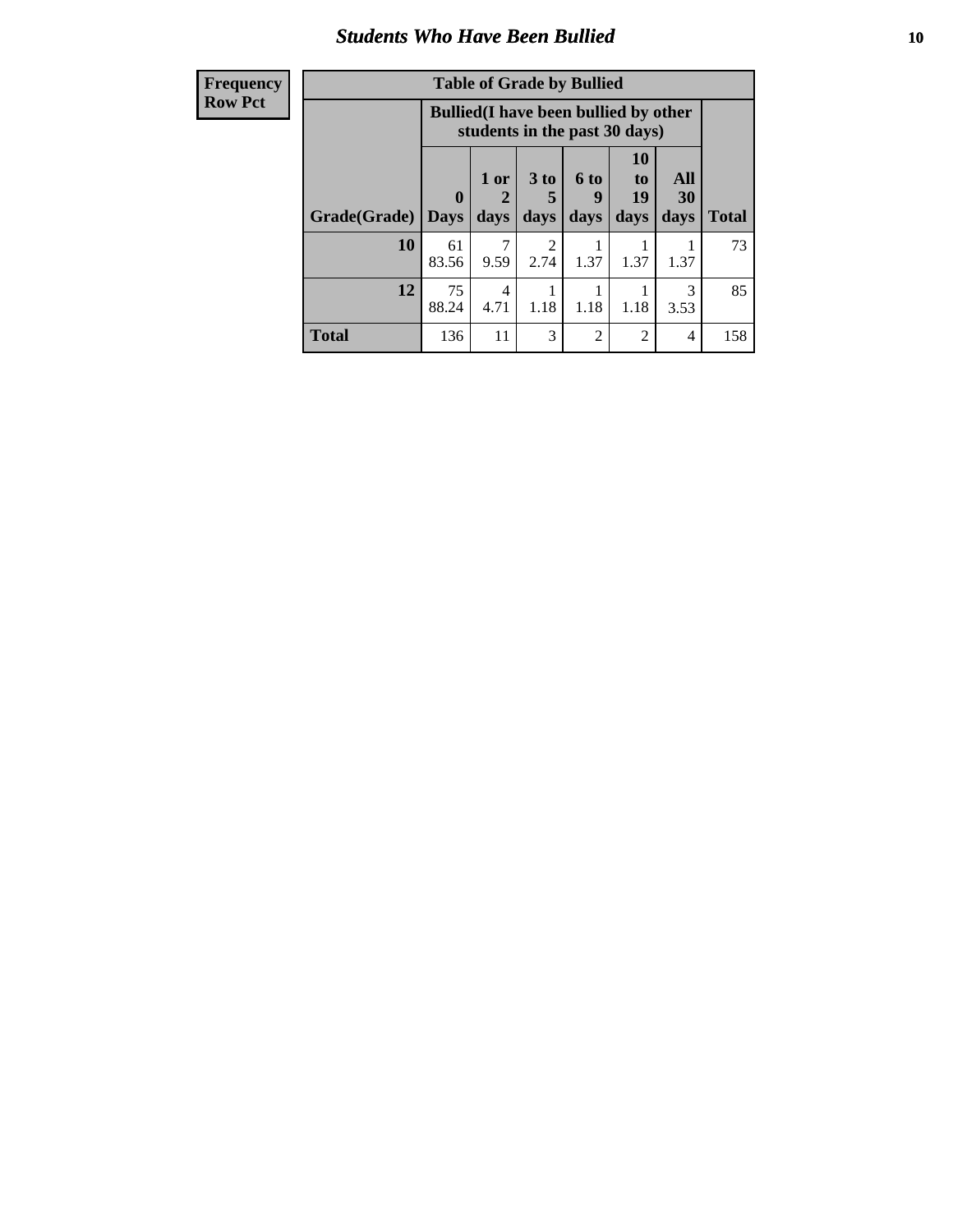### *School Climate* **11**

| Frequency      | <b>Table of SchoolClimate1 by Grade</b> |                    |             |              |  |
|----------------|-----------------------------------------|--------------------|-------------|--------------|--|
| <b>Col Pct</b> | SchoolClimate1(I<br>like school)        | Grade(Grade)<br>10 | 12          | <b>Total</b> |  |
|                | <b>Strongly Agree</b>                   | 6<br>8.22          | 8<br>9.41   | 14           |  |
|                | <b>Somewhat Agree</b>                   | 48<br>65.75        | 64<br>75.29 | 112          |  |
|                | <b>Somewhat Disagree</b>                | 11<br>15.07        | 8<br>9.41   | 19           |  |
|                | <b>Strongly Disagree</b>                | 8<br>10.96         | 5<br>5.88   | 13           |  |
|                | <b>Total</b>                            | 73                 | 85          | 158          |  |

| <b>Frequency</b> |
|------------------|
| <b>Col Pct</b>   |

| <b>Table of SchoolClimate2 by Grade</b>           |                        |             |              |  |  |  |
|---------------------------------------------------|------------------------|-------------|--------------|--|--|--|
| SchoolClimate2(I<br>feel successful at<br>school) | Grade(Grade)<br>10     | 12          | <b>Total</b> |  |  |  |
| <b>Strongly Agree</b>                             | 18<br>24.66            | 23<br>27.06 | 41           |  |  |  |
| <b>Somewhat Agree</b>                             | 49<br>67.12            | 53<br>62.35 | 102          |  |  |  |
| <b>Somewhat Disagree</b>                          | 4<br>5.48              | 8<br>9.41   | 12           |  |  |  |
| <b>Strongly Disagree</b>                          | $\mathfrak{D}$<br>2.74 | 1.18        | 3            |  |  |  |
| <b>Total</b>                                      | 73                     | 85          | 158          |  |  |  |

| Frequency      | <b>Table of SchoolClimate3 by Grade</b>                                      |                    |             |              |
|----------------|------------------------------------------------------------------------------|--------------------|-------------|--------------|
| <b>Col Pct</b> | <b>SchoolClimate3(My</b><br>school has high<br>standards for<br>achievement) | Grade(Grade)<br>10 | 12          | <b>Total</b> |
|                | <b>Strongly Agree</b>                                                        | 19<br>26.03        | 22<br>25.88 | 41           |
|                | <b>Somewhat Agree</b>                                                        | 41<br>56.16        | 52<br>61.18 | 93           |
|                | <b>Somewhat Disagree</b>                                                     | 11<br>15.07        | 8<br>9.41   | 19           |
|                | <b>Strongly Disagree</b>                                                     | 2<br>2.74          | 3<br>3.53   | 5            |
|                | Total                                                                        | 73                 | 85          | 158          |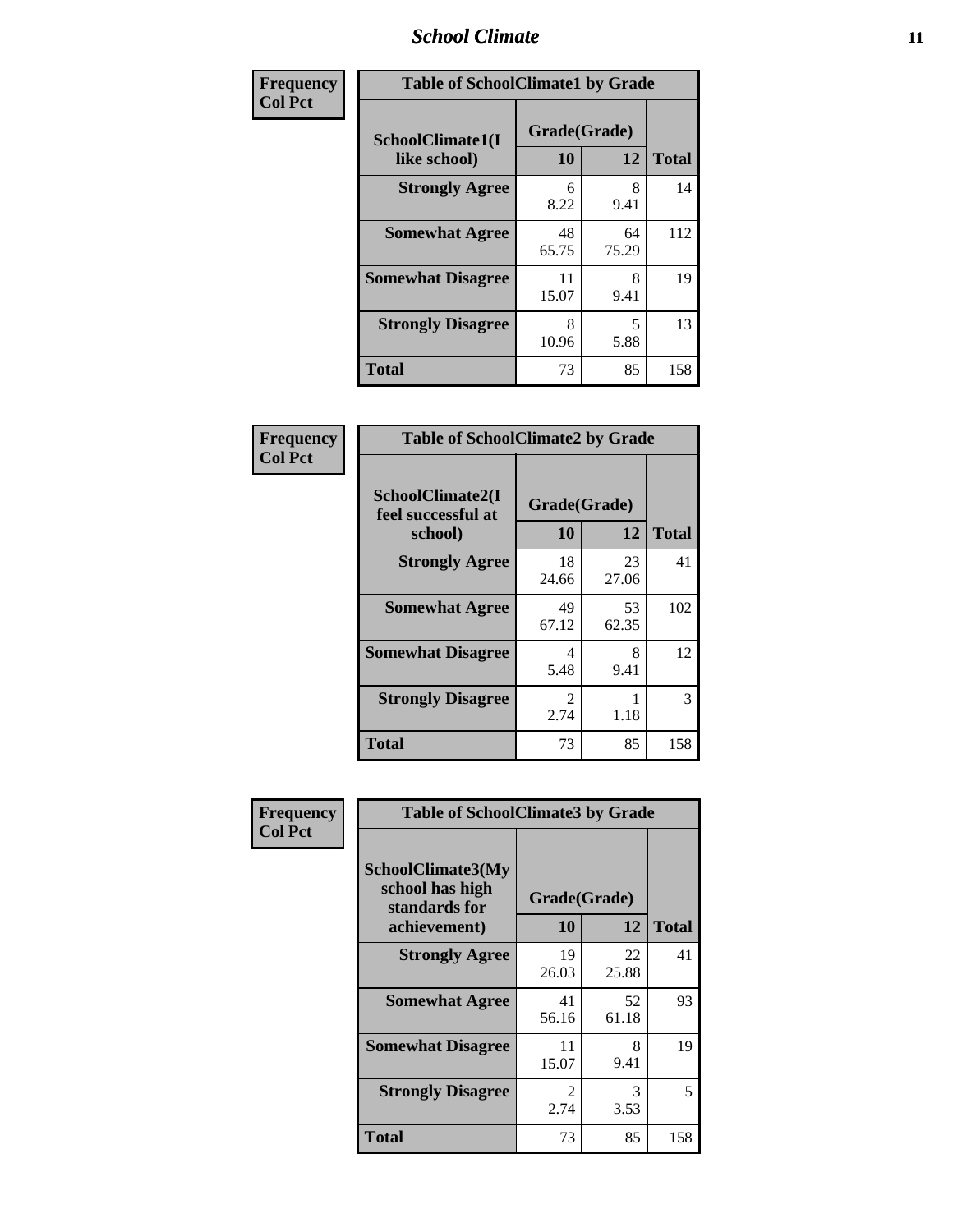### *School Climate* **12**

| Frequency      | <b>Table of SchoolClimate4 by Grade</b>                       |                       |             |              |
|----------------|---------------------------------------------------------------|-----------------------|-------------|--------------|
| <b>Col Pct</b> | SchoolClimate4(My<br>school sets clear<br>rules for behavior) | Grade(Grade)<br>10    | 12          | <b>Total</b> |
|                | <b>Strongly Agree</b>                                         | 30<br>41.10           | 31<br>36.47 | 61           |
|                | <b>Somewhat Agree</b>                                         | 35<br>47.95           | 36<br>42.35 | 71           |
|                | <b>Somewhat Disagree</b>                                      | 6<br>8.22             | 14<br>16.47 | 20           |
|                | <b>Strongly Disagree</b>                                      | $\mathcal{L}$<br>2.74 | 4<br>4.71   | 6            |
|                | <b>Total</b>                                                  | 73                    | 85          | 158          |

| <b>Table of SchoolClimate5 by Grade</b>                              |                          |             |     |  |
|----------------------------------------------------------------------|--------------------------|-------------|-----|--|
| SchoolClimate5(I<br>know what to do in<br>an emergency at<br>school) | Grade(Grade)<br>10<br>12 |             |     |  |
| <b>Strongly Agree</b>                                                | 37<br>50.68              | 44<br>51.76 | 81  |  |
| <b>Somewhat Agree</b>                                                | 26<br>35.62              | 28<br>32.94 | 54  |  |
| <b>Somewhat Disagree</b>                                             | 6<br>8.22                | 6<br>7.06   | 12  |  |
| <b>Strongly Disagree</b>                                             | 4<br>5.48                | 7<br>8.24   | 11  |  |
| Total                                                                | 73                       | 85          | 158 |  |

| Frequency      | <b>Table of SchoolClimate6 by Grade</b>                  |                    |             |              |
|----------------|----------------------------------------------------------|--------------------|-------------|--------------|
| <b>Col Pct</b> | <b>SchoolClimate6(Teachers</b><br>treat me with respect) | Grade(Grade)<br>10 | 12          | <b>Total</b> |
|                | <b>Strongly Agree</b>                                    | 18<br>24.66        | 30<br>35.29 | 48           |
|                | <b>Somewhat Agree</b>                                    | 35<br>47.95        | 40<br>47.06 | 75           |
|                | <b>Somewhat Disagree</b>                                 | 15<br>20.55        | 10<br>11.76 | 25           |
|                | <b>Strongly Disagree</b>                                 | 5<br>6.85          | 5<br>5.88   | 10           |
|                | <b>Total</b>                                             | 73                 | 85          | 158          |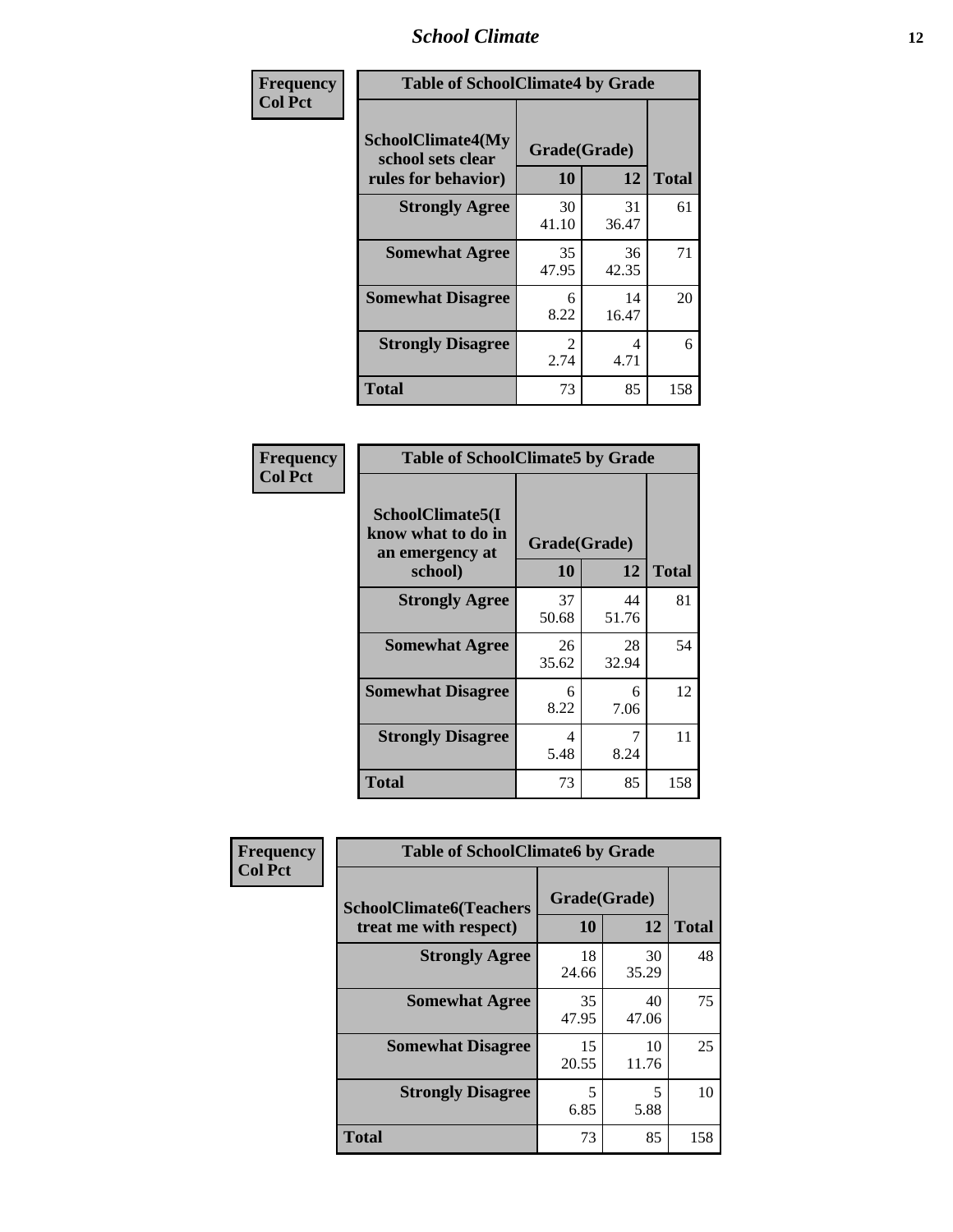### *School Climate* **13**

| Frequency      | <b>Table of SchoolClimate7 by Grade</b>                                       |                           |             |              |
|----------------|-------------------------------------------------------------------------------|---------------------------|-------------|--------------|
| <b>Col Pct</b> | <b>SchoolClimate7(Behaviors</b><br>in my class allow the<br>teacher to teach) | Grade(Grade)<br><b>10</b> | 12          | <b>Total</b> |
|                | <b>Strongly Agree</b>                                                         | 10<br>13.70               | 11<br>12.94 | 21           |
|                | <b>Somewhat Agree</b>                                                         | 32<br>43.84               | 49<br>57.65 | 81           |
|                | <b>Somewhat Disagree</b>                                                      | 22<br>30.14               | 16<br>18.82 | 38           |
|                | <b>Strongly Disagree</b>                                                      | $\mathbf Q$<br>12.33      | 9<br>10.59  | 18           |
|                | <b>Total</b>                                                                  | 73                        | 85          | 158          |

| Frequency      | <b>Table of SchoolClimate8 by Grade</b>                                              |                    |             |              |
|----------------|--------------------------------------------------------------------------------------|--------------------|-------------|--------------|
| <b>Col Pct</b> | <b>SchoolClimate8(Students</b><br>are frequently<br>recognized for good<br>behavior) | Grade(Grade)<br>10 | 12          | <b>Total</b> |
|                | <b>Strongly Agree</b>                                                                | 4<br>5.48          | 13<br>15.29 | 17           |
|                | <b>Somewhat Agree</b>                                                                | 37<br>50.68        | 36<br>42.35 | 73           |
|                | <b>Somewhat Disagree</b>                                                             | 24<br>32.88        | 25<br>29.41 | 49           |
|                | <b>Strongly Disagree</b>                                                             | 8<br>10.96         | 11<br>12.94 | 19           |
|                | <b>Total</b>                                                                         | 73                 | 85          | 158          |

| Frequency      | <b>Table of SchoolClimate9 by Grade</b>                            |              |             |              |
|----------------|--------------------------------------------------------------------|--------------|-------------|--------------|
| <b>Col Pct</b> | SchoolClimate9(School<br>counselor would be<br>helpful if I needed | Grade(Grade) |             |              |
|                | assistance)                                                        | 10           | 12          | <b>Total</b> |
|                | <b>Strongly Agree</b>                                              | 41<br>56.16  | 57<br>67.06 | 98           |
|                | <b>Somewhat Agree</b>                                              | 27<br>36.99  | 20<br>23.53 | 47           |
|                | <b>Somewhat Disagree</b>                                           | 1.37         | 5<br>5.88   | 6            |
|                | <b>Strongly Disagree</b>                                           | 4<br>5.48    | 3<br>3.53   | 7            |
|                | Total                                                              | 73           | 85          | 158          |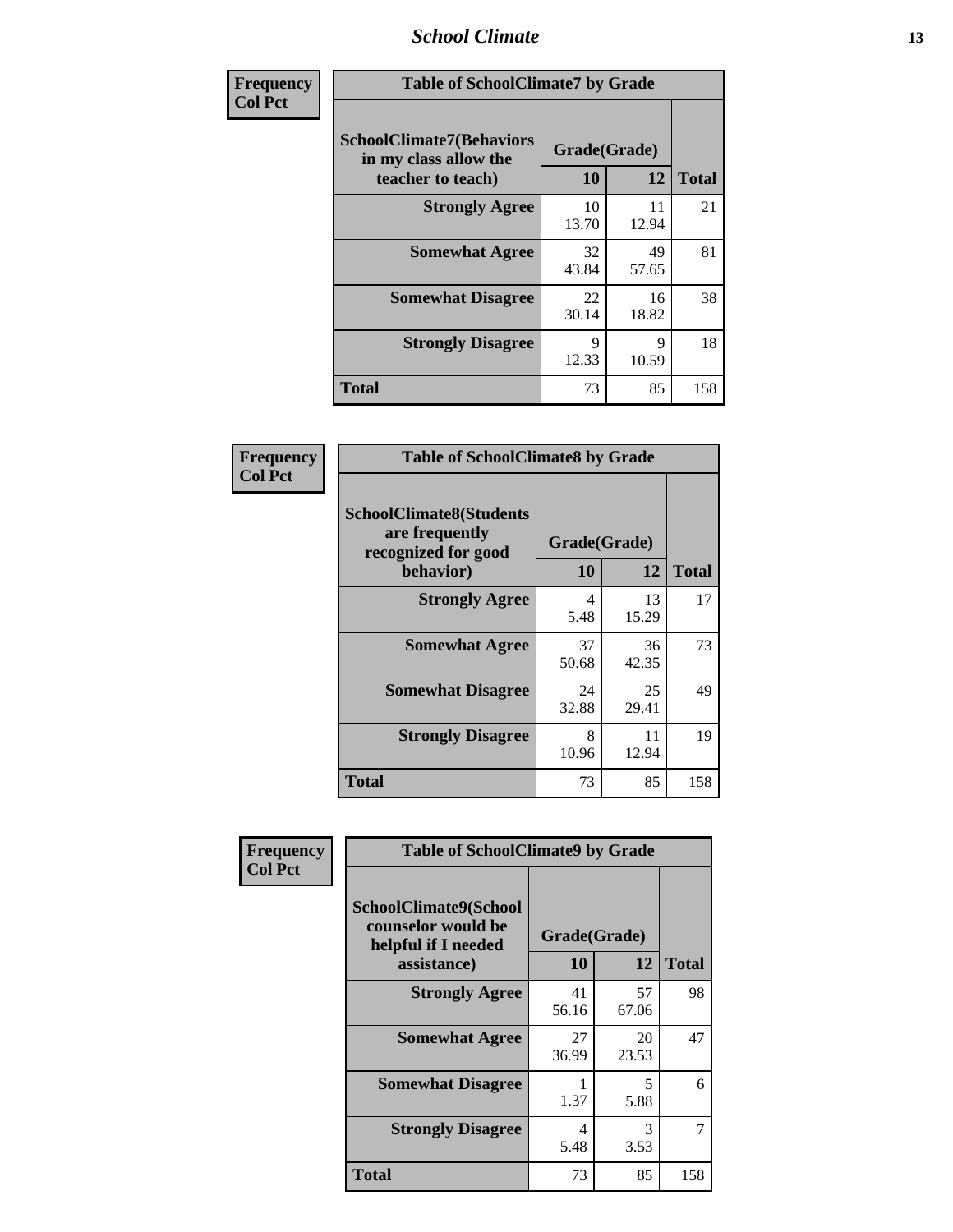### *Reasons for Dropping Out* **14**

| Frequency      | <b>Table of Dropoutreason by Grade</b>                                   |             |                    |              |
|----------------|--------------------------------------------------------------------------|-------------|--------------------|--------------|
| <b>Col Pct</b> | Dropoutreason(If<br>I dropped out the<br>reason would<br>most likely be) | 10          | Grade(Grade)<br>12 | <b>Total</b> |
|                | Won't Drop out                                                           | 35<br>47.95 | 43<br>50.59        | 78           |
|                | <b>Bored</b>                                                             | 23<br>31.51 | 13<br>15.29        | 36           |
|                | <b>Family Reasons</b>                                                    | 4<br>5.48   | 10<br>11.76        | 14           |
|                | <b>Being Bullied</b>                                                     | 1.37        | 3<br>3.53          | 4            |
|                | <b>Other</b>                                                             | 10<br>13.70 | 16<br>18.82        | 26           |
|                | <b>Total</b>                                                             | 73          | 85                 | 158          |

| Frequency      | <b>Table of Dropout by Grade</b>                                       |                    |             |              |  |
|----------------|------------------------------------------------------------------------|--------------------|-------------|--------------|--|
| <b>Col Pct</b> | Dropout(I<br>have<br>thought<br>about<br>dropping<br>out of<br>school) | Grade(Grade)<br>10 | 12          | <b>Total</b> |  |
|                | Yes                                                                    | 23<br>31.51        | 35<br>41.18 | 58           |  |
|                | N <sub>0</sub>                                                         | 50<br>68.49        | 50<br>58.82 | 100          |  |
|                | <b>Total</b>                                                           | 73                 | 85          | 158          |  |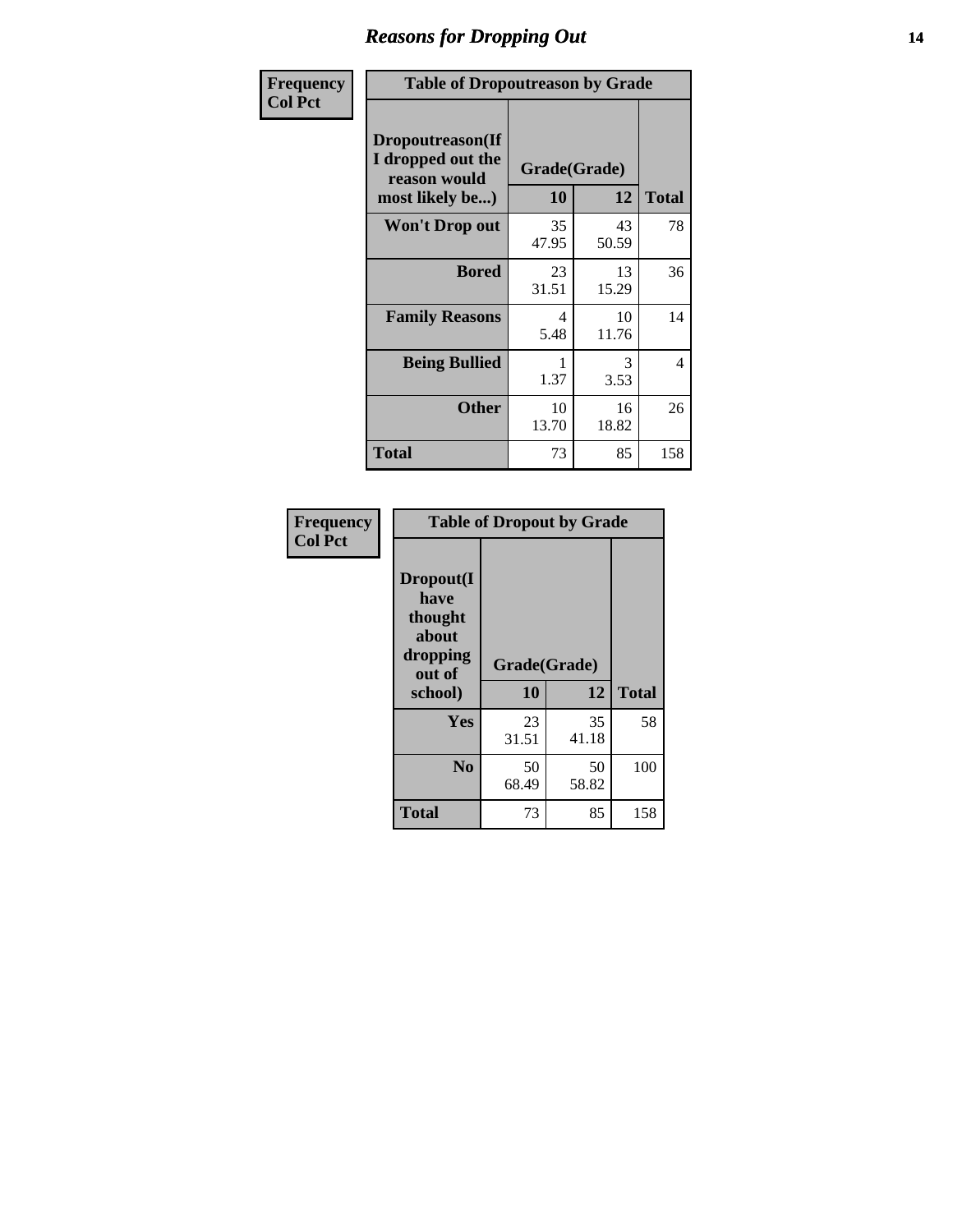*School Safety* **15**

| Frequency      | <b>Table of Gangself by Grade</b>                                                                 |                    |             |              |
|----------------|---------------------------------------------------------------------------------------------------|--------------------|-------------|--------------|
| <b>Col Pct</b> | Gangself(I<br>have<br>participated<br>in illegal<br>gang<br>activities in<br>the past 30<br>days) | Grade(Grade)<br>10 | 12          | <b>Total</b> |
|                | Yes                                                                                               | 4<br>5.48          | 5<br>5.88   | 9            |
|                | N <sub>0</sub>                                                                                    | 69<br>94.52        | 80<br>94.12 | 149          |
|                | <b>Total</b>                                                                                      | 73                 | 85          | 158          |

| Frequency<br><b>Col Pct</b> | <b>Table of Gangpeers by Grade</b>                                                                                             |                    |             |              |
|-----------------------------|--------------------------------------------------------------------------------------------------------------------------------|--------------------|-------------|--------------|
|                             | <b>Gangpeers</b> (I<br>have friends<br>who have<br>participated<br>in illegal<br>gang<br>activities in<br>the past 30<br>days) | Grade(Grade)<br>10 | 12          | <b>Total</b> |
|                             | <b>Yes</b>                                                                                                                     | 14<br>19.18        | 14<br>16.47 | 28           |
|                             | N <sub>0</sub>                                                                                                                 | 59<br>80.82        | 71<br>83.53 | 130          |
|                             | <b>Total</b>                                                                                                                   | 73                 | 85          | 158          |

| Frequency      | <b>Table of Pickedon by Grade</b>                                   |              |             |              |
|----------------|---------------------------------------------------------------------|--------------|-------------|--------------|
| <b>Col Pct</b> | <b>Pickedon</b> (I have<br>been picked on or<br>teased at school in | Grade(Grade) |             |              |
|                | the past 30 days)                                                   | 10           | 12          | <b>Total</b> |
|                | <b>Strongly Agree</b>                                               | 14<br>19.18  | 5<br>5.88   | 19           |
|                | <b>Somewhat Agree</b>                                               | 20<br>27.40  | 21<br>24.71 | 41           |
|                | <b>Somewhat Disagree</b>                                            | 12<br>16.44  | 14<br>16.47 | 26           |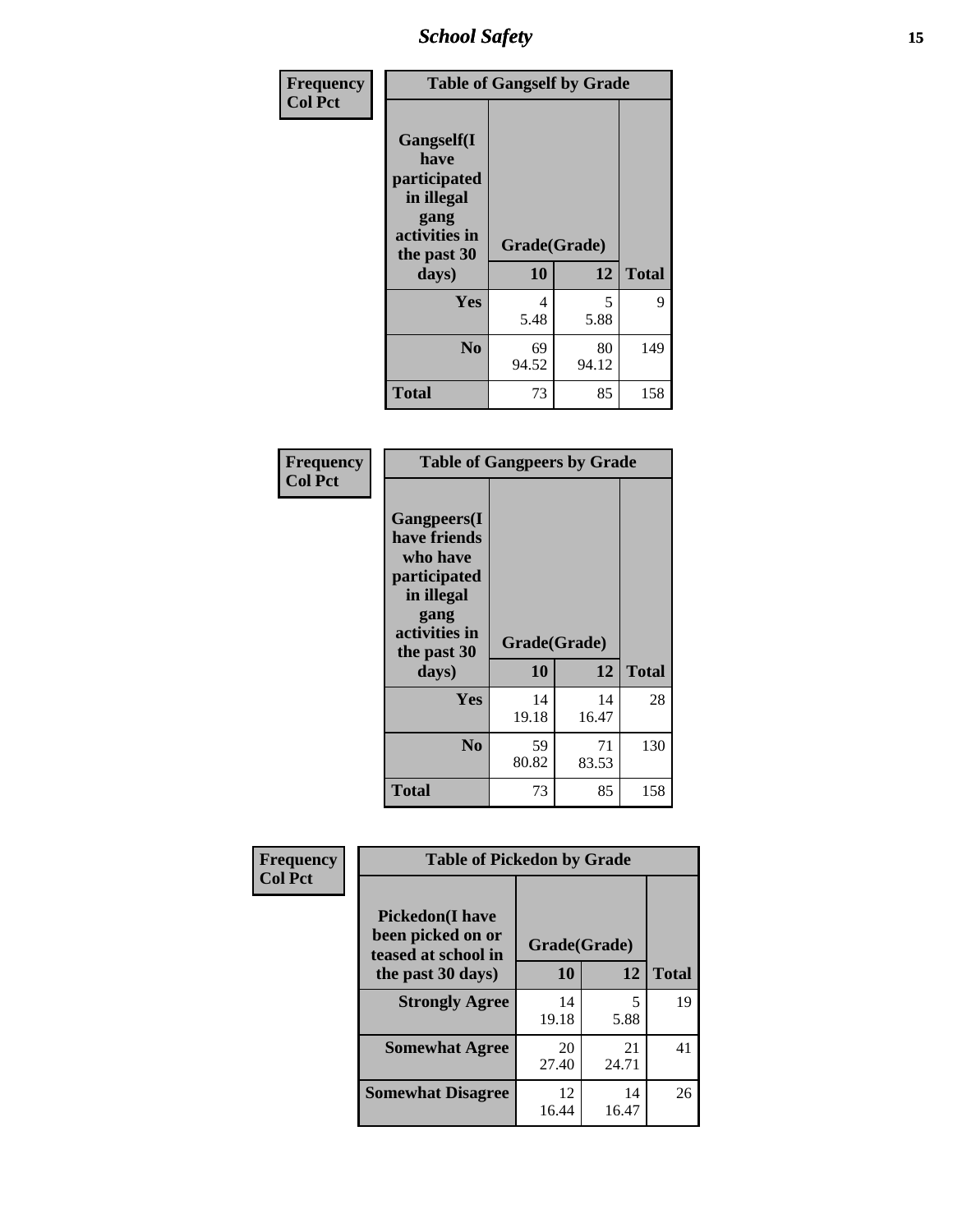*School Safety* **16**

| <b>Frequency</b> | <b>Table of Pickedon by Grade</b>                                                        |                    |              |     |
|------------------|------------------------------------------------------------------------------------------|--------------------|--------------|-----|
| <b>Col Pct</b>   | <b>Pickedon</b> (I have<br>been picked on or<br>teased at school in<br>the past 30 days) | Grade(Grade)<br>10 | <b>Total</b> |     |
|                  | <b>Strongly Disagree</b>                                                                 | 27<br>36.99        | 45<br>52.94  | 72  |
|                  | <b>Total</b>                                                                             | 73                 | 85           | 158 |

| Frequency      | <b>Table of Safeschool by Grade</b>                      |                    |              |     |  |  |  |  |  |  |
|----------------|----------------------------------------------------------|--------------------|--------------|-----|--|--|--|--|--|--|
| <b>Col Pct</b> | Safeschool(School<br>is a place at which I<br>feel safe) | Grade(Grade)<br>10 | <b>Total</b> |     |  |  |  |  |  |  |
|                | <b>Strongly Agree</b>                                    | 12<br>16.44        | 17<br>20.00  | 29  |  |  |  |  |  |  |
|                | <b>Somewhat Agree</b>                                    | 42<br>57.53        | 51<br>60.00  | 93  |  |  |  |  |  |  |
|                | <b>Somewhat Disagree</b>                                 | 15<br>20.55        | 9<br>10.59   | 24  |  |  |  |  |  |  |
|                | <b>Strongly Disagree</b>                                 | 4<br>5.48          | 8<br>9.41    | 12  |  |  |  |  |  |  |
|                | <b>Total</b>                                             | 73                 | 85           | 158 |  |  |  |  |  |  |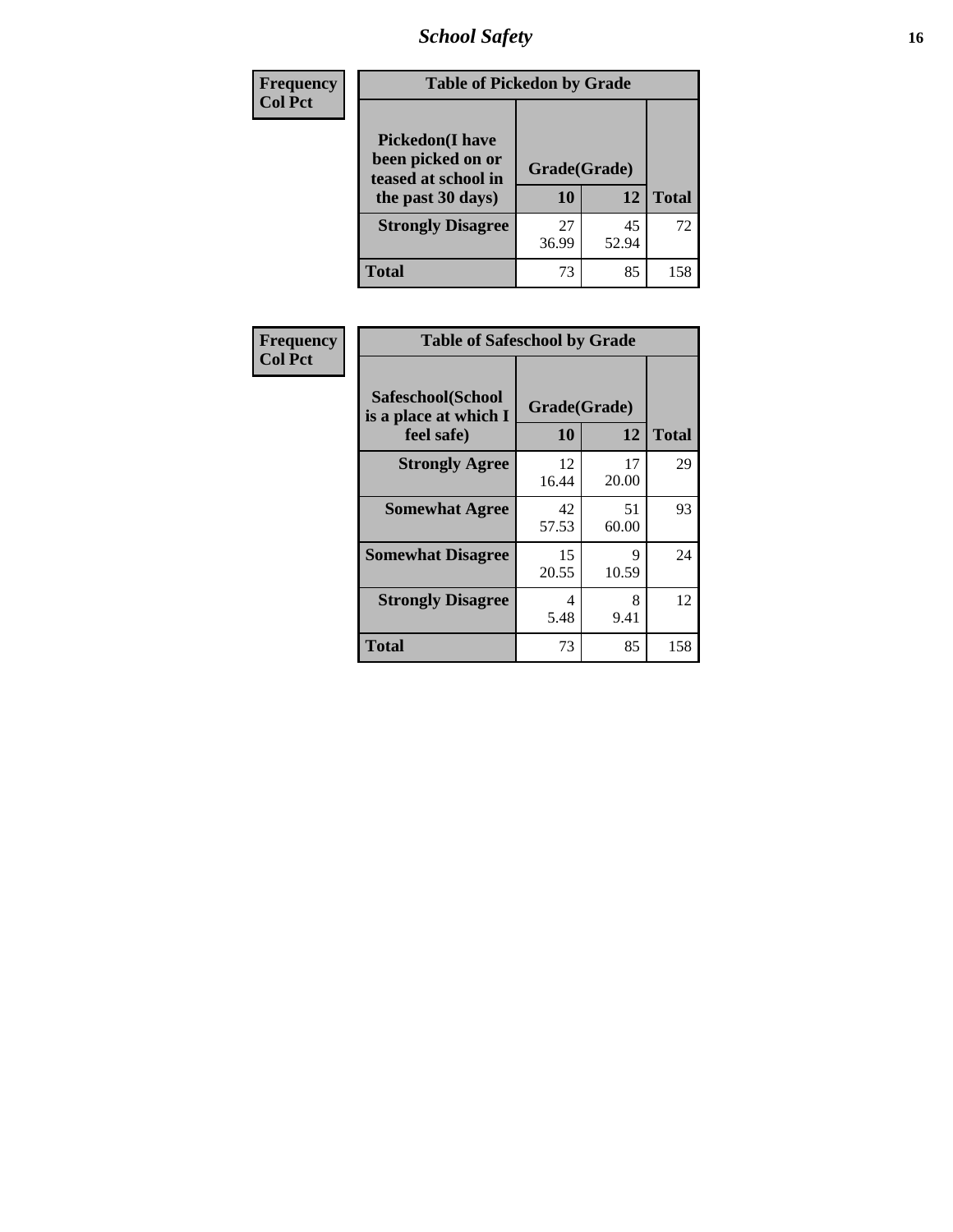*School Safety* **17**

| <b>Frequency</b> |                           |                                                                               | <b>Table of Grade by Bullied</b> |                              |                          |                        |                          |              |
|------------------|---------------------------|-------------------------------------------------------------------------------|----------------------------------|------------------------------|--------------------------|------------------------|--------------------------|--------------|
| <b>Row Pct</b>   |                           | <b>Bullied</b> (I have been bullied by other<br>students in the past 30 days) |                                  |                              |                          |                        |                          |              |
|                  | <b>Grade</b> (Grade) Days | $\mathbf 0$                                                                   | 1 or<br>days                     | 3 <sub>to</sub><br>5<br>days | <b>6 to</b><br>9<br>days | 10<br>to<br>19<br>days | All<br><b>30</b><br>days | <b>Total</b> |
|                  |                           |                                                                               |                                  |                              |                          |                        |                          |              |
|                  | 10                        | 61<br>83.56                                                                   | 9.59                             | $\mathfrak{D}$<br>2.74       | 1.37                     | 1.37                   | 1.37                     | 73           |
|                  | 12                        | 75<br>88.24                                                                   | 4<br>4.71                        | 1.18                         | 1.18                     | 1.18                   | 3<br>3.53                | 85           |
|                  | <b>Total</b>              | 136                                                                           | 11                               | 3                            | $\overline{2}$           | $\overline{2}$         | $\overline{4}$           | 158          |

| Frequency      |                     | <b>Table of Grade by Bulliedothers</b> |                                                                |                   |                        |                               |                        |              |  |  |
|----------------|---------------------|----------------------------------------|----------------------------------------------------------------|-------------------|------------------------|-------------------------------|------------------------|--------------|--|--|
| <b>Row Pct</b> |                     |                                        | <b>Bulliedothers</b> (I bullied others in the<br>past 30 days) |                   |                        |                               |                        |              |  |  |
|                | Grade(Grade)   Days | $\mathbf 0$                            | 1 or<br>days                                                   | 6 to<br>9<br>days | 10<br>to<br>19<br>days | <b>20</b><br>to<br>29<br>days | All<br>30<br>days      | <b>Total</b> |  |  |
|                | 10                  | 67<br>91.78                            | 2<br>2.74                                                      | 1.37              | 1.37                   | 0<br>0.00                     | $\overline{2}$<br>2.74 | 73           |  |  |
|                | 12                  | 74<br>87.06                            | 6<br>7.06                                                      | 0<br>0.00         | $\mathfrak{D}$<br>2.35 | 1.18                          | $\overline{2}$<br>2.35 | 85           |  |  |
|                | <b>Total</b>        | 141                                    | 8                                                              |                   | 3                      |                               | 4                      | 158          |  |  |

| <b>Frequency</b> | <b>Table of Grade by Weaponschool</b> |                                                                        |                |                   |                        |              |  |  |  |  |  |
|------------------|---------------------------------------|------------------------------------------------------------------------|----------------|-------------------|------------------------|--------------|--|--|--|--|--|
| <b>Row Pct</b>   |                                       | <b>Weaponschool</b> (I<br>brought a weapon to<br>school in the past 30 |                |                   |                        |              |  |  |  |  |  |
|                  | Grade(Grade)                          | $\boldsymbol{0}$<br><b>Days</b>                                        | 1 or<br>days   | 6 to<br>9<br>days | 10<br>to<br>19<br>days | <b>Total</b> |  |  |  |  |  |
|                  | 10                                    | 71<br>97.26                                                            | 1.37           | 0<br>0.00         | 1.37                   | 73           |  |  |  |  |  |
|                  | 12                                    | 82<br>96.47                                                            | 1.18           | 1.18              | 1.18                   | 85           |  |  |  |  |  |
|                  | <b>Total</b>                          | 153                                                                    | $\mathfrak{D}$ | 1                 | $\overline{c}$         | 158          |  |  |  |  |  |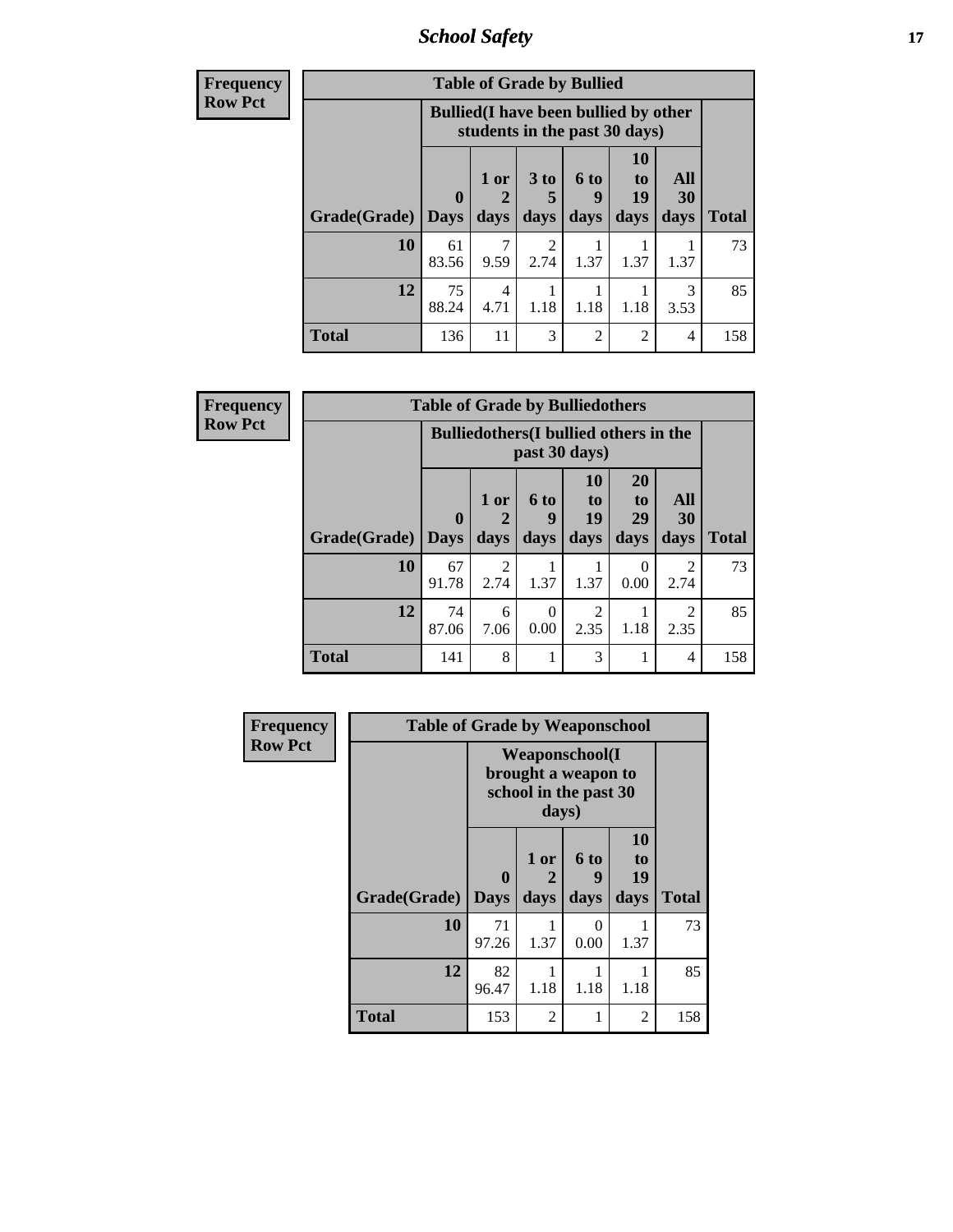*School Safety* **18**

| <b>Frequency</b> | <b>Table of Grade by Absentunsafe</b> |                                                                                   |                        |                   |                       |              |
|------------------|---------------------------------------|-----------------------------------------------------------------------------------|------------------------|-------------------|-----------------------|--------------|
| <b>Row Pct</b>   |                                       | <b>Absentunsafe</b> (I have<br>missed school because I<br>felt unsafe in the past |                        |                   |                       |              |
|                  | Grade(Grade)                          | 0<br><b>Days</b>                                                                  | 1 or<br>2<br>days      | 6 to<br>9<br>days | All<br>30<br>days     | <b>Total</b> |
|                  | 10                                    | 71<br>97.26                                                                       | 2<br>2.74              | 0<br>0.00         | 0<br>0.00             | 73           |
|                  | 12                                    | 80<br>94.12                                                                       | $\mathfrak{D}$<br>2.35 | 1.18              | $\mathcal{L}$<br>2.35 | 85           |
|                  | Total                                 | 151                                                                               | 4                      | 1                 | 2                     | 158          |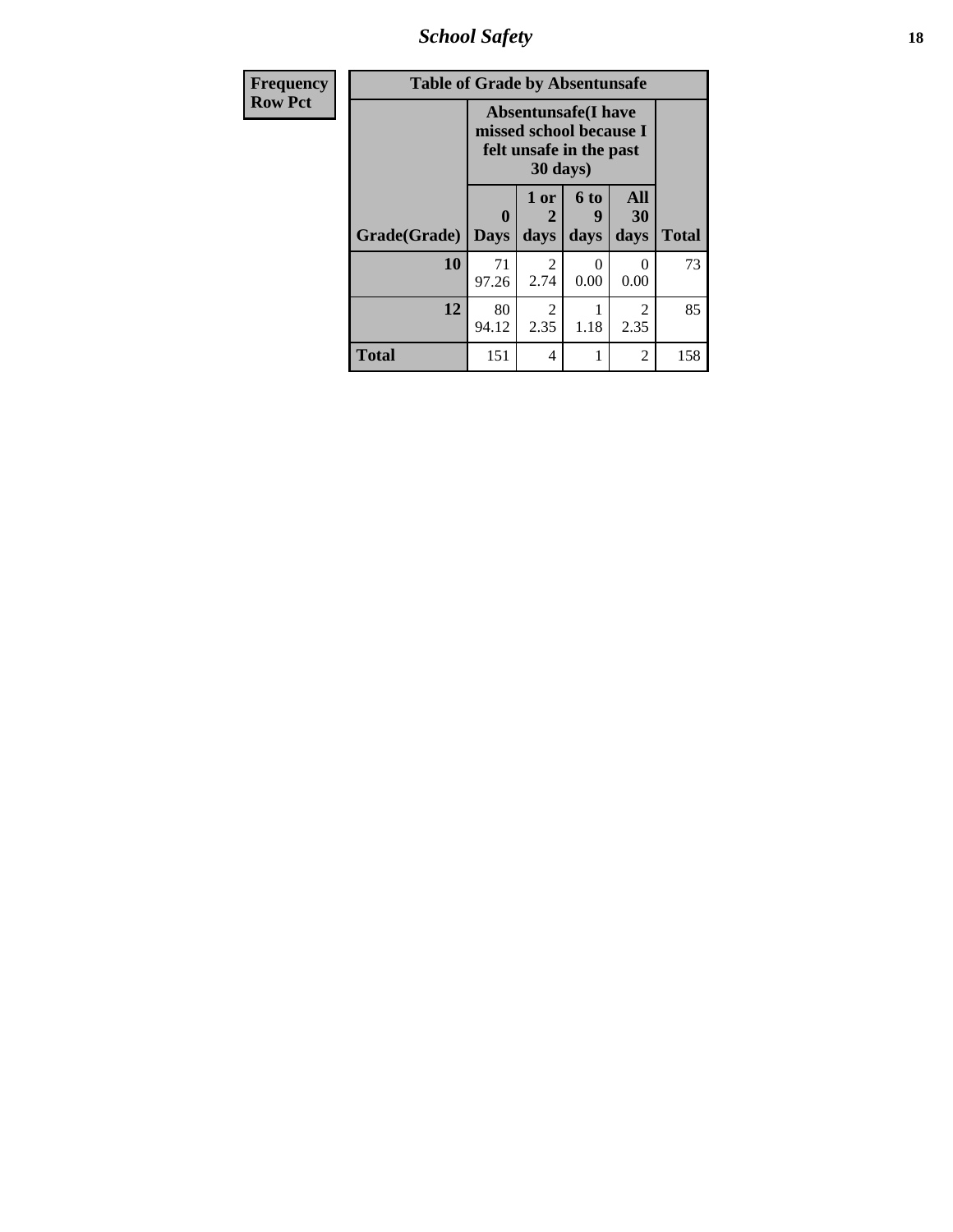# *Drug Use During Last 30 Days* **19**

#### **Frequency Row Pct**

| <b>Table of Grade by Alcohol</b> |                                 |                                     |                 |               |                 |                   |              |              |  |  |  |
|----------------------------------|---------------------------------|-------------------------------------|-----------------|---------------|-----------------|-------------------|--------------|--------------|--|--|--|
|                                  |                                 | Alcohol (Alcohol use, past 30 days) |                 |               |                 |                   |              |              |  |  |  |
| Grade(Grade)                     | <b>Did</b><br>not<br><b>use</b> | $1 - 2$<br>days                     | $3 - 5$<br>days | $6-9$<br>days | $10-19$<br>days | $20 - 29$<br>days | Every<br>day | <b>Total</b> |  |  |  |
| 10                               | 41<br>56.16                     | 12<br>16.44                         | 9<br>12.33      | 6<br>8.22     | 3<br>4.11       | 2<br>2.74         | 0<br>0.00    | 73           |  |  |  |
| 12                               | 41<br>48.24                     | 14<br>16.47                         | 10<br>11.76     | 6<br>7.06     | 6<br>7.06       | 3<br>3.53         | 5<br>5.88    | 85           |  |  |  |
| <b>Total</b>                     | 82                              | 26                                  | 19              | 12            | 9               | 5                 | 5            | 158          |  |  |  |

| <b>Frequency</b> |  |
|------------------|--|
| <b>Row Pct</b>   |  |

| <b>Table of Grade by Cigarettes</b> |                          |                                                   |                 |                        |                 |                        |                     |              |  |  |
|-------------------------------------|--------------------------|---------------------------------------------------|-----------------|------------------------|-----------------|------------------------|---------------------|--------------|--|--|
|                                     |                          | Cigarettes (Smoking tobacco use,<br>past 30 days) |                 |                        |                 |                        |                     |              |  |  |
| Grade(Grade)                        | Did<br>not<br><b>use</b> | $1 - 2$<br>days                                   | $3 - 5$<br>days | $6 - 9$<br>days        | $10-19$<br>days | 20-29<br>days          | <b>Every</b><br>day | <b>Total</b> |  |  |
| 10                                  | 50<br>68.49              | 9.59                                              | 4<br>5.48       | $\overline{2}$<br>2.74 | 5<br>6.85       | 1.37                   | 4<br>5.48           | 73           |  |  |
| 12                                  | 58<br>68.24              | 8<br>9.41                                         | 3<br>3.53       | 1.18                   | 3<br>3.53       | $\overline{2}$<br>2.35 | 10<br>11.76         | 85           |  |  |
| Total                               | 108                      | 15                                                | 7               | 3                      | 8               | 3                      | 14                  | 158          |  |  |

**Frequency Row Pct**

| <b>Table of Grade by Smokeless</b> |                          |                                                        |                        |                        |               |                     |              |  |  |  |
|------------------------------------|--------------------------|--------------------------------------------------------|------------------------|------------------------|---------------|---------------------|--------------|--|--|--|
|                                    |                          | <b>Smokeless</b> (Chewing tobaccouse,<br>past 30 days) |                        |                        |               |                     |              |  |  |  |
| Grade(Grade)                       | <b>Did</b><br>not<br>use | $1-2$<br>days                                          | $3 - 5$<br>days        | $10-19$<br>days        | 20-29<br>days | <b>Every</b><br>day | <b>Total</b> |  |  |  |
| 10                                 | 66<br>90.41              | 3<br>4.11                                              | 1.37                   | $\overline{c}$<br>2.74 | 1.37          | 0<br>0.00           | 73           |  |  |  |
| 12                                 | 69<br>81.18              | 6<br>7.06                                              | $\mathfrak{D}$<br>2.35 | 3<br>3.53              | 0.00          | 5<br>5.88           | 85           |  |  |  |
| <b>Total</b>                       | 135                      | $\mathbf Q$                                            | 3                      | 5                      | 1             | 5                   | 158          |  |  |  |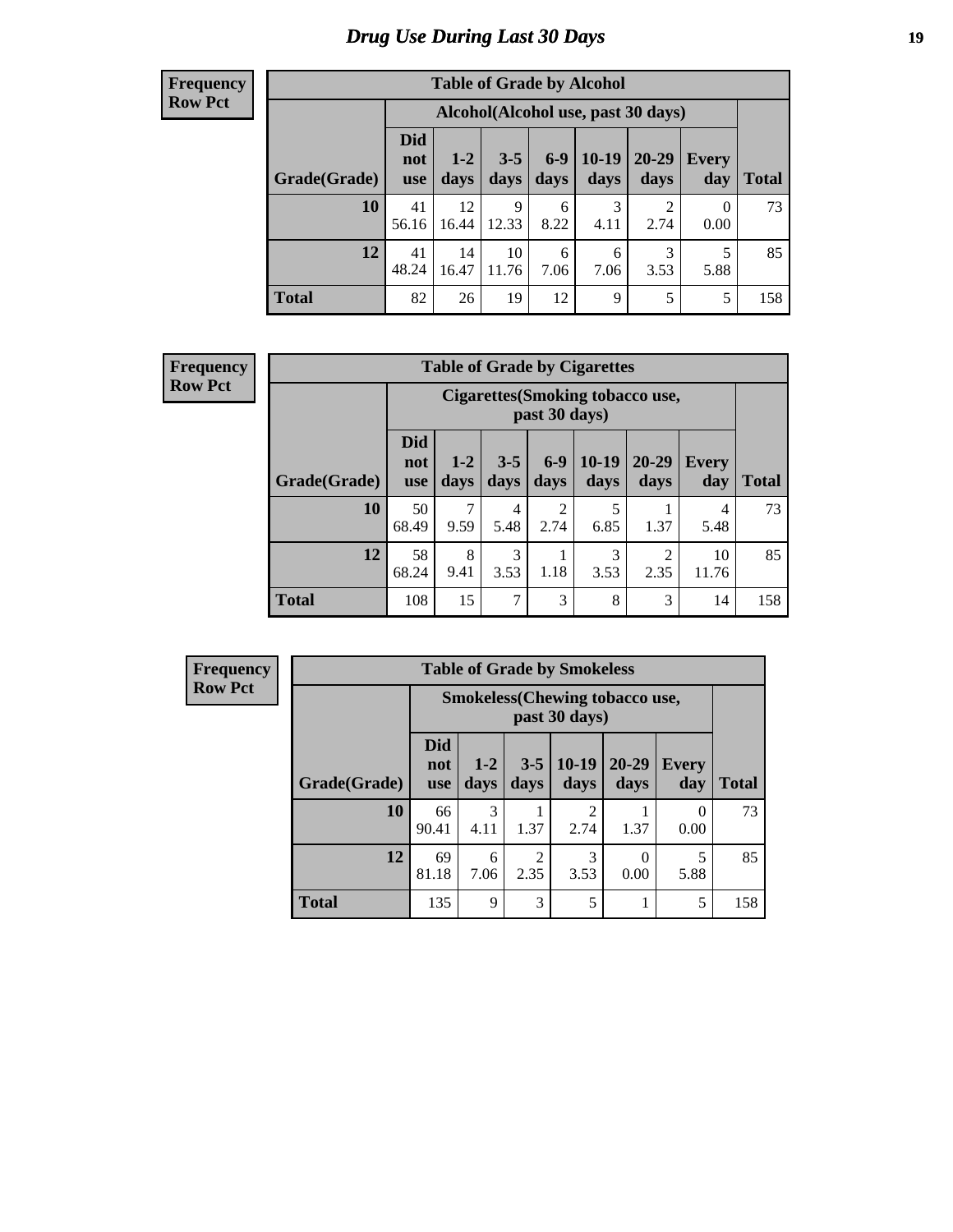#### **Frequency Row Pct**

| <b>Table of Grade by Marijuana</b> |                                 |                                         |                        |                |                  |                        |              |       |  |  |  |
|------------------------------------|---------------------------------|-----------------------------------------|------------------------|----------------|------------------|------------------------|--------------|-------|--|--|--|
|                                    |                                 | Marijuana (Marijuana use, past 30 days) |                        |                |                  |                        |              |       |  |  |  |
| Grade(Grade)                       | <b>Did</b><br>not<br><b>use</b> | $1 - 2$<br>days                         | $3 - 5$<br>days        | $6-9$<br>days  | $10-19$<br>days  | $20 - 29$<br>days      | Every<br>day | Total |  |  |  |
| 10                                 | 60<br>82.19                     | 8<br>10.96                              | $\mathfrak{D}$<br>2.74 | 1.37           | 1.37             | 1.37                   | 0<br>0.00    | 73    |  |  |  |
| 12                                 | 72<br>84.71                     | 4<br>4.71                               | 3<br>3.53              | 1.18           | $\theta$<br>0.00 | $\overline{2}$<br>2.35 | 3<br>3.53    | 85    |  |  |  |
| <b>Total</b>                       | 132                             | 12                                      | 5                      | $\overline{c}$ |                  | 3                      | 3            | 158   |  |  |  |

| Frequency      | <b>Table of Grade by Cocaine</b> |                                               |                 |                     |              |  |  |  |  |  |  |
|----------------|----------------------------------|-----------------------------------------------|-----------------|---------------------|--------------|--|--|--|--|--|--|
| <b>Row Pct</b> |                                  | <b>Cocaine</b> (Cocaine<br>use, past 30 days) |                 |                     |              |  |  |  |  |  |  |
|                | Grade(Grade)                     | <b>Did</b><br>not<br><b>use</b>               | $3 - 5$<br>days | <b>Every</b><br>day | <b>Total</b> |  |  |  |  |  |  |
|                | 10                               | 73<br>100.00                                  | 0<br>0.00       | 0<br>0.00           | 73           |  |  |  |  |  |  |
|                | 12                               | 83<br>97.65                                   | 1.18            | 1.18                | 85           |  |  |  |  |  |  |
|                | <b>Total</b>                     | 156                                           | 1               | 1                   | 158          |  |  |  |  |  |  |

| Frequency      | <b>Table of Grade by Inhalants</b> |                                                  |            |              |
|----------------|------------------------------------|--------------------------------------------------|------------|--------------|
| <b>Row Pct</b> |                                    | <b>Inhalants</b> (Inhalant<br>use, past 30 days) |            |              |
|                | Grade(Grade)                       | Did not<br><b>use</b>                            | $1-2$ days | <b>Total</b> |
|                | 10                                 | 73<br>100.00                                     | 0.00       | 73           |
|                | 12                                 | 84<br>98.82                                      | 1.18       | 85           |
|                | <b>Total</b>                       | 157                                              |            | 158          |

| Frequency      | <b>Table of Grade by Steroids</b> |                                                |               |              |
|----------------|-----------------------------------|------------------------------------------------|---------------|--------------|
| <b>Row Pct</b> |                                   | <b>Steroids</b> (Steroid<br>use, past 30 days) |               |              |
|                | Grade(Grade)                      | Did not<br><b>use</b>                          | 10-19<br>days | <b>Total</b> |
|                | 10                                | 72<br>98.63                                    | 1.37          | 73           |
|                | 12                                | 85<br>100.00                                   | 0<br>0.00     | 85           |
|                | <b>Total</b>                      | 157                                            |               | 158          |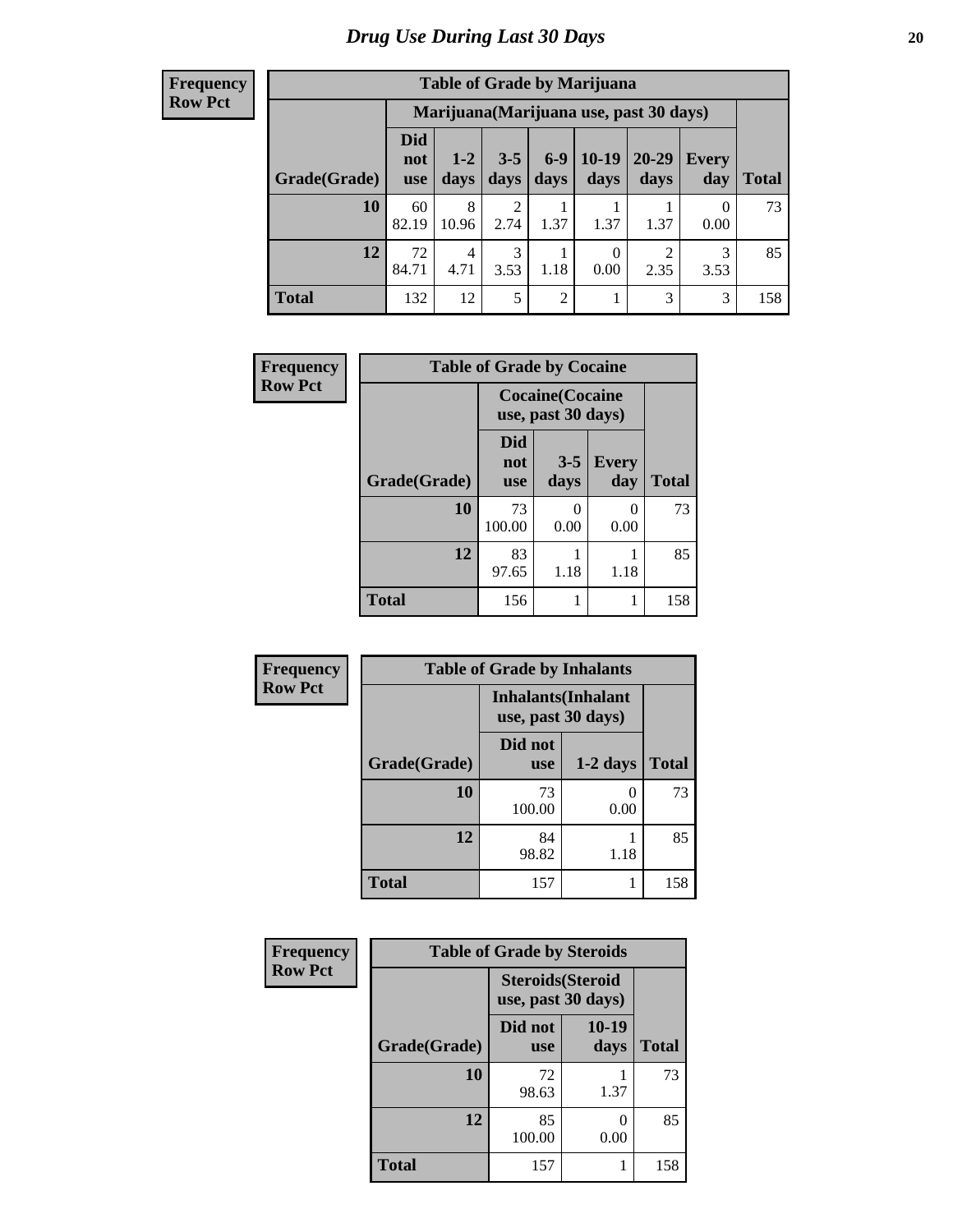# *Drug Use During Last 30 Days* **21**

| <b>Frequency</b> | <b>Table of Grade by Ecstasy</b> |                                               |                     |              |
|------------------|----------------------------------|-----------------------------------------------|---------------------|--------------|
| <b>Row Pct</b>   |                                  | <b>Ecstasy</b> (Ecstasy<br>use, past 30 days) |                     |              |
|                  | Grade(Grade)                     | Did not<br><b>use</b>                         | <b>Every</b><br>day | <b>Total</b> |
|                  | 10                               | 73<br>100.00                                  | $\Omega$<br>0.00    | 73           |
|                  | 12                               | 84<br>98.82                                   | 1.18                | 85           |
|                  | <b>Total</b>                     | 157                                           |                     | 158          |

| <b>Frequency</b> | <b>Table of Grade by Meth</b> |                                                    |                  |              |
|------------------|-------------------------------|----------------------------------------------------|------------------|--------------|
| <b>Row Pct</b>   |                               | <b>Meth</b> (Methamphetamine<br>use, past 30 days) |                  |              |
|                  | Grade(Grade)                  | Did not use                                        | <b>Every day</b> | <b>Total</b> |
|                  | 10                            | 72<br>98.63                                        | 1.37             | 73           |
|                  | 12                            | 84<br>98.82                                        | 1.18             | 85           |
|                  | <b>Total</b>                  | 156                                                | $\overline{2}$   | 158          |

| <b>Frequency</b> | <b>Table of Grade by Hallucinogens</b> |                                                   |                        |                        |              |
|------------------|----------------------------------------|---------------------------------------------------|------------------------|------------------------|--------------|
| <b>Row Pct</b>   |                                        | Hallucinogens (Hallucinogen<br>use, past 30 days) |                        |                        |              |
|                  | Grade(Grade)                           | Did not<br><b>use</b>                             | $1-2$ days             | <b>Every</b><br>day    | <b>Total</b> |
|                  | 10                                     | 72<br>98.63                                       | 1.37                   | 0<br>0.00              | 73           |
|                  | 12                                     | 81<br>95.29                                       | $\overline{2}$<br>2.35 | $\mathfrak{D}$<br>2.35 | 85           |
|                  | <b>Total</b>                           | 153                                               | 3                      | $\overline{2}$         | 158          |

| <b>Frequency</b> | <b>Table of Grade by Prescription</b> |                                                                                |                  |                 |                 |                        |                        |              |
|------------------|---------------------------------------|--------------------------------------------------------------------------------|------------------|-----------------|-----------------|------------------------|------------------------|--------------|
| <b>Row Pct</b>   |                                       | <b>Prescription</b> (Prescription drugs not<br>prescribed to me, past 30 days) |                  |                 |                 |                        |                        |              |
|                  | Grade(Grade)                          | <b>Did</b><br>not<br><b>use</b>                                                | $1-2$<br>days    | $3 - 5$<br>days | $10-19$<br>days | $20 - 29$<br>days      | Every<br>day           | <b>Total</b> |
|                  | 10                                    | 68<br>93.15                                                                    | $\Omega$<br>0.00 | 1.37            | 1.37            | $\mathfrak{D}$<br>2.74 | 1.37                   | 73           |
|                  | 12                                    | 70<br>82.35                                                                    | 10<br>11.76      | 1.18            | 2.35            | $\Omega$<br>0.00       | $\overline{2}$<br>2.35 | 85           |
|                  | <b>Total</b>                          | 138                                                                            | 10               | $\overline{2}$  | 3               | 2                      | 3                      | 158          |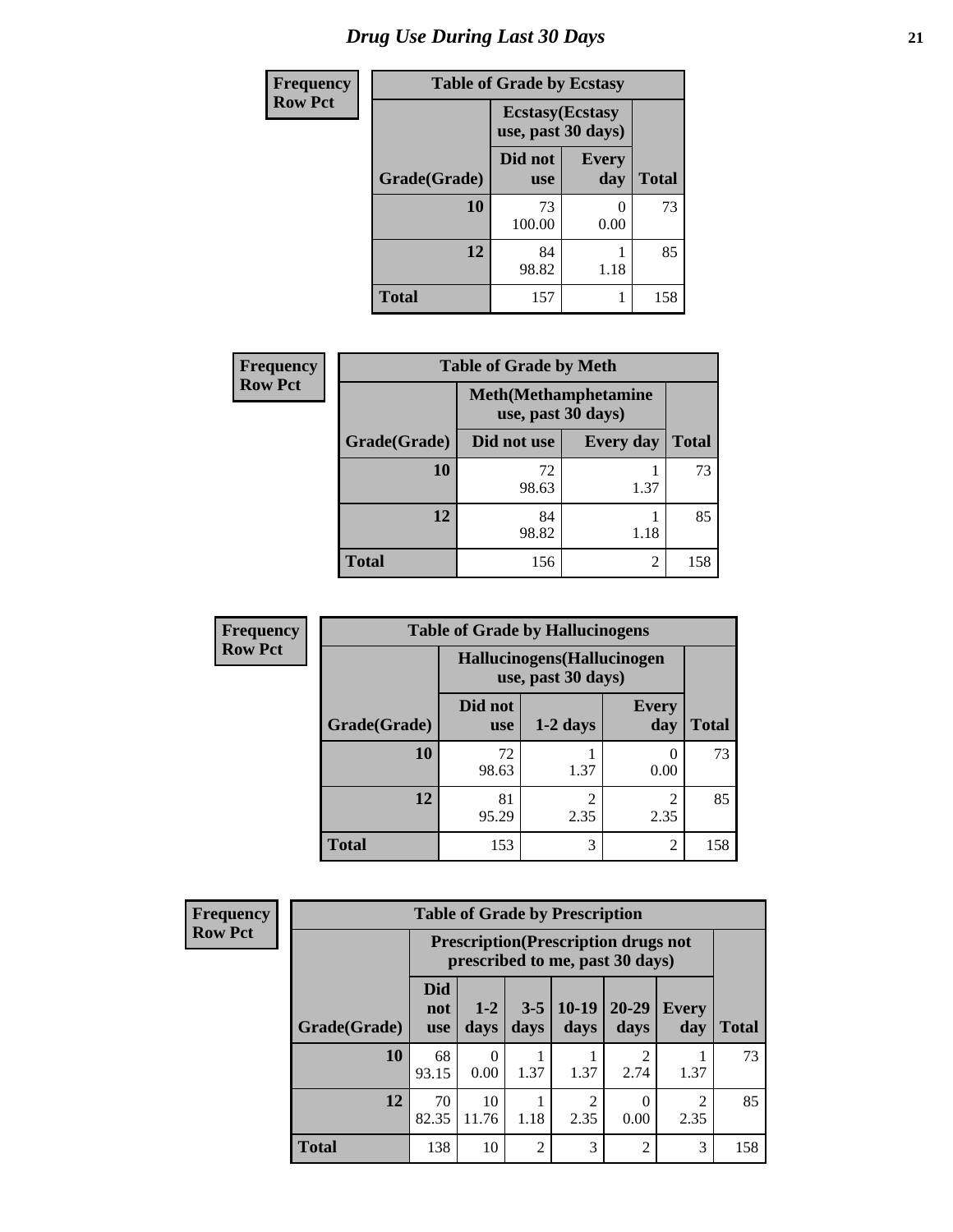| Frequency      | <b>Table of Alcoholease by Grade</b>              |                    |             |              |  |
|----------------|---------------------------------------------------|--------------------|-------------|--------------|--|
| <b>Col Pct</b> | <b>Alcoholease</b> (It is<br>easy to get alcohol) | Grade(Grade)<br>10 | 12          | <b>Total</b> |  |
|                | <b>Strongly Agree</b>                             | 39<br>53.42        | 44<br>51.76 | 83           |  |
|                | <b>Somewhat Agree</b>                             | 21<br>28.77        | 28<br>32.94 | 49           |  |
|                | <b>Somewhat Disagree</b>                          | 5<br>6.85          | 5<br>5.88   | 10           |  |
|                | <b>Strongly Disagree</b>                          | 8<br>10.96         | 8<br>9.41   | 16           |  |
|                | <b>Total</b>                                      | 73                 | 85          | 158          |  |

| Frequency      | <b>Table of Cigarettesease by Grade</b>                  |                    |                                     |              |
|----------------|----------------------------------------------------------|--------------------|-------------------------------------|--------------|
| <b>Col Pct</b> | Cigarettesease (It is<br>easy to get smoking<br>tobacco) | Grade(Grade)<br>10 | 12                                  | <b>Total</b> |
|                | <b>Strongly Agree</b>                                    | 36<br>49.32        | 62<br>72.94                         | 98           |
|                | <b>Somewhat Agree</b>                                    | 19<br>26.03        | 10<br>11.76                         | 29           |
|                | <b>Somewhat Disagree</b>                                 | 6<br>8.22          | $\mathcal{D}_{\mathcal{L}}$<br>2.35 | 8            |
|                | <b>Strongly Disagree</b>                                 | 12<br>16.44        | 11<br>12.94                         | 23           |
|                | Total                                                    | 73                 | 85                                  | 158          |

| Frequency      | <b>Table of Smokelessease by Grade</b>                         |                    |             |              |  |
|----------------|----------------------------------------------------------------|--------------------|-------------|--------------|--|
| <b>Col Pct</b> | <b>Smokelessease</b> (It is<br>easy to get chewing<br>tobacco) | Grade(Grade)<br>10 | 12          | <b>Total</b> |  |
|                | <b>Strongly Agree</b>                                          | 36<br>49.32        | 56<br>65.88 | 92           |  |
|                | <b>Somewhat Agree</b>                                          | 19<br>26.03        | 12<br>14.12 | 31           |  |
|                | <b>Somewhat Disagree</b>                                       | 5<br>6.85          | 4<br>4.71   | 9            |  |
|                | <b>Strongly Disagree</b>                                       | 13<br>17.81        | 13<br>15.29 | 26           |  |
|                | Total                                                          | 73                 | 85          | 158          |  |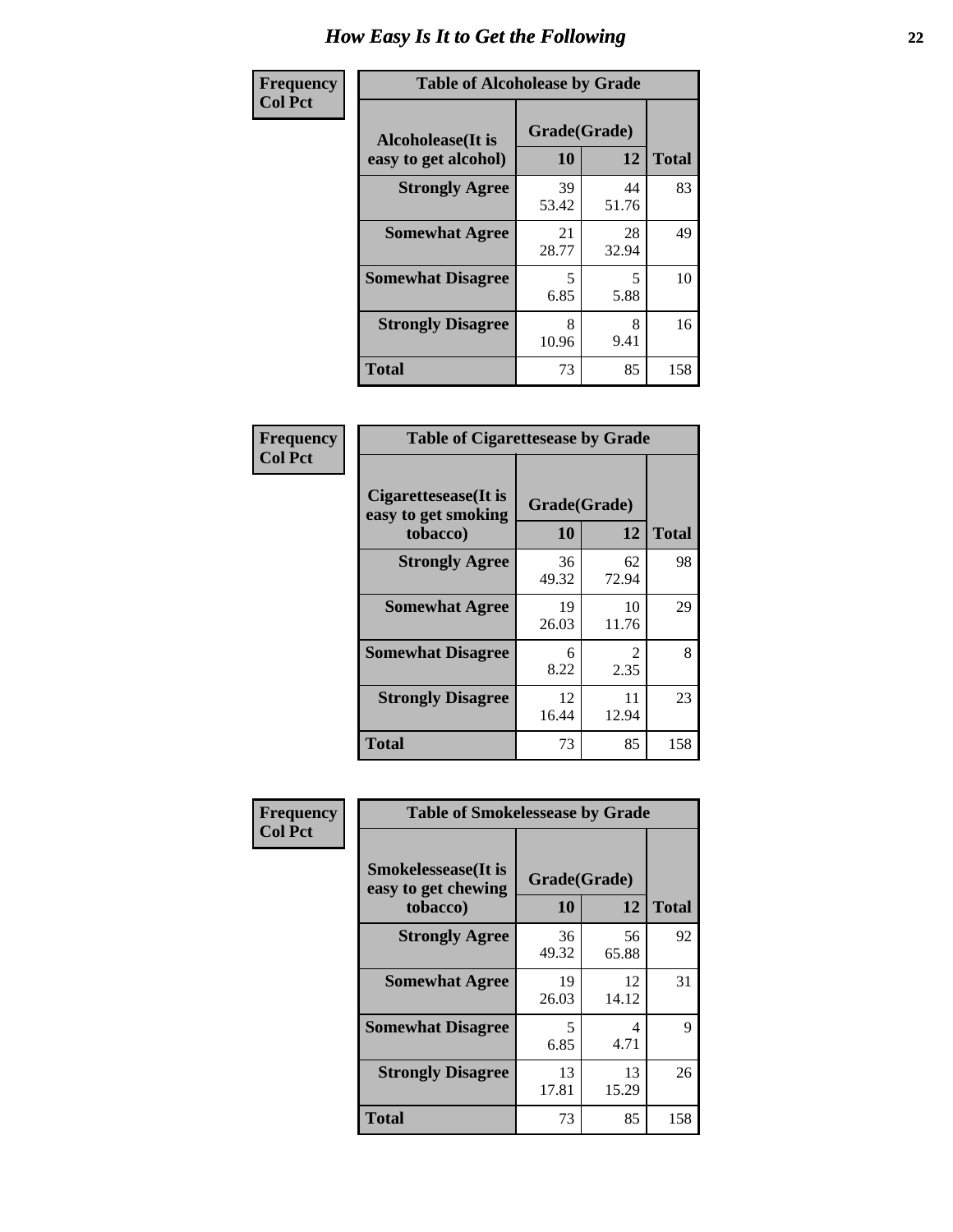| Frequency      | <b>Table of Marijuanaease by Grade</b>           |                    |             |              |
|----------------|--------------------------------------------------|--------------------|-------------|--------------|
| <b>Col Pct</b> | Marijuanaease(It is<br>easy to get<br>marijuana) | Grade(Grade)<br>10 | 12          | <b>Total</b> |
|                | <b>Strongly Agree</b>                            | 33<br>45.21        | 37<br>43.53 | 70           |
|                | <b>Somewhat Agree</b>                            | 13<br>17.81        | 24<br>28.24 | 37           |
|                | <b>Somewhat Disagree</b>                         | 12<br>16.44        | 16<br>18.82 | 28           |
|                | <b>Strongly Disagree</b>                         | 15<br>20.55        | 8<br>9.41   | 23           |
|                | <b>Total</b>                                     | 73                 | 85          | 158          |

| <b>Table of Cocaineease by Grade</b> |              |             |              |  |  |
|--------------------------------------|--------------|-------------|--------------|--|--|
| <b>Cocaineease</b> (It is            | Grade(Grade) |             |              |  |  |
| easy to get cocaine)                 | 10           | 12          | <b>Total</b> |  |  |
| <b>Strongly Agree</b>                | 14<br>19.18  | 20<br>23.53 | 34           |  |  |
| <b>Somewhat Agree</b>                | 15<br>20.55  | 20<br>23.53 | 35           |  |  |
| <b>Somewhat Disagree</b>             | 12<br>16.44  | 20<br>23.53 | 32           |  |  |
| <b>Strongly Disagree</b>             | 32<br>43.84  | 25<br>29.41 | 57           |  |  |
| <b>Total</b>                         | 73           | 85          | 158          |  |  |

| Frequency      | <b>Table of Inhalantsease by Grade</b>     |             |              |              |  |
|----------------|--------------------------------------------|-------------|--------------|--------------|--|
| <b>Col Pct</b> | <b>Inhalantsease</b> (It is<br>easy to get |             | Grade(Grade) |              |  |
|                | inhalants)                                 | 10          | 12           | <b>Total</b> |  |
|                | <b>Strongly Agree</b>                      | 29<br>39.73 | 29<br>34.12  | 58           |  |
|                | <b>Somewhat Agree</b>                      | 13<br>17.81 | 16<br>18.82  | 29           |  |
|                | <b>Somewhat Disagree</b>                   | 9.59        | 16<br>18.82  | 23           |  |
|                | <b>Strongly Disagree</b>                   | 24<br>32.88 | 24<br>28.24  | 48           |  |
|                | <b>Total</b>                               | 73          | 85           | 158          |  |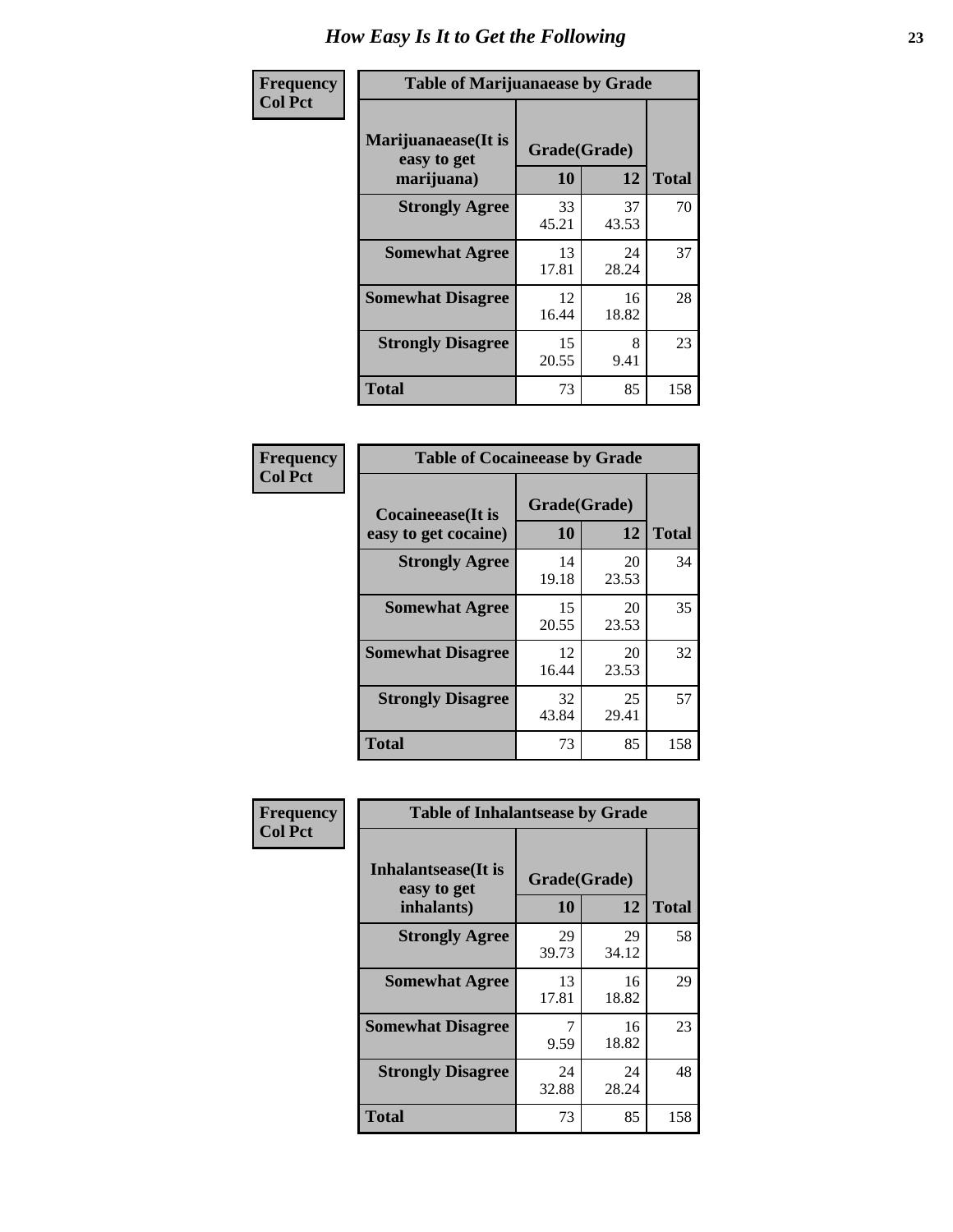| Frequency      | <b>Table of Steroidsease by Grade</b>               |                    |             |              |  |  |  |  |  |  |  |
|----------------|-----------------------------------------------------|--------------------|-------------|--------------|--|--|--|--|--|--|--|
| <b>Col Pct</b> | <b>Steroidsease</b> (It is<br>easy to get steroids) | Grade(Grade)<br>10 | 12          | <b>Total</b> |  |  |  |  |  |  |  |
|                | <b>Strongly Agree</b>                               | 13<br>17.81        | 13<br>15.29 | 26           |  |  |  |  |  |  |  |
|                | <b>Somewhat Agree</b>                               | 15<br>20.55        | 18<br>21.18 | 33           |  |  |  |  |  |  |  |
|                | <b>Somewhat Disagree</b>                            | 15<br>20.55        | 20<br>23.53 | 35           |  |  |  |  |  |  |  |
|                | <b>Strongly Disagree</b>                            | 30<br>41.10        | 34<br>40.00 | 64           |  |  |  |  |  |  |  |
|                | <b>Total</b>                                        | 73                 | 85          | 158          |  |  |  |  |  |  |  |

| Frequency      | <b>Table of Ecstasyease by Grade</b>              |                    |             |              |  |  |  |  |  |  |  |
|----------------|---------------------------------------------------|--------------------|-------------|--------------|--|--|--|--|--|--|--|
| <b>Col Pct</b> | <b>Ecstasyease</b> (It is<br>easy to get ecstasy) | Grade(Grade)<br>10 | 12          | <b>Total</b> |  |  |  |  |  |  |  |
|                | <b>Strongly Agree</b>                             | 14<br>19.18        | 15<br>17.65 | 29           |  |  |  |  |  |  |  |
|                | <b>Somewhat Agree</b>                             | 14<br>19.18        | 18<br>21.18 | 32           |  |  |  |  |  |  |  |
|                | <b>Somewhat Disagree</b>                          | 13<br>17.81        | 19<br>22.35 | 32           |  |  |  |  |  |  |  |
|                | <b>Strongly Disagree</b>                          | 32<br>43.84        | 33<br>38.82 | 65           |  |  |  |  |  |  |  |
|                | Total                                             | 73                 | 85          | 158          |  |  |  |  |  |  |  |

| Frequency      | <b>Table of Methease by Grade</b>     |              |             |              |
|----------------|---------------------------------------|--------------|-------------|--------------|
| <b>Col Pct</b> | <b>Methease</b> (It is easy<br>to get | Grade(Grade) |             |              |
|                | methamphetamines)                     | 10           | 12          | <b>Total</b> |
|                | <b>Strongly Agree</b>                 | 13<br>17.81  | 13<br>15.29 | 26           |
|                | <b>Somewhat Agree</b>                 | 15<br>20.55  | 17<br>20.00 | 32           |
|                | <b>Somewhat Disagree</b>              | 11<br>15.07  | 19<br>22.35 | 30           |
|                | <b>Strongly Disagree</b>              | 34<br>46.58  | 36<br>42.35 | 70           |
|                | Total                                 | 73           | 85          | 158          |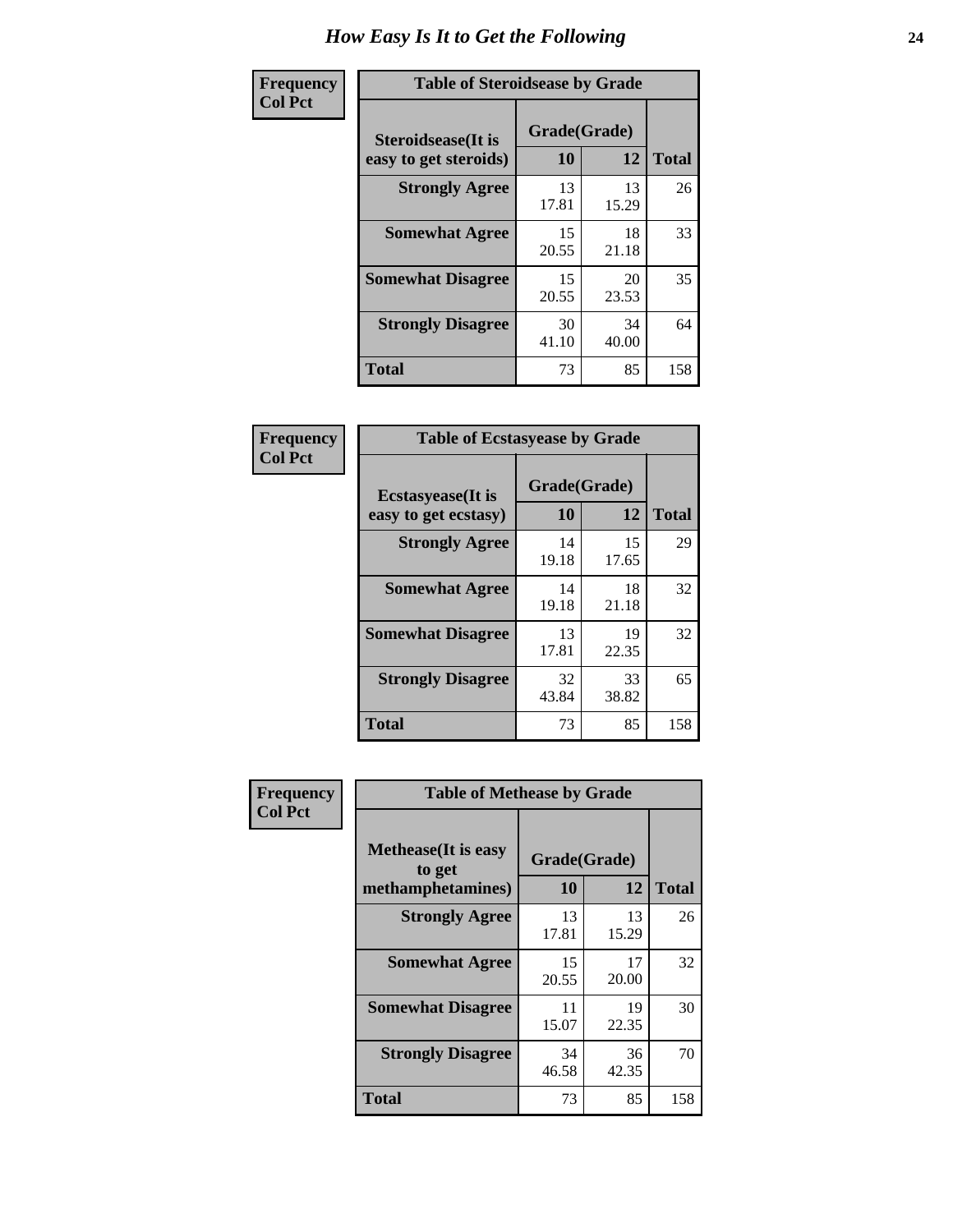| <b>Frequency</b> | <b>Table of Hallucinogensease by Grade</b>                       |                    |             |              |  |  |  |  |  |  |  |  |
|------------------|------------------------------------------------------------------|--------------------|-------------|--------------|--|--|--|--|--|--|--|--|
| <b>Col Pct</b>   | <b>Hallucinogensease</b> (It<br>is easy to get<br>hallucinogens) | Grade(Grade)<br>10 | 12          | <b>Total</b> |  |  |  |  |  |  |  |  |
|                  | <b>Strongly Agree</b>                                            | 12<br>16.44        | 15<br>17.65 | 27           |  |  |  |  |  |  |  |  |
|                  | <b>Somewhat Agree</b>                                            | 12<br>16.44        | 16<br>18.82 | 28           |  |  |  |  |  |  |  |  |
|                  | <b>Somewhat Disagree</b>                                         | 16<br>21.92        | 18<br>21.18 | 34           |  |  |  |  |  |  |  |  |
|                  | <b>Strongly Disagree</b>                                         | 33<br>45.21        | 36<br>42.35 | 69           |  |  |  |  |  |  |  |  |
|                  | <b>Total</b>                                                     | 73                 | 85          | 158          |  |  |  |  |  |  |  |  |

| <b>Table of Prescriptionease by Grade</b>                                                |              |             |              |  |  |  |  |  |  |
|------------------------------------------------------------------------------------------|--------------|-------------|--------------|--|--|--|--|--|--|
| <b>Prescriptionease</b> (It<br>is easy to get<br>prescription drugs<br>not prescribed to | Grade(Grade) |             |              |  |  |  |  |  |  |
| me)                                                                                      | 10           | 12          | <b>Total</b> |  |  |  |  |  |  |
| <b>Strongly Agree</b>                                                                    | 35<br>47.95  | 37<br>43.53 | 72           |  |  |  |  |  |  |
| <b>Somewhat Agree</b>                                                                    | 10<br>13.70  | 16<br>18.82 | 26           |  |  |  |  |  |  |
| <b>Somewhat Disagree</b>                                                                 | 8<br>10.96   | 11<br>12.94 | 19           |  |  |  |  |  |  |
| <b>Strongly Disagree</b>                                                                 | 20<br>27.40  | 21<br>24.71 | 41           |  |  |  |  |  |  |
| <b>Total</b>                                                                             | 73           | 85          | 158          |  |  |  |  |  |  |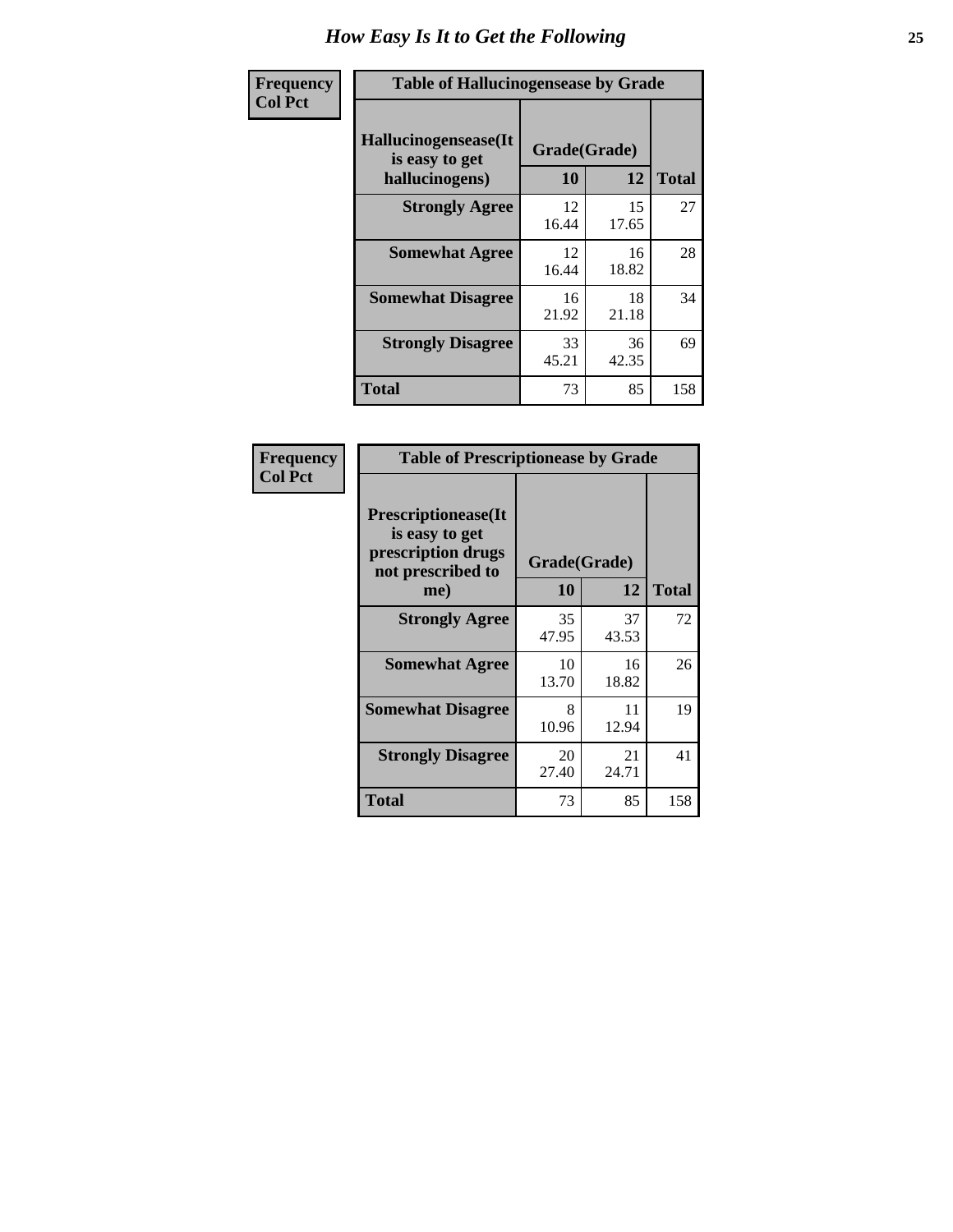#### *Age at Onset of Use* **26** *Results for "Age at Onset of Use" questions exclude students who said they did not use that substance*

| Frequency      | <b>Table of Grade by Alcoholinit</b> |                |                  |                  |            |            |                                                  |             |             |           |                       |              |
|----------------|--------------------------------------|----------------|------------------|------------------|------------|------------|--------------------------------------------------|-------------|-------------|-----------|-----------------------|--------------|
| <b>Row Pct</b> |                                      |                |                  |                  |            |            | Alcoholinit (I started using alcohol when I was) |             |             |           |                       |              |
|                | $Grade(Grade)$ younger               | <b>8 or</b>    | 9                | 11               | 12         | 13         | 14                                               | 15          | 16          | 17        | <b>18 or</b><br>older | <b>Total</b> |
|                | 10                                   | 2.22           | 4.44             | 4.44             | 7<br>15.56 | 11.11      | 14<br>31.11                                      | 9<br>20.00  | 5<br>11.11  | 0.00      | $\Omega$<br>0.00      | 45           |
|                | 12                                   | 1.82           | $\Omega$<br>0.00 | $\Omega$<br>0.00 | 1.82       | ⇁<br>12.73 | 9<br>16.36                                       | 17<br>30.91 | 14<br>25.45 | 4<br>7.27 | 2<br>3.64             | 55           |
|                | <b>Total</b>                         | $\overline{2}$ | 2                | 2                | 8          | 12         | 23                                               | 26          | 19          | 4         | 2                     | 100          |
|                |                                      |                |                  |                  |            |            | <b>Frequency Missing = 58</b>                    |             |             |           |                       |              |

| <b>Frequency</b> |
|------------------|
| <b>Row Pct</b>   |

| <b>Table of Grade by Cigarettesinit</b> |                  |                  |           |                      |                               |           |                                                       |            |             |                  |                       |              |  |  |
|-----------------------------------------|------------------|------------------|-----------|----------------------|-------------------------------|-----------|-------------------------------------------------------|------------|-------------|------------------|-----------------------|--------------|--|--|
|                                         |                  |                  |           |                      |                               |           | Cigarettesinit (I started smoking tobacco when I was) |            |             |                  |                       |              |  |  |
| Grade(Grade)   younger                  | <b>8 or</b>      | 9                | 10        | 11                   | 12                            | 13        | 14                                                    | 15         | 16          | 17               | <b>18 or</b><br>older | <b>Total</b> |  |  |
| 10                                      | 9.38             | 3.13             | 3.13      | $\theta$<br>$0.00\,$ | 4<br>12.50                    | 3<br>9.38 | 10<br>31.25                                           | 9<br>28.13 | 3.13        | $\left($<br>0.00 | $\theta$<br>0.00      | 32           |  |  |
| 12                                      | $\Omega$<br>0.00 | $\theta$<br>0.00 | 3<br>7.32 | 2.44                 | 4<br>9.76                     | 2.44      | 7.32                                                  | 9<br>21.95 | 14<br>34.15 | 4<br>9.76        | 2<br>4.88             | 41           |  |  |
| <b>Total</b>                            | 3                |                  | 4         |                      | 8                             | 4         | 13                                                    | 18         | 15          | 4                | $\overline{2}$        | 73           |  |  |
|                                         |                  |                  |           |                      | <b>Frequency Missing = 85</b> |           |                                                       |            |             |                  |                       |              |  |  |

| <b>Frequency</b> |
|------------------|
| <b>Row Pct</b>   |

|                                                                                                         |            |           |                         |       | <b>Table of Grade by Smokelessinit</b> |                         |      |                  |              |  |  |  |
|---------------------------------------------------------------------------------------------------------|------------|-----------|-------------------------|-------|----------------------------------------|-------------------------|------|------------------|--------------|--|--|--|
| Smokelessinit (I started chewing tobacco when I<br>was)                                                 |            |           |                         |       |                                        |                         |      |                  |              |  |  |  |
| Grade(Grade)                                                                                            | 10         | 11        | 12                      | 13    | 14                                     | 15                      | 16   | 17               | <b>Total</b> |  |  |  |
| 10                                                                                                      | 2<br>20.00 | 0<br>0.00 | $\overline{2}$<br>20.00 | 10.00 | 3<br>30.00                             | $\mathfrak{D}$<br>20.00 | 0.00 | $\Omega$<br>0.00 | 10           |  |  |  |
| 12<br>3<br>$\mathfrak{D}$<br>6<br>6<br>24.00<br>4.00<br>12.00<br>8.00<br>20.00<br>4.00<br>4.00<br>24.00 |            |           |                         |       |                                        |                         |      |                  |              |  |  |  |
| <b>Total</b>                                                                                            | 3          |           | 3                       | 4     | 5                                      | 8                       | 5    | 6                | 35           |  |  |  |
|                                                                                                         |            |           |                         |       | Frequency Missing $= 123$              |                         |      |                  |              |  |  |  |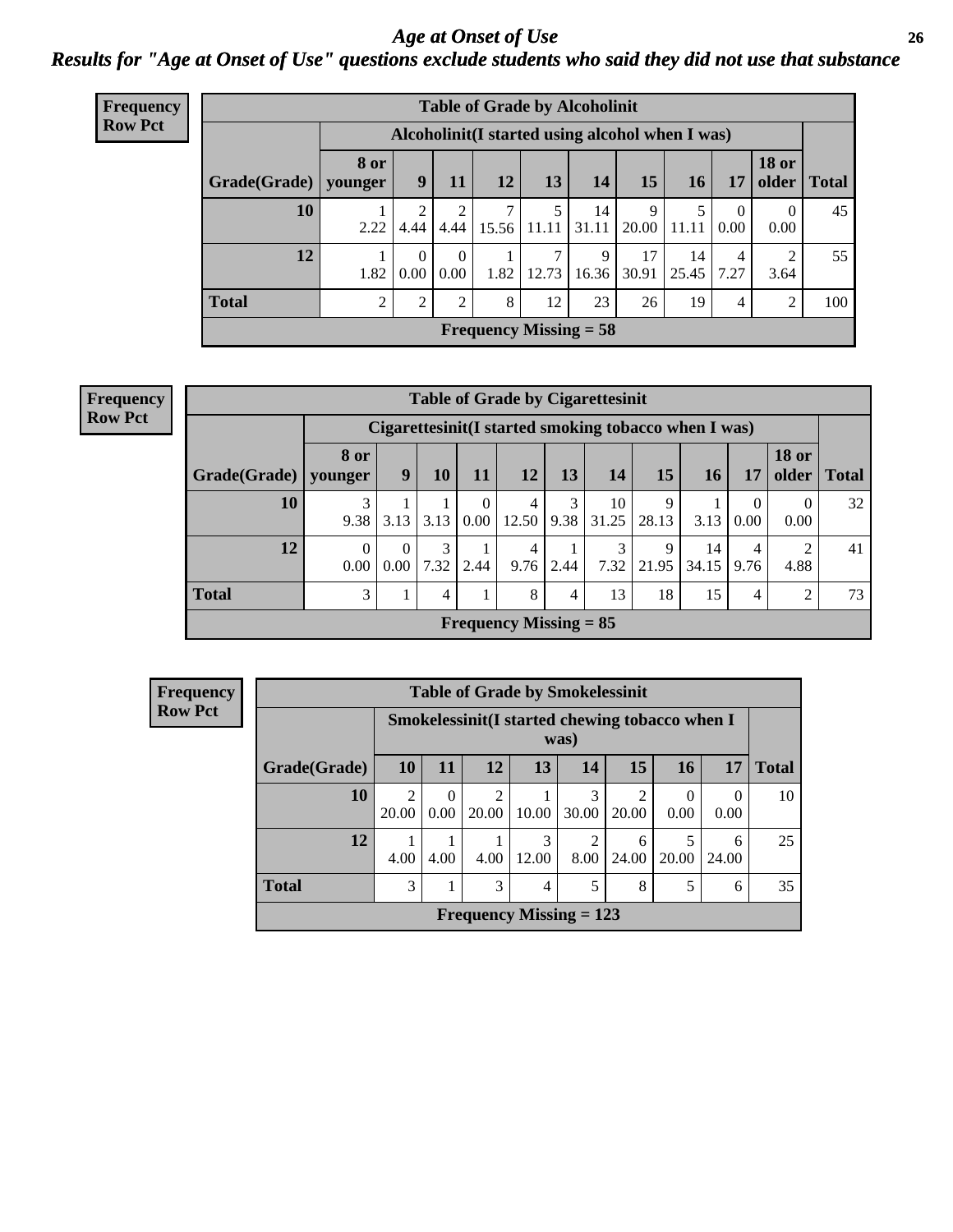#### *Age at Onset of Use* **27**

### *Results for "Age at Onset of Use" questions exclude students who said they did not use that substance*

| Frequency      |
|----------------|
| <b>Row Pct</b> |

|                                                         |           |      |           | <b>Table of Grade by Marijuanainit</b> |            |             |                |              |  |  |
|---------------------------------------------------------|-----------|------|-----------|----------------------------------------|------------|-------------|----------------|--------------|--|--|
| Marijuanainit (I started using<br>marijuana when I was) |           |      |           |                                        |            |             |                |              |  |  |
| Grade(Grade)                                            | 11        | 12   | 13        | 14                                     | 15         | <b>16</b>   | 17             | <b>Total</b> |  |  |
| 10                                                      | 0<br>0.00 | 4.35 | 4.35      | 10<br>43.48                            | 9<br>39.13 | 2<br>8.70   | 0<br>0.00      | 23           |  |  |
| 12                                                      | 3.85      | 3.85 | 2<br>7.69 | 5<br>19.23                             | 5<br>19.23 | 10<br>38.46 | 2<br>7.69      | 26           |  |  |
| <b>Total</b>                                            |           | 2    | 3         | 15                                     | 14         | 12          | $\overline{c}$ | 49           |  |  |
|                                                         |           |      |           | Frequency Missing $= 109$              |            |             |                |              |  |  |

| Frequency      | <b>Table of Grade by Cocaineinit</b> |                                                          |                         |                                   |              |
|----------------|--------------------------------------|----------------------------------------------------------|-------------------------|-----------------------------------|--------------|
| <b>Row Pct</b> |                                      | Cocaineinit(I<br>started using<br>cocaine when I<br>was) |                         |                                   |              |
|                | Grade(Grade)                         | 15                                                       | 16                      | 17                                | <b>Total</b> |
|                | 10                                   | 2<br>100.00                                              | 0.00                    | $\mathbf{\Omega}$<br>0.00         | 2            |
|                | 12                                   | 0<br>0.00                                                | $\mathfrak{D}$<br>50.00 | $\overline{\mathcal{L}}$<br>50.00 | 4            |
|                | <b>Total</b>                         | 2                                                        | 2                       | 2                                 | 6            |
|                |                                      | <b>Frequency Missing = 152</b>                           |                         |                                   |              |

| Frequency      | <b>Table of Grade by Inhalantsinit</b> |                                                              |       |              |
|----------------|----------------------------------------|--------------------------------------------------------------|-------|--------------|
| <b>Row Pct</b> |                                        | Inhalantsinit(I<br>started using<br>inhalants when<br>I was) |       |              |
|                | Grade(Grade)                           | 15                                                           | 17    | <b>Total</b> |
|                | 10                                     | 0                                                            | 0     | O            |
|                |                                        |                                                              |       |              |
|                | 12                                     | 2<br>66.67                                                   | 33.33 | 3            |
|                | <b>Total</b>                           | $\mathcal{L}$                                                |       | 3            |
|                |                                        | Frequency Missing $= 155$                                    |       |              |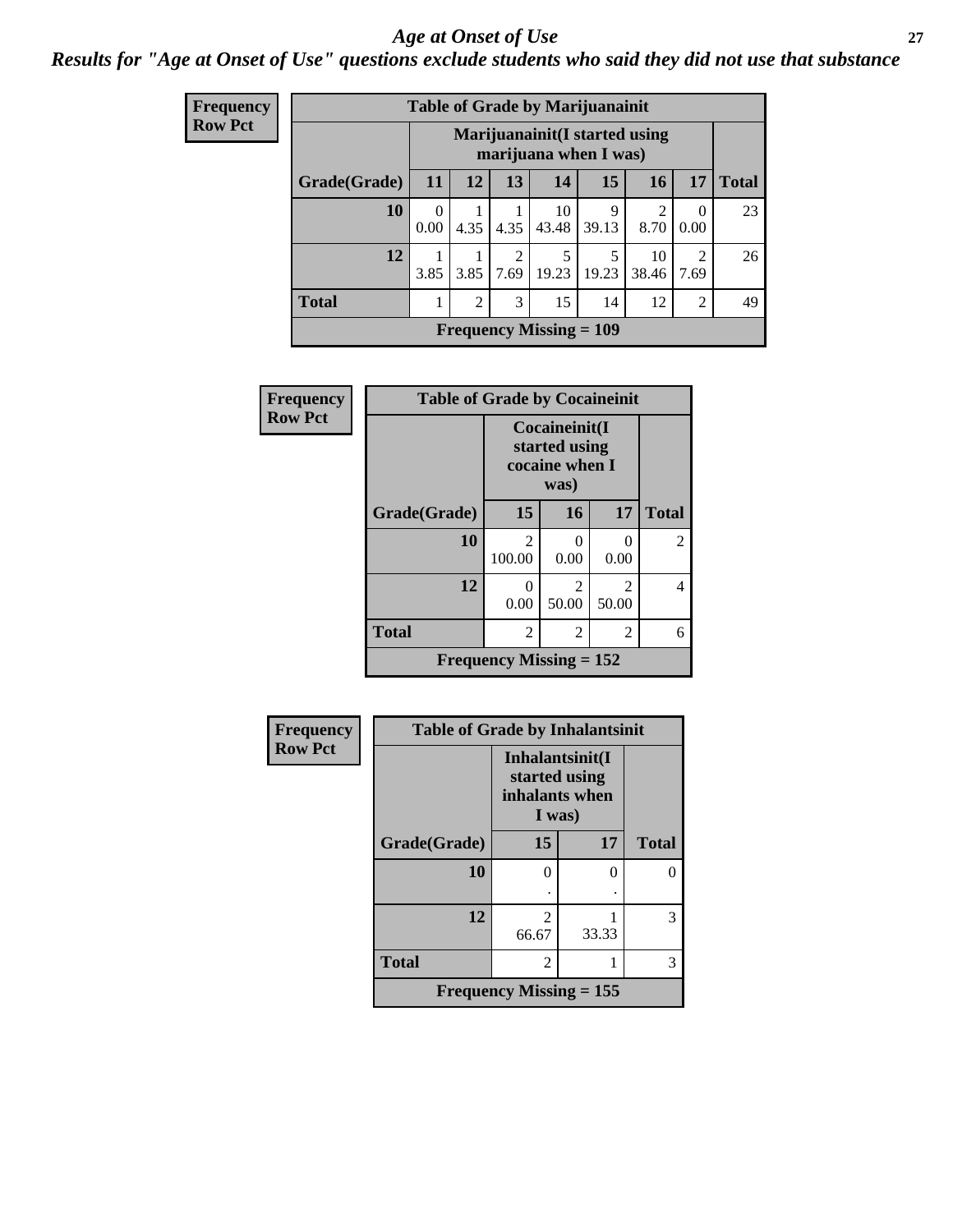#### *Age at Onset of Use* **28**

*Results for "Age at Onset of Use" questions exclude students who said they did not use that substance*

| Frequency      | <b>Table of Grade by Steroidsinit</b> |                                                            |                           |       |                |
|----------------|---------------------------------------|------------------------------------------------------------|---------------------------|-------|----------------|
| <b>Row Pct</b> |                                       | Steroidsinit(I<br>started using<br>steroids when I<br>was) |                           |       |                |
|                | Grade(Grade)                          | 15                                                         | <b>16</b>                 | 17    | <b>Total</b>   |
|                | 10                                    | 100.00                                                     | $\mathbf{\Omega}$<br>0.00 | 0.00  |                |
|                | 12                                    | $\mathbf{\Omega}$<br>0.00                                  | 50.00                     | 50.00 | $\overline{2}$ |
|                | <b>Total</b>                          |                                                            |                           |       | 3              |
|                |                                       | <b>Frequency Missing <math>= 155</math></b>                |                           |       |                |

| Frequency      | <b>Table of Grade by Ecstasyinit</b> |                                                          |               |              |
|----------------|--------------------------------------|----------------------------------------------------------|---------------|--------------|
| <b>Row Pct</b> |                                      | Ecstasyinit(I<br>started using<br>ecstasy when<br>I was) |               |              |
|                | Grade(Grade)                         | <b>16</b>                                                | 17            | <b>Total</b> |
|                | 10                                   | 0                                                        | 0             | 0            |
|                |                                      |                                                          |               |              |
|                | 12                                   | 3                                                        | $\mathcal{L}$ | 5            |
|                |                                      | 60.00                                                    | 40.00         |              |
|                | <b>Total</b>                         | 3                                                        | 2             | 5            |
|                | <b>Frequency Missing = 153</b>       |                                                          |               |              |

| Frequency      | <b>Table of Grade by Methinit</b>           |                                                                       |              |  |
|----------------|---------------------------------------------|-----------------------------------------------------------------------|--------------|--|
| <b>Row Pct</b> |                                             | <b>Methinit(I started</b><br>using<br>methamphetamines<br>when I was) |              |  |
|                | Grade(Grade)                                | 16                                                                    | <b>Total</b> |  |
|                | 10                                          | 0                                                                     | 0            |  |
|                | 12                                          | 100.00                                                                |              |  |
|                | <b>Total</b>                                |                                                                       |              |  |
|                | <b>Frequency Missing <math>= 157</math></b> |                                                                       |              |  |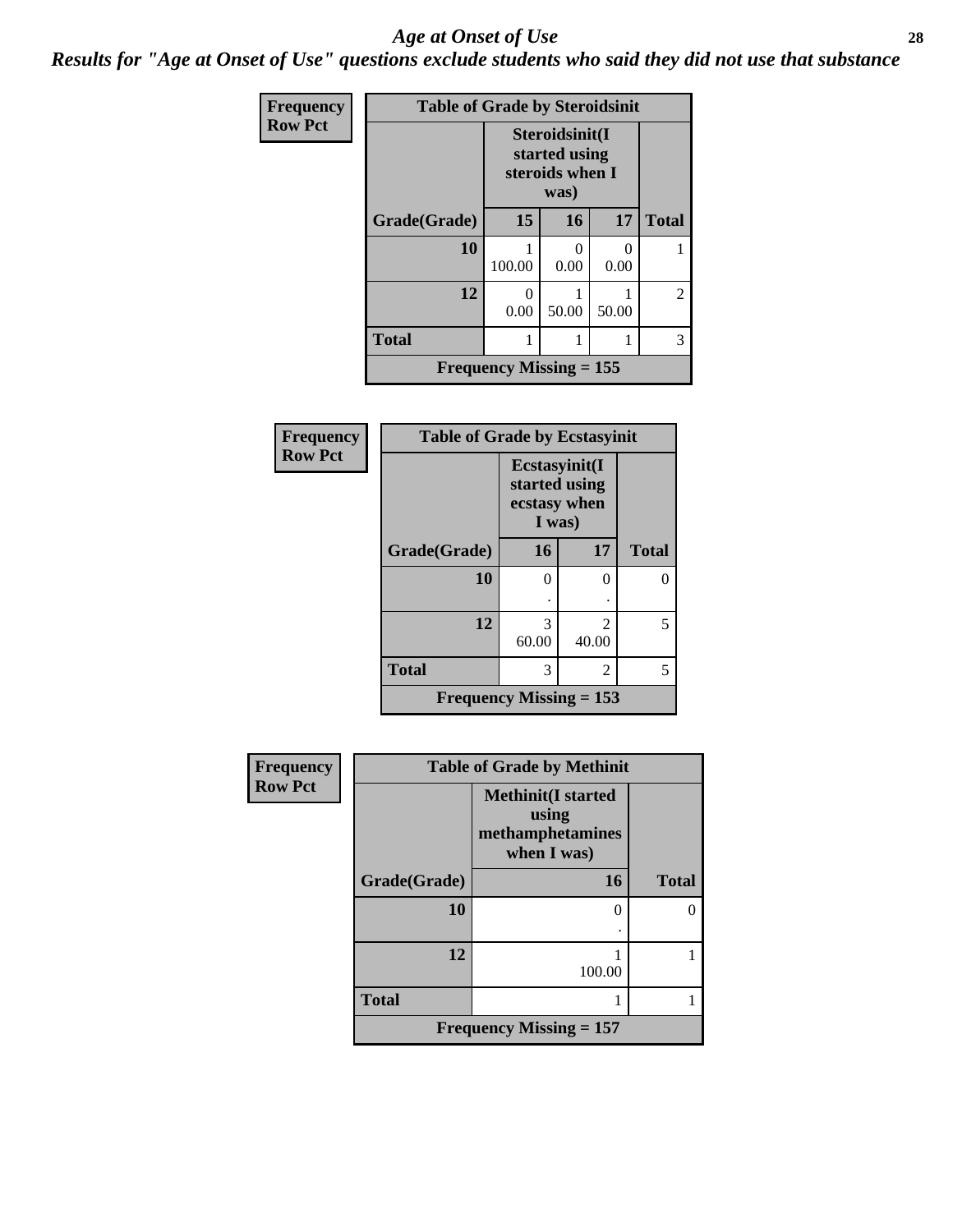#### *Age at Onset of Use* **29**

*Results for "Age at Onset of Use" questions exclude students who said they did not use that substance*

| Frequency      | <b>Table of Grade by Hallucinogensinit</b> |                                                                      |                         |                           |              |
|----------------|--------------------------------------------|----------------------------------------------------------------------|-------------------------|---------------------------|--------------|
| <b>Row Pct</b> |                                            | Hallucinogensinit(I<br>started using<br>hallucinogens when I<br>was) |                         |                           |              |
|                | Grade(Grade)                               | 15                                                                   | 16                      | 17                        | <b>Total</b> |
|                | 10                                         | 100.00                                                               | 0<br>0.00               | $\mathbf{\Omega}$<br>0.00 |              |
|                | 12                                         | $\mathbf{0}$<br>0.00                                                 | $\mathfrak{D}$<br>40.00 | 3<br>60.00                | 5            |
|                | <b>Total</b>                               |                                                                      | 2                       | 3                         | 6            |
|                | Frequency Missing $= 152$                  |                                                                      |                         |                           |              |

| <b>Frequency</b> | <b>Table of Grade by Prescriptioninit</b> |                                                                                                    |                |                           |                         |                         |                                   |              |
|------------------|-------------------------------------------|----------------------------------------------------------------------------------------------------|----------------|---------------------------|-------------------------|-------------------------|-----------------------------------|--------------|
| <b>Row Pct</b>   |                                           | <b>Prescriptioninit (I started using</b><br>prescription drugs not prescribed to me<br>when I was) |                |                           |                         |                         |                                   |              |
|                  | Grade(Grade)   younger                    | 8 or                                                                                               | 13             | 14                        | 15                      | <b>16</b>               | <b>17</b>                         | <b>Total</b> |
|                  | 10                                        | 22.22                                                                                              | 11.11          | $\mathfrak{D}$<br>22.22   | 2<br>22.22              | $\mathfrak{D}$<br>22.22 | 0<br>0.00                         | $\mathbf Q$  |
|                  | 12                                        | 5.88                                                                                               | 5.88           | 5.88                      | $\overline{2}$<br>11.76 | 7<br>41.18              | $\overline{\phantom{0}}$<br>29.41 | 17           |
|                  | <b>Total</b>                              | 3                                                                                                  | $\overline{2}$ | 3                         | $\overline{4}$          | 9                       | 5                                 | 26           |
|                  |                                           |                                                                                                    |                | Frequency Missing $= 132$ |                         |                         |                                   |              |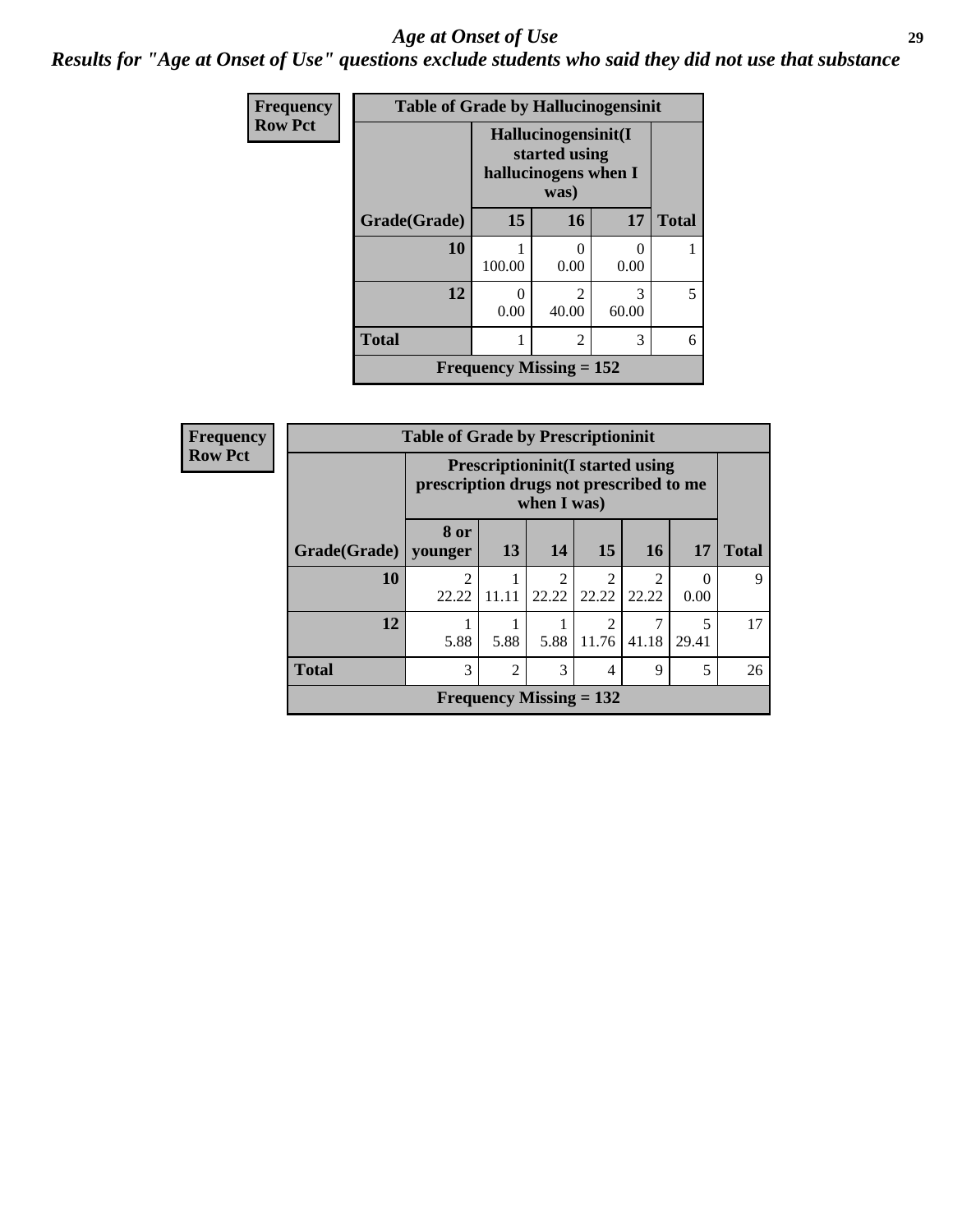| Frequency      | <b>Table of Alcoholharm by Grade</b>          |                           |             |              |
|----------------|-----------------------------------------------|---------------------------|-------------|--------------|
| <b>Col Pct</b> | Alcoholharm(I<br>think alcohol is<br>harmful) | Grade(Grade)<br><b>10</b> | 12          | <b>Total</b> |
|                | <b>Strongly Agree</b>                         | 27<br>36.99               | 30<br>35.29 | 57           |
|                | <b>Somewhat Agree</b>                         | 24<br>32.88               | 30<br>35.29 | 54           |
|                | <b>Somewhat Disagree</b>                      | 14<br>19.18               | 15<br>17.65 | 29           |
|                | <b>Strongly Disagree</b>                      | 8<br>10.96                | 10<br>11.76 | 18           |
|                | <b>Total</b>                                  | 73                        | 85          | 158          |

| <b>Table of Cigarettesharm by Grade</b>                  |                    |             |              |  |  |  |
|----------------------------------------------------------|--------------------|-------------|--------------|--|--|--|
| Cigarettesharm(I<br>think smoking<br>tobacco is harmful) | Grade(Grade)<br>10 | 12          | <b>Total</b> |  |  |  |
| <b>Strongly Agree</b>                                    | 46<br>63.01        | 61<br>71.76 | 107          |  |  |  |
| <b>Somewhat Agree</b>                                    | 23<br>31.51        | 13<br>15.29 | 36           |  |  |  |
| <b>Somewhat Disagree</b>                                 | 3<br>4.11          | 4<br>4.71   | 7            |  |  |  |
| <b>Strongly Disagree</b>                                 | 1.37               | 8.24        | 8            |  |  |  |
| <b>Total</b>                                             | 73                 | 85          | 158          |  |  |  |

| Frequency      | <b>Table of Smokelessharm by Grade</b>                  |                           |             |              |  |
|----------------|---------------------------------------------------------|---------------------------|-------------|--------------|--|
| <b>Col Pct</b> | Smokelessharm(I<br>think chewing<br>tobacco is harmful) | Grade(Grade)<br><b>10</b> | 12          | <b>Total</b> |  |
|                | <b>Strongly Agree</b>                                   | 41<br>56.16               | 55<br>64.71 | 96           |  |
|                | <b>Somewhat Agree</b>                                   | 19<br>26.03               | 18<br>21.18 | 37           |  |
|                | <b>Somewhat Disagree</b>                                | 12<br>16.44               | 5<br>5.88   | 17           |  |
|                | <b>Strongly Disagree</b>                                | 1.37                      | 8.24        | 8            |  |
|                | <b>Total</b>                                            | 73                        | 85          | 158          |  |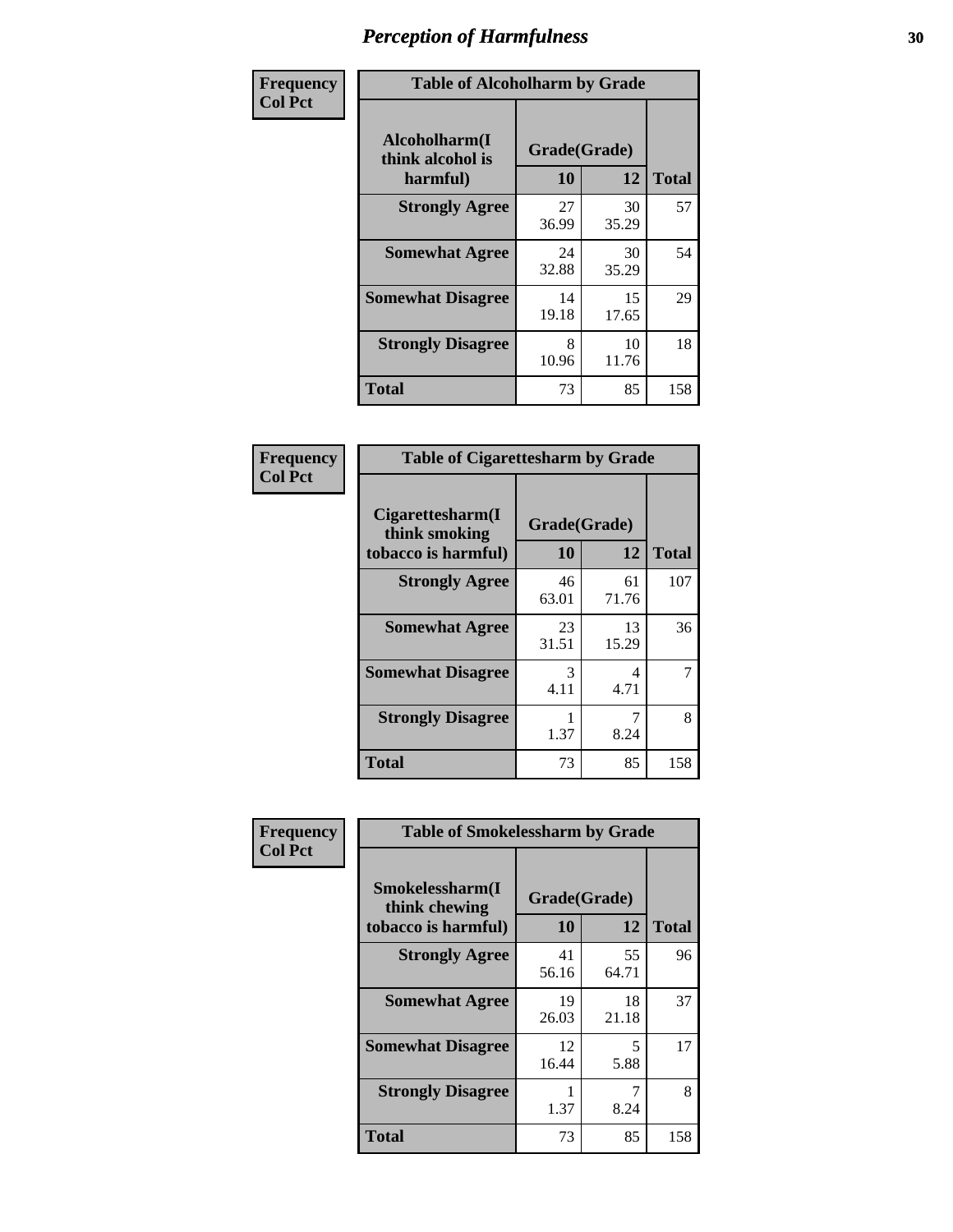| Frequency      | <b>Table of Marijuanaharm by Grade</b>            |                    |             |              |
|----------------|---------------------------------------------------|--------------------|-------------|--------------|
| <b>Col Pct</b> | Marijuanaharm(I<br>think marijuana is<br>harmful) | Grade(Grade)<br>10 | 12          | <b>Total</b> |
|                | <b>Strongly Agree</b>                             | 43<br>58.90        | 48<br>56.47 | 91           |
|                | <b>Somewhat Agree</b>                             | 13<br>17.81        | 11<br>12.94 | 24           |
|                | <b>Somewhat Disagree</b>                          | 8<br>10.96         | 16<br>18.82 | 24           |
|                | <b>Strongly Disagree</b>                          | 9<br>12.33         | 10<br>11.76 | 19           |
|                | <b>Total</b>                                      | 73                 | 85          | 158          |

| <b>Table of Cocaineharm by Grade</b>          |                        |                        |              |  |  |  |
|-----------------------------------------------|------------------------|------------------------|--------------|--|--|--|
| Cocaineharm(I<br>think cocaine is<br>harmful) | Grade(Grade)<br>10     | 12                     | <b>Total</b> |  |  |  |
| <b>Strongly Agree</b>                         | 66<br>90.41            | 73<br>85.88            | 139          |  |  |  |
| <b>Somewhat Agree</b>                         | 4<br>5.48              | 3<br>3.53              | 7            |  |  |  |
| <b>Somewhat Disagree</b>                      | 1.37                   | $\mathfrak{D}$<br>2.35 | 3            |  |  |  |
| <b>Strongly Disagree</b>                      | $\mathfrak{D}$<br>2.74 | 7<br>8.24              | 9            |  |  |  |
| <b>Total</b>                                  | 73                     | 85                     | 158          |  |  |  |

| Frequency      | <b>Table of Inhalantsharm by Grade</b>             |                    |                       |              |
|----------------|----------------------------------------------------|--------------------|-----------------------|--------------|
| <b>Col Pct</b> | Inhalantsharm(I<br>think inhalants are<br>harmful) | Grade(Grade)<br>10 | 12                    | <b>Total</b> |
|                | <b>Strongly Agree</b>                              | 65<br>89.04        | 74<br>87.06           | 139          |
|                | <b>Somewhat Agree</b>                              | 5<br>6.85          | $\mathcal{L}$<br>2.35 | 7            |
|                | <b>Somewhat Disagree</b>                           | 0<br>0.00          | 3<br>3.53             | 3            |
|                | <b>Strongly Disagree</b>                           | 3<br>4.11          | 6<br>7.06             | 9            |
|                | <b>Total</b>                                       | 73                 | 85                    | 158          |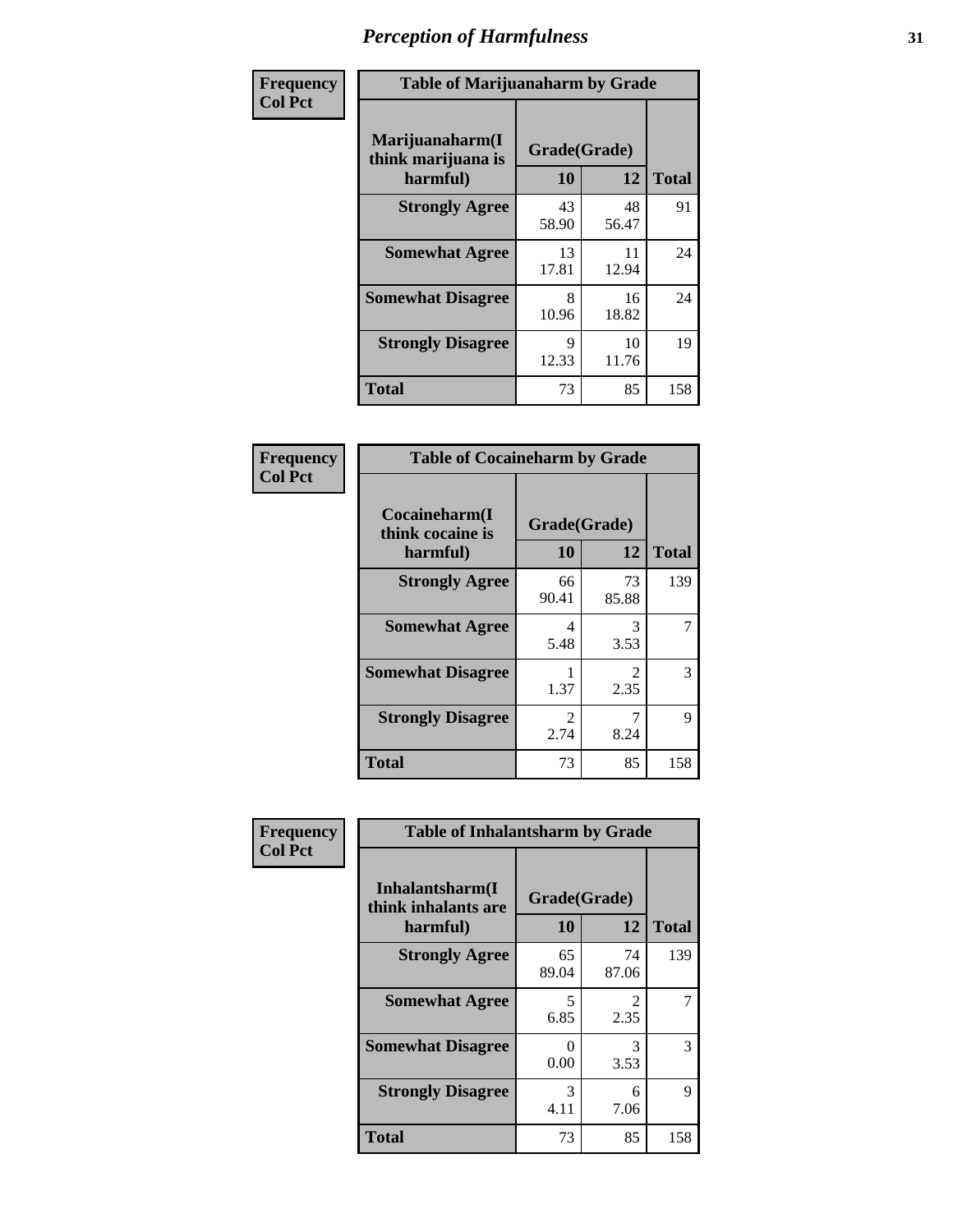| Frequency      | <b>Table of Steroidsharm by Grade</b>            |                    |             |              |
|----------------|--------------------------------------------------|--------------------|-------------|--------------|
| <b>Col Pct</b> | Steroidsharm(I<br>think steroids are<br>harmful) | Grade(Grade)<br>10 | 12          | <b>Total</b> |
|                | <b>Strongly Agree</b>                            | 54<br>73.97        | 66<br>77.65 | 120          |
|                | <b>Somewhat Agree</b>                            | 10<br>13.70        | 8<br>9.41   | 18           |
|                | <b>Somewhat Disagree</b>                         | 6<br>8.22          | 4<br>4.71   | 10           |
|                | <b>Strongly Disagree</b>                         | 3<br>4.11          | 7<br>8.24   | 10           |
|                | <b>Total</b>                                     | 73                 | 85          | 158          |

| <b>Table of Ecstasyharm by Grade</b>          |                    |                        |              |  |  |
|-----------------------------------------------|--------------------|------------------------|--------------|--|--|
| Ecstasyharm(I<br>think ecstasy is<br>harmful) | Grade(Grade)<br>10 | 12                     | <b>Total</b> |  |  |
| <b>Strongly Agree</b>                         | 61<br>83.56        | 72<br>84.71            | 133          |  |  |
| <b>Somewhat Agree</b>                         | 7<br>9.59          | 4<br>4.71              | 11           |  |  |
| <b>Somewhat Disagree</b>                      | 2<br>2.74          | $\mathfrak{D}$<br>2.35 | 4            |  |  |
| <b>Strongly Disagree</b>                      | 3<br>4.11          | 7<br>8.24              | 10           |  |  |
| <b>Total</b>                                  | 73                 | 85                     | 158          |  |  |

| Frequency      | <b>Table of Methharm by Grade</b>                            |                           |             |              |
|----------------|--------------------------------------------------------------|---------------------------|-------------|--------------|
| <b>Col Pct</b> | <b>Methharm</b> (I think<br>methamphetamines<br>are harmful) | Grade(Grade)<br><b>10</b> | 12          | <b>Total</b> |
|                | <b>Strongly Agree</b>                                        | 66<br>90.41               | 75<br>88.24 | 141          |
|                | <b>Somewhat Agree</b>                                        | 4<br>5.48                 | 2<br>2.35   | 6            |
|                | <b>Somewhat Disagree</b>                                     | 0<br>0.00                 | 2<br>2.35   | 2            |
|                | <b>Strongly Disagree</b>                                     | 3<br>4.11                 | 6<br>7.06   | 9            |
|                | <b>Total</b>                                                 | 73                        | 85          | 158          |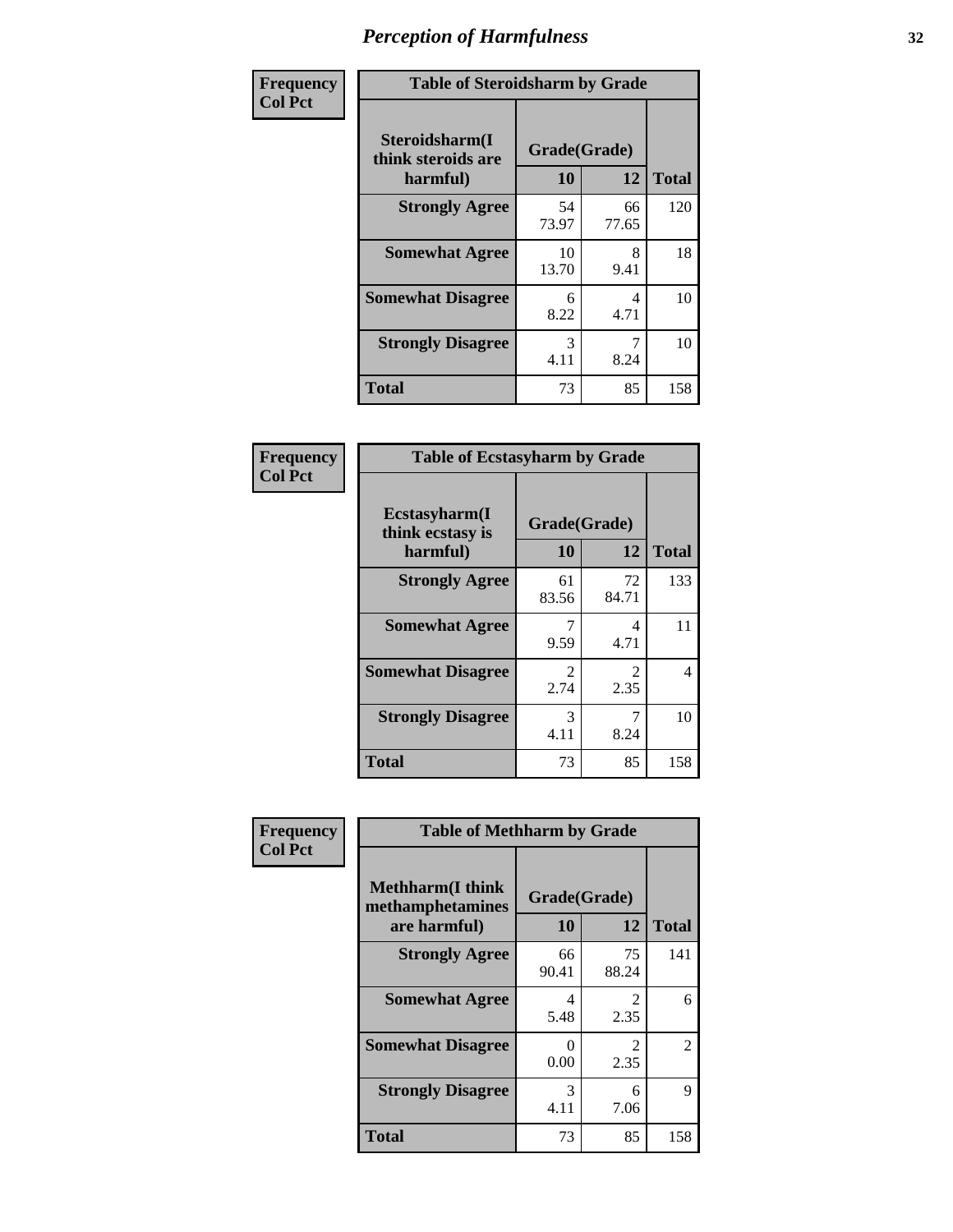| Frequency | <b>Table of Hallucinogensharm by Grade</b>                 |                    |             |              |
|-----------|------------------------------------------------------------|--------------------|-------------|--------------|
| Col Pct   | Hallucinogensharm(I<br>think hallucinogens<br>are harmful) | Grade(Grade)<br>10 | 12          | <b>Total</b> |
|           | <b>Strongly Agree</b>                                      | 64<br>87.67        | 72<br>84.71 | 136          |
|           | <b>Somewhat Agree</b>                                      | 5<br>6.85          | 3<br>3.53   | 8            |
|           | <b>Somewhat Disagree</b>                                   | 1.37               | 3<br>3.53   | 4            |
|           | <b>Strongly Disagree</b>                                   | 3<br>4.11          | 7<br>8.24   | 10           |
|           | <b>Total</b>                                               | 73                 | 85          | 158          |

| <b>Table of Prescriptionharm by Grade</b>                                                         |                    |             |              |  |
|---------------------------------------------------------------------------------------------------|--------------------|-------------|--------------|--|
| <b>Prescriptionharm</b> (I<br>think prescription<br>drugs not<br>prescribed to me<br>are harmful) | Grade(Grade)<br>10 | 12          | <b>Total</b> |  |
| <b>Strongly Agree</b>                                                                             | 42<br>57.53        | 52<br>61.18 | 94           |  |
| <b>Somewhat Agree</b>                                                                             | 12<br>16.44        | 18<br>21.18 | 30           |  |
| <b>Somewhat Disagree</b>                                                                          | 14<br>19.18        | 8.24        | 21           |  |
| <b>Strongly Disagree</b>                                                                          | 5<br>6.85          | 8<br>9.41   | 13           |  |
| <b>Total</b>                                                                                      | 73                 | 85          | 158          |  |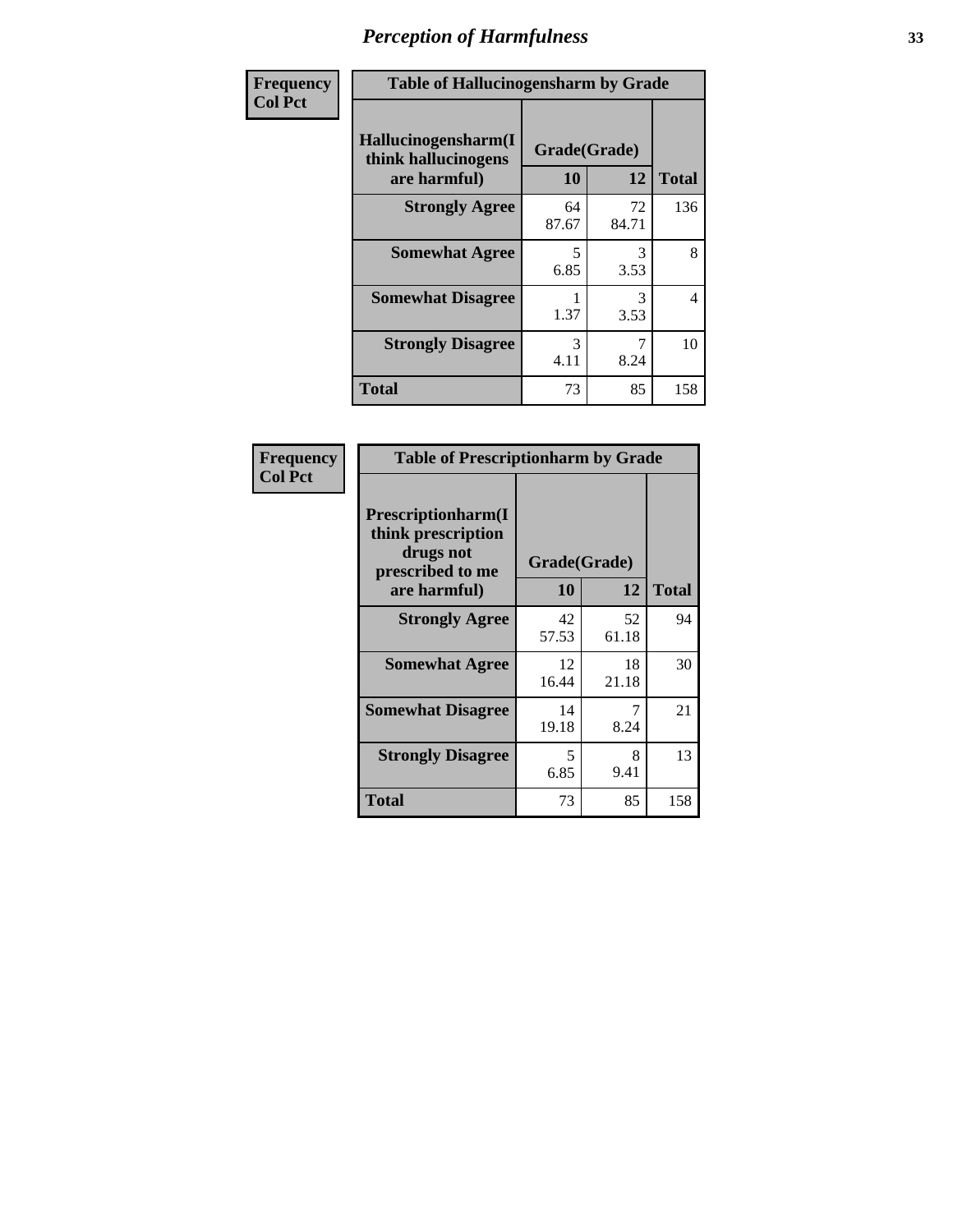# *Disapproval by Adults* **34**

| Frequency      | <b>Table of Alcoholadult by Grade</b>                                 |                    |             |              |
|----------------|-----------------------------------------------------------------------|--------------------|-------------|--------------|
| <b>Col Pct</b> | <b>Alcoholadult</b> (Adults<br>would disapprove if<br>I used alcohol) | Grade(Grade)<br>10 | 12          | <b>Total</b> |
|                | <b>Strongly Agree</b>                                                 | 33<br>45.21        | 39<br>45.88 | 72           |
|                | <b>Somewhat Agree</b>                                                 | 21<br>28.77        | 18<br>21.18 | 39           |
|                | <b>Somewhat Disagree</b>                                              | 14<br>19.18        | 17<br>20.00 | 31           |
|                | <b>Strongly Disagree</b>                                              | 5<br>6.85          | 11<br>12.94 | 16           |
|                | <b>Total</b>                                                          | 73                 | 85          | 158          |

| <b>Table of Tobaccoadult by Grade</b>                                 |             |                    |              |  |  |
|-----------------------------------------------------------------------|-------------|--------------------|--------------|--|--|
| <b>Tobaccoadult</b> (Adults<br>would disapprove if<br>I used tobacco) | 10          | Grade(Grade)<br>12 | <b>Total</b> |  |  |
| <b>Strongly Agree</b>                                                 | 41<br>56.16 | 44<br>51.76        | 85           |  |  |
| <b>Somewhat Agree</b>                                                 | 19<br>26.03 | 16<br>18.82        | 35           |  |  |
| <b>Somewhat Disagree</b>                                              | 7<br>9.59   | 16<br>18.82        | 23           |  |  |
| <b>Strongly Disagree</b>                                              | 6<br>8.22   | 9<br>10.59         | 15           |  |  |
| <b>Total</b>                                                          | 73          | 85                 | 158          |  |  |

| Frequency      | <b>Table of Marijuanaadult by Grade</b>                           |                    |             |              |
|----------------|-------------------------------------------------------------------|--------------------|-------------|--------------|
| <b>Col Pct</b> | Marijuanaadult(Adults<br>would disapprove if I<br>used marijuana) | Grade(Grade)<br>10 | 12          | <b>Total</b> |
|                | <b>Strongly Agree</b>                                             | 59<br>80.82        | 65<br>76.47 | 124          |
|                | <b>Somewhat Agree</b>                                             | 4<br>5.48          | 8<br>9.41   | 12           |
|                | <b>Somewhat Disagree</b>                                          | 5<br>6.85          | 5<br>5.88   | 10           |
|                | <b>Strongly Disagree</b>                                          | 5<br>6.85          | 7<br>8.24   | 12           |
|                | <b>Total</b>                                                      | 73                 | 85          | 158          |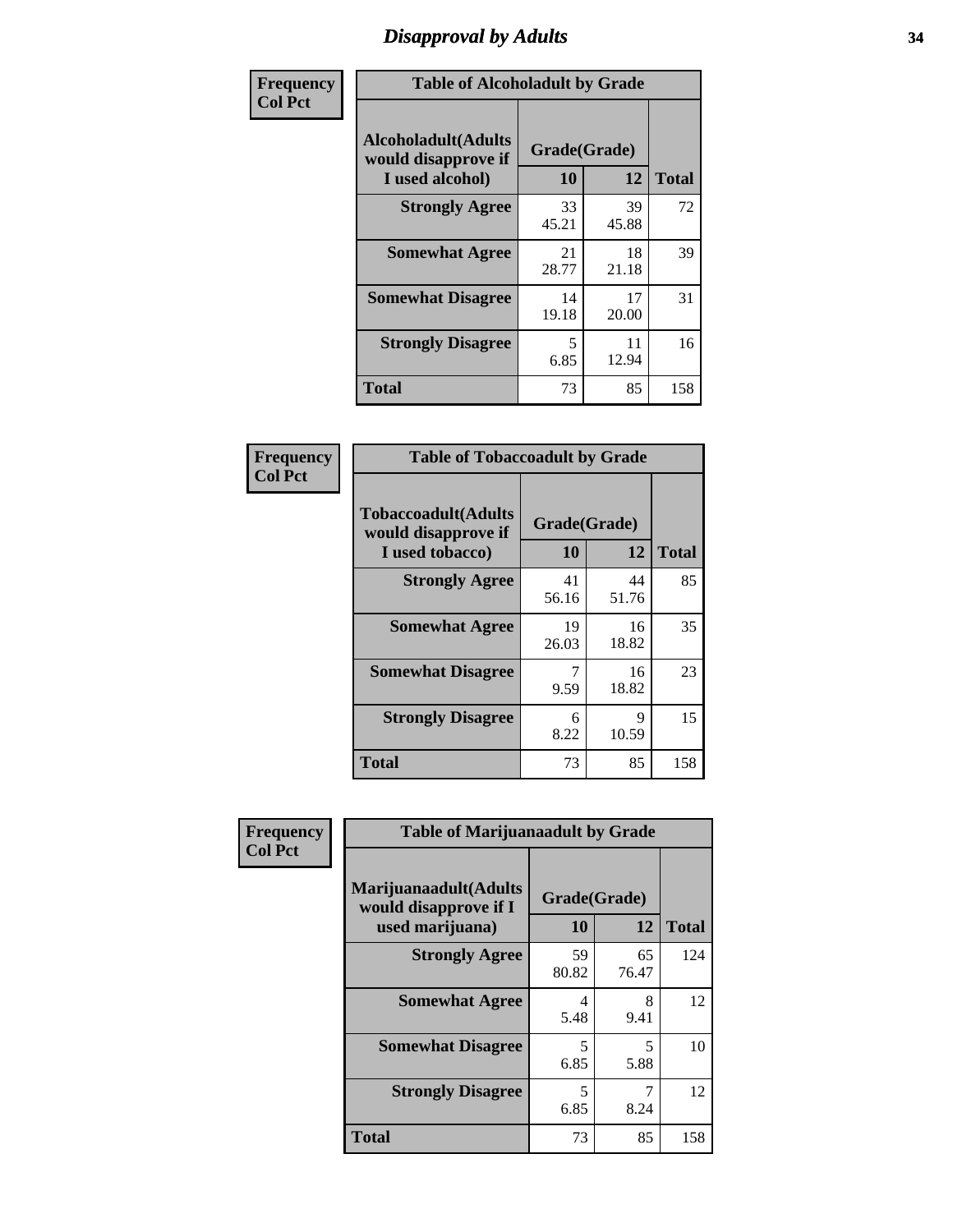# *Disapproval by Adults* **35**

| <b>Frequency</b> | <b>Table of Otherdrugadult by Grade</b>                                     |                                     |                                     |              |
|------------------|-----------------------------------------------------------------------------|-------------------------------------|-------------------------------------|--------------|
| <b>Col Pct</b>   | <b>Otherdrugadult</b> (Adults<br>would disapprove if I<br>used other drugs) | Grade(Grade)<br>10                  | 12                                  | <b>Total</b> |
|                  | <b>Strongly Agree</b>                                                       | 63<br>86.30                         | 74<br>87.06                         | 137          |
|                  | <b>Somewhat Agree</b>                                                       | 3<br>4.11                           | 3<br>3.53                           | 6            |
|                  | <b>Somewhat Disagree</b>                                                    | $\mathcal{D}_{\mathcal{L}}$<br>2.74 | $\mathcal{D}_{\mathcal{L}}$<br>2.35 | 4            |
|                  | <b>Strongly Disagree</b>                                                    | 5<br>6.85                           | 6<br>7.06                           | 11           |
|                  | <b>Total</b>                                                                | 73                                  | 85                                  | 158          |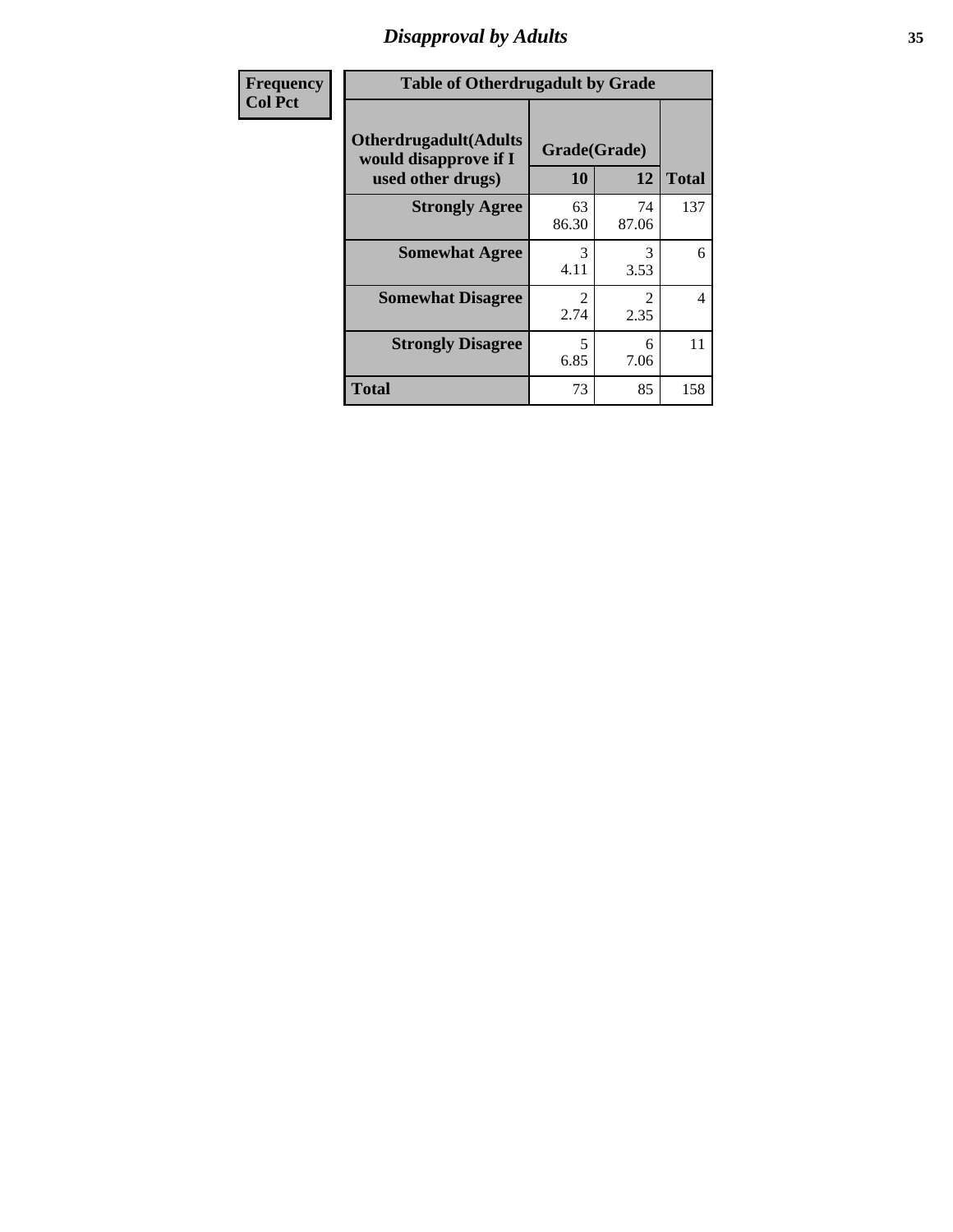# *Disapproval by Peers* **36**

| Frequency      | <b>Table of Alcoholpeer by Grade</b>                    |              |             |              |
|----------------|---------------------------------------------------------|--------------|-------------|--------------|
| <b>Col Pct</b> | Alcoholpeer(My<br>friends would<br>disapprove if I used | Grade(Grade) |             |              |
|                | alcohol)                                                | 10           | 12          | <b>Total</b> |
|                | <b>Strongly Agree</b>                                   | 8<br>10.96   | 8<br>9.41   | 16           |
|                | <b>Somewhat Agree</b>                                   | 14<br>19.18  | 14<br>16.47 | 28           |
|                | <b>Somewhat Disagree</b>                                | 21<br>28.77  | 26<br>30.59 | 47           |
|                | <b>Strongly Disagree</b>                                | 30<br>41.10  | 37<br>43.53 | 67           |
|                | Total                                                   | 73           | 85          | 158          |

| Frequency      | <b>Table of Tobaccopeer by Grade</b>                    |              |             |              |
|----------------|---------------------------------------------------------|--------------|-------------|--------------|
| <b>Col Pct</b> | Tobaccopeer(My<br>friends would<br>disapprove if I used | Grade(Grade) |             |              |
|                | tobacco)                                                | 10           | 12          | <b>Total</b> |
|                | <b>Strongly Agree</b>                                   | 16<br>21.92  | 14<br>16.47 | 30           |
|                | <b>Somewhat Agree</b>                                   | 14<br>19.18  | 14<br>16.47 | 28           |
|                | <b>Somewhat Disagree</b>                                | 17<br>23.29  | 27<br>31.76 | 44           |
|                | <b>Strongly Disagree</b>                                | 26<br>35.62  | 30<br>35.29 | 56           |
|                | Total                                                   | 73           | 85          | 158          |

| Frequency      | <b>Table of Marijuanapeer by Grade</b>                                  |                    |             |              |
|----------------|-------------------------------------------------------------------------|--------------------|-------------|--------------|
| <b>Col Pct</b> | Marijuanapeer(My<br>friends would<br>disapprove if I used<br>marijuana) | Grade(Grade)<br>10 | 12          | <b>Total</b> |
|                | <b>Strongly Agree</b>                                                   | 20<br>27.40        | 34<br>40.00 | 54           |
|                | <b>Somewhat Agree</b>                                                   | 16<br>21.92        | 9<br>10.59  | 25           |
|                | <b>Somewhat Disagree</b>                                                | 12<br>16.44        | 21<br>24.71 | 33           |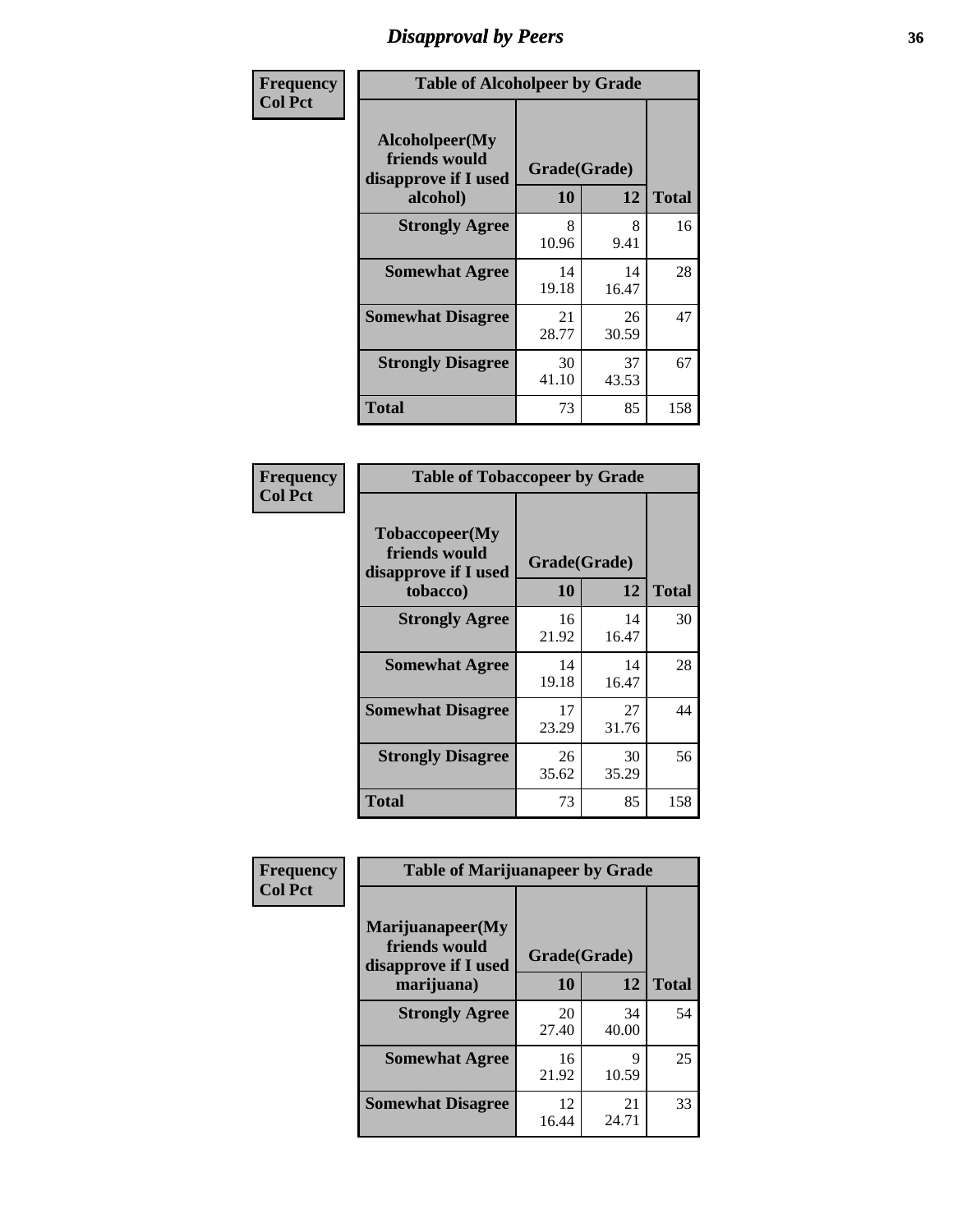# *Disapproval by Peers* **37**

| <b>Frequency</b> | <b>Table of Marijuanapeer by Grade</b>                                  |                    |             |              |  |
|------------------|-------------------------------------------------------------------------|--------------------|-------------|--------------|--|
| <b>Col Pct</b>   | Marijuanapeer(My<br>friends would<br>disapprove if I used<br>marijuana) | Grade(Grade)<br>10 | 12          | <b>Total</b> |  |
|                  | <b>Strongly Disagree</b>                                                | 25<br>34.25        | 21<br>24.71 | 46           |  |
|                  | <b>Total</b>                                                            | 73                 | 85          | 158          |  |

| Frequency      | <b>Table of Otherdrugpeer by Grade</b>                                    |                    |             |              |
|----------------|---------------------------------------------------------------------------|--------------------|-------------|--------------|
| <b>Col Pct</b> | Otherdrugpeer(My<br>friends would<br>disapprove if I used<br>other drugs) | Grade(Grade)<br>10 | 12          | <b>Total</b> |
|                | <b>Strongly Agree</b>                                                     | 30<br>41.10        | 43<br>50.59 | 73           |
|                | <b>Somewhat Agree</b>                                                     | 17<br>23.29        | 9<br>10.59  | 26           |
|                | <b>Somewhat Disagree</b>                                                  | 8<br>10.96         | 15<br>17.65 | 23           |
|                | <b>Strongly Disagree</b>                                                  | 18<br>24.66        | 18<br>21.18 | 36           |
|                | <b>Total</b>                                                              | 73                 | 85          | 158          |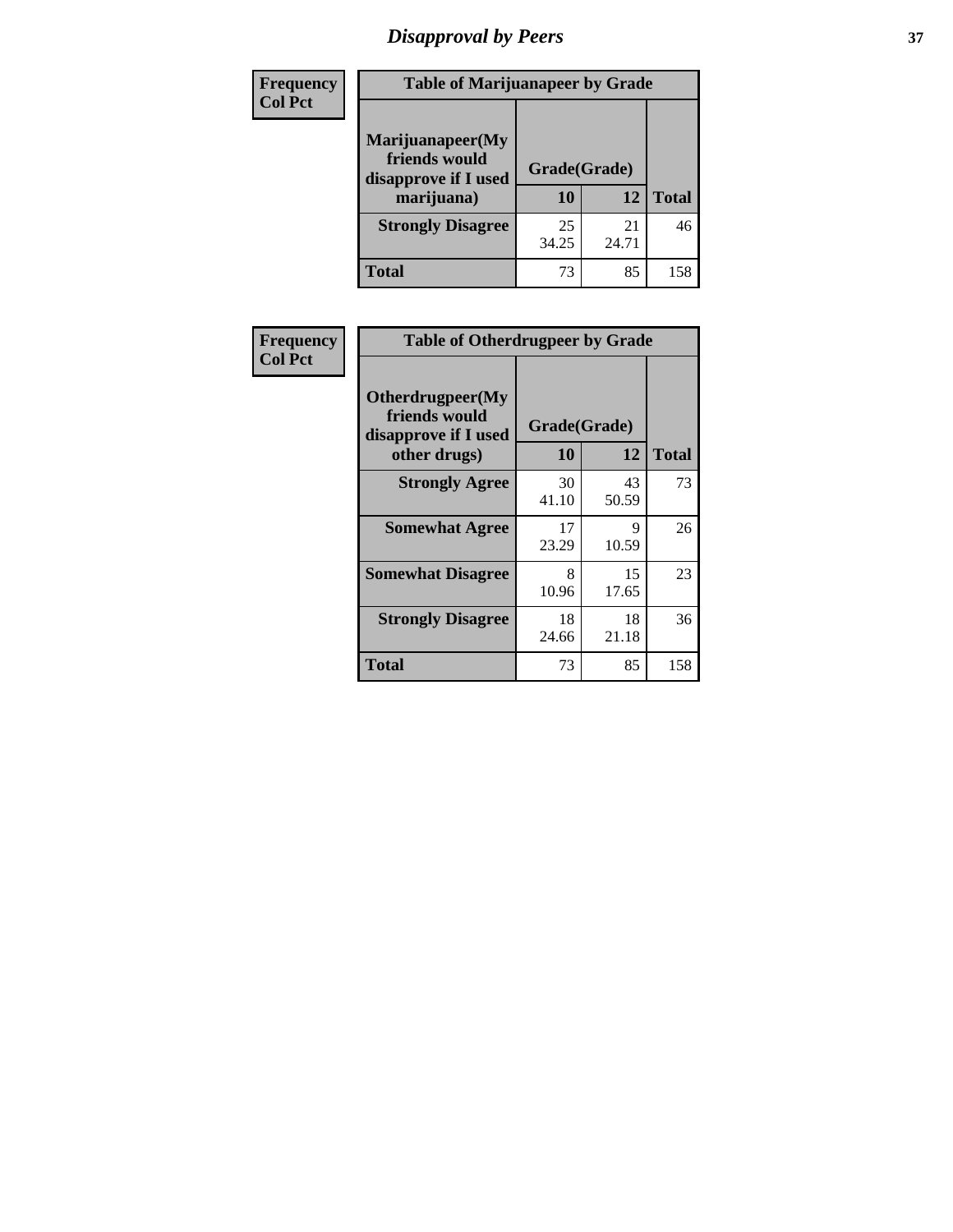| Frequency<br><b>Col Pct</b> | <b>Table of Alcohollocation1 by Grade</b> |              |             |              |  |
|-----------------------------|-------------------------------------------|--------------|-------------|--------------|--|
|                             | <b>Alcohollocation1(Places</b>            | Grade(Grade) |             |              |  |
|                             | <b>Friends Use Alcohol)</b>               | 10           | 12          | <b>Total</b> |  |
|                             |                                           | 57<br>78.08  | 72<br>84.71 | 129          |  |
|                             | Do Not Use                                | 16<br>21.92  | 13<br>15.29 | 29           |  |
|                             | <b>Total</b>                              | 73           | 85          | 158          |  |

| Frequency      | <b>Table of Alcohollocation2 by Grade</b> |              |             |              |
|----------------|-------------------------------------------|--------------|-------------|--------------|
| <b>Col Pct</b> | <b>Alcohollocation2(Places</b>            | Grade(Grade) |             |              |
|                | <b>Friends Use Alcohol)</b>               | 10           | 12          | <b>Total</b> |
|                |                                           | 25<br>34.25  | 34<br>40.00 | 59           |
|                | Home                                      | 48<br>65.75  | 51<br>60.00 | 99           |
|                | <b>Total</b>                              | 73           | 85          | 158          |

| Frequency<br><b>Col Pct</b> | <b>Table of Alcohollocation 3 by Grade</b>                    |                    |             |              |
|-----------------------------|---------------------------------------------------------------|--------------------|-------------|--------------|
|                             | <b>Alcohollocation3(Places</b><br><b>Friends Use Alcohol)</b> | Grade(Grade)<br>10 | 12          | <b>Total</b> |
|                             |                                                               | 67<br>91.78        | 84<br>98.82 | 151          |
|                             | <b>School</b>                                                 | 6<br>8.22          | 1.18        |              |
|                             | <b>Total</b>                                                  | 73                 | 85          | 158          |

| <b>Frequency</b> | <b>Table of Alcohollocation4 by Grade</b> |              |             |              |
|------------------|-------------------------------------------|--------------|-------------|--------------|
| <b>Col Pct</b>   | <b>Alcohollocation4(Places</b>            | Grade(Grade) |             |              |
|                  | <b>Friends Use Alcohol)</b>               | 10           | 12          | <b>Total</b> |
|                  |                                           | 56<br>76.71  | 73<br>85.88 | 129          |
|                  | Car                                       | 17<br>23.29  | 12<br>14.12 | 29           |
|                  | <b>Total</b>                              | 73           | 85          | 158          |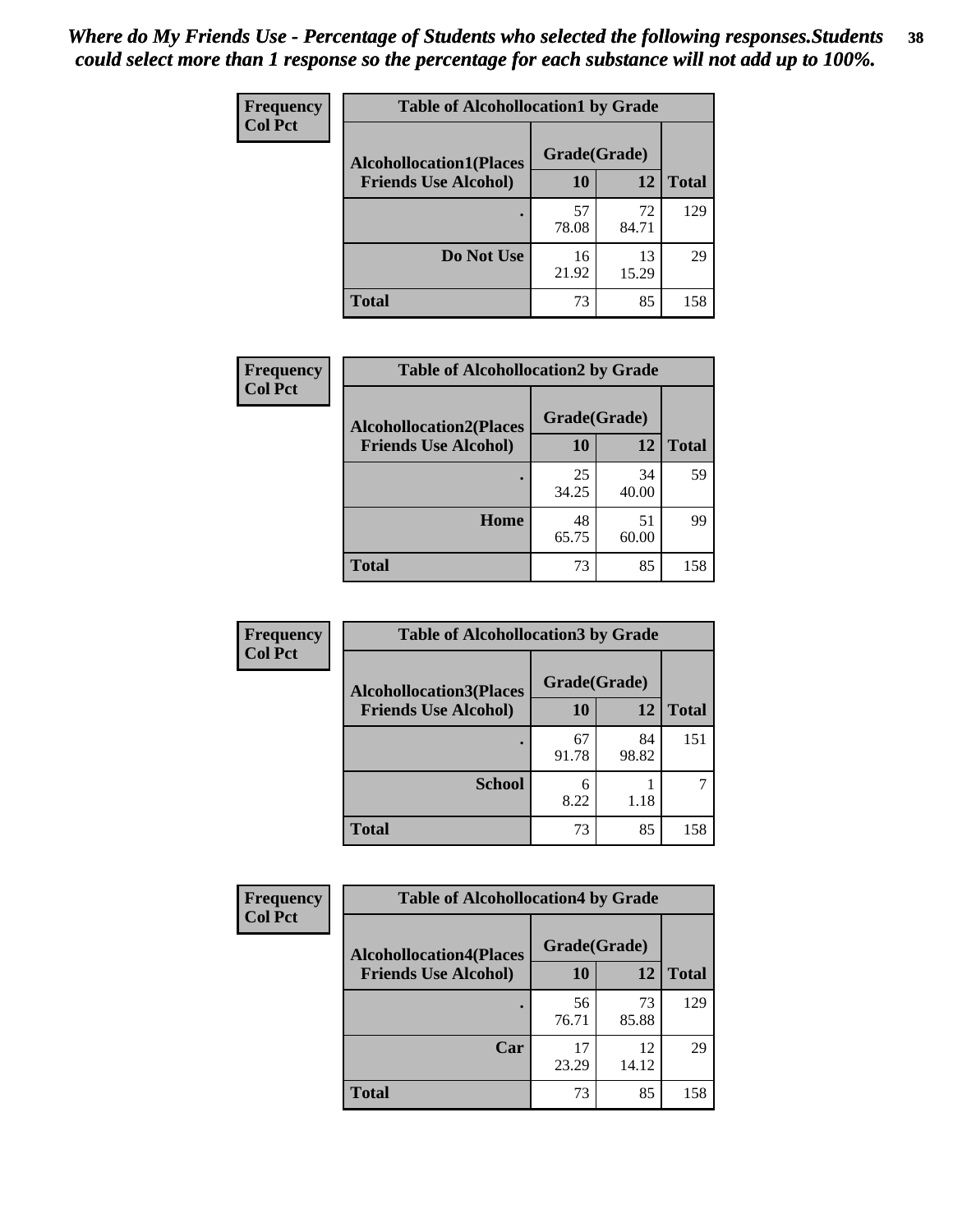| Frequency      | <b>Table of Alcohollocation5 by Grade</b> |              |             |              |
|----------------|-------------------------------------------|--------------|-------------|--------------|
| <b>Col Pct</b> | <b>Alcohollocation5(Places</b>            | Grade(Grade) |             |              |
|                | <b>Friends Use Alcohol)</b>               | 10           | 12          | <b>Total</b> |
|                |                                           | 22<br>30.14  | 24<br>28.24 | 46           |
|                | <b>Friend's House</b>                     | 51<br>69.86  | 61<br>71.76 | 112          |
|                | <b>Total</b>                              | 73           | 85          | 158          |

| <b>Frequency</b> | <b>Table of Alcohollocation6 by Grade</b>                     |                    |             |              |
|------------------|---------------------------------------------------------------|--------------------|-------------|--------------|
| <b>Col Pct</b>   | <b>Alcohollocation6(Places</b><br><b>Friends Use Alcohol)</b> | Grade(Grade)<br>10 | 12          | <b>Total</b> |
|                  |                                                               |                    |             |              |
|                  |                                                               | 42<br>57.53        | 50<br>58.82 | 92           |
|                  | <b>Other</b>                                                  | 31<br>42.47        | 35<br>41.18 | 66           |
|                  | <b>Total</b>                                                  | 73                 | 85          | 158          |

| Frequency      | <b>Table of Tobaccolocation1 by Grade</b> |              |             |              |
|----------------|-------------------------------------------|--------------|-------------|--------------|
| <b>Col Pct</b> | <b>Tobaccolocation1(Places</b>            | Grade(Grade) |             |              |
|                | <b>Friends Use Tobacco)</b>               | 10           | 12          | <b>Total</b> |
|                |                                           | 45<br>61.64  | 63<br>74.12 | 108          |
|                | Do Not Use                                | 28<br>38.36  | 22<br>25.88 | 50           |
|                | <b>Total</b>                              | 73           | 85          | 158          |

| <b>Frequency</b> | <b>Table of Tobaccolocation2 by Grade</b> |              |             |              |
|------------------|-------------------------------------------|--------------|-------------|--------------|
| <b>Col Pct</b>   | <b>Tobaccolocation2(Places</b>            | Grade(Grade) |             |              |
|                  | <b>Friends Use Tobacco)</b>               | 10           | 12          | <b>Total</b> |
|                  |                                           | 32<br>43.84  | 25<br>29.41 | 57           |
|                  | Home                                      | 41<br>56.16  | 60<br>70.59 | 101          |
|                  | <b>Total</b>                              | 73           | 85          | 158          |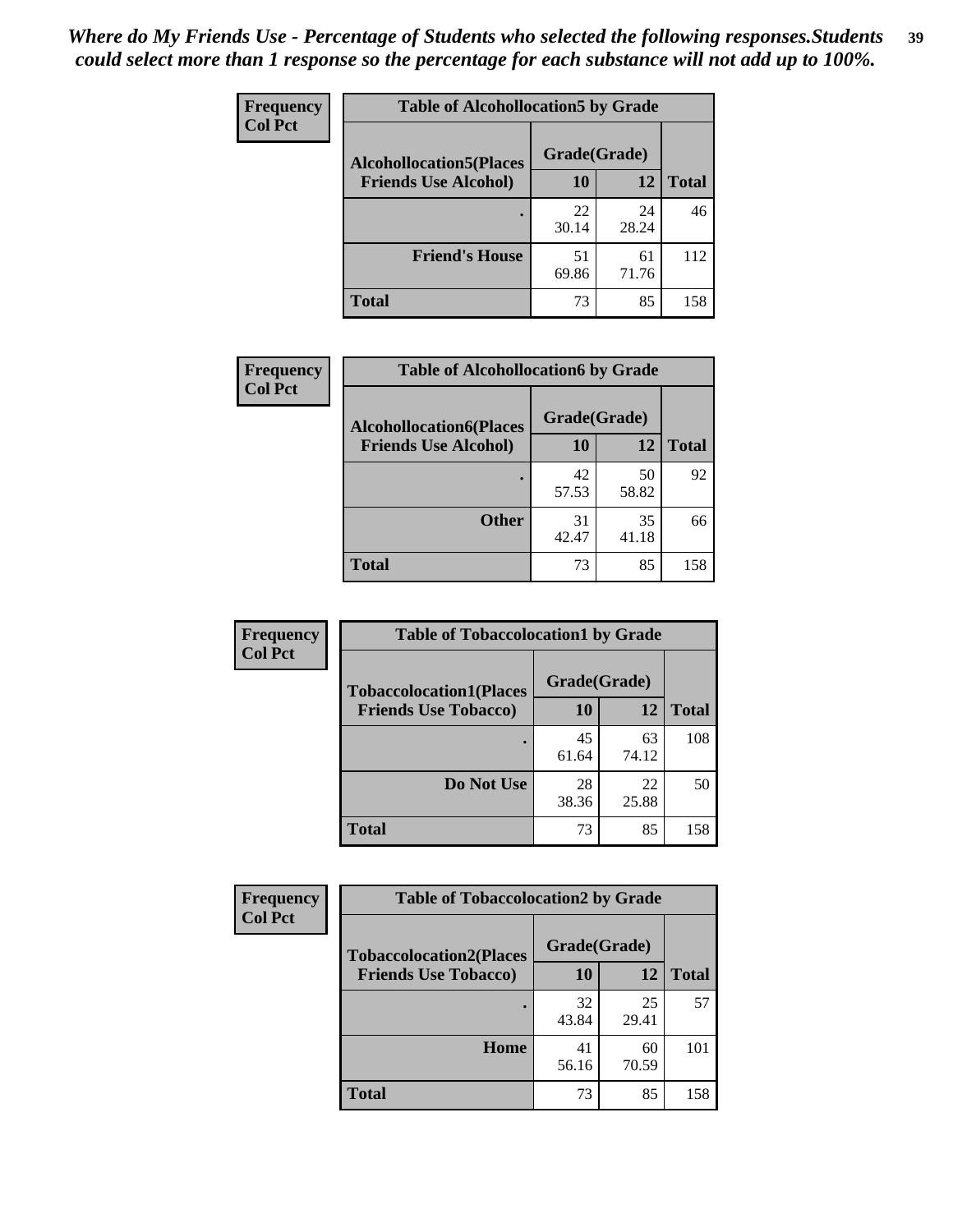| Frequency<br><b>Col Pct</b> | <b>Table of Tobaccolocation 3 by Grade</b> |              |             |              |  |
|-----------------------------|--------------------------------------------|--------------|-------------|--------------|--|
|                             | <b>Tobaccolocation3(Places</b>             | Grade(Grade) |             |              |  |
|                             | <b>Friends Use Tobacco)</b>                | 10           | <b>12</b>   | <b>Total</b> |  |
|                             | ٠                                          | 46<br>63.01  | 55<br>64.71 | 101          |  |
|                             | <b>School</b>                              | 27<br>36.99  | 30<br>35.29 | 57           |  |
|                             | <b>Total</b>                               | 73           | 85          | 158          |  |

| Frequency<br><b>Col Pct</b> | <b>Table of Tobaccolocation4 by Grade</b> |              |             |              |
|-----------------------------|-------------------------------------------|--------------|-------------|--------------|
|                             | <b>Tobaccolocation4(Places</b>            | Grade(Grade) |             |              |
|                             | <b>Friends Use Tobacco)</b>               | 10           | 12          | <b>Total</b> |
|                             |                                           | 37<br>50.68  | 33<br>38.82 | 70           |
|                             | Car                                       | 36<br>49.32  | 52<br>61.18 | 88           |
|                             | <b>Total</b>                              | 73           | 85          | 158          |

| Frequency      | <b>Table of Tobaccolocation5 by Grade</b> |              |             |              |
|----------------|-------------------------------------------|--------------|-------------|--------------|
| <b>Col Pct</b> | <b>Tobaccolocation5(Places</b>            | Grade(Grade) |             |              |
|                | <b>Friends Use Tobacco)</b>               | 10           | <b>12</b>   | <b>Total</b> |
|                |                                           | 30<br>41.10  | 31<br>36.47 | 61           |
|                | <b>Friend's House</b>                     | 43<br>58.90  | 54<br>63.53 | 97           |
|                | <b>Total</b>                              | 73           | 85          | 158          |

| <b>Frequency</b> | <b>Table of Tobaccolocation6 by Grade</b> |              |             |              |  |
|------------------|-------------------------------------------|--------------|-------------|--------------|--|
| <b>Col Pct</b>   | <b>Tobaccolocation6(Places</b>            | Grade(Grade) |             |              |  |
|                  | <b>Friends Use Tobacco)</b>               | 10           | <b>12</b>   | <b>Total</b> |  |
|                  |                                           | 41<br>56.16  | 43<br>50.59 | 84           |  |
|                  | <b>Other</b>                              | 32<br>43.84  | 42<br>49.41 | 74           |  |
|                  | <b>Total</b>                              | 73           | 85          | 158          |  |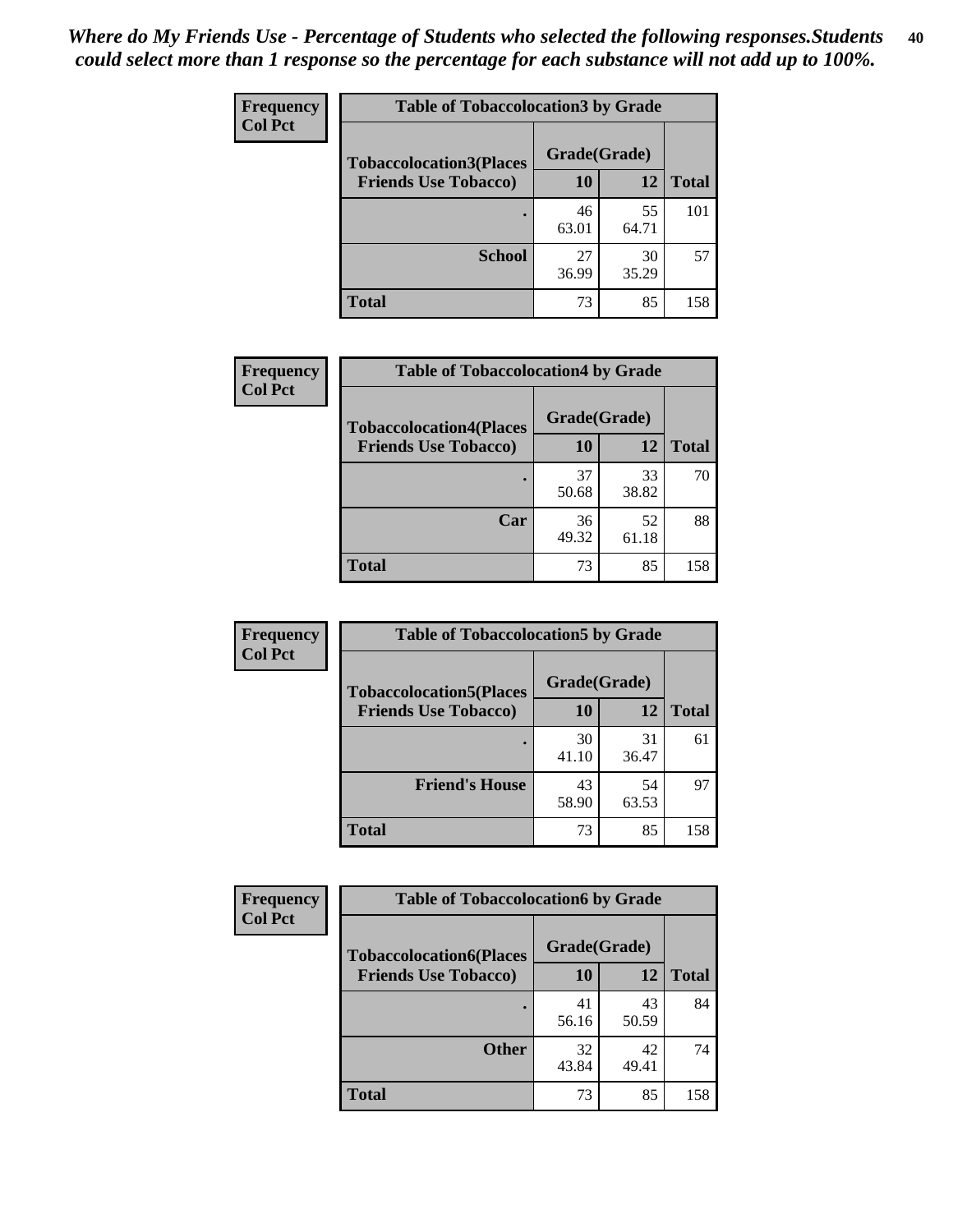| <b>Frequency</b> | <b>Table of Marijuanalocation1 by Grade</b>                        |              |             |              |
|------------------|--------------------------------------------------------------------|--------------|-------------|--------------|
| <b>Col Pct</b>   | <b>Marijuanalocation1(Places</b><br><b>Friends Use Marijuana</b> ) | Grade(Grade) |             |              |
|                  |                                                                    | <b>10</b>    | 12          | <b>Total</b> |
|                  |                                                                    | 46<br>63.01  | 45<br>52.94 | 91           |
|                  | Do Not Use                                                         | 27<br>36.99  | 40<br>47.06 | 67           |
|                  | <b>Total</b>                                                       | 73           | 85          | 158          |

| <b>Frequency</b> | <b>Table of Marijuanalocation2 by Grade</b>                        |                    |             |              |
|------------------|--------------------------------------------------------------------|--------------------|-------------|--------------|
| <b>Col Pct</b>   | <b>Marijuanalocation2(Places</b><br><b>Friends Use Marijuana</b> ) | Grade(Grade)<br>10 | 12          | <b>Total</b> |
|                  |                                                                    | 40<br>54.79        | 47<br>55.29 | 87           |
|                  | Home                                                               | 33<br>45.21        | 38<br>44.71 | 71           |
|                  | <b>Total</b>                                                       | 73                 | 85          | 158          |

| Frequency<br><b>Col Pct</b> | <b>Table of Marijuanalocation3 by Grade</b> |              |             |              |
|-----------------------------|---------------------------------------------|--------------|-------------|--------------|
|                             | <b>Marijuanalocation3</b> (Places           | Grade(Grade) |             |              |
|                             | <b>Friends Use Marijuana</b> )              | <b>10</b>    | 12          | <b>Total</b> |
|                             |                                             | 63<br>86.30  | 78<br>91.76 | 141          |
|                             | <b>School</b>                               | 10<br>13.70  | 8.24        | 17           |
|                             | <b>Total</b>                                | 73           | 85          | 158          |

| <b>Frequency</b> | <b>Table of Marijuanalocation4 by Grade</b> |              |             |              |  |
|------------------|---------------------------------------------|--------------|-------------|--------------|--|
| <b>Col Pct</b>   | <b>Marijuanalocation4(Places</b>            | Grade(Grade) |             |              |  |
|                  | <b>Friends Use Marijuana</b> )              | <b>10</b>    | 12          | <b>Total</b> |  |
|                  |                                             | 43<br>58.90  | 56<br>65.88 | 99           |  |
|                  | Car                                         | 30<br>41.10  | 29<br>34.12 | 59           |  |
|                  | <b>Total</b>                                | 73           | 85          | 158          |  |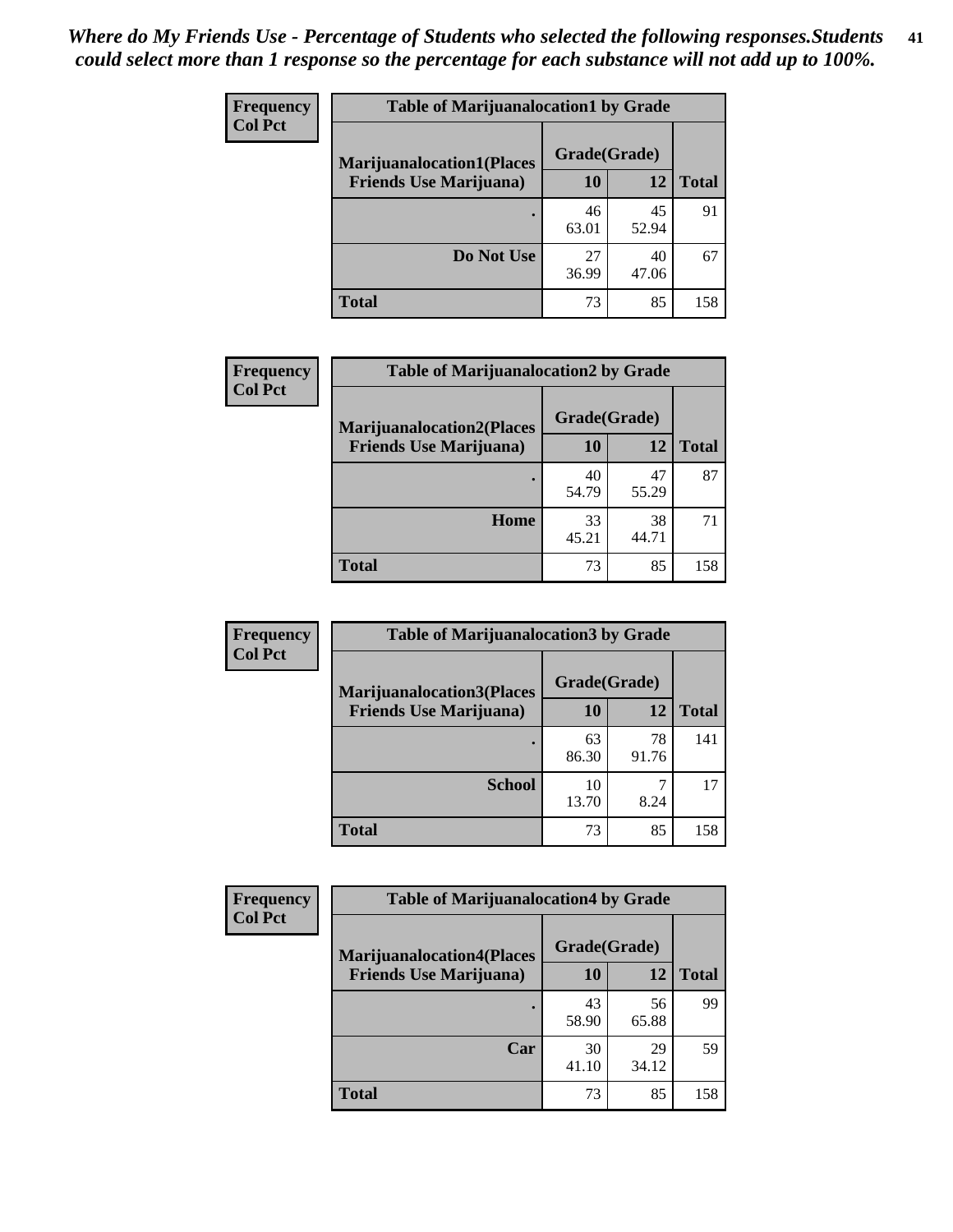| <b>Frequency</b> | <b>Table of Marijuanalocation5 by Grade</b>                         |              |             |              |
|------------------|---------------------------------------------------------------------|--------------|-------------|--------------|
| <b>Col Pct</b>   | <b>Marijuanalocation5(Places)</b><br><b>Friends Use Marijuana</b> ) | Grade(Grade) |             |              |
|                  |                                                                     | 10           | 12          | <b>Total</b> |
|                  |                                                                     | 30<br>41.10  | 45<br>52.94 | 75           |
|                  | <b>Friend's House</b>                                               | 43<br>58.90  | 40<br>47.06 | 83           |
|                  | <b>Total</b>                                                        | 73           | 85          | 158          |

| <b>Frequency</b> | <b>Table of Marijuanalocation6 by Grade</b>                        |                           |             |       |
|------------------|--------------------------------------------------------------------|---------------------------|-------------|-------|
| <b>Col Pct</b>   | <b>Marijuanalocation6(Places</b><br><b>Friends Use Marijuana</b> ) | Grade(Grade)<br><b>10</b> | 12          | Total |
|                  |                                                                    | 47<br>64.38               | 60<br>70.59 | 107   |
|                  | <b>Other</b>                                                       | 26<br>35.62               | 25<br>29.41 | 51    |
|                  | <b>Total</b>                                                       | 73                        | 85          | 158   |

| Frequency      | <b>Table of Otherdruglocation1 by Grade</b>                          |              |             |              |
|----------------|----------------------------------------------------------------------|--------------|-------------|--------------|
| <b>Col Pct</b> | <b>Otherdruglocation1(Places</b><br><b>Friends Use Other Illegal</b> | Grade(Grade) |             |              |
|                | Drugs)                                                               | 10           | 12          | <b>Total</b> |
|                |                                                                      | 24<br>32.88  | 26<br>30.59 | 50           |
|                | Do Not Use                                                           | 49<br>67.12  | 59<br>69.41 | 108          |
|                | <b>Total</b>                                                         | 73           | 85          | 158          |

| Frequency      | <b>Table of Otherdruglocation2 by Grade</b>                                           |             |             |              |
|----------------|---------------------------------------------------------------------------------------|-------------|-------------|--------------|
| <b>Col Pct</b> | <b>Otherdruglocation2(Places)</b><br>Grade(Grade)<br><b>Friends Use Other Illegal</b> |             |             |              |
|                | Drugs)                                                                                | 10          | 12          | <b>Total</b> |
|                |                                                                                       | 53<br>72.60 | 60<br>70.59 | 113          |
|                | Home                                                                                  | 20<br>27.40 | 25<br>29.41 | 45           |
|                | <b>Total</b>                                                                          | 73          | 85          | 158          |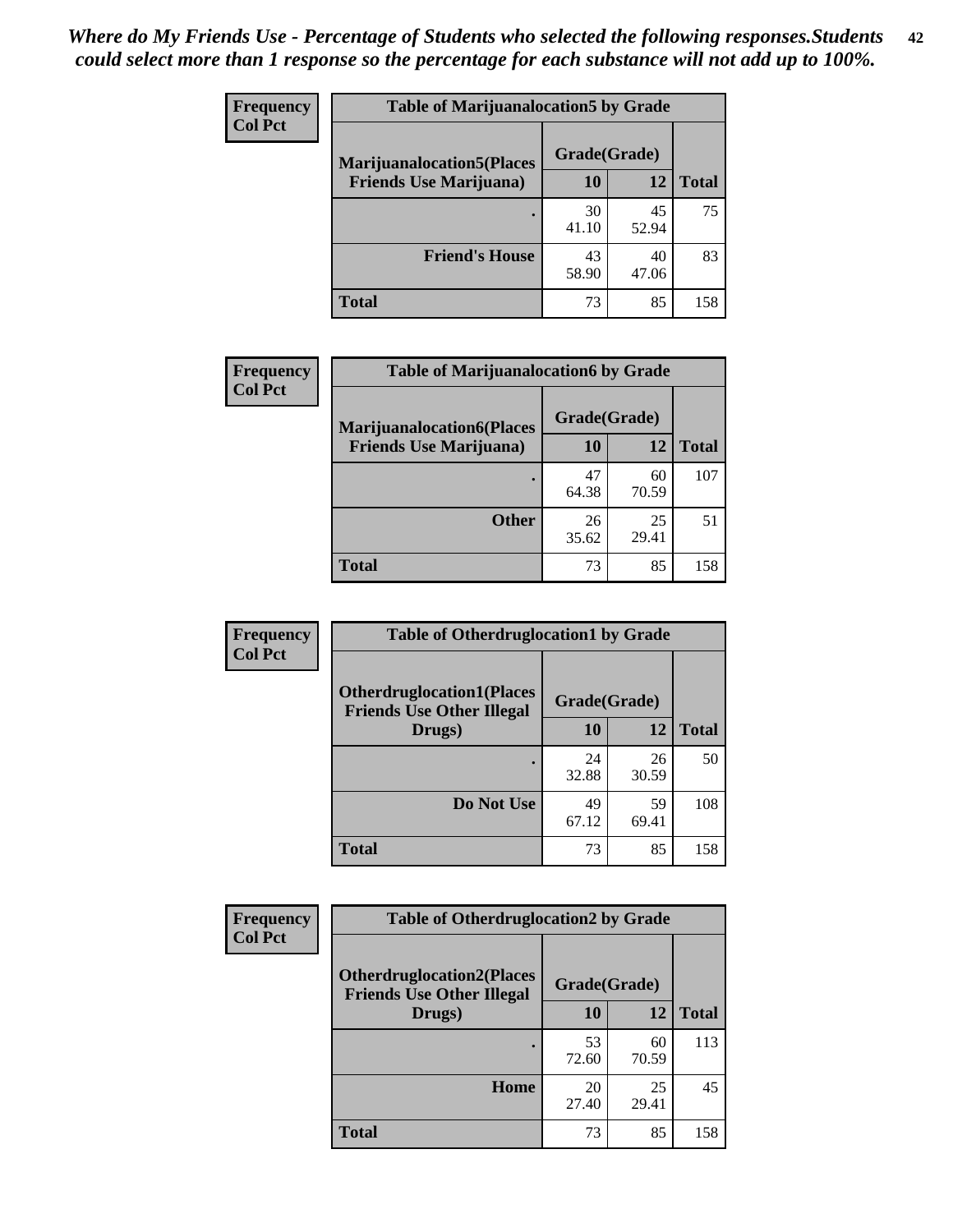| <b>Frequency</b> | <b>Table of Otherdruglocation 3 by Grade</b>                         |              |             |              |
|------------------|----------------------------------------------------------------------|--------------|-------------|--------------|
| <b>Col Pct</b>   | <b>Otherdruglocation3(Places</b><br><b>Friends Use Other Illegal</b> | Grade(Grade) |             |              |
|                  | Drugs)                                                               | 10           | 12          | <b>Total</b> |
|                  |                                                                      | 67<br>91.78  | 77<br>90.59 | 144          |
|                  | <b>School</b>                                                        | 6<br>8.22    | 8<br>9.41   | 14           |
|                  | Total                                                                | 73           | 85          | 158          |

| <b>Frequency</b> | <b>Table of Otherdruglocation4 by Grade</b>                          |              |             |              |
|------------------|----------------------------------------------------------------------|--------------|-------------|--------------|
| <b>Col Pct</b>   | <b>Otherdruglocation4(Places</b><br><b>Friends Use Other Illegal</b> | Grade(Grade) |             |              |
|                  | Drugs)                                                               | 10           | 12          | <b>Total</b> |
|                  |                                                                      | 59<br>80.82  | 69<br>81.18 | 128          |
|                  | Car                                                                  | 14<br>19.18  | 16<br>18.82 | 30           |
|                  | <b>Total</b>                                                         | 73           | 85          | 158          |

| <b>Frequency</b> | <b>Table of Otherdruglocation5 by Grade</b>                          |              |             |              |
|------------------|----------------------------------------------------------------------|--------------|-------------|--------------|
| <b>Col Pct</b>   | <b>Otherdruglocation5(Places</b><br><b>Friends Use Other Illegal</b> | Grade(Grade) |             |              |
|                  | Drugs)                                                               | 10           | 12          | <b>Total</b> |
|                  |                                                                      | 50<br>68.49  | 61<br>71.76 | 111          |
|                  | <b>Friend's House</b>                                                | 23<br>31.51  | 24<br>28.24 | 47           |
|                  | <b>Total</b>                                                         | 73           | 85          | 158          |

| <b>Frequency</b> | <b>Table of Otherdruglocation6 by Grade</b>                          |              |             |              |
|------------------|----------------------------------------------------------------------|--------------|-------------|--------------|
| <b>Col Pct</b>   | <b>Otherdruglocation6(Places</b><br><b>Friends Use Other Illegal</b> | Grade(Grade) |             |              |
|                  | Drugs)                                                               | 10           | 12          | <b>Total</b> |
|                  |                                                                      | 52<br>71.23  | 69<br>81.18 | 121          |
|                  | <b>Other</b>                                                         | 21<br>28.77  | 16<br>18.82 | 37           |
|                  | <b>Total</b>                                                         | 73           | 85          | 158          |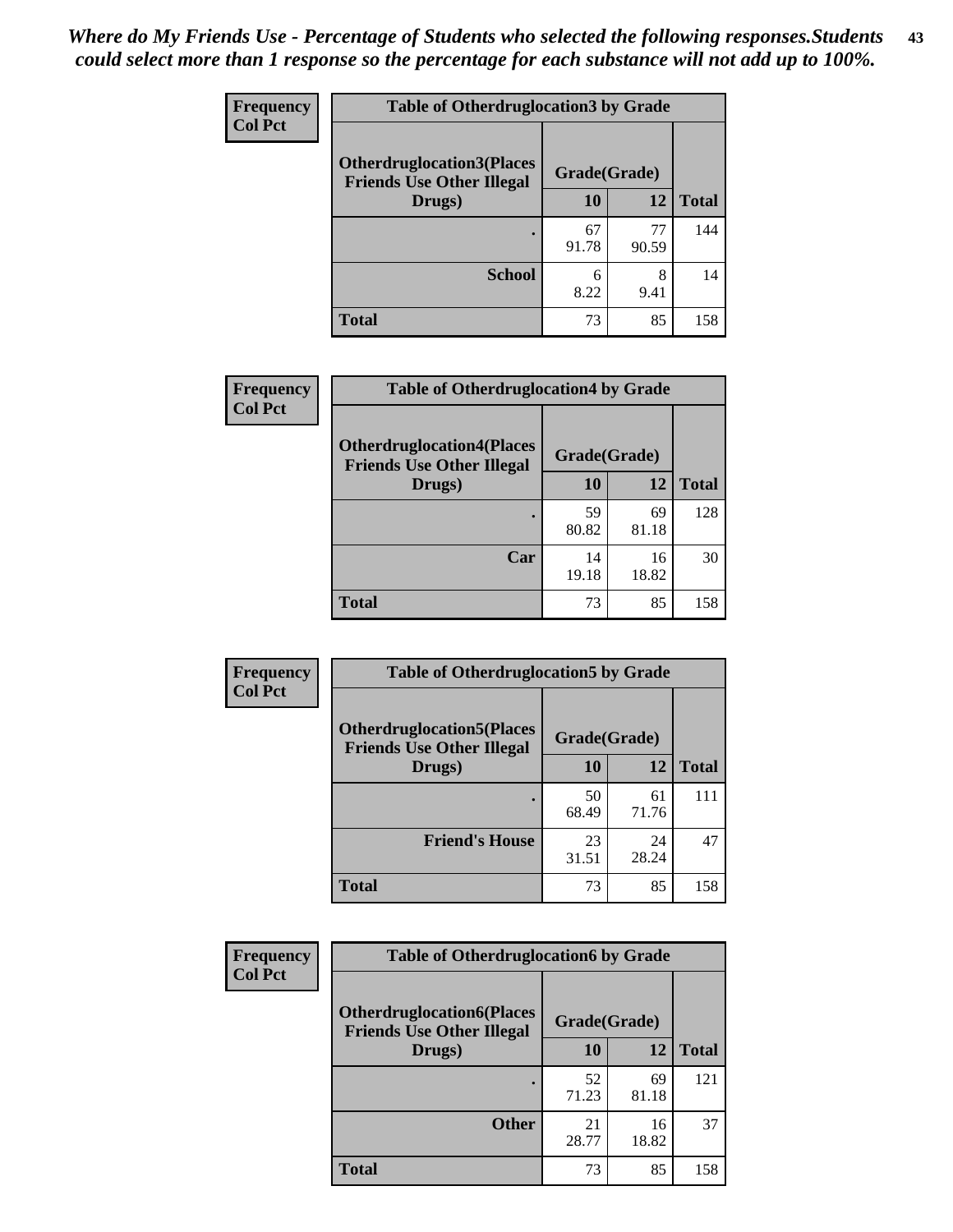| Frequency      | <b>Table of Alcoholtime1 by Grade</b>           |              |             |              |
|----------------|-------------------------------------------------|--------------|-------------|--------------|
| <b>Col Pct</b> | <b>Alcoholtime1(Times</b><br><b>Friends Use</b> | Grade(Grade) |             |              |
|                | Alcohol)                                        | 10           | <b>12</b>   | <b>Total</b> |
|                |                                                 | 56<br>76.71  | 69<br>81.18 | 125          |
|                | Do Not Use                                      | 17<br>23.29  | 16<br>18.82 | 33           |
|                | <b>Total</b>                                    | 73           | 85          | 158          |

| Frequency      | <b>Table of Alcoholtime2 by Grade</b>           |              |             |              |  |
|----------------|-------------------------------------------------|--------------|-------------|--------------|--|
| <b>Col Pct</b> | <b>Alcoholtime2(Times</b><br><b>Friends Use</b> | Grade(Grade) |             |              |  |
|                | Alcohol)                                        | 10           | 12          | <b>Total</b> |  |
|                |                                                 | 64<br>87.67  | 79<br>92.94 | 143          |  |
|                | <b>On Way to School</b>                         | q<br>12.33   | 6<br>7.06   | 15           |  |
|                | <b>Total</b>                                    | 73           | 85          | 158          |  |

| Frequency      | <b>Table of Alcoholtime3 by Grade</b>           |              |             |              |  |
|----------------|-------------------------------------------------|--------------|-------------|--------------|--|
| <b>Col Pct</b> | <b>Alcoholtime3(Times</b><br><b>Friends Use</b> | Grade(Grade) |             |              |  |
|                | Alcohol)                                        | 10           | <b>12</b>   | <b>Total</b> |  |
|                |                                                 | 68<br>93.15  | 81<br>95.29 | 149          |  |
|                | <b>During School</b>                            | 5<br>6.85    | 4<br>4.71   | 9            |  |
|                | <b>Total</b>                                    | 73           | 85          | 158          |  |

| <b>Frequency</b> | <b>Table of Alcoholtime4 by Grade</b> |              |             |              |  |
|------------------|---------------------------------------|--------------|-------------|--------------|--|
| <b>Col Pct</b>   | <b>Alcoholtime4(Times</b>             | Grade(Grade) |             |              |  |
|                  | <b>Friends Use Alcohol)</b>           | 10           | 12          | <b>Total</b> |  |
|                  | ٠                                     | 62<br>84.93  | 79<br>92.94 | 141          |  |
|                  | <b>On Way Home From School</b>        | 11<br>15.07  | 6<br>7.06   | 17           |  |
|                  | <b>Total</b>                          | 73           | 85          | 158          |  |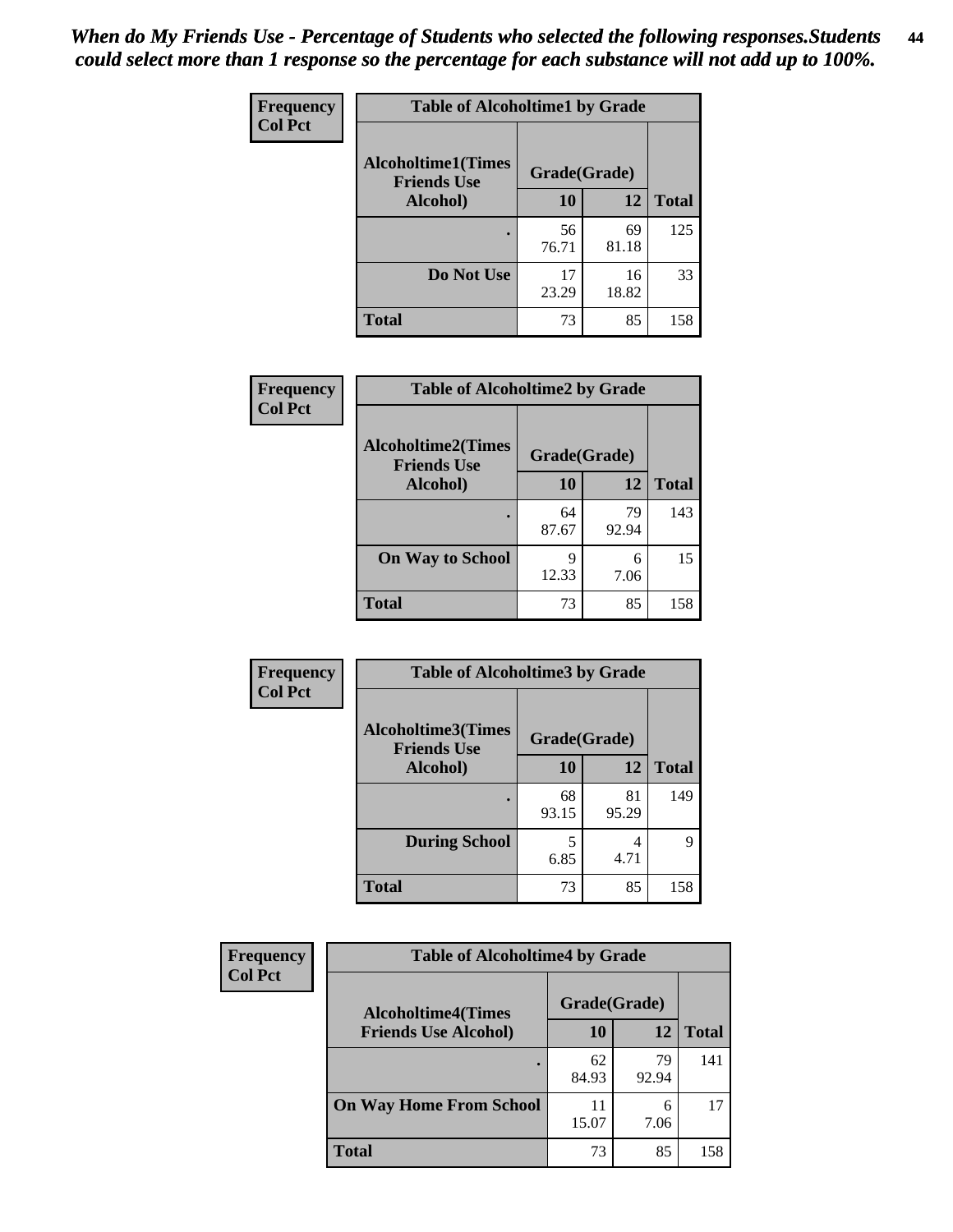*When do My Friends Use - Percentage of Students who selected the following responses.Students could select more than 1 response so the percentage for each substance will not add up to 100%.* **45**

| Frequency      | <b>Table of Alcoholtime5 by Grade</b>           |              |             |              |
|----------------|-------------------------------------------------|--------------|-------------|--------------|
| <b>Col Pct</b> | <b>Alcoholtime5(Times</b><br><b>Friends Use</b> | Grade(Grade) |             |              |
|                | Alcohol)                                        | 10           | <b>12</b>   | <b>Total</b> |
|                |                                                 | 51<br>69.86  | 67<br>78.82 | 118          |
|                | <b>Weeknights</b>                               | 22<br>30.14  | 18<br>21.18 | 40           |
|                | <b>Total</b>                                    | 73           | 85          | 158          |

| Frequency      | <b>Table of Alcoholtime6 by Grade</b>           |              |             |              |
|----------------|-------------------------------------------------|--------------|-------------|--------------|
| <b>Col Pct</b> | <b>Alcoholtime6(Times</b><br><b>Friends Use</b> | Grade(Grade) |             |              |
|                | Alcohol)                                        | 10           | 12          | <b>Total</b> |
|                |                                                 | 13<br>17.81  | 13<br>15.29 | 26           |
|                | Weekends                                        | 60<br>82.19  | 72<br>84.71 | 132          |
|                | <b>Total</b>                                    | 73           | 85          | 158          |

| Frequency      | <b>Table of Tobaccotime1 by Grade</b>           |              |             |              |
|----------------|-------------------------------------------------|--------------|-------------|--------------|
| <b>Col Pct</b> | <b>Tobaccotime1(Times</b><br><b>Friends Use</b> | Grade(Grade) |             |              |
|                | <b>Tobacco</b> )                                | 10           | 12          | <b>Total</b> |
|                | ٠                                               | 45<br>61.64  | 59<br>69.41 | 104          |
|                | Do Not Use                                      | 28<br>38.36  | 26<br>30.59 | 54           |
|                | <b>Total</b>                                    | 73           | 85          | 158          |

| Frequency      | <b>Table of Tobaccotime2 by Grade</b>           |              |             |              |
|----------------|-------------------------------------------------|--------------|-------------|--------------|
| <b>Col Pct</b> | <b>Tobaccotime2(Times</b><br><b>Friends Use</b> | Grade(Grade) |             |              |
|                | <b>Tobacco</b> )                                | 10           | 12          | <b>Total</b> |
|                |                                                 | 44<br>60.27  | 34<br>40.00 | 78           |
|                | <b>On Way to School</b>                         | 29<br>39.73  | 51<br>60.00 | 80           |
|                | <b>Total</b>                                    | 73           | 85          | 158          |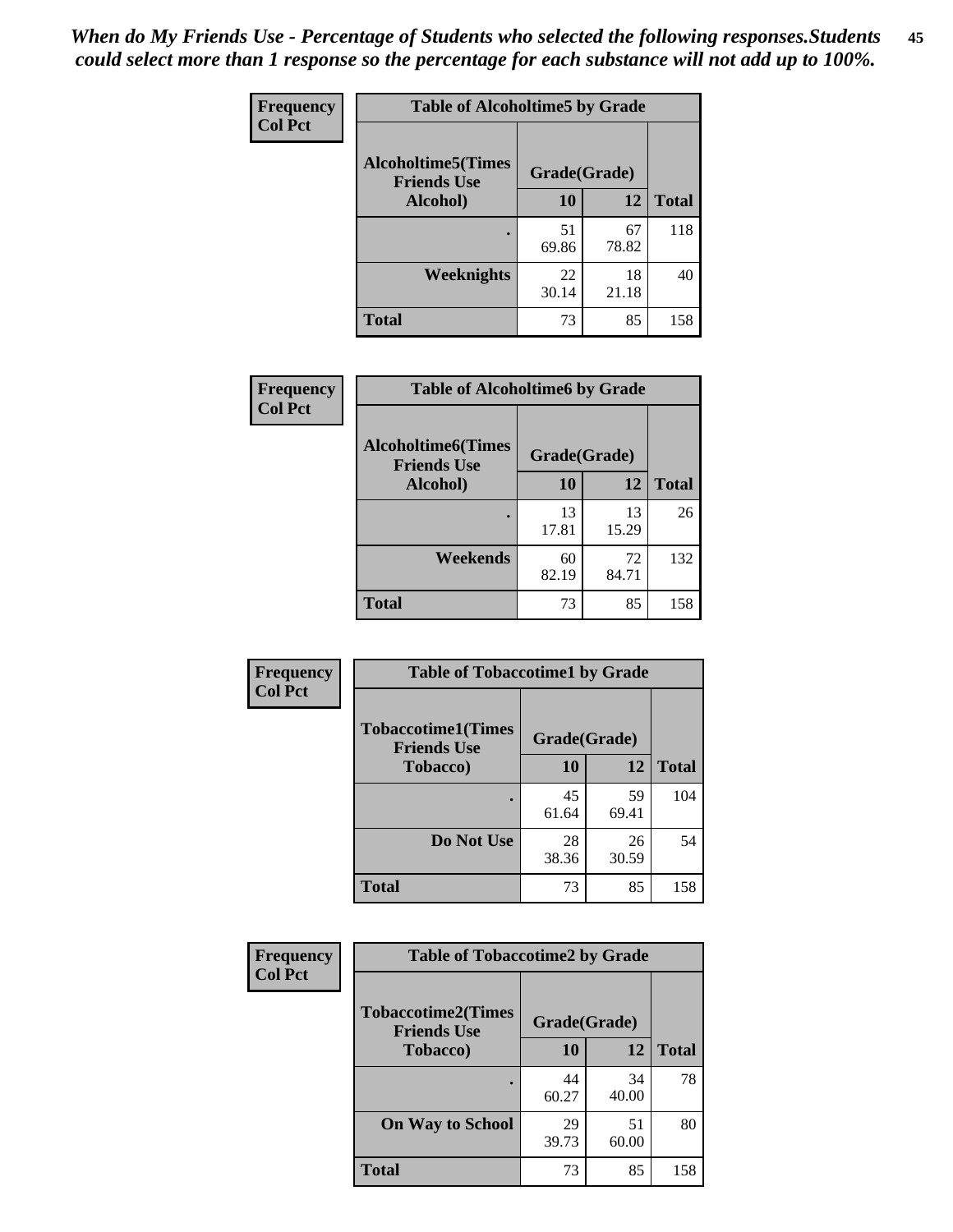| Frequency      | <b>Table of Tobaccotime3 by Grade</b>           |              |             |              |
|----------------|-------------------------------------------------|--------------|-------------|--------------|
| <b>Col Pct</b> | <b>Tobaccotime3(Times</b><br><b>Friends Use</b> | Grade(Grade) |             |              |
|                | <b>Tobacco</b> )                                | 10           | <b>12</b>   | <b>Total</b> |
|                | ٠                                               | 50<br>68.49  | 60<br>70.59 | 110          |
|                | <b>During School</b>                            | 23<br>31.51  | 25<br>29.41 | 48           |
|                | <b>Total</b>                                    | 73           | 85          | 158          |

| <b>Frequency</b><br><b>Col Pct</b> | <b>Table of Tobaccotime4 by Grade</b> |              |             |              |  |
|------------------------------------|---------------------------------------|--------------|-------------|--------------|--|
|                                    | <b>Tobaccotime4(Times</b>             | Grade(Grade) |             |              |  |
|                                    | <b>Friends Use Tobacco)</b>           | 10           | 12          | <b>Total</b> |  |
|                                    |                                       | 62<br>84.93  | 79<br>92.94 | 141          |  |
|                                    | <b>On Way Home From School</b>        | 15.07        | 6<br>7.06   | 17           |  |
|                                    | <b>Total</b>                          | 73           | 85          | 158          |  |

| Frequency      | <b>Table of Tobaccotime5 by Grade</b>           |              |             |              |
|----------------|-------------------------------------------------|--------------|-------------|--------------|
| <b>Col Pct</b> | <b>Tobaccotime5(Times</b><br><b>Friends Use</b> | Grade(Grade) |             |              |
|                | <b>Tobacco</b> )                                | 10           | 12          | <b>Total</b> |
|                |                                                 | 34<br>46.58  | 28<br>32.94 | 62           |
|                | Weeknights                                      | 39<br>53.42  | 57<br>67.06 | 96           |
|                | <b>Total</b>                                    | 73           | 85          | 158          |

| <b>Frequency</b> | <b>Table of Tobaccotime6 by Grade</b>           |              |             |              |
|------------------|-------------------------------------------------|--------------|-------------|--------------|
| <b>Col Pct</b>   | <b>Tobaccotime6(Times</b><br><b>Friends Use</b> | Grade(Grade) |             |              |
|                  | <b>Tobacco</b> )                                | 10           | 12          | <b>Total</b> |
|                  | ٠                                               | 25<br>34.25  | 27<br>31.76 | 52           |
|                  | Weekends                                        | 48<br>65.75  | 58<br>68.24 | 106          |
|                  | <b>Total</b>                                    | 73           | 85          | 158          |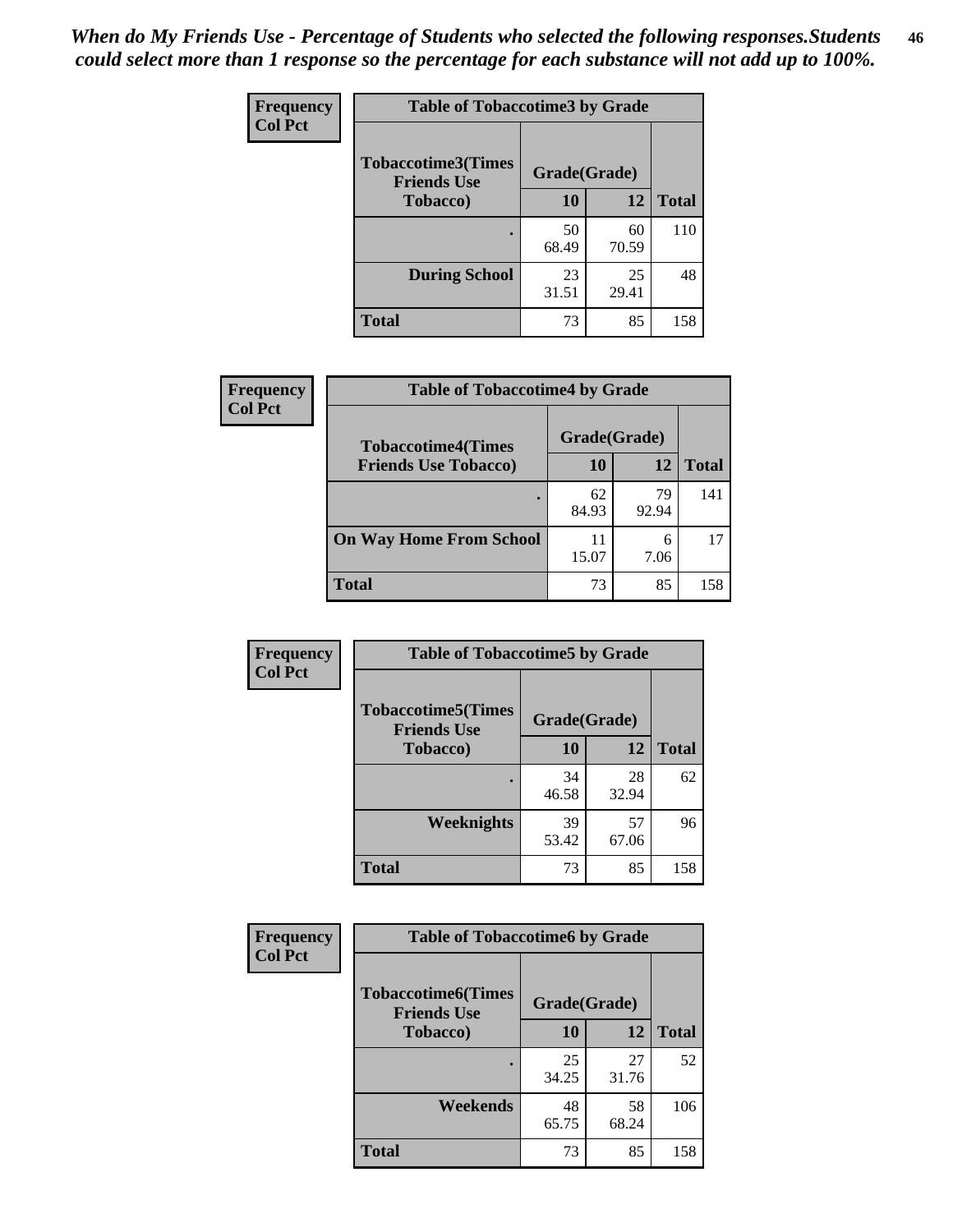| <b>Frequency</b><br><b>Col Pct</b> | <b>Table of Marijuanatime1 by Grade</b>           |              |             |              |
|------------------------------------|---------------------------------------------------|--------------|-------------|--------------|
|                                    | <b>Marijuanatime1(Times</b><br><b>Friends Use</b> | Grade(Grade) |             |              |
|                                    | Marijuana)                                        | 10           | 12          | <b>Total</b> |
|                                    |                                                   | 43<br>58.90  | 42<br>49.41 | 85           |
|                                    | Do Not Use                                        | 30<br>41.10  | 43<br>50.59 | 73           |
|                                    | <b>Total</b>                                      | 73           | 85          | 158          |

| Frequency      | <b>Table of Marijuanatime2 by Grade</b>           |              |             |              |
|----------------|---------------------------------------------------|--------------|-------------|--------------|
| <b>Col Pct</b> | <b>Marijuanatime2(Times</b><br><b>Friends Use</b> | Grade(Grade) |             |              |
|                | Marijuana)                                        | 10           | 12          | <b>Total</b> |
|                |                                                   | 59<br>80.82  | 68<br>80.00 | 127          |
|                | <b>On Way to School</b>                           | 14<br>19.18  | 17<br>20.00 | 31           |
|                | <b>Total</b>                                      | 73           | 85          | 158          |

| Frequency      | <b>Table of Marijuanatime3 by Grade</b>    |              |             |              |
|----------------|--------------------------------------------|--------------|-------------|--------------|
| <b>Col Pct</b> | Marijuanatime3(Times<br><b>Friends Use</b> | Grade(Grade) |             |              |
|                | Marijuana)                                 | 10           | 12          | <b>Total</b> |
|                |                                            | 67<br>91.78  | 78<br>91.76 | 145          |
|                | <b>During School</b>                       | 6<br>8.22    | 8.24        | 13           |
|                | <b>Total</b>                               | 73           | 85          | 158          |

| <b>Frequency</b> | <b>Table of Marijuanatime4 by Grade</b> |              |             |              |
|------------------|-----------------------------------------|--------------|-------------|--------------|
| <b>Col Pct</b>   | <b>Marijuanatime4(Times</b>             | Grade(Grade) |             |              |
|                  | <b>Friends Use Marijuana</b> )          | 10           | 12          | <b>Total</b> |
|                  |                                         | 57<br>78.08  | 69<br>81.18 | 126          |
|                  | <b>On Way Home From School</b>          | 16<br>21.92  | 16<br>18.82 | 32           |
|                  | <b>Total</b>                            | 73           | 85          | 158          |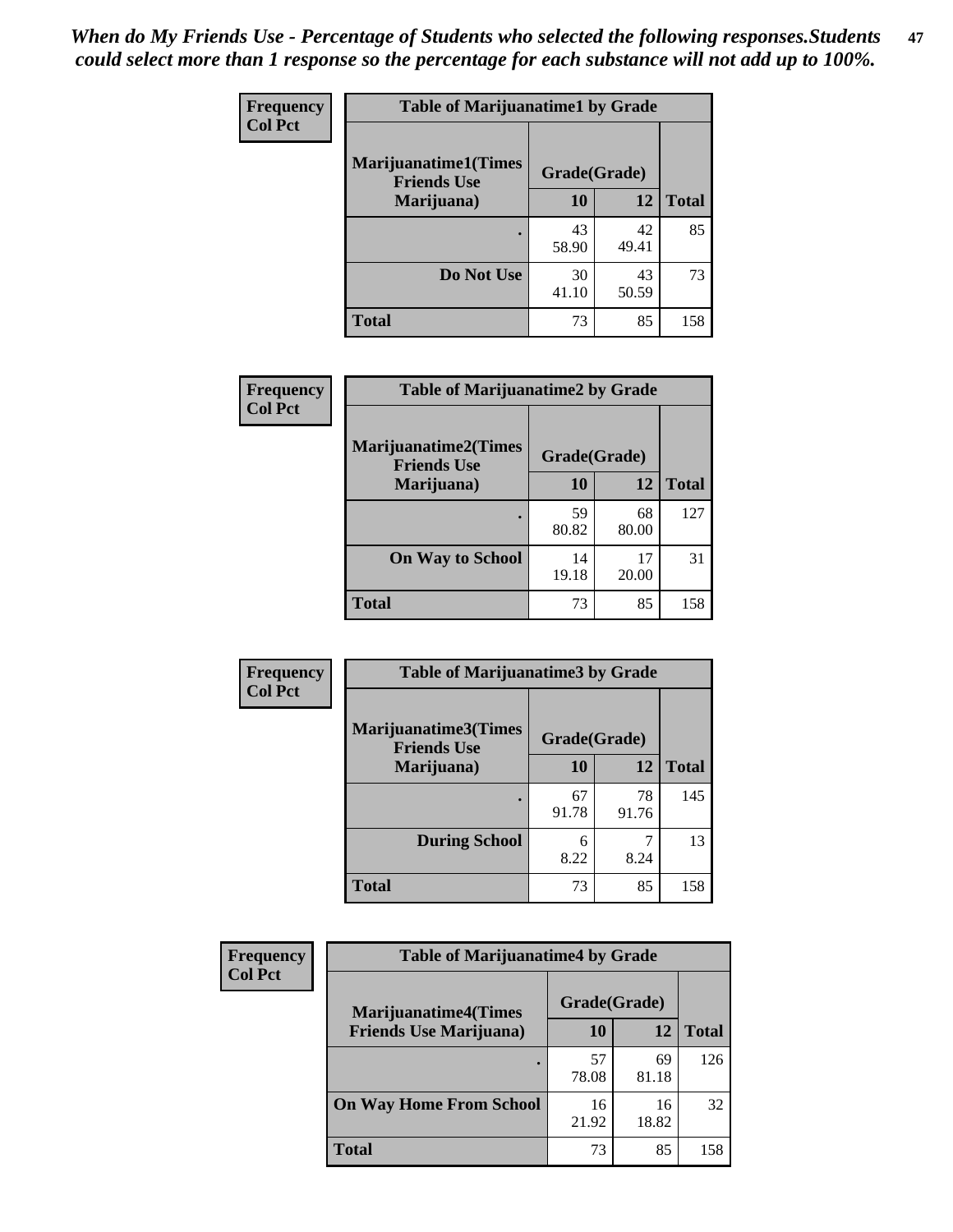| Frequency      | <b>Table of Marijuanatime5 by Grade</b>            |              |             |              |
|----------------|----------------------------------------------------|--------------|-------------|--------------|
| <b>Col Pct</b> | <b>Marijuanatime5</b> (Times<br><b>Friends Use</b> | Grade(Grade) |             |              |
|                | Marijuana)                                         | 10           | 12          | <b>Total</b> |
|                |                                                    | 43<br>58.90  | 54<br>63.53 | 97           |
|                | Weeknights                                         | 30<br>41.10  | 31<br>36.47 | 61           |
|                | <b>Total</b>                                       | 73           | 85          | 158          |

| Frequency      | <b>Table of Marijuanatime6 by Grade</b>            |              |             |              |  |
|----------------|----------------------------------------------------|--------------|-------------|--------------|--|
| <b>Col Pct</b> | <b>Marijuanatime6</b> (Times<br><b>Friends Use</b> | Grade(Grade) |             |              |  |
|                | Marijuana)                                         | 10           | 12          | <b>Total</b> |  |
|                |                                                    | 26<br>35.62  | 41<br>48.24 | 67           |  |
|                | Weekends                                           | 47<br>64.38  | 44<br>51.76 | 91           |  |
|                | <b>Total</b>                                       | 73           | 85          | 158          |  |

| Frequency      | <b>Table of Otherdrugtime1 by Grade</b>                 |              |             |              |
|----------------|---------------------------------------------------------|--------------|-------------|--------------|
| <b>Col Pct</b> | <b>Otherdrugtime1(Times</b><br><b>Friends Use Other</b> | Grade(Grade) |             |              |
|                | <b>Illegal Drugs</b> )                                  | 10           | 12          | <b>Total</b> |
|                |                                                         | 21<br>28.77  | 22<br>25.88 | 43           |
|                | Do Not Use                                              | 52<br>71.23  | 63<br>74.12 | 115          |
|                | <b>Total</b>                                            | 73           | 85          | 158          |

| <b>Frequency</b><br><b>Col Pct</b> | <b>Table of Otherdrugtime2 by Grade</b>                 |              |             |              |
|------------------------------------|---------------------------------------------------------|--------------|-------------|--------------|
|                                    | <b>Otherdrugtime2(Times</b><br><b>Friends Use Other</b> | Grade(Grade) |             |              |
|                                    | <b>Illegal Drugs</b> )                                  | 10           | 12          | <b>Total</b> |
|                                    |                                                         | 66<br>90.41  | 75<br>88.24 | 141          |
|                                    | <b>On Way to School</b>                                 | 9.59         | 10<br>11.76 | 17           |
|                                    | <b>Total</b>                                            | 73           | 85          | 158          |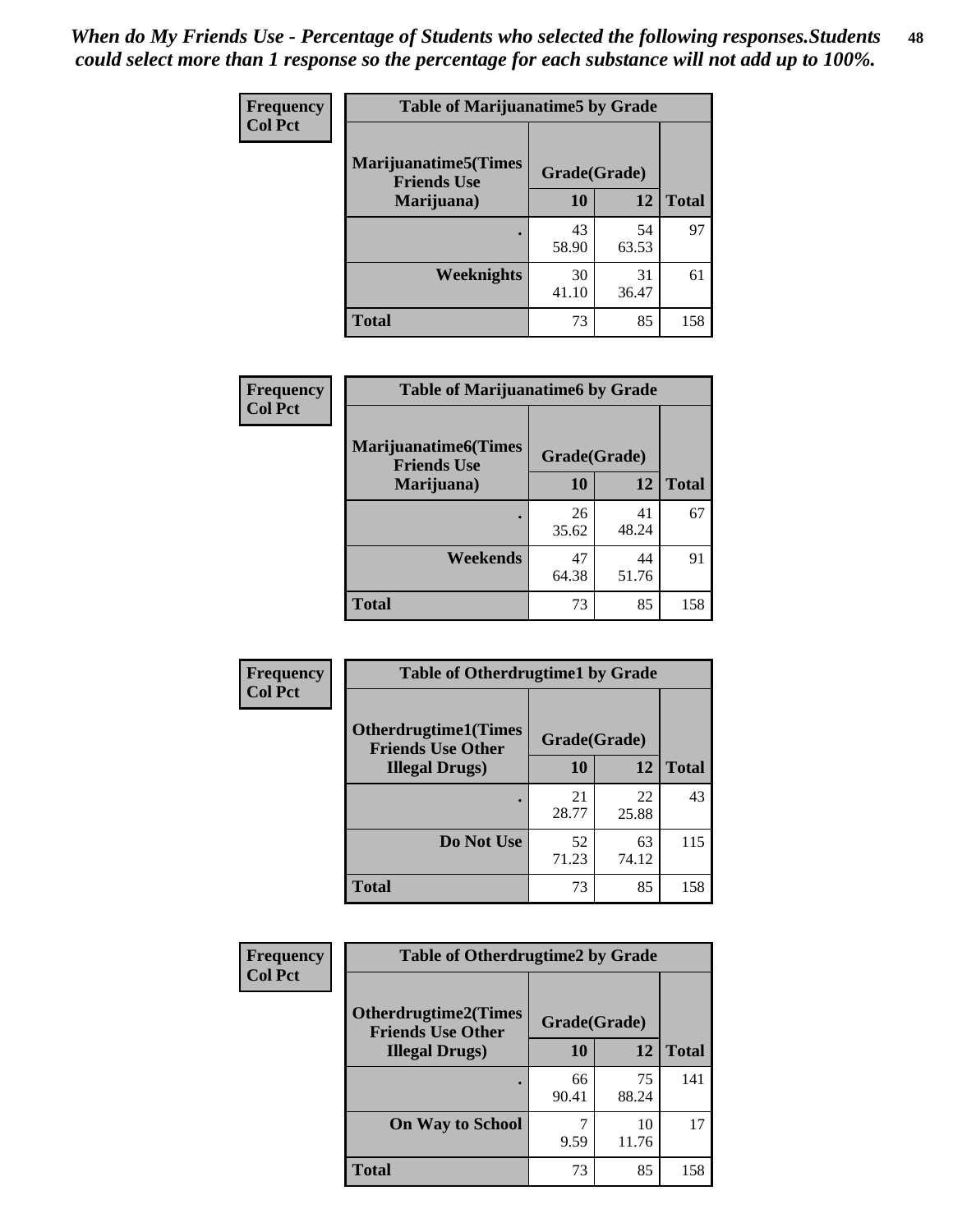| <b>Frequency</b> | <b>Table of Otherdrugtime3 by Grade</b>          |              |             |              |
|------------------|--------------------------------------------------|--------------|-------------|--------------|
| <b>Col Pct</b>   | Otherdrugtime3(Times<br><b>Friends Use Other</b> | Grade(Grade) |             |              |
|                  | <b>Illegal Drugs</b> )                           | 10           | 12          | <b>Total</b> |
|                  |                                                  | 67<br>91.78  | 77<br>90.59 | 144          |
|                  | <b>During School</b>                             | 6<br>8.22    | 8<br>9.41   | 14           |
|                  | Total                                            | 73           | 85          | 158          |

| Frequency      | <b>Table of Otherdrugtime4 by Grade</b>                         |              |             |              |
|----------------|-----------------------------------------------------------------|--------------|-------------|--------------|
| <b>Col Pct</b> | <b>Otherdrugtime4(Times</b><br><b>Friends Use Other Illegal</b> | Grade(Grade) |             |              |
|                | Drugs)                                                          | 10           | 12          | <b>Total</b> |
|                | ٠                                                               | 64<br>87.67  | 75<br>88.24 | 139          |
|                | <b>On Way Home From School</b>                                  | 9<br>12.33   | 10<br>11.76 | 19           |
|                | <b>Total</b>                                                    | 73           | 85          | 158          |

| <b>Frequency</b> | <b>Table of Otherdrugtime5 by Grade</b>                  |              |             |              |  |  |  |
|------------------|----------------------------------------------------------|--------------|-------------|--------------|--|--|--|
| <b>Col Pct</b>   | <b>Otherdrugtime5</b> (Times<br><b>Friends Use Other</b> | Grade(Grade) |             |              |  |  |  |
|                  | <b>Illegal Drugs</b> )                                   | 10           | 12          | <b>Total</b> |  |  |  |
|                  |                                                          | 63<br>86.30  | 66<br>77.65 | 129          |  |  |  |
|                  | Weeknights                                               | 10<br>13.70  | 19<br>22.35 | 29           |  |  |  |
|                  | <b>Total</b>                                             | 73           | 85          | 158          |  |  |  |

| Frequency      | <b>Table of Otherdrugtime6 by Grade</b>                                 |             |             |              |  |  |
|----------------|-------------------------------------------------------------------------|-------------|-------------|--------------|--|--|
| <b>Col Pct</b> | <b>Otherdrugtime6(Times</b><br>Grade(Grade)<br><b>Friends Use Other</b> |             |             |              |  |  |
|                | <b>Illegal Drugs)</b>                                                   | 10          | 12          | <b>Total</b> |  |  |
|                |                                                                         | 48<br>65.75 | 59<br>69.41 | 107          |  |  |
|                | Weekends                                                                | 25<br>34.25 | 26<br>30.59 | 51           |  |  |
|                | <b>Total</b>                                                            | 73          | 85          | 158          |  |  |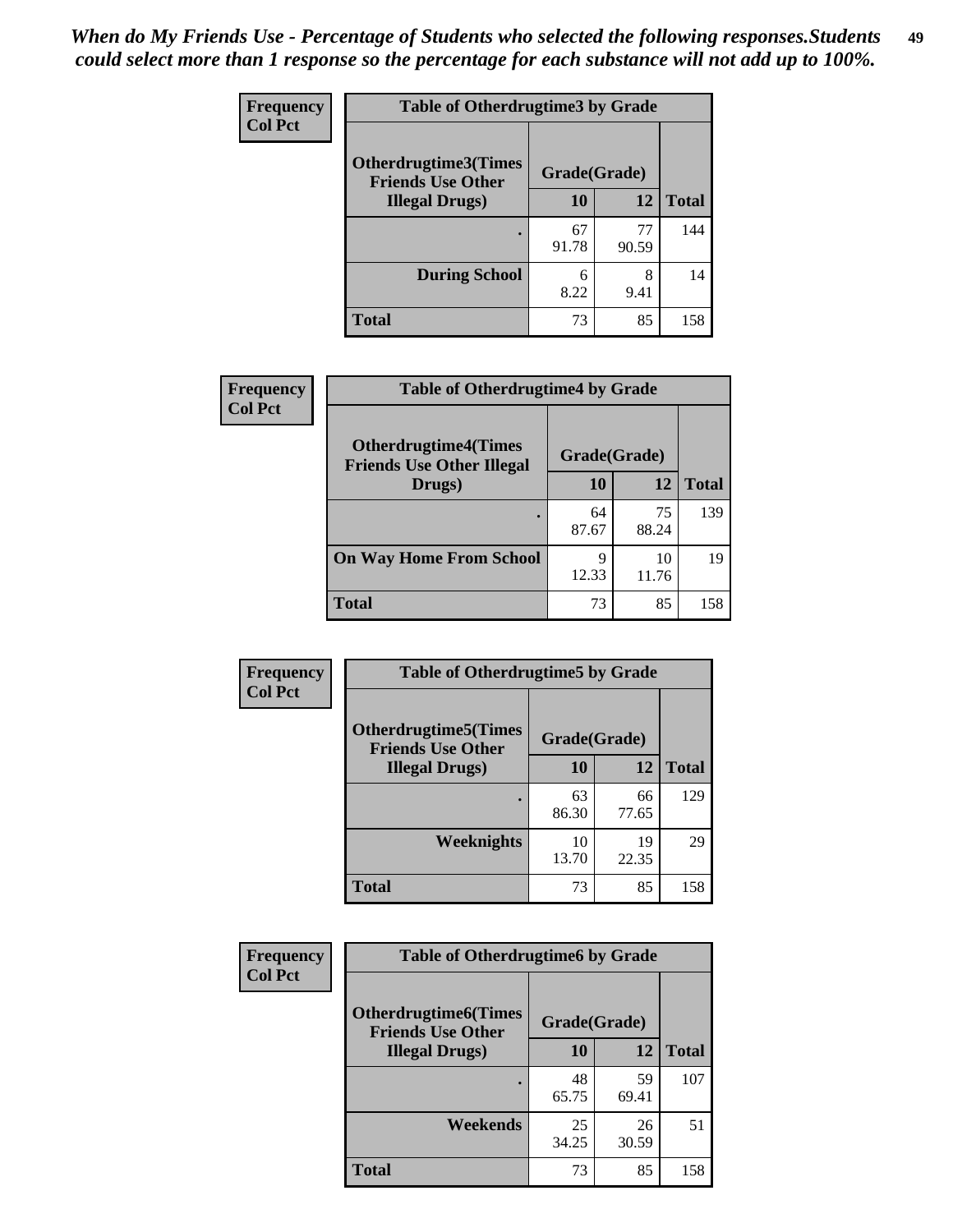| Frequency      | <b>Table of Educationalcohol by Grade</b>                                                                  |              |             |              |  |  |  |
|----------------|------------------------------------------------------------------------------------------------------------|--------------|-------------|--------------|--|--|--|
| <b>Col Pct</b> | Educationalcohol(I<br>have been taught<br>about alcohol,<br>tobacco,<br>and other drugs<br>within the last | Grade(Grade) |             |              |  |  |  |
|                | year at school)                                                                                            | 10           | 12          | <b>Total</b> |  |  |  |
|                | Yes                                                                                                        | 57<br>78.08  | 42<br>49.41 | 99           |  |  |  |
|                | N <sub>0</sub>                                                                                             | 16<br>21.92  | 43<br>50.59 | 59           |  |  |  |
|                | <b>Total</b>                                                                                               | 73           | 85          | 158          |  |  |  |

| Frequency      | <b>Table of Eversmoked by Grade</b> |              |             |              |  |  |  |
|----------------|-------------------------------------|--------------|-------------|--------------|--|--|--|
| <b>Col Pct</b> | Eversmoked(I<br>have smoked         | Grade(Grade) |             |              |  |  |  |
|                | a cigarette)                        | 10           | 12          | <b>Total</b> |  |  |  |
|                | Yes                                 | 42<br>57.53  | 53<br>62.35 | 95           |  |  |  |
|                | N <sub>0</sub>                      | 31<br>42.47  | 32<br>37.65 | 63           |  |  |  |
|                | <b>Total</b>                        | 73           | 85          | 158          |  |  |  |

| Frequency      | <b>Table of Drovedrinking by Grade</b>                                                                              |                    |             |              |  |  |  |
|----------------|---------------------------------------------------------------------------------------------------------------------|--------------------|-------------|--------------|--|--|--|
| <b>Col Pct</b> | Drovedrinking(In<br>the past 30 days I<br>have driven a car<br>or other vehicle<br>while I was<br>drinking alcohol) | Grade(Grade)<br>10 | 12          | <b>Total</b> |  |  |  |
|                | <b>Yes</b>                                                                                                          | 11<br>15.07        | 8.24        | 18           |  |  |  |
|                | N <sub>0</sub>                                                                                                      | 62<br>84.93        | 78<br>91.76 | 140          |  |  |  |
|                | <b>Total</b>                                                                                                        | 73                 | 85          | 158          |  |  |  |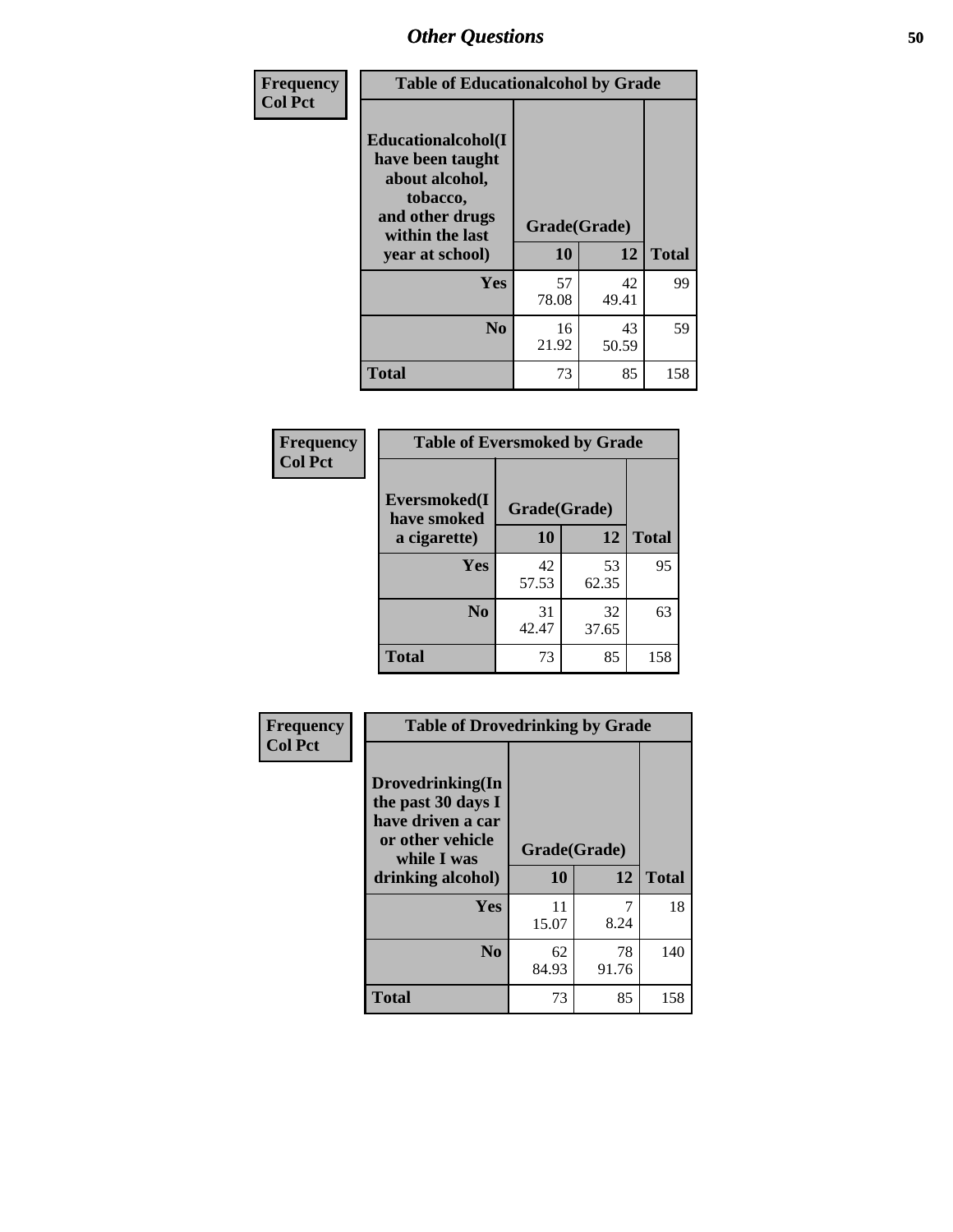| Frequency      | <b>Table of Rodedrinking by Grade</b>                                                                      |              |             |              |  |  |  |
|----------------|------------------------------------------------------------------------------------------------------------|--------------|-------------|--------------|--|--|--|
| <b>Col Pct</b> | Rodedrinking(In<br>the past 30 days<br>I have ridden in<br>a car with a<br>driver who had<br>been drinking | Grade(Grade) |             |              |  |  |  |
|                | alcohol)                                                                                                   | 10           | 12          | <b>Total</b> |  |  |  |
|                | <b>Yes</b>                                                                                                 | 22<br>30.14  | 10<br>11.76 | 32           |  |  |  |
|                | N <sub>0</sub>                                                                                             | 51<br>69.86  | 75<br>88.24 | 126          |  |  |  |
|                | <b>Total</b>                                                                                               | 73           | 85          | 158          |  |  |  |

#### **Frequency Col Pct**

| <b>Table of Drugsschool by Grade</b>                                                                                      |              |             |              |  |  |  |
|---------------------------------------------------------------------------------------------------------------------------|--------------|-------------|--------------|--|--|--|
| <b>Drugsschool</b> (During<br>the past 12 months,<br>I have been offered,<br>sold,<br>or given illegal<br>drugs on school | Grade(Grade) |             |              |  |  |  |
| property)                                                                                                                 | 10           | 12          | <b>Total</b> |  |  |  |
| Yes                                                                                                                       | 19<br>26.03  | 13<br>15.29 | 32           |  |  |  |
| N <sub>0</sub>                                                                                                            | 54<br>73.97  | 72<br>84.71 | 126          |  |  |  |
| Total                                                                                                                     | 73           | 85          | 158          |  |  |  |

| Frequency      | <b>Table of Helpbullied by Grade</b>                 |                    |              |     |  |  |  |  |
|----------------|------------------------------------------------------|--------------------|--------------|-----|--|--|--|--|
| <b>Col Pct</b> | $Helpb$ ullied $(I$<br>would help<br>someone who was | Grade(Grade)<br>10 | <b>Total</b> |     |  |  |  |  |
|                | being bullied)                                       |                    | 12           |     |  |  |  |  |
|                | <b>Strongly Agree</b>                                | 32<br>43.84        | 52<br>61.18  | 84  |  |  |  |  |
|                | <b>Somewhat Agree</b>                                | 34<br>46.58        | 27<br>31.76  | 61  |  |  |  |  |
|                | <b>Somewhat Disagree</b>                             | 4<br>5.48          | 6<br>7.06    | 10  |  |  |  |  |
|                | <b>Strongly Disagree</b>                             | 3<br>4.11          | 0<br>0.00    | 3   |  |  |  |  |
|                | Total                                                | 73                 | 85           | 158 |  |  |  |  |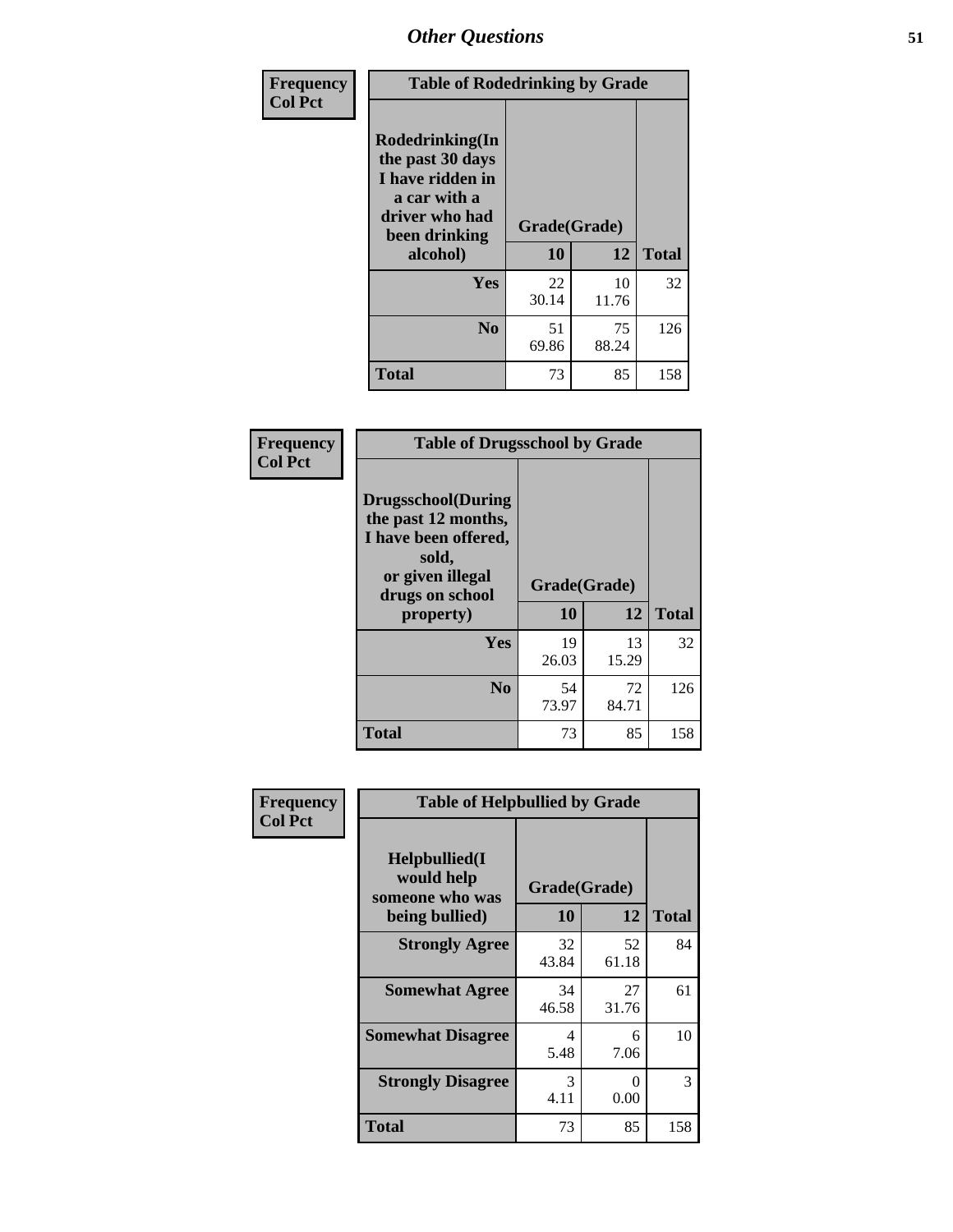| Frequency<br>Row Pct |
|----------------------|
|                      |

| <b>Table of Grade by Bingedrinking</b> |                             |                                                                                                         |                |                          |                        |                               |                   |              |
|----------------------------------------|-----------------------------|---------------------------------------------------------------------------------------------------------|----------------|--------------------------|------------------------|-------------------------------|-------------------|--------------|
|                                        |                             | Bingedrinking(I have drunk five or more<br>drinks of alcohol at one sitting during the<br>last 30 days) |                |                          |                        |                               |                   |              |
| Grade(Grade)                           | $\mathbf{0}$<br><b>Days</b> | 1 or<br>2<br>days                                                                                       | $3$ to<br>days | <b>6 to</b><br>9<br>days | 10<br>to<br>19<br>days | <b>20</b><br>to<br>29<br>days | All<br>30<br>days | <b>Total</b> |
| 10                                     | 49<br>67.12                 | 10<br>13.70                                                                                             | 9<br>12.33     | 3<br>4.11                | $\mathfrak{D}$<br>2.74 | 0<br>0.00                     | 0.00              | 73           |
| 12                                     | 54<br>63.53                 | 13<br>15.29                                                                                             | 8.24           | 1.18                     | 4<br>4.71              | $\overline{2}$<br>2.35        | 4<br>4.71         | 85           |
| <b>Total</b>                           | 103                         | 23                                                                                                      | 16             | 4                        | 6                      | $\overline{2}$                | 4                 | 158          |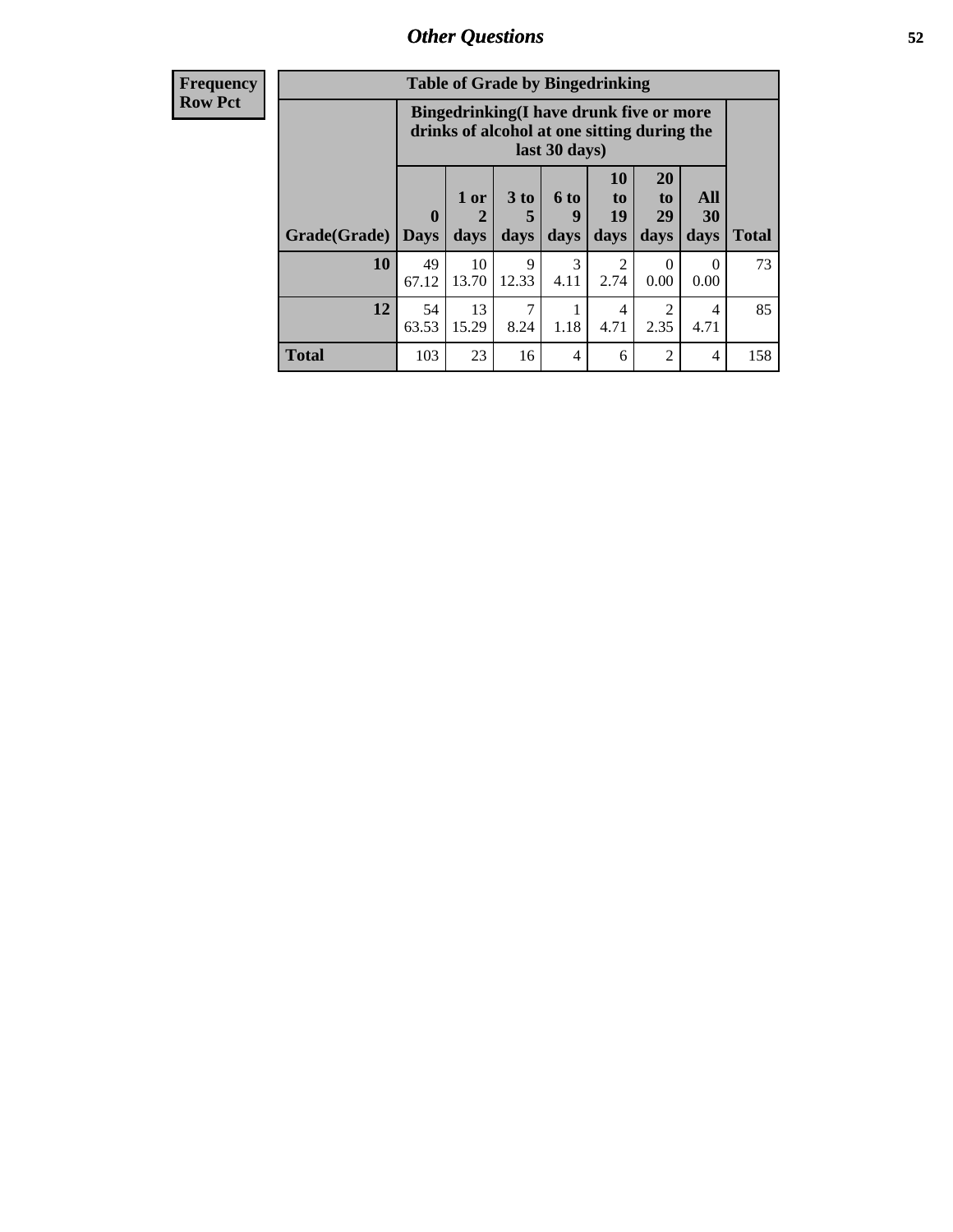### *Nutrition* **53**

| <b>Frequency</b><br>Row Pct |
|-----------------------------|
|                             |

| <b>Table of Grade by Dairy</b> |                                                                                                                                    |                                                                 |             |             |     |  |  |
|--------------------------------|------------------------------------------------------------------------------------------------------------------------------------|-----------------------------------------------------------------|-------------|-------------|-----|--|--|
|                                |                                                                                                                                    | Dairy (I eat at least 3 servings of dairy<br>products each day) |             |             |     |  |  |
| Grade(Grade)                   | Somewhat<br><b>Somewhat</b><br><b>Strongly</b><br><b>Strongly</b><br><b>Disagree</b><br>Agree<br>Disagree<br><b>Total</b><br>Agree |                                                                 |             |             |     |  |  |
| 10                             | 20<br>27.40                                                                                                                        | 29<br>39.73                                                     | 17<br>23.29 | 9.59        | 73  |  |  |
| 12                             | 25<br>29.41                                                                                                                        | 24<br>28.24                                                     | 23<br>27.06 | 13<br>15.29 | 85  |  |  |
| <b>Total</b>                   | 45                                                                                                                                 | 53                                                              | 40          | 20          | 158 |  |  |

| <b>Frequency</b> |  |
|------------------|--|
| <b>Row Pct</b>   |  |

| 'V | <b>Table of Grade by Fruitveg</b> |                                                                          |                     |                             |                                    |              |  |
|----|-----------------------------------|--------------------------------------------------------------------------|---------------------|-----------------------------|------------------------------------|--------------|--|
|    |                                   | Fruitveg(I eat at least 5 servings of fruits<br>and vegetables each day) |                     |                             |                                    |              |  |
|    | Grade(Grade)                      | <b>Strongly</b><br>Agree                                                 | Somewhat  <br>Agree | <b>Somewhat</b><br>Disagree | <b>Strongly</b><br><b>Disagree</b> | <b>Total</b> |  |
|    | <b>10</b>                         | 11<br>15.07                                                              | 21<br>28.77         | 30<br>41.10                 | 15.07                              | 73           |  |
|    | 12                                | 8.24                                                                     | 26<br>30.59         | 34<br>40.00                 | 18<br>21.18                        | 85           |  |
|    | Total                             | 18                                                                       | 47                  | 64                          | 29                                 | 158          |  |

| <b>Frequency</b> | <b>Table of Grade by Cafeteriahealthy</b>                             |                          |             |                                      |                                    |              |  |
|------------------|-----------------------------------------------------------------------|--------------------------|-------------|--------------------------------------|------------------------------------|--------------|--|
| <b>Row Pct</b>   | Cafeteriahealthy (School meals in my<br>school cafeteria are healthy) |                          |             |                                      |                                    |              |  |
|                  | Grade(Grade)                                                          | <b>Strongly</b><br>Agree | Agree       | Somewhat Somewhat<br><b>Disagree</b> | <b>Strongly</b><br><b>Disagree</b> | <b>Total</b> |  |
|                  | 10                                                                    | 3<br>4.11                | 22<br>30.14 | 17<br>23.29                          | 31<br>42.47                        | 73           |  |
|                  | 12                                                                    | 8<br>9.41                | 29<br>34.12 | 18<br>21.18                          | 30<br>35.29                        | 85           |  |
|                  | <b>Total</b>                                                          | 11                       | 51          | 35                                   | 61                                 | 158          |  |

| <b>Frequency</b> |
|------------------|
| <b>Row Pct</b>   |

| <b>Table of Grade by Cafeterianutrition</b> |                          |                                                                                           |                             |                                    |              |  |  |
|---------------------------------------------|--------------------------|-------------------------------------------------------------------------------------------|-----------------------------|------------------------------------|--------------|--|--|
|                                             |                          | <b>Cafeterianutrition</b> (Facts about nutrition<br>are available in my school cafeteria) |                             |                                    |              |  |  |
| Grade(Grade)                                | <b>Strongly</b><br>Agree | Somewhat<br>Agree                                                                         | <b>Somewhat</b><br>Disagree | <b>Strongly</b><br><b>Disagree</b> | <b>Total</b> |  |  |
| 10                                          | 5<br>6.85                | 21<br>28.77                                                                               | 19<br>26.03                 | 28<br>38.36                        | 73           |  |  |
| 12                                          | 10<br>11.76              | 26<br>30.59                                                                               | 20<br>23.53                 | 29<br>34.12                        | 85           |  |  |
| <b>Total</b>                                | 15                       | 47                                                                                        | 39                          | 57                                 | 158          |  |  |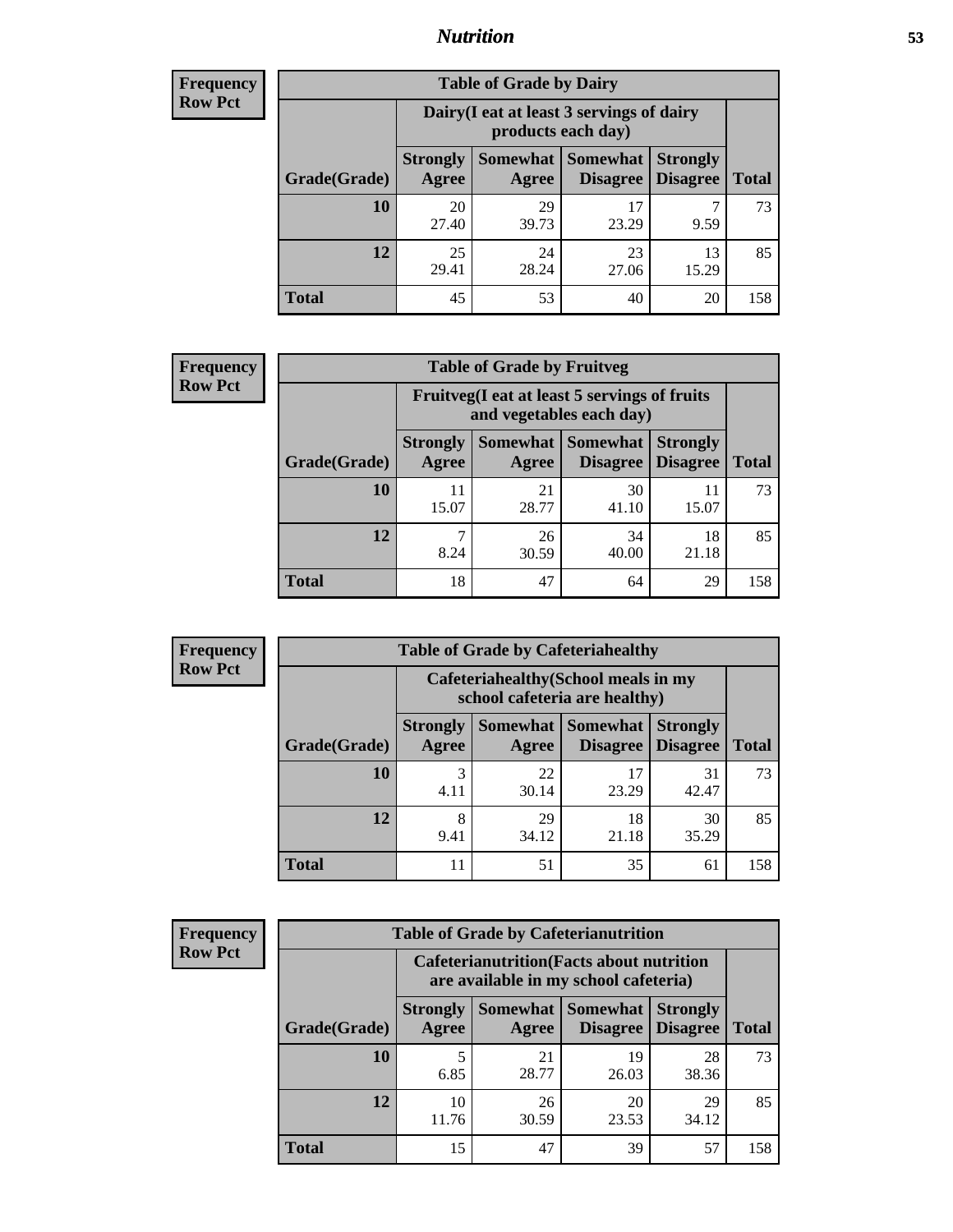### *Nutrition* **54**

| Frequency |
|-----------|
| Row Pct   |

| <b>Table of Grade by Schoollunch</b> |                          |                                                                 |                      |                                    |              |  |  |
|--------------------------------------|--------------------------|-----------------------------------------------------------------|----------------------|------------------------------------|--------------|--|--|
|                                      |                          | Schoollunch(I eat school lunch three or<br>more times per week) |                      |                                    |              |  |  |
| Grade(Grade)                         | <b>Strongly</b><br>Agree | Somewhat  <br>Agree                                             | Somewhat<br>Disagree | <b>Strongly</b><br><b>Disagree</b> | <b>Total</b> |  |  |
| 10                                   | 31<br>42.47              | 16<br>21.92                                                     | 6<br>8.22            | 20<br>27.40                        | 73           |  |  |
| 12                                   | 37<br>43.53              | 21<br>24.71                                                     | 6<br>7.06            | 21<br>24.71                        | 85           |  |  |
| <b>Total</b>                         | 68                       | 37                                                              | 12                   | 41                                 | 158          |  |  |

| <b>Frequency</b> |  |
|------------------|--|
| <b>Row Pct</b>   |  |

| <b>Table of Grade by Foodchoices</b>                                       |                          |             |                     |                                        |              |  |  |
|----------------------------------------------------------------------------|--------------------------|-------------|---------------------|----------------------------------------|--------------|--|--|
| <b>Foodchoices</b> (I make healthy food choices in<br>my school cafeteria) |                          |             |                     |                                        |              |  |  |
| Grade(Grade)                                                               | <b>Strongly</b><br>Agree | Agree       | Somewhat   Somewhat | <b>Strongly</b><br>Disagree   Disagree | <b>Total</b> |  |  |
| 10                                                                         | 13<br>17.81              | 29<br>39.73 | 10<br>13.70         | 21<br>28.77                            | 73           |  |  |
| 12                                                                         | 9<br>10.59               | 35<br>41.18 | 15<br>17.65         | 26<br>30.59                            | 85           |  |  |
| Total                                                                      | 22                       | 64          | 25                  | 47                                     | 158          |  |  |

| <b>Frequency</b> |
|------------------|
| <b>Row Pct</b>   |

г

| <b>Table of Grade by Wholewheat</b> |                                                                                                             |                     |                             |                                    |              |  |  |
|-------------------------------------|-------------------------------------------------------------------------------------------------------------|---------------------|-----------------------------|------------------------------------|--------------|--|--|
|                                     | Wholewheat (There are whole wheat and<br>multigrain breads and cereals available in<br>my school cafeteria) |                     |                             |                                    |              |  |  |
| Grade(Grade)                        | <b>Strongly</b><br>Agree                                                                                    | Somewhat  <br>Agree | <b>Somewhat</b><br>Disagree | <b>Strongly</b><br><b>Disagree</b> | <b>Total</b> |  |  |
| 10                                  | 8<br>10.96                                                                                                  | 24<br>32.88         | 23<br>31.51                 | 18<br>24.66                        | 73           |  |  |
| 12                                  | 16<br>18.82                                                                                                 | 28<br>32.94         | 19<br>22.35                 | 22<br>25.88                        | 85           |  |  |
| <b>Total</b>                        | 24                                                                                                          | 52                  | 42                          | 40                                 | 158          |  |  |

٦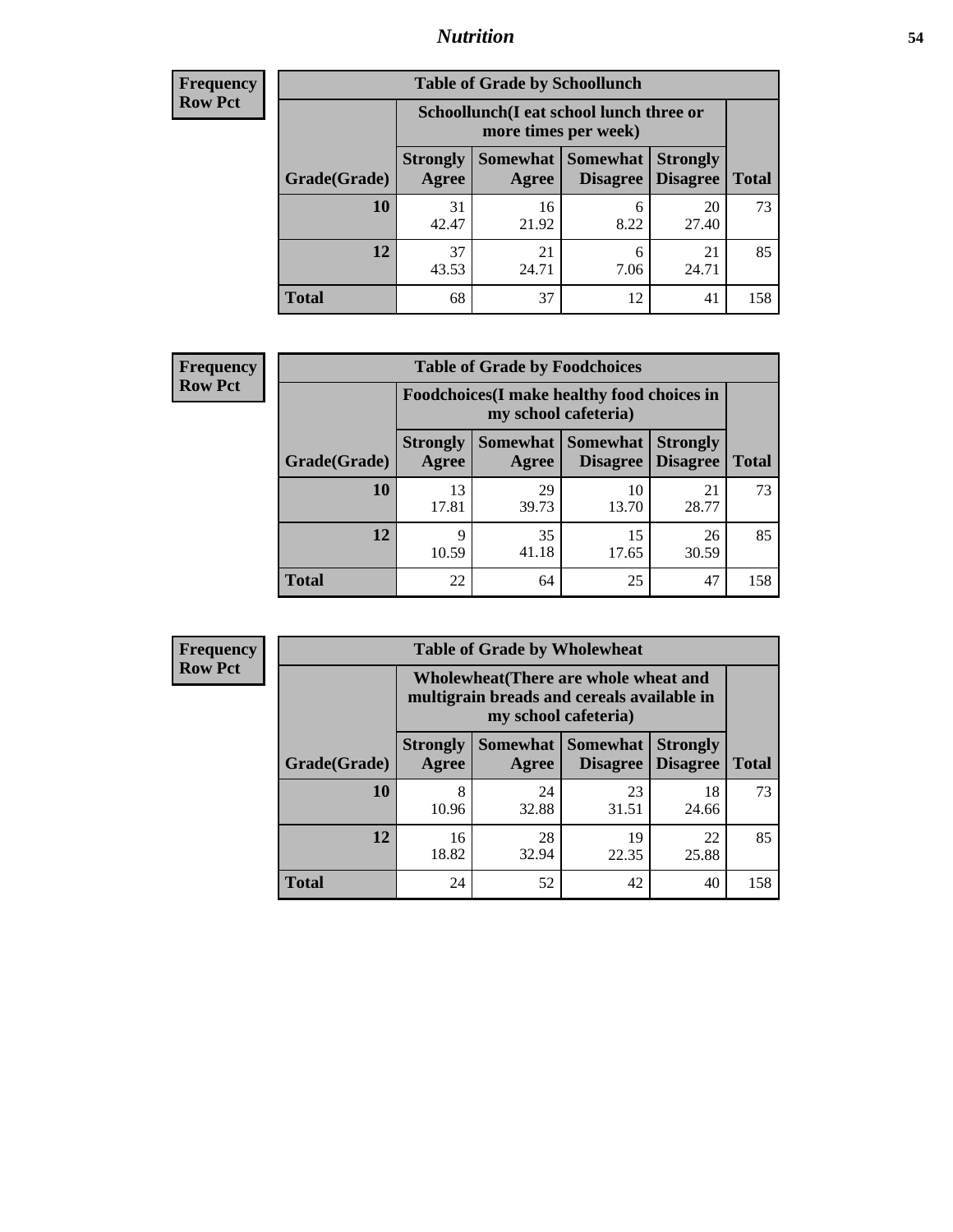### *Nutrition* **55**

**Frequency Row Pct**

| <b>Table of Grade by Healthyvending</b> |                                                                                                                                               |                          |                                    |                                    |              |  |  |
|-----------------------------------------|-----------------------------------------------------------------------------------------------------------------------------------------------|--------------------------|------------------------------------|------------------------------------|--------------|--|--|
|                                         | Healthyvending (If only healthy snacks and<br>beverages were available in the vending<br>machines during the school day,<br>I would buy them) |                          |                                    |                                    |              |  |  |
| Grade(Grade)                            | <b>Strongly</b><br>Agree                                                                                                                      | <b>Somewhat</b><br>Agree | <b>Somewhat</b><br><b>Disagree</b> | <b>Strongly</b><br><b>Disagree</b> | <b>Total</b> |  |  |
| 10                                      | 12<br>16.44                                                                                                                                   | 17<br>23.29              | 8<br>10.96                         | 36<br>49.32                        | 73           |  |  |
| 12                                      | 12<br>14.12                                                                                                                                   | 26<br>30.59              | 14<br>16.47                        | 33<br>38.82                        | 85           |  |  |
| <b>Total</b>                            | 24                                                                                                                                            | 43                       | 22                                 | 69                                 | 158          |  |  |

**Frequency Row Pct**

| <b>Table of Grade by Schoolbreakfast</b> |                                                                                                                                         |             |                                        |                                    |              |  |
|------------------------------------------|-----------------------------------------------------------------------------------------------------------------------------------------|-------------|----------------------------------------|------------------------------------|--------------|--|
|                                          | Schoolbreakfast (If breakfast were<br>available at school,<br>but outside the cafeteria,<br>I would eat breakfast at school more often) |             |                                        |                                    |              |  |
| Grade(Grade)                             | <b>Strongly</b><br>Agree                                                                                                                | Agree       | Somewhat   Somewhat<br><b>Disagree</b> | <b>Strongly</b><br><b>Disagree</b> | <b>Total</b> |  |
| 10                                       | 24<br>32.88                                                                                                                             | 26<br>35.62 | 9<br>12.33                             | 14<br>19.18                        | 73           |  |
| 12                                       | 37<br>43.53                                                                                                                             | 28<br>32.94 | 10<br>11.76                            | 10<br>11.76                        | 85           |  |
| <b>Total</b>                             | 61                                                                                                                                      | 54          | 19                                     | 24                                 | 158          |  |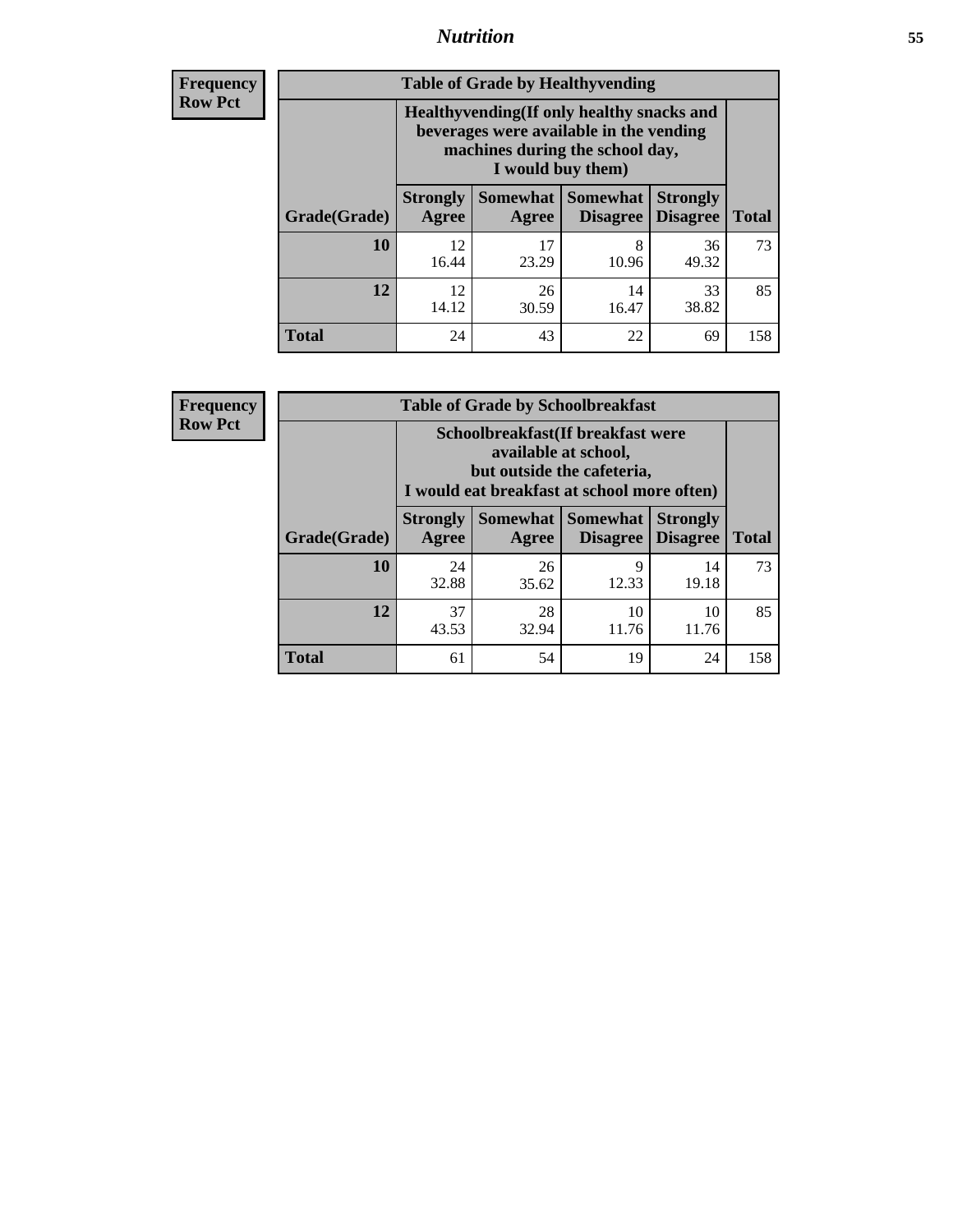| Frequency<br><b>Col Pct</b> | <b>Table of Educationaids by Grade</b>                                                                    |                          |             |              |
|-----------------------------|-----------------------------------------------------------------------------------------------------------|--------------------------|-------------|--------------|
|                             | <b>Educationaids</b> (I<br>have been<br>taught about<br><b>HIV/AIDS</b> at<br>school in the<br>past year) | Grade(Grade)<br>10<br>12 |             | <b>Total</b> |
|                             |                                                                                                           |                          |             |              |
|                             | Yes                                                                                                       | 60<br>82.19              | 34<br>40.00 | 94           |
|                             | N <sub>0</sub>                                                                                            | 13<br>17.81              | 51<br>60.00 | 64           |
|                             | <b>Total</b>                                                                                              | 73                       | 85          | 158          |

| Frequency      | <b>Table of Educationcharacter by Grade</b>                                          |              |             |              |  |
|----------------|--------------------------------------------------------------------------------------|--------------|-------------|--------------|--|
| <b>Col Pct</b> | Educationcharacter(I<br>have been taught<br>about character<br>education in the past | Grade(Grade) |             |              |  |
|                | year at school)                                                                      | 10           | 12          | <b>Total</b> |  |
|                | Yes                                                                                  | 49<br>67.12  | 50<br>58.82 | 99           |  |
|                | N <sub>0</sub>                                                                       | 24<br>32.88  | 35<br>41.18 | 59           |  |
|                | <b>Total</b>                                                                         | 73           | 85          | 158          |  |

| Frequency      | <b>Table of Gradcoach1 by Grade</b> |              |             |              |
|----------------|-------------------------------------|--------------|-------------|--------------|
| <b>Col Pct</b> | Gradcoach1(I<br>know who my         | Grade(Grade) |             |              |
|                | <b>Graduation</b><br>Coach is)      | 10           | 12          | <b>Total</b> |
|                | Yes                                 | 48<br>65.75  | 73<br>85.88 | 121          |
|                | N <sub>0</sub>                      | 25<br>34.25  | 12<br>14.12 | 37           |
|                | <b>Total</b>                        | 73           | 85          | 158          |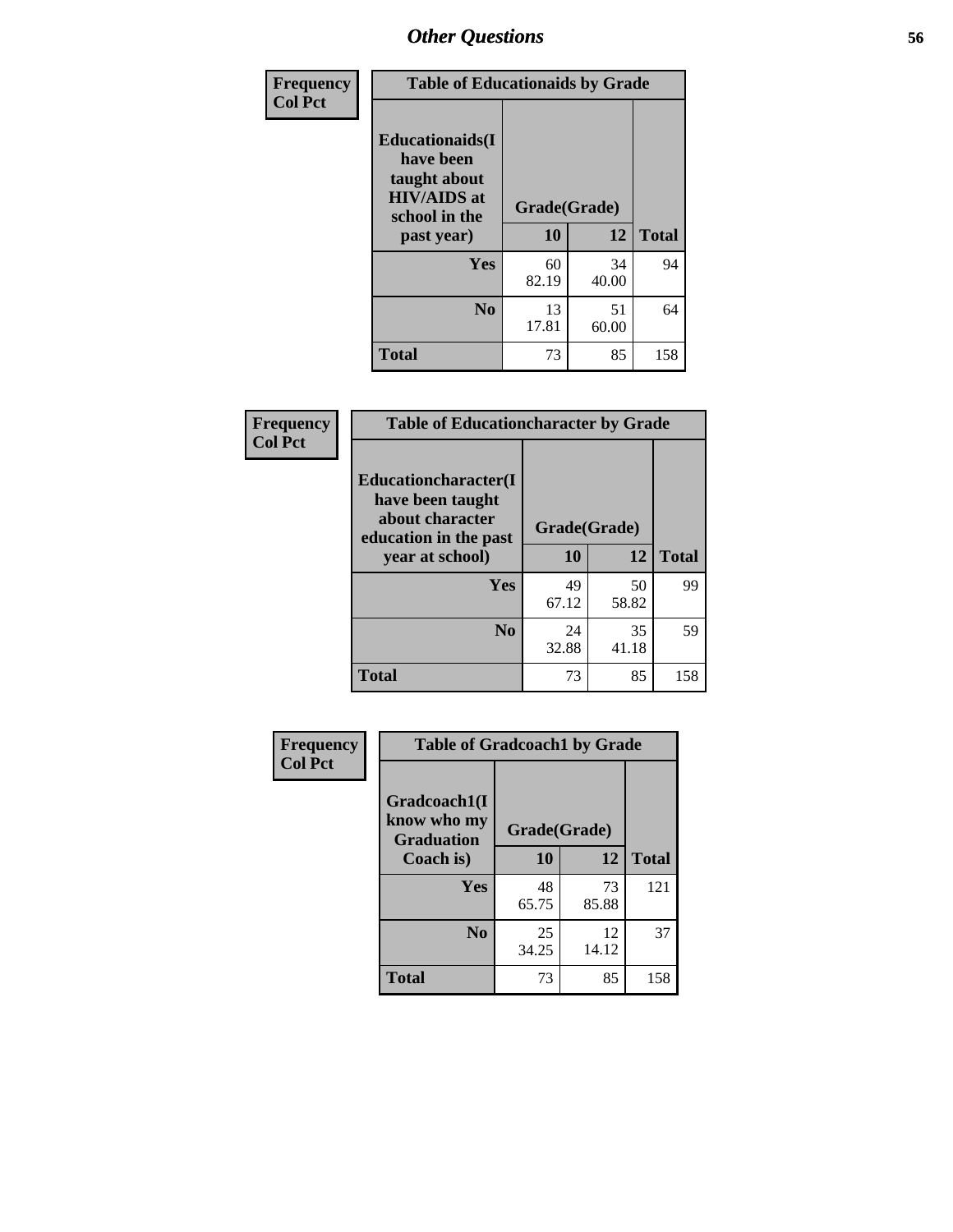| Frequency      | <b>Table of Gradcoach2 by Grade</b>                       |              |             |              |
|----------------|-----------------------------------------------------------|--------------|-------------|--------------|
| <b>Col Pct</b> | Gradcoach2(I<br>have<br>contacted my<br><b>Graduation</b> | Grade(Grade) |             |              |
|                | Coach)                                                    | 10           | 12          | <b>Total</b> |
|                | Yes                                                       | 20<br>27.40  | 57<br>67.06 | 77           |
|                | N <sub>0</sub>                                            | 53<br>72.60  | 28<br>32.94 | 81           |
|                | <b>Total</b>                                              | 73           | 85          | 158          |

| Frequency<br><b>Col Pct</b> | <b>Table of Gradcoach3 by Grade</b>                                         |              |             |              |
|-----------------------------|-----------------------------------------------------------------------------|--------------|-------------|--------------|
|                             | Gradcoach3(I<br>have received<br>assistance<br>from my<br><b>Graduation</b> | Grade(Grade) |             |              |
|                             | Coach)                                                                      | 10           | 12          | <b>Total</b> |
|                             | Yes                                                                         | 16<br>21.92  | 50<br>58.82 | 66           |
|                             | N <sub>0</sub>                                                              | 12<br>16.44  | 14<br>16.47 | 26           |
|                             | Don't know                                                                  | 45<br>61.64  | 21<br>24.71 | 66           |
|                             | <b>Total</b>                                                                | 73           | 85          | 158          |

| Frequency<br><b>Col Pct</b> | <b>Table of Selfharm by Grade</b>                                                                                                                                                      |                    |             |              |
|-----------------------------|----------------------------------------------------------------------------------------------------------------------------------------------------------------------------------------|--------------------|-------------|--------------|
|                             | <b>Selfharm</b> (During<br>the past 12<br>months,<br>I harmed myself<br>on purpose<br><b>Suicideconsider</b><br>During the past<br>12 months,<br>I seriously<br>considered<br>suicide) | Grade(Grade)<br>10 | 12          | <b>Total</b> |
|                             | Yes                                                                                                                                                                                    | 10                 | 10          | 20           |
|                             |                                                                                                                                                                                        | 13.70              | 11.76       |              |
|                             | N <sub>0</sub>                                                                                                                                                                         | 63<br>86.30        | 75<br>88.24 | 138          |
|                             | <b>Total</b>                                                                                                                                                                           | 73                 | 85          | 158          |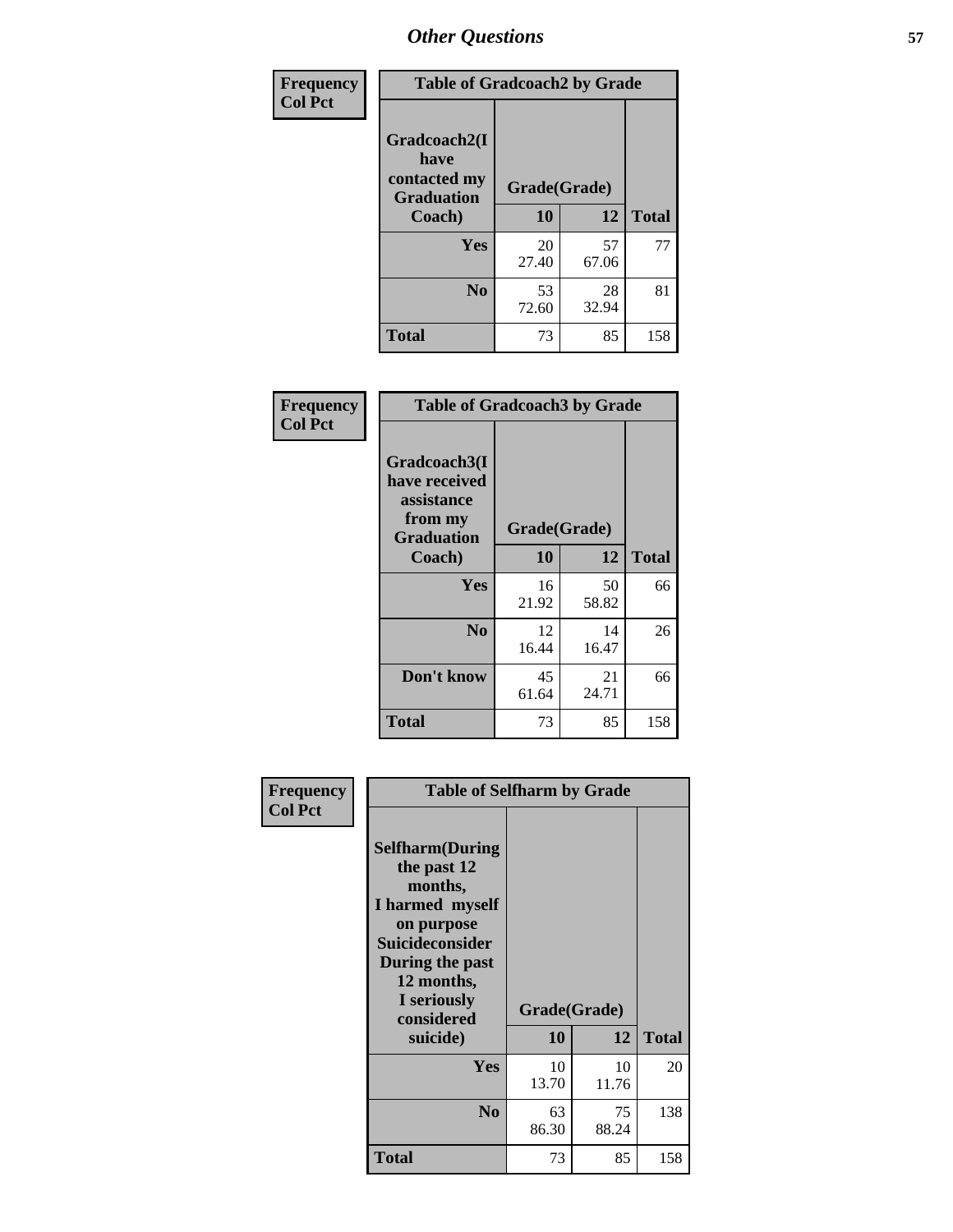| <b>Frequency</b> | <b>Table of Suicideconsider by Grade</b> |              |             |              |
|------------------|------------------------------------------|--------------|-------------|--------------|
| <b>Col Pct</b>   |                                          | Grade(Grade) |             |              |
|                  | <b>Suicideconsider</b>                   | 10           | 12          | <b>Total</b> |
|                  | Yes                                      | 11<br>15.07  | q<br>10.59  | 20           |
|                  | N <sub>0</sub>                           | 62<br>84.93  | 76<br>89.41 | 138          |
|                  | <b>Total</b>                             | 73           | 85          | 158          |

| Frequency      | <b>Table of Suicideattempt by Grade</b>              |              |                                                                                                                                                                         |              |
|----------------|------------------------------------------------------|--------------|-------------------------------------------------------------------------------------------------------------------------------------------------------------------------|--------------|
| <b>Col Pct</b> | Suicideattempt(I<br>have attempted<br>suicide in the | Grade(Grade) |                                                                                                                                                                         |              |
|                | last year)                                           | 10           | 12                                                                                                                                                                      | <b>Total</b> |
|                | Yes                                                  | 4<br>5.48    | $\mathcal{D}_{\mathcal{A}}^{\mathcal{A}}(\mathcal{A})=\mathcal{D}_{\mathcal{A}}^{\mathcal{A}}(\mathcal{A})\mathcal{D}_{\mathcal{A}}^{\mathcal{A}}(\mathcal{A})$<br>2.35 | 6            |
|                | N <sub>0</sub>                                       | 69<br>94.52  | 83<br>97.65                                                                                                                                                             | 152          |
|                | <b>Total</b>                                         | 73           | 85                                                                                                                                                                      | 158          |

| Frequency<br><b>Col Pct</b> | <b>Table of Instantmessaged by Grade</b>               |              |             |              |
|-----------------------------|--------------------------------------------------------|--------------|-------------|--------------|
|                             | Instantmessaged(I<br>have instant<br>messaged people I | Grade(Grade) |             |              |
|                             | do not even know)                                      | 10           | 12          | <b>Total</b> |
|                             | Yes                                                    | 31<br>42.47  | 34<br>40.00 | 65           |
|                             | N <sub>0</sub>                                         | 42<br>57.53  | 51<br>60.00 | 93           |
|                             | <b>Total</b>                                           | 73           | 85          | 158          |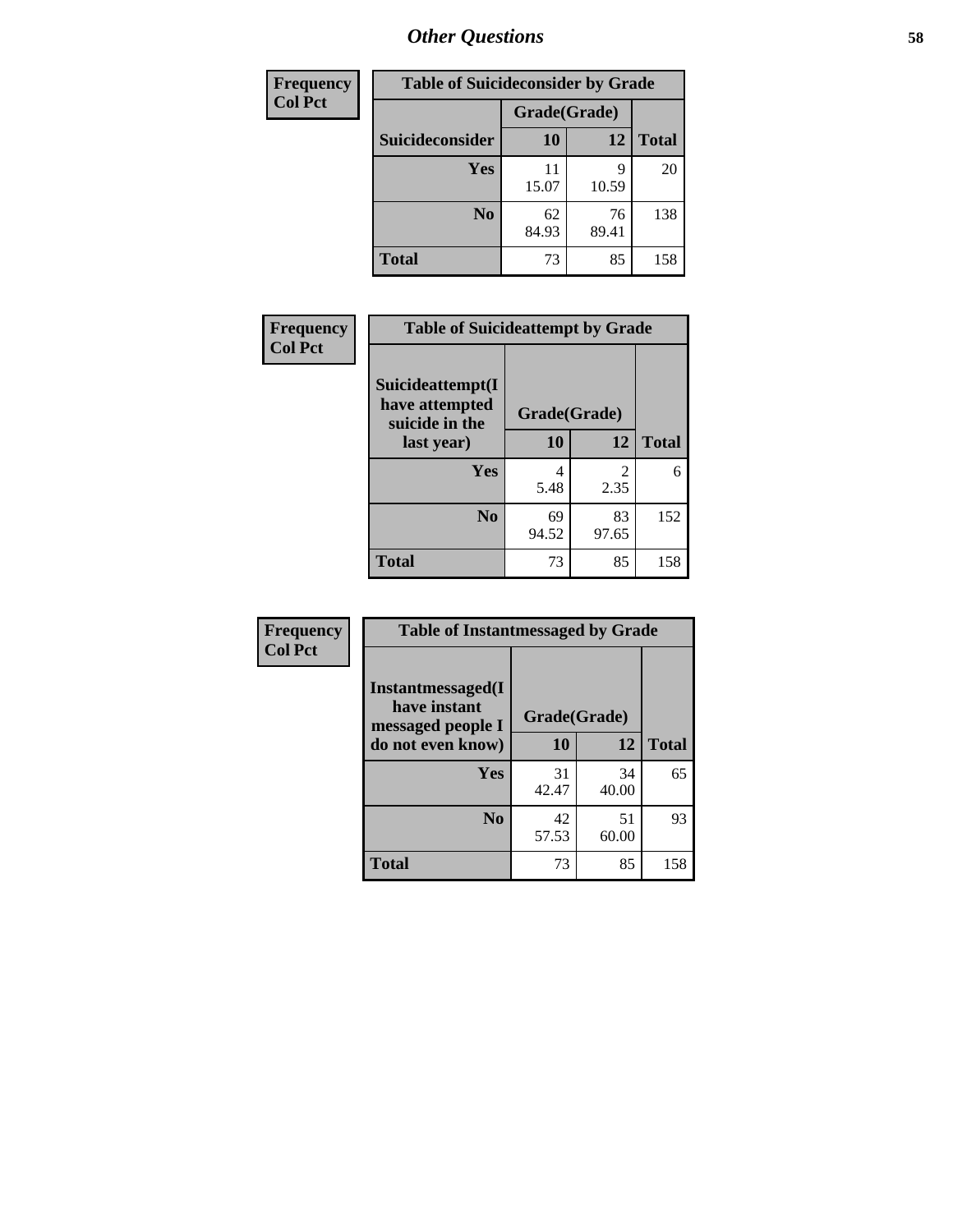| Frequency      | <b>Table of Getsalong by Grade</b>                                     |                    |             |              |
|----------------|------------------------------------------------------------------------|--------------------|-------------|--------------|
| <b>Col Pct</b> | <b>Getsalong</b> (I get<br>along with other<br>students and<br>adults) | Grade(Grade)<br>10 | 12          | <b>Total</b> |
|                | <b>Strongly Agree</b>                                                  | 34<br>46.58        | 49<br>57.65 | 83           |
|                | <b>Somewhat Agree</b>                                                  | 36<br>49.32        | 32<br>37.65 | 68           |
|                | <b>Somewhat Disagree</b>                                               | 3<br>4.11          | 2<br>2.35   | 5            |
|                | <b>Strongly Disagree</b>                                               | 0<br>0.00          | 2<br>2.35   | 2            |
|                | <b>Total</b>                                                           | 73                 | 85          | 158          |

| Frequency      | <b>Table of Safehome by Grade</b> |                        |             |              |
|----------------|-----------------------------------|------------------------|-------------|--------------|
| <b>Col Pct</b> | Safehome(I feel<br>safe at home)  | Grade(Grade)<br>10     | 12          | <b>Total</b> |
|                | <b>Strongly Agree</b>             | 52<br>71.23            | 68<br>80.00 | 120          |
|                | <b>Somewhat Agree</b>             | 16<br>21.92            | 10<br>11.76 | 26           |
|                | <b>Somewhat Disagree</b>          | 3<br>4.11              | 4<br>4.71   | 7            |
|                | <b>Strongly Disagree</b>          | $\mathfrak{D}$<br>2.74 | 3<br>3.53   | 5            |
|                | <b>Total</b>                      | 73                     | 85          | 158          |

| Frequency      |                                                                                      | <b>Table of Adulttalk by Grade</b> |             |              |  |  |  |
|----------------|--------------------------------------------------------------------------------------|------------------------------------|-------------|--------------|--|--|--|
| <b>Col Pct</b> | <b>Adulttalk</b> (I<br>know an<br>adult at<br>school that<br>I can talk<br>with if I | Grade(Grade)                       |             |              |  |  |  |
|                | need help)                                                                           | 10                                 | 12          | <b>Total</b> |  |  |  |
|                | Yes                                                                                  | 60<br>82.19                        | 73<br>85.88 | 133          |  |  |  |
|                | N <sub>0</sub>                                                                       | 13<br>17.81                        | 12<br>14.12 | 25           |  |  |  |
|                | <b>Total</b>                                                                         | 73                                 | 85          | 158          |  |  |  |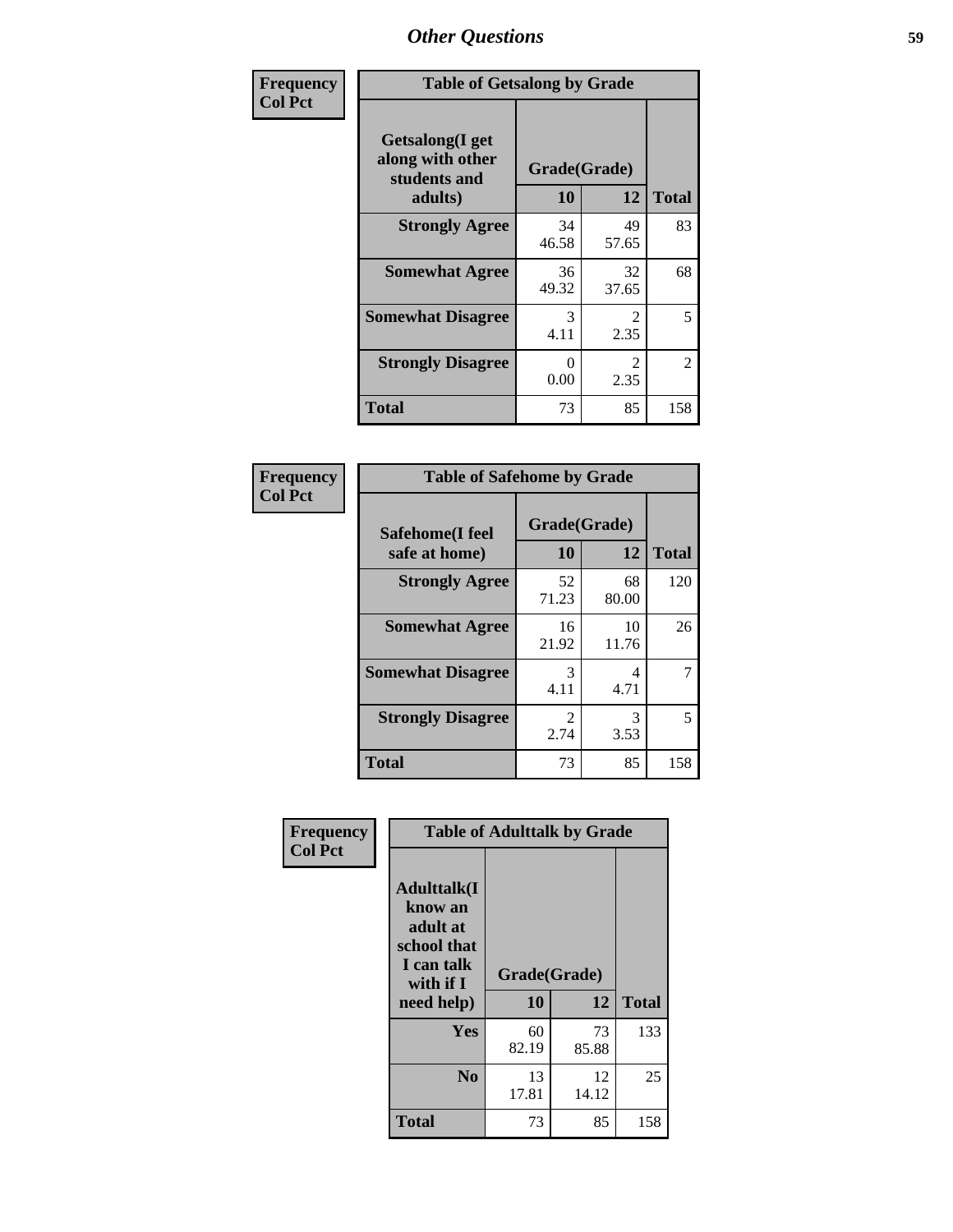**Frequency Row Pct**

| <b>Table of Grade by Tvtime</b> |             |                                                                                         |             |                                                |             |            |              |  |  |  |
|---------------------------------|-------------|-----------------------------------------------------------------------------------------|-------------|------------------------------------------------|-------------|------------|--------------|--|--|--|
|                                 |             | Tytime (On an average school day,<br>how much unsupervised time do I spend watching TV) |             |                                                |             |            |              |  |  |  |
| Grade(Grade)   None             |             | <b>Less that</b><br>hour/day                                                            | hour/day    | $2 - 3$<br>  hours/day   hours/day   hours/day | $4 - 5$     | $6+$       | <b>Total</b> |  |  |  |
| <b>10</b>                       | 9.59        | 16<br>21.92                                                                             | 10<br>13.70 | 20<br>27.40                                    | 15.07       | 12.33      | 73           |  |  |  |
| 12                              | 10<br>11.76 | 14<br>16.47                                                                             | 12<br>14.12 | 30<br>35.29                                    | 10<br>11.76 | 9<br>10.59 | 85           |  |  |  |
| <b>Total</b>                    | 17          | 30                                                                                      | 22          | 50                                             | 21          | 18         | 158          |  |  |  |

**Frequency Row Pct**

| <b>Table of Grade by Computertime</b> |             |                                                                                                                              |             |             |      |           |     |  |  |
|---------------------------------------|-------------|------------------------------------------------------------------------------------------------------------------------------|-------------|-------------|------|-----------|-----|--|--|
|                                       |             | Computertime (On an average school day,<br>how much unsupervised time do I spend on the computer)                            |             |             |      |           |     |  |  |
| Grade(Grade)                          | None $ $    | <b>Less that</b><br>$2 - 3$<br>$4 - 5$<br>$6+$<br>hour/day<br>hour/day   hours/day<br>hours/day<br>hours/day<br><b>Total</b> |             |             |      |           |     |  |  |
| 10                                    | 9.59        | 13<br>17.81                                                                                                                  | 18<br>24.66 | 27<br>36.99 | 5.48 | 4<br>5.48 | 73  |  |  |
| 12                                    | 13<br>15.29 | 25<br>29.41                                                                                                                  | 16<br>18.82 | 21<br>24.71 | 8.24 | 3<br>3.53 | 85  |  |  |
| <b>Total</b>                          | 20          | 38                                                                                                                           | 34          | 48          | 11   |           | 158 |  |  |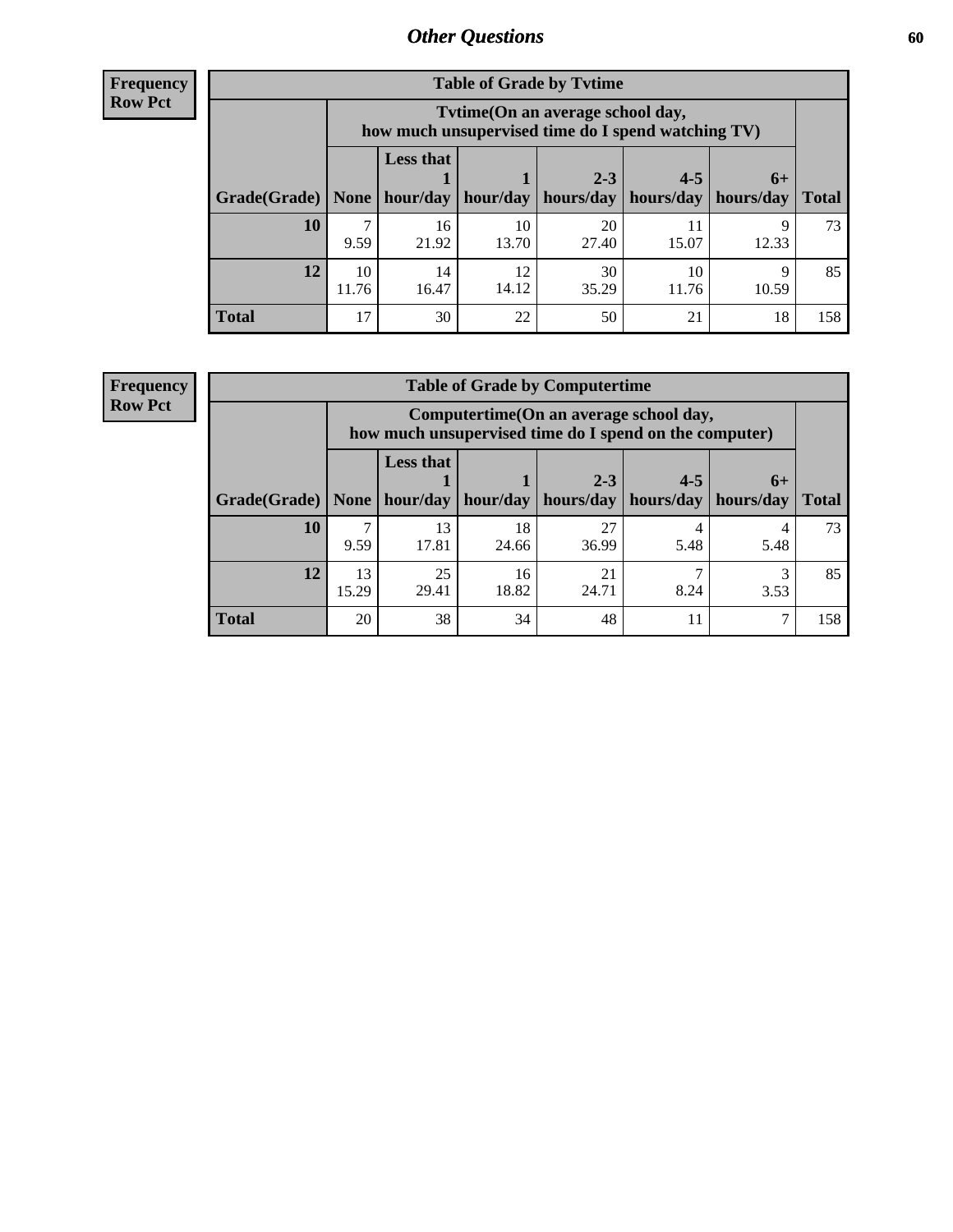#### *Questions about Driving Laws* **61** *Driving Questions were asked only of high school students.*

| <b>Frequency</b> |
|------------------|
| <b>Row Pct</b>   |

| <b>Table of Grade by License1</b> |                                                                          |                                                                                                                                           |                |           |               |              |  |  |  |
|-----------------------------------|--------------------------------------------------------------------------|-------------------------------------------------------------------------------------------------------------------------------------------|----------------|-----------|---------------|--------------|--|--|--|
|                                   |                                                                          | License1(During the first 6 months of driving<br>with a provisional license,<br>the only passengers who can ride with the<br>driver are:) |                |           |               |              |  |  |  |
| Grade(Grade)                      | <b>Parent or</b><br><b>Guardian</b>                                      | <b>Family</b><br>  Members                                                                                                                | <b>Friends</b> | Anyone    | Don't<br>Know | <b>Total</b> |  |  |  |
| 10                                | 14<br>19.18                                                              | 41<br>56.16                                                                                                                               | 4<br>5.48      | 4<br>5.48 | 10<br>13.70   | 73           |  |  |  |
| 12                                | 17<br>61<br>2<br>5<br>$\theta$<br>20.00<br>2.35<br>0.00<br>5.88<br>71.76 |                                                                                                                                           |                |           |               |              |  |  |  |
| Total                             | 31                                                                       | 102                                                                                                                                       | 4              | 6         | 15            | 158          |  |  |  |

| Frequency      | <b>Table of Grade by License2</b> |                           |                  |                  |                                                                                                          |                      |              |  |  |
|----------------|-----------------------------------|---------------------------|------------------|------------------|----------------------------------------------------------------------------------------------------------|----------------------|--------------|--|--|
| <b>Row Pct</b> |                                   |                           |                  |                  | License2(17 yr old drivers with a<br>provisional driver's license cannot<br>drive between the hours of:) |                      |              |  |  |
|                | Grade(Grade)                      | <b>Midnight</b><br>to 6am | 1am<br>to<br>5am | 1am<br>to<br>6am | N <sub>0</sub><br>curfew<br>for $17$<br>year<br>olds                                                     | Don't<br><b>Know</b> | <b>Total</b> |  |  |
|                | 10                                | 43<br>58.90               | 4<br>5.48        | 8<br>10.96       | 4<br>5.48                                                                                                | 14<br>19.18          | 73           |  |  |
|                | 12                                | 73<br>85.88               | 4<br>4.71        | 1.18             | 3<br>3.53                                                                                                | 4<br>4.71            | 85           |  |  |
|                | <b>Total</b>                      | 116                       | 8                | 9                | 7                                                                                                        | 18                   | 158          |  |  |

| <b>Frequency</b> | <b>Table of Grade by License3</b> |                                       |             |                                                        |           |           |               |              |  |  |
|------------------|-----------------------------------|---------------------------------------|-------------|--------------------------------------------------------|-----------|-----------|---------------|--------------|--|--|
| <b>Row Pct</b>   |                                   | License3(For drivers under the age of |             | 21,<br>what level of alcohol is considered<br>$DUI$ ?) |           |           |               |              |  |  |
|                  | Grade(Grade)                      | Any<br><b>Amount</b>                  | 0.02        | 0.04                                                   | 0.06      | 0.08      | Don't<br>know | <b>Total</b> |  |  |
|                  | <b>10</b>                         | 16<br>21.92                           | 13<br>17.81 | 11<br>15.07                                            | 6<br>8.22 | 9.59      | 20<br>27.40   | 73           |  |  |
|                  | 12                                | 23<br>27.06                           | 23<br>27.06 | 10<br>11.76                                            | 8<br>9.41 | 7<br>8.24 | 14<br>16.47   | 85           |  |  |
|                  | <b>Total</b>                      | 39                                    | 36          | 21                                                     | 14        | 14        | 34            | 158          |  |  |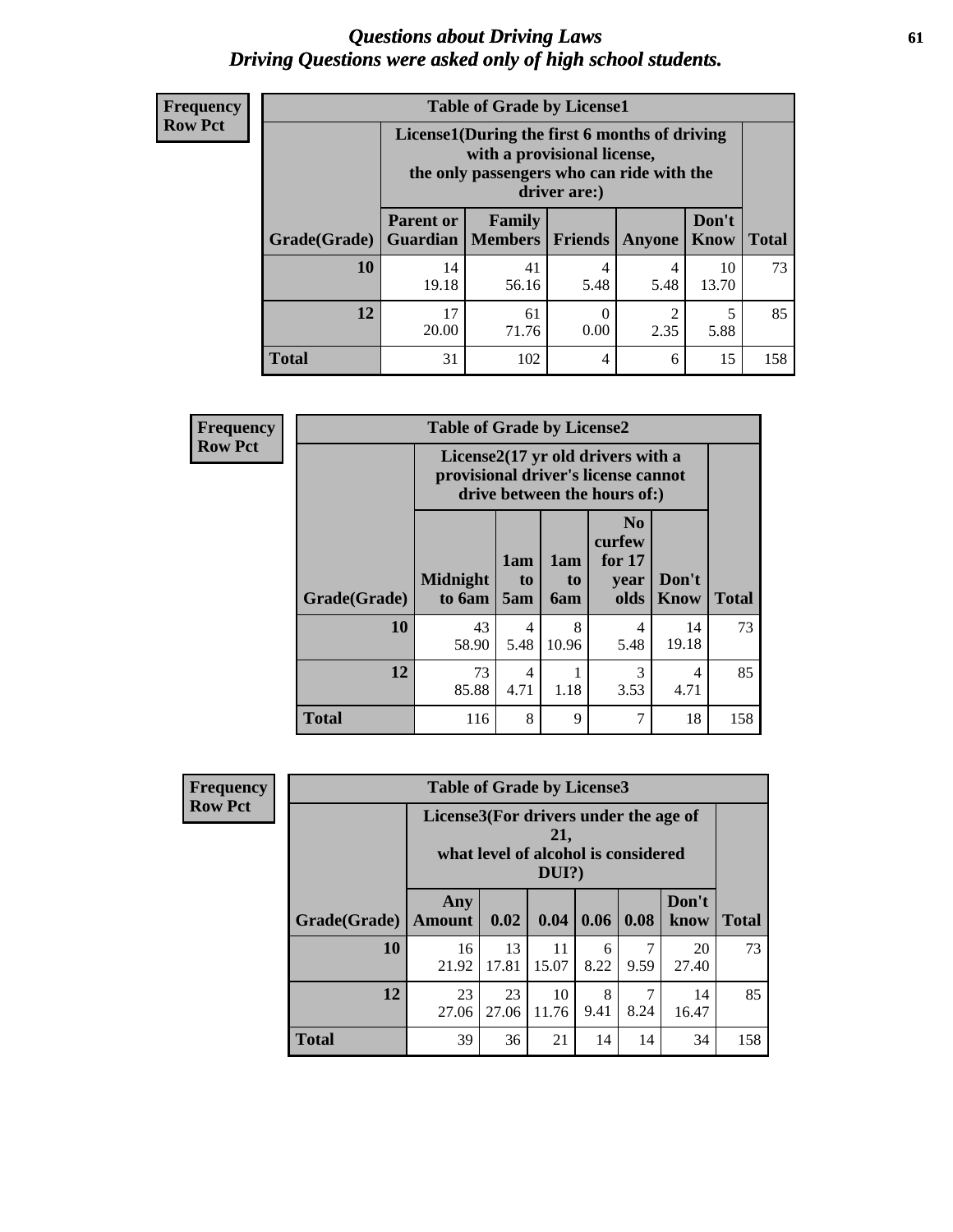#### *Questions about Driving Laws* **62** *Driving Questions were asked only of high school students.*

**Frequency Row Pct**

| <b>Table of Grade by License4</b> |              |                                                                                                                      |              |                               |                                             |               |              |  |  |
|-----------------------------------|--------------|----------------------------------------------------------------------------------------------------------------------|--------------|-------------------------------|---------------------------------------------|---------------|--------------|--|--|
|                                   |              | License4(A driver under 21 automatically<br>loses his/her license if caught exceeding the<br>posted speet limit by:) |              |                               |                                             |               |              |  |  |
| Grade(Grade)                      | $15+$<br>mph | $25+$<br>mph                                                                                                         | $35+$<br>mph | <b>Depends</b><br>on<br>judge | Can't<br>lose<br>license<br>for<br>speeding | Don't<br>know | <b>Total</b> |  |  |
| 10                                | 19<br>26.03  | 11<br>15.07                                                                                                          | 8<br>10.96   | 6<br>8.22                     | 8<br>10.96                                  | 21<br>28.77   | 73           |  |  |
| 12                                | 18<br>21.18  | 34<br>40.00                                                                                                          | 8<br>9.41    | $\mathbf Q$<br>10.59          | 3<br>3.53                                   | 13<br>15.29   | 85           |  |  |
| <b>Total</b>                      | 37           | 45                                                                                                                   | 16           | 15                            | 11                                          | 34            | 158          |  |  |

| Frequency<br><b>Row Pct</b> |              | <b>Table of Grade by License5</b> |                                                                                                                                      |                     |              |  |  |  |
|-----------------------------|--------------|-----------------------------------|--------------------------------------------------------------------------------------------------------------------------------------|---------------------|--------------|--|--|--|
|                             |              |                                   | License5(A)<br>Georgia teenager<br>with family<br>connections or a<br>good lawyer can<br>break a teen<br>driving law and<br>license) | keep their driver's |              |  |  |  |
|                             | Grade(Grade) | Yes                               | N <sub>0</sub>                                                                                                                       | Don't<br>know       | <b>Total</b> |  |  |  |
|                             | 10           | 14<br>19.18                       | 32<br>43.84                                                                                                                          | 27<br>36.99         | 73           |  |  |  |
|                             | 12           | 31<br>36.47                       | 35<br>41.18                                                                                                                          | 19<br>22.35         | 85           |  |  |  |
|                             | <b>Total</b> | 45                                | 67                                                                                                                                   | 46                  | 158          |  |  |  |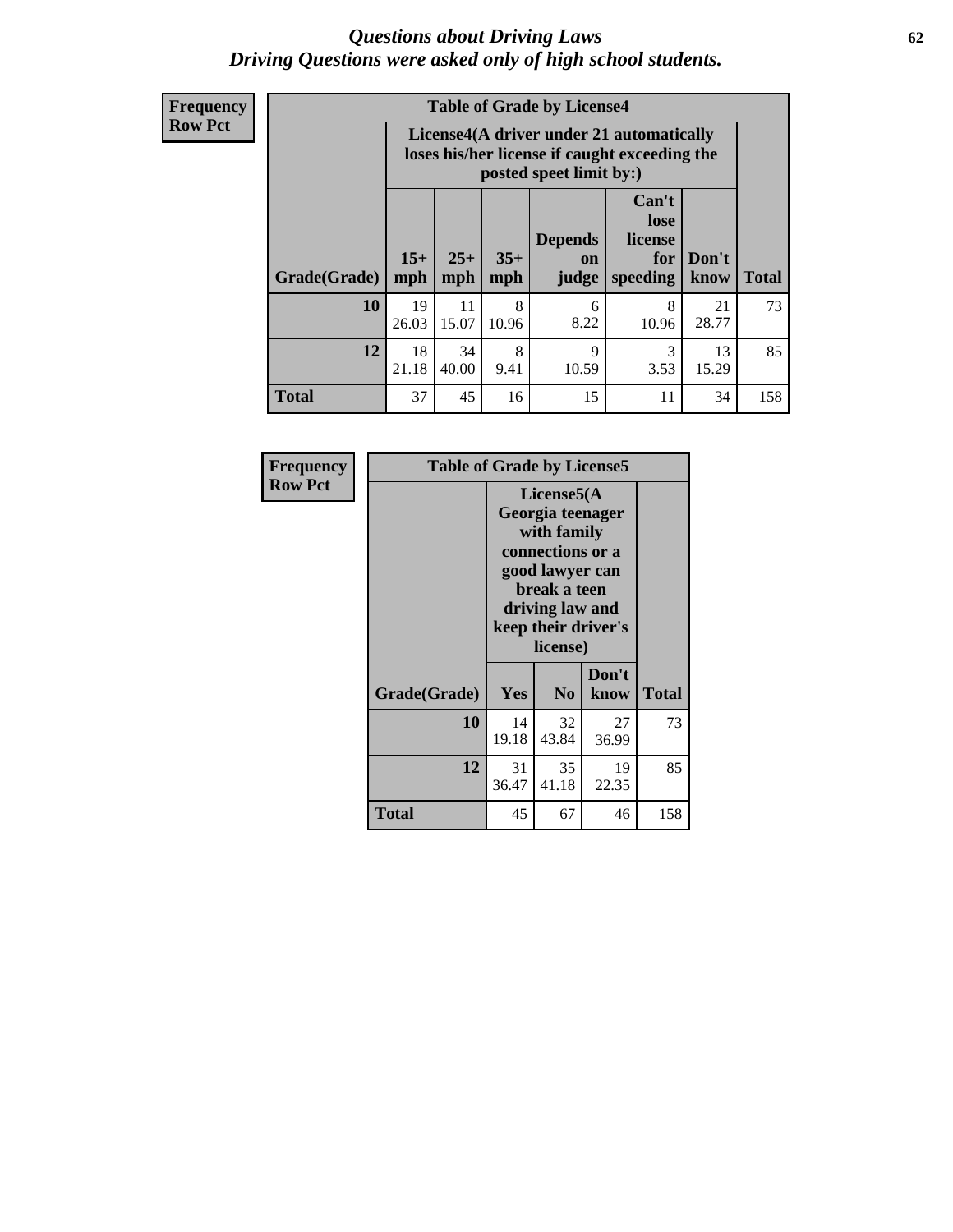### *Questions about Driving Laws* **63** *Driving Questions were asked only of high school students.*

| <b>Frequency</b> | <b>Table of Grade by License6</b> |             |                                                                                                                                                 |               |              |  |
|------------------|-----------------------------------|-------------|-------------------------------------------------------------------------------------------------------------------------------------------------|---------------|--------------|--|
| <b>Row Pct</b>   |                                   |             | License <sub>6</sub> (I know a<br>friend or<br>classmate that<br>broke a teen<br>driving law,<br>but was allowed to<br>keep his/her<br>license) |               |              |  |
|                  | Grade(Grade)                      | <b>Yes</b>  | N <sub>0</sub>                                                                                                                                  | Don't<br>know | <b>Total</b> |  |
|                  | 10                                | 28<br>38.36 | 24<br>32.88                                                                                                                                     | 21<br>28.77   | 73           |  |
|                  | 12                                | 48<br>56.47 | 25<br>29.41                                                                                                                                     | 12<br>14.12   | 85           |  |
|                  | <b>Total</b>                      | 76          | 49                                                                                                                                              | 33            | 158          |  |

| <b>Frequency</b> | <b>Table of Grade by License7</b> |                                                                                                                                                                                            |            |                                                                                               |             |     |  |  |  |
|------------------|-----------------------------------|--------------------------------------------------------------------------------------------------------------------------------------------------------------------------------------------|------------|-----------------------------------------------------------------------------------------------|-------------|-----|--|--|--|
| <b>Row Pct</b>   |                                   |                                                                                                                                                                                            |            | License7(A student under the age of 18 cam loser<br>his/her driving privileges if he or she:) |             |     |  |  |  |
|                  | Grade(Grade)                      | <b>Have</b><br>more than<br>10<br>unexcused<br>All of<br>Drop out<br>Bring<br>absences<br>alcohol/drugs/weapon<br>per school<br>without<br>the<br>graduating<br>to school  <br>above<br>yr |            |                                                                                               |             |     |  |  |  |
|                  | 10                                | 10<br>13.70                                                                                                                                                                                | 9.59       | 8<br>10.96                                                                                    | 48<br>65.75 | 73  |  |  |  |
|                  | 12                                | 10<br>11.76                                                                                                                                                                                | 9<br>10.59 | 6<br>7.06                                                                                     | 60<br>70.59 | 85  |  |  |  |
|                  | <b>Total</b>                      | 20                                                                                                                                                                                         | 16         | 14                                                                                            | 108         | 158 |  |  |  |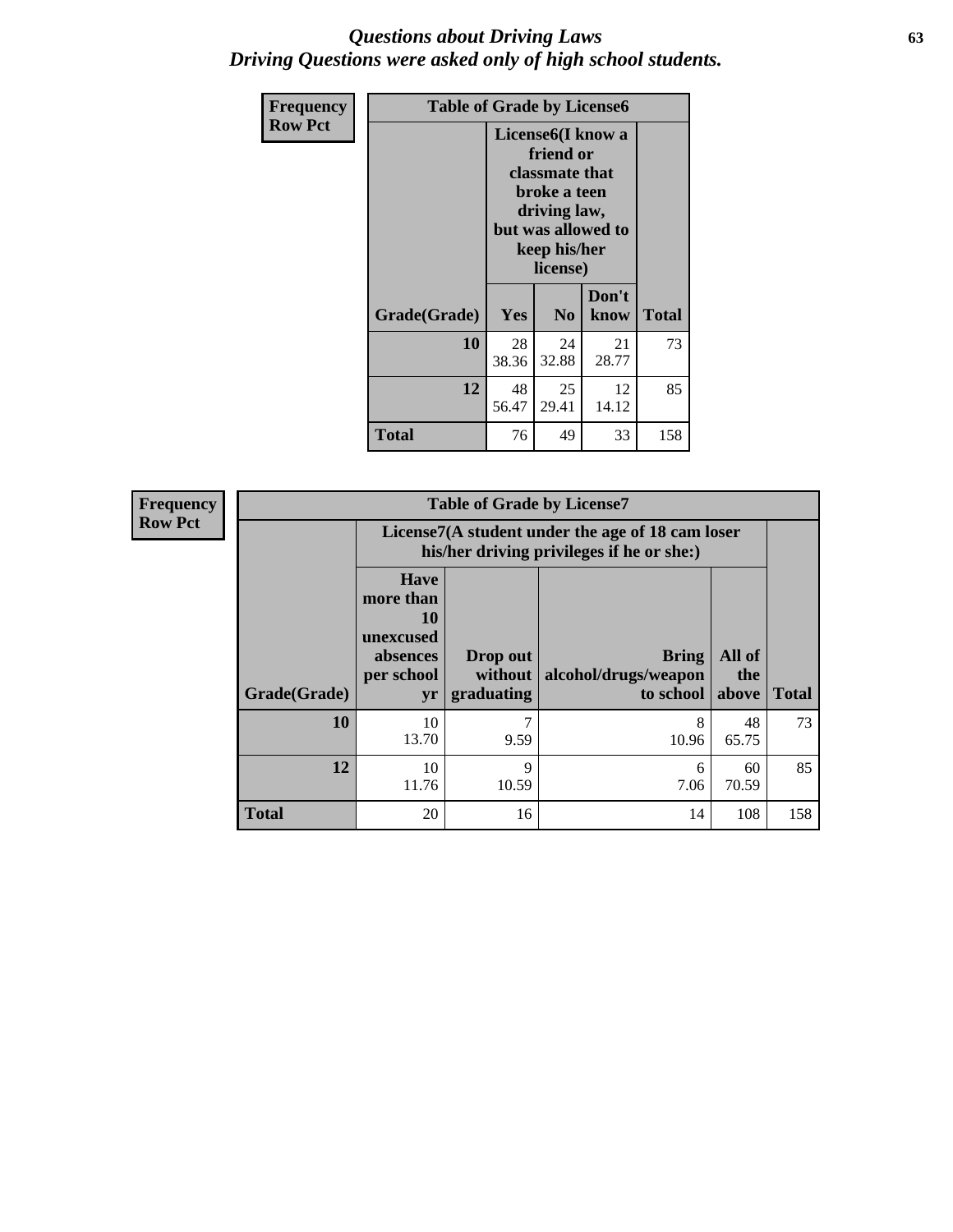## *Select Results by Gender* **64**

| Frequency      |                                                   | <b>Table of SchoolClimate2 by Gender</b> |                                     |              |  |  |  |  |
|----------------|---------------------------------------------------|------------------------------------------|-------------------------------------|--------------|--|--|--|--|
| <b>Col Pct</b> | SchoolClimate2(I<br>feel successful at<br>school) | Gender(Gender)<br><b>Female</b>          | <b>Male</b>                         | <b>Total</b> |  |  |  |  |
|                | <b>Strongly Agree</b>                             | 20<br>23.81                              | 21<br>28.38                         | 41           |  |  |  |  |
|                | <b>Somewhat Agree</b>                             | 56<br>66.67                              | 46<br>62.16                         | 102          |  |  |  |  |
|                | <b>Somewhat Disagree</b>                          | 8.33                                     | 5<br>6.76                           | 12           |  |  |  |  |
|                | <b>Strongly Disagree</b>                          | 1.19                                     | $\mathcal{D}_{\mathcal{L}}$<br>2.70 | 3            |  |  |  |  |
|                | <b>Total</b>                                      | 84                                       | 74                                  | 158          |  |  |  |  |

| Frequency      | <b>Table of SchoolClimate6 by Gender</b>                 |                                                |             |              |
|----------------|----------------------------------------------------------|------------------------------------------------|-------------|--------------|
| <b>Col Pct</b> | <b>SchoolClimate6(Teachers</b><br>treat me with respect) | Gender(Gender)<br><b>Male</b><br><b>Female</b> |             | <b>Total</b> |
|                | <b>Strongly Agree</b>                                    | 23<br>27.38                                    | 25<br>33.78 | 48           |
|                | <b>Somewhat Agree</b>                                    | 43<br>51.19                                    | 32<br>43.24 | 75           |
|                | <b>Somewhat Disagree</b>                                 | 13<br>15.48                                    | 12<br>16.22 | 25           |
|                | <b>Strongly Disagree</b>                                 | 5<br>5.95                                      | 5<br>6.76   | 10           |
|                | <b>Total</b>                                             | 84                                             | 74          | 158          |

| Frequency      | <b>Table of SchoolClimate8 by Gender</b>                                             |                                 |             |              |
|----------------|--------------------------------------------------------------------------------------|---------------------------------|-------------|--------------|
| <b>Col Pct</b> | <b>SchoolClimate8(Students</b><br>are frequently<br>recognized for good<br>behavior) | Gender(Gender)<br><b>Female</b> | <b>Male</b> | <b>Total</b> |
|                | <b>Strongly Agree</b>                                                                | 7<br>8.33                       | 10<br>13.51 | 17           |
|                | <b>Somewhat Agree</b>                                                                | 37<br>44.05                     | 36<br>48.65 | 73           |
|                | <b>Somewhat Disagree</b>                                                             | 30<br>35.71                     | 19<br>25.68 | 49           |
|                | <b>Strongly Disagree</b>                                                             | 10<br>11.90                     | 9<br>12.16  | 19           |
|                | Total                                                                                | 84                              | 74          | 158          |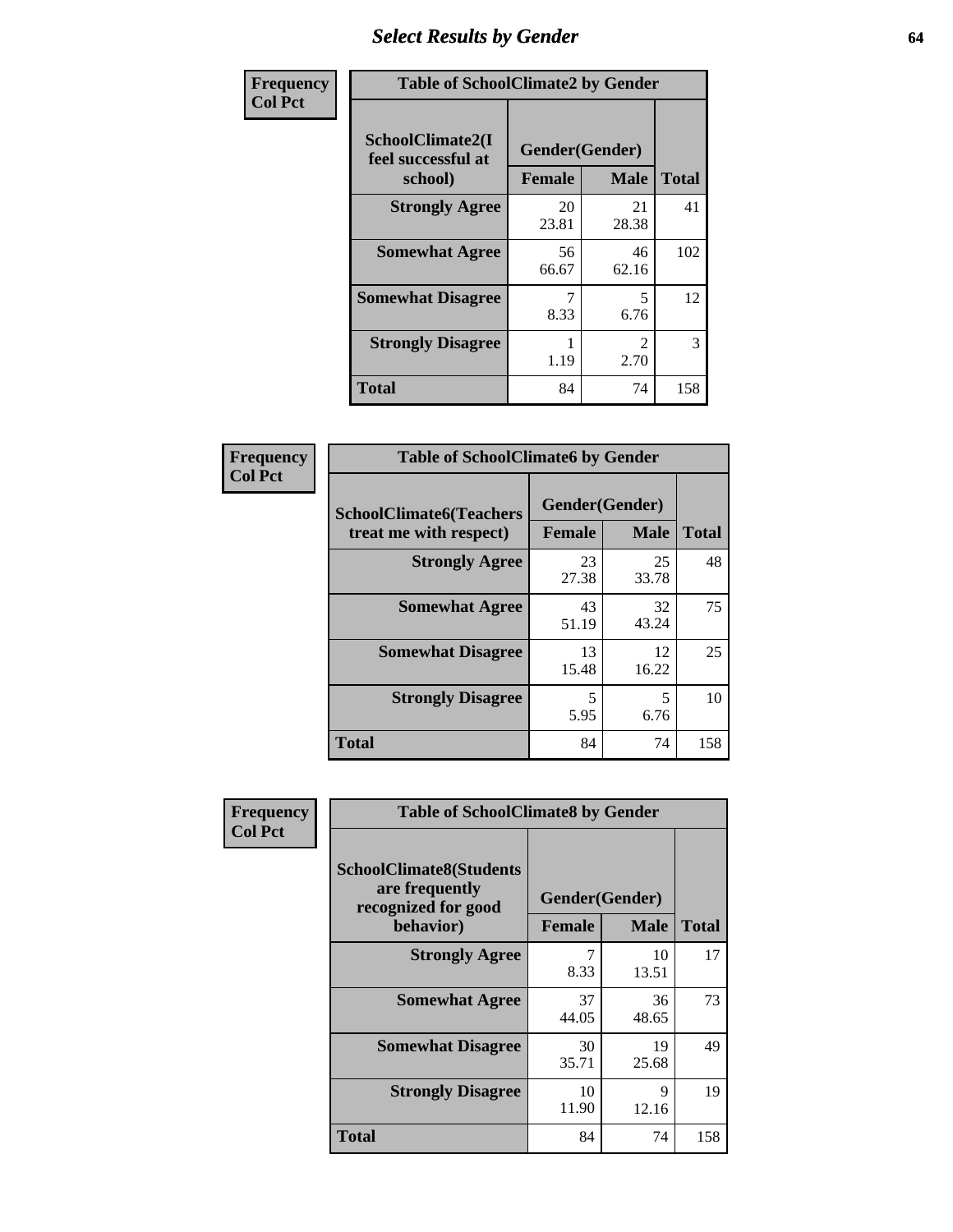## *Select Results by Gender* **65**

| Frequency      | <b>Table of Gender by Dropout</b> |                                                                        |                |              |
|----------------|-----------------------------------|------------------------------------------------------------------------|----------------|--------------|
| <b>Row Pct</b> |                                   | Dropout(I<br>have<br>thought<br>about<br>dropping<br>out of<br>school) |                |              |
|                | Gender(Gender)                    | Yes                                                                    | N <sub>0</sub> | <b>Total</b> |
|                | <b>Female</b>                     | 30<br>35.71                                                            | 54<br>64.29    | 84           |
|                | <b>Male</b>                       | 28<br>37.84                                                            | 46<br>62.16    | 74           |
|                | <b>Total</b>                      | 58                                                                     | 100            | 158          |

| <b>Frequency</b> | <b>Table of Gender by Dropoutreason</b> |                                                                    |              |                          |                                |              |              |
|------------------|-----------------------------------------|--------------------------------------------------------------------|--------------|--------------------------|--------------------------------|--------------|--------------|
| <b>Row Pct</b>   |                                         | Dropoutreason(If I dropped out the<br>reason would most likely be) |              |                          |                                |              |              |
|                  | <b>Gender(Gender)</b>                   | Won't<br><b>Drop</b><br>out                                        | <b>Bored</b> | Family<br><b>Reasons</b> | <b>Being</b><br><b>Bullied</b> | <b>Other</b> | <b>Total</b> |
|                  | <b>Female</b>                           | 41<br>48.81                                                        | 20<br>23.81  | 6<br>7.14                | 4<br>4.76                      | 13<br>15.48  | 84           |
|                  | <b>Male</b>                             | 37<br>50.00                                                        | 16<br>21.62  | 8<br>10.81               | 0<br>0.00                      | 13<br>17.57  | 74           |
|                  | <b>Total</b>                            | 78                                                                 | 36           | 14                       | 4                              | 26           | 158          |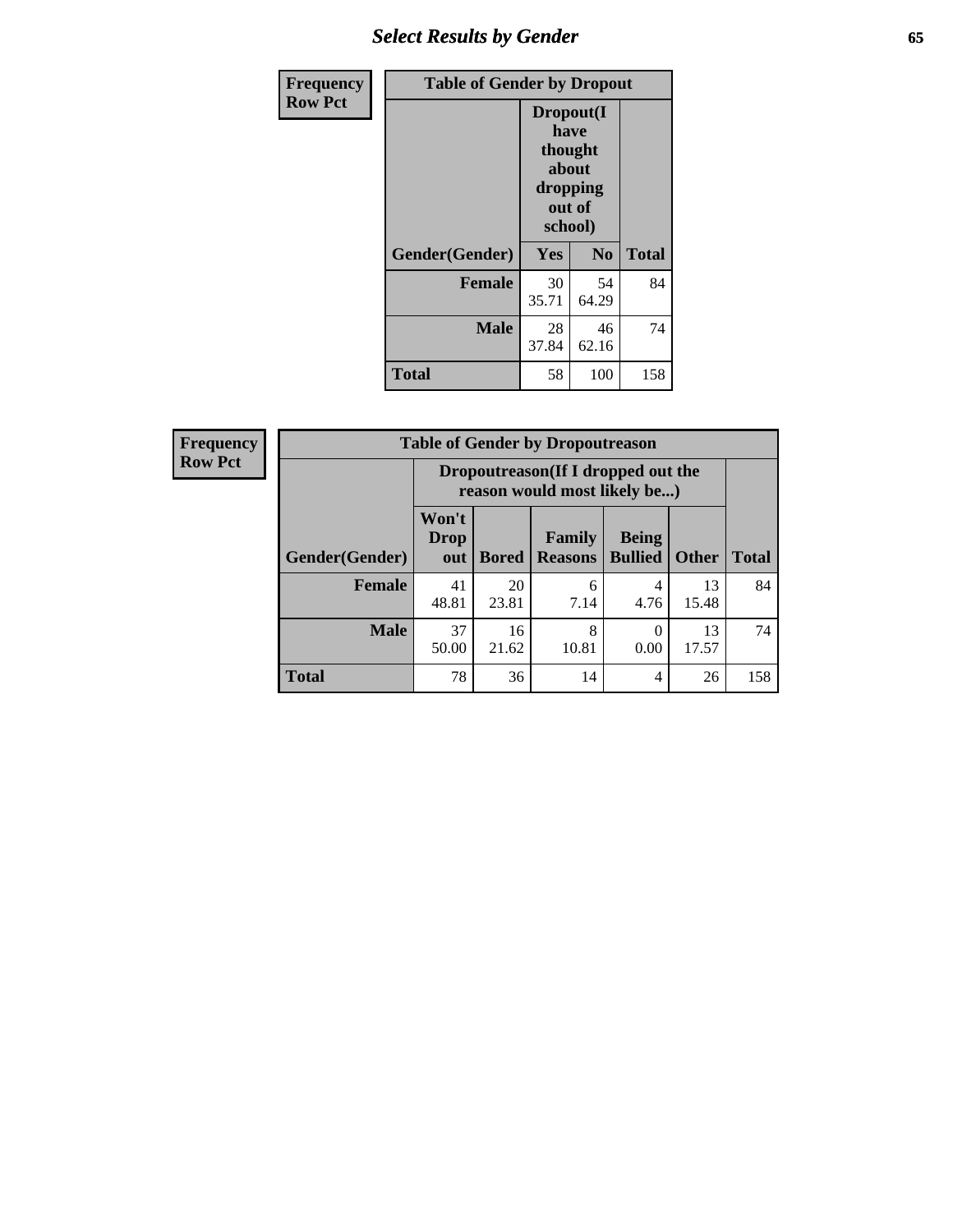*School Safety* **66**

| Frequency      | <b>Table of Gender by Bullied2</b> |                 |                |              |
|----------------|------------------------------------|-----------------|----------------|--------------|
| <b>Row Pct</b> |                                    | <b>Bullied2</b> |                |              |
|                | Gender(Gender)                     | Yes             | N <sub>0</sub> | <b>Total</b> |
|                | <b>Female</b>                      | 16<br>19.05     | 68<br>80.95    | 84           |
|                | <b>Male</b>                        | 6<br>8.11       | 68<br>91.89    | 74           |
|                | Total                              | 22              | 136            | 158          |

| <b>Frequency</b> | <b>Table of Gender by Bulliedothers2</b> |                       |             |              |
|------------------|------------------------------------------|-----------------------|-------------|--------------|
| <b>Row Pct</b>   |                                          | <b>Bulliedothers2</b> |             |              |
|                  | Gender(Gender)                           | <b>Yes</b>            | $\bf N_0$   | <b>Total</b> |
|                  | <b>Female</b>                            | 9<br>10.71            | 75<br>89.29 | 84           |
|                  | <b>Male</b>                              | 8<br>10.81            | 66<br>89.19 | 74           |
|                  | Total                                    | 17                    | 141         | 158          |

| Frequency      | <b>Table of Gender by Weaponschool2</b> |               |                |              |
|----------------|-----------------------------------------|---------------|----------------|--------------|
| <b>Row Pct</b> |                                         | Weaponschool2 |                |              |
|                | Gender(Gender)                          | Yes           | N <sub>0</sub> | <b>Total</b> |
|                | <b>Female</b>                           | 1.19          | 83<br>98.81    | 84           |
|                | <b>Male</b>                             | 5.41          | 70<br>94.59    | 74           |
|                | <b>Total</b>                            | 5             | 153            | 158          |

| Frequency      | <b>Table of Gender by Absentunsafe2</b> |               |                |              |  |
|----------------|-----------------------------------------|---------------|----------------|--------------|--|
| <b>Row Pct</b> |                                         | Absentunsafe2 |                |              |  |
|                | Gender(Gender)                          | Yes           | N <sub>0</sub> | <b>Total</b> |  |
|                | <b>Female</b>                           | 4.76          | 80<br>95.24    | 84           |  |
|                | <b>Male</b>                             | 4.05          | 71<br>95.95    | 74           |  |
|                | <b>Total</b>                            |               | 151            | 158          |  |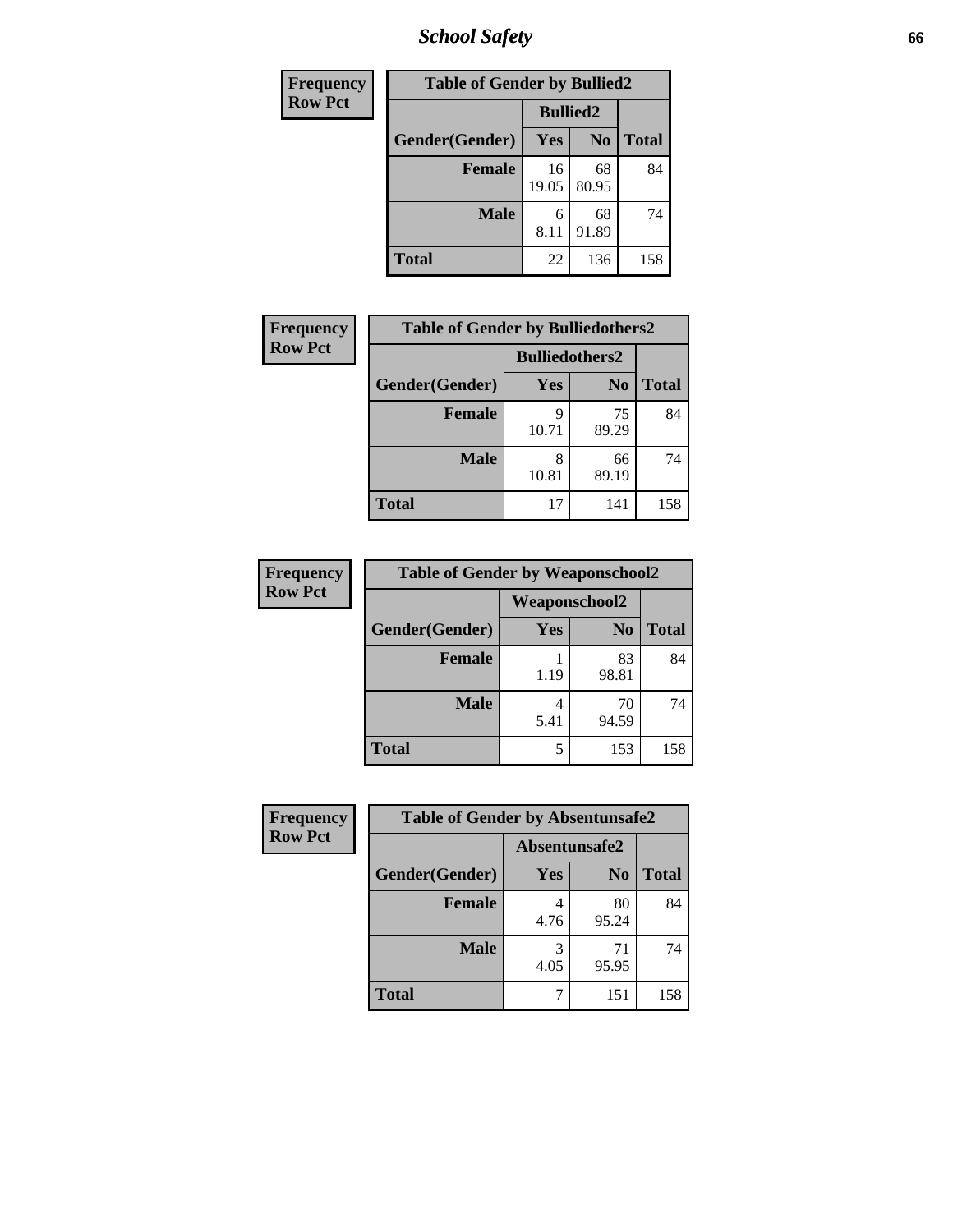*School Safety* **67**

| Frequency      | <b>Table of Gender by Gangself</b> |                                                                                                |                |              |
|----------------|------------------------------------|------------------------------------------------------------------------------------------------|----------------|--------------|
| <b>Row Pct</b> |                                    | Gangself(I<br>have<br>participated<br>in illegal gang<br>activities in<br>the past 30<br>days) |                |              |
|                | Gender(Gender)                     | Yes                                                                                            | N <sub>0</sub> | <b>Total</b> |
|                | <b>Female</b>                      | 1.19                                                                                           | 83<br>98.81    | 84           |
|                | <b>Male</b>                        | 8<br>10.81                                                                                     | 66<br>89.19    | 74           |
|                | <b>Total</b>                       | 9                                                                                              | 149            | 158          |

| Frequency      | <b>Table of Gender by Gangpeers</b> |                                                                                                                             |                |              |
|----------------|-------------------------------------|-----------------------------------------------------------------------------------------------------------------------------|----------------|--------------|
| <b>Row Pct</b> |                                     | <b>Gangpeers</b> (I<br>have friends<br>who have<br>participated<br>in illegal gang<br>activities in<br>the past 30<br>days) |                |              |
|                | Gender(Gender)                      | <b>Yes</b>                                                                                                                  | N <sub>0</sub> | <b>Total</b> |
|                | <b>Female</b>                       | 13<br>15.48                                                                                                                 | 71<br>84.52    | 84           |
|                | <b>Male</b>                         | 15<br>20.27                                                                                                                 | 59<br>79.73    | 74           |
|                | <b>Total</b>                        | 28                                                                                                                          | 130            | 158          |

| Frequency      | <b>Table of Gender by Pickedon2</b> |             |                |              |
|----------------|-------------------------------------|-------------|----------------|--------------|
| <b>Row Pct</b> |                                     | Pickedon2   |                |              |
|                | Gender(Gender)                      | <b>Yes</b>  | N <sub>0</sub> | <b>Total</b> |
|                | <b>Female</b>                       | 34<br>40.48 | 50<br>59.52    | 84           |
|                | <b>Male</b>                         | 26<br>35.14 | 48<br>64.86    | 74           |
|                | <b>Total</b>                        | 60          | 98             | 158          |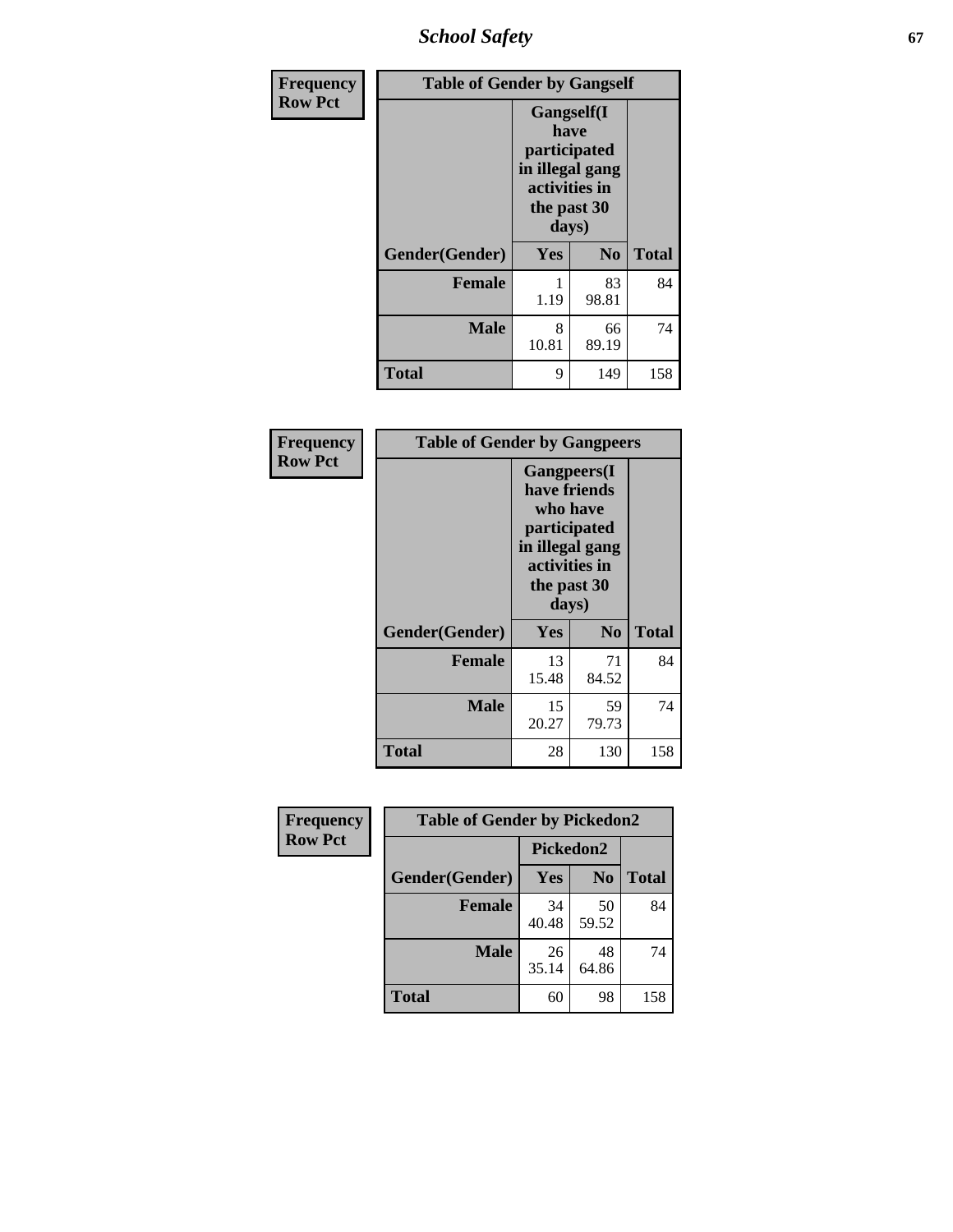*School Safety* **68**

| Frequency      | <b>Table of Gender by Safeschool2</b> |             |                |              |
|----------------|---------------------------------------|-------------|----------------|--------------|
| <b>Row Pct</b> |                                       | Safeschool2 |                |              |
|                | Gender(Gender)                        | Yes         | N <sub>0</sub> | <b>Total</b> |
|                | <b>Female</b>                         | 66<br>78.57 | 18<br>21.43    | 84           |
|                | <b>Male</b>                           | 56<br>75.68 | 18<br>24.32    | 74           |
|                | <b>Total</b>                          | 122         | 36             | 158          |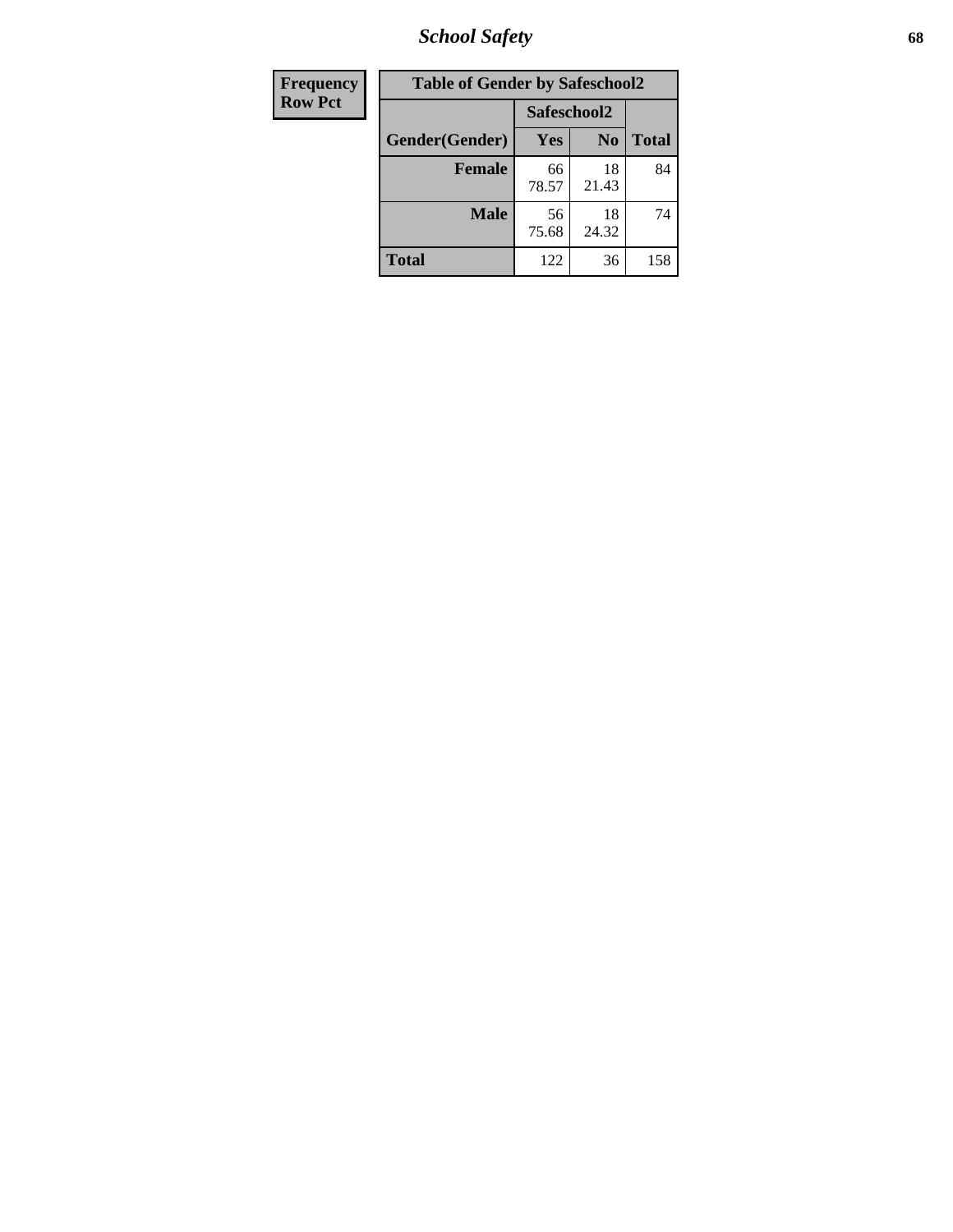# *Incidence of Drug Use* 69

| <b>Frequency</b> | <b>Table of Gender by AlcoholAlt</b> |                                          |                |              |
|------------------|--------------------------------------|------------------------------------------|----------------|--------------|
| <b>Row Pct</b>   |                                      | AlcoholAlt(Alcohol<br>use, past 30 days) |                |              |
|                  | Gender(Gender)                       | Yes                                      | N <sub>0</sub> | <b>Total</b> |
|                  | <b>Female</b>                        | 38<br>45.24                              | 46<br>54.76    | 84           |
|                  | <b>Male</b>                          | 38<br>51.35                              | 36<br>48.65    | 74           |
|                  | <b>Total</b>                         | 76                                       | 82             | 158          |

| Frequency      | <b>Table of Gender by TobaccoAny</b> |                                          |                |              |  |
|----------------|--------------------------------------|------------------------------------------|----------------|--------------|--|
| <b>Row Pct</b> |                                      | TobaccoAny(Tobacco<br>use, past 30 days) |                |              |  |
|                | Gender(Gender)                       | Yes                                      | N <sub>0</sub> | <b>Total</b> |  |
|                | <b>Female</b>                        | 32<br>38.10                              | 52<br>61.90    | 84           |  |
|                | <b>Male</b>                          | 29<br>39.19                              | 45<br>60.81    | 74           |  |
|                | <b>Total</b>                         | 61                                       | 97             | 158          |  |

| <b>Frequency</b> | <b>Table of Gender by MarijuanaAlt</b> |             |                                              |              |
|------------------|----------------------------------------|-------------|----------------------------------------------|--------------|
| <b>Row Pct</b>   |                                        |             | MarijuanaAlt(Marijuana<br>use, past 30 days) |              |
|                  | Gender(Gender)                         | <b>Yes</b>  | N <sub>0</sub>                               | <b>Total</b> |
|                  | <b>Female</b>                          | 16<br>19.05 | 68<br>80.95                                  | 84           |
|                  | <b>Male</b>                            | 10<br>13.51 | 64<br>86.49                                  | 74           |
|                  | <b>Total</b>                           | 26          | 132                                          | 158          |

| <b>Frequency</b> | <b>Table of Gender by OtherDrugAny</b> |                                                       |                |              |
|------------------|----------------------------------------|-------------------------------------------------------|----------------|--------------|
| <b>Row Pct</b>   |                                        | <b>OtherDrugAny</b> (Other<br>drug use, past 30 days) |                |              |
|                  | Gender(Gender)                         | <b>Yes</b>                                            | N <sub>0</sub> | <b>Total</b> |
|                  | <b>Female</b>                          | 10<br>11.90                                           | 74<br>88.10    | 84           |
|                  | <b>Male</b>                            | 14<br>18.92                                           | 60<br>81.08    | 74           |
|                  | <b>Total</b>                           | 24                                                    | 134            | 158          |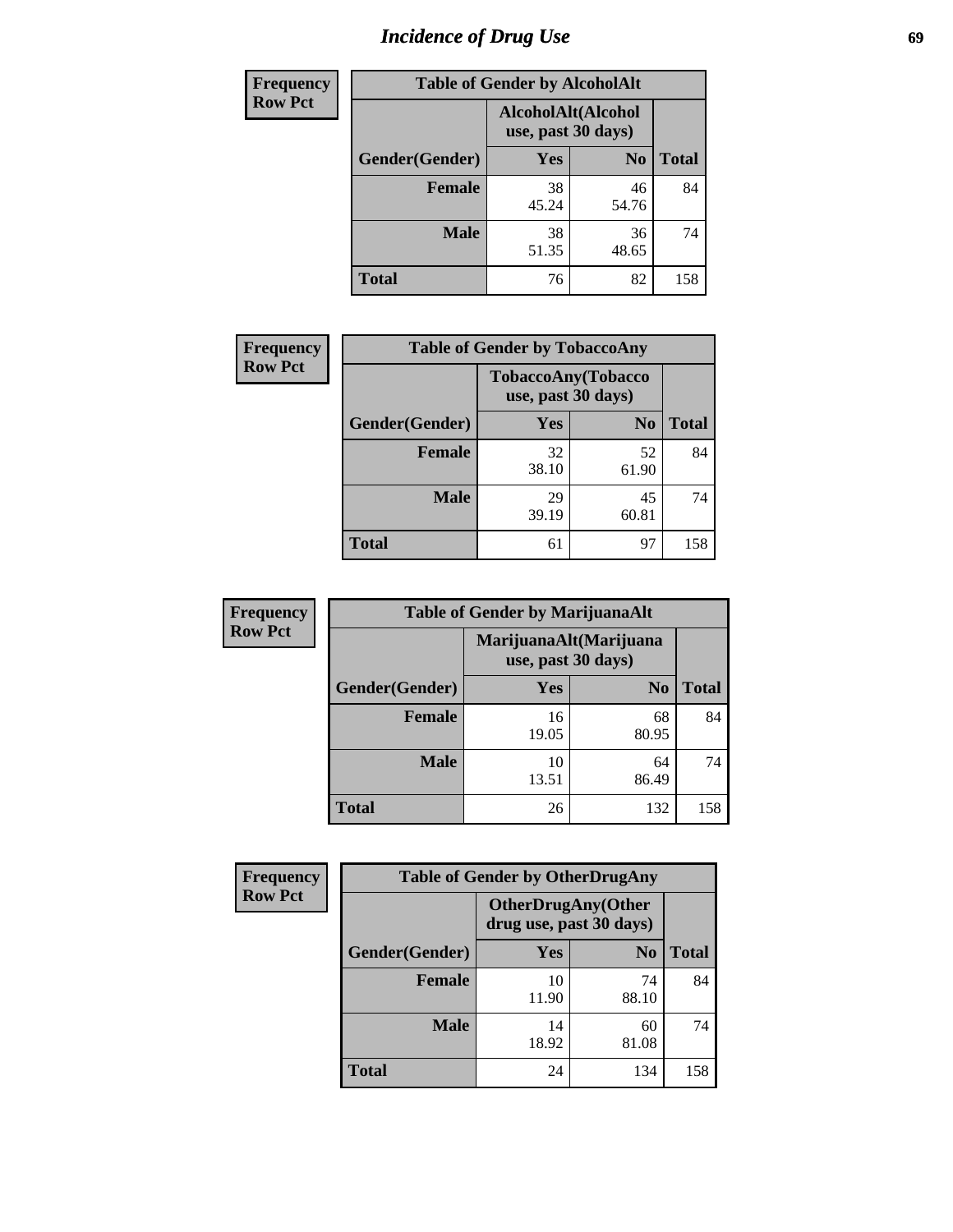### *Average Age at Onset of Use* 70 *Results for "Average Age at Onset of Use" questions exclude students who said they did not use that substance*

#### **Gender=Female**

| <i><b>Variable</b></i> | <b>Label</b>                                                       | <b>Mean</b> |
|------------------------|--------------------------------------------------------------------|-------------|
| Alcoholinit2           | I started using alcohol when I was                                 | 14.02       |
| Cigarettesinit2        | I started smoking tobacco when I was                               | 14.29       |
| Smokelessinit2         | I started chewing tobacco when I was                               | 16.20       |
| Marijuanainit2         | I started using marijuana when I was                               | 15.00       |
| Cocaineinit2           | I started using cocaine when I was                                 | 15.33       |
| Inhalantsinit2         | I started using inhalants when I was                               | 15.00       |
| Steroidsinit2          | I started using steroids when I was                                | 16.00       |
| Ecstasyinit2           | I started using ecstasy when I was                                 | 16.00       |
| Methinit2              | I started using methamphetamines when I was                        |             |
| Hallucinogensinit2     | I started using hallucinogens when I was                           | 16.00       |
| Prescription in t2     | I started using prescription drugs not prescribed to me when I was | 13.75       |

### **Gender=Male**

| <b>Variable</b>                 | Label                                                              | <b>Mean</b> |
|---------------------------------|--------------------------------------------------------------------|-------------|
| Alcoholinit2                    | I started using alcohol when I was                                 | 14.61       |
| Cigarettesinit2                 | I started smoking tobacco when I was                               | 13.75       |
| Smokelessinit2                  | I started chewing tobacco when I was                               | 14.00       |
| Marijuanainit2                  | I started using marijuana when I was                               | 14.25       |
| Cocaineinit2                    | I started using cocaine when I was                                 | 16.67       |
| Inhalantsinit2                  | I started using inhalants when I was                               | 16.00       |
| Steroidsinit2                   | I started using steroids when I was                                | 16.00       |
| Ecstasyinit2                    | I started using ecstasy when I was                                 | 16.67       |
| Methinit2                       | I started using methamphetamines when I was                        | 16.00       |
| Hallucinogensinit2              | I started using hallucinogens when I was                           | 16.40       |
| Prescription in it <sub>2</sub> | I started using prescription drugs not prescribed to me when I was | 15.43       |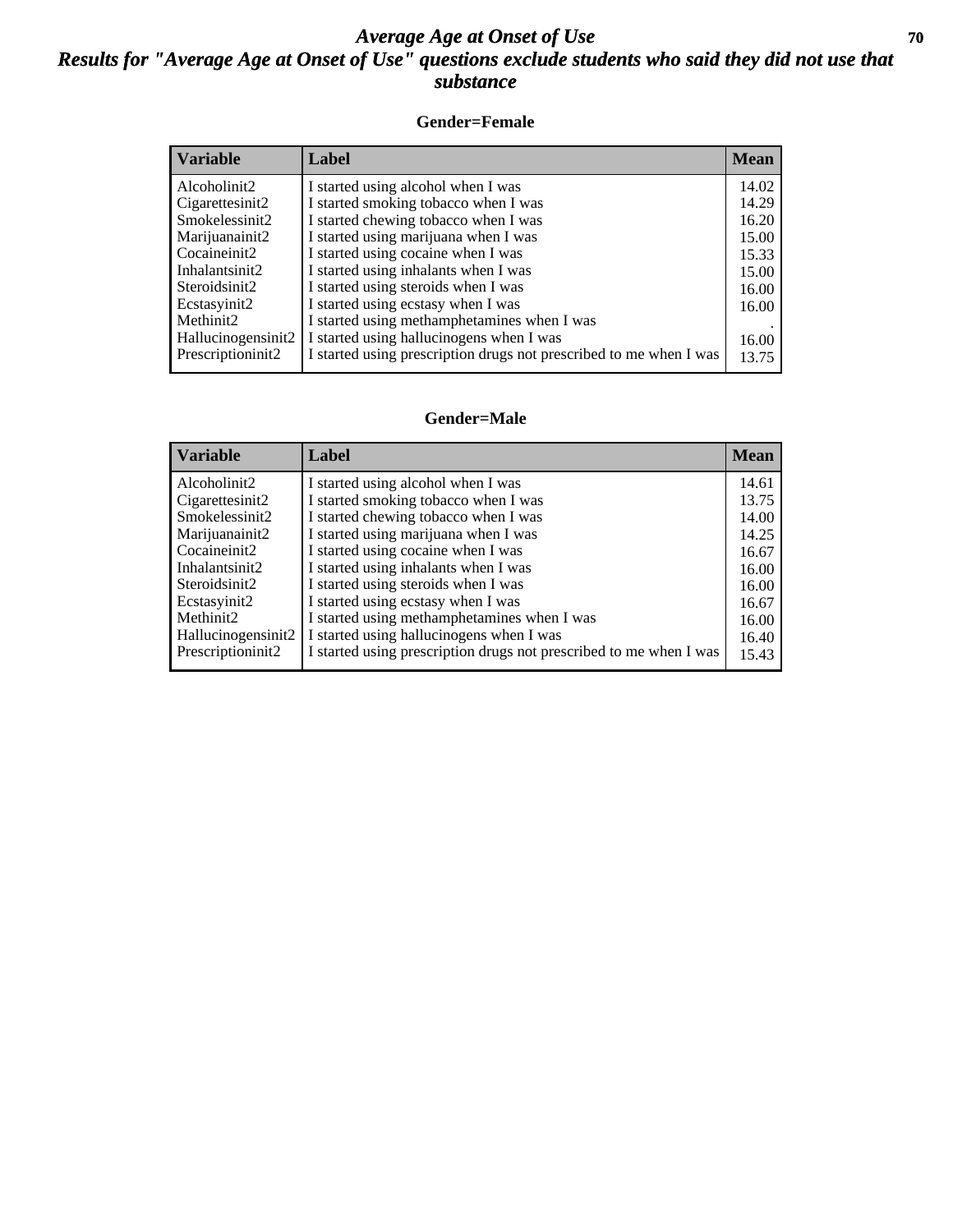# *I Think These Drugs are Harmful* **71**

| <b>Frequency</b> | <b>Table of Gender by Alcoholharmdich</b> |                  |                               |              |
|------------------|-------------------------------------------|------------------|-------------------------------|--------------|
| <b>Row Pct</b>   |                                           | think alcohol is | Alcoholharmdich(I<br>harmful) |              |
|                  | Gender(Gender)                            | <b>Yes</b>       | N <sub>0</sub>                | <b>Total</b> |
|                  | <b>Female</b>                             | 61<br>72.62      | 23<br>27.38                   | 84           |
|                  | <b>Male</b>                               | 50<br>67.57      | 24<br>32.43                   | 74           |
|                  | <b>Total</b>                              | 111              | 47                            | 158          |

| Frequency      | <b>Table of Gender by Tobaccoharmdich</b> |                  |                               |              |
|----------------|-------------------------------------------|------------------|-------------------------------|--------------|
| <b>Row Pct</b> |                                           | think tobacco is | Tobaccoharmdich(I<br>harmful) |              |
|                | Gender(Gender)                            | <b>Yes</b>       | N <sub>0</sub>                | <b>Total</b> |
|                | <b>Female</b>                             | 78<br>92.86      | 6<br>7.14                     | 84           |
|                | <b>Male</b>                               | 68<br>91.89      | 6<br>8.11                     | 74           |
|                | <b>Total</b>                              | 146              | 12                            | 158          |

| Frequency      | <b>Table of Gender by Marijuanaharmdich</b> |                                |                     |              |  |
|----------------|---------------------------------------------|--------------------------------|---------------------|--------------|--|
| <b>Row Pct</b> |                                             | think marijuana is<br>harmful) | Marijuanaharmdich(I |              |  |
|                | Gender(Gender)                              | <b>Yes</b>                     | N <sub>0</sub>      | <b>Total</b> |  |
|                | <b>Female</b>                               | 63<br>75.00                    | 21<br>25.00         | 84           |  |
|                | <b>Male</b>                                 | 52<br>70.27                    | 22<br>29.73         | 74           |  |
|                | <b>Total</b>                                | 115                            | 43                  | 158          |  |

| <b>Frequency</b> | <b>Table of Gender by Otherdrugharmdich</b> |                                                          |                |              |  |
|------------------|---------------------------------------------|----------------------------------------------------------|----------------|--------------|--|
| <b>Row Pct</b>   |                                             | Otherdrugharmdich(I<br>think other drugs are<br>harmful) |                |              |  |
|                  | Gender(Gender)                              | <b>Yes</b>                                               | N <sub>0</sub> | <b>Total</b> |  |
|                  | <b>Female</b>                               | 79<br>94.05                                              | 5<br>5.95      | 84           |  |
|                  | <b>Male</b>                                 | 69<br>93.24                                              | 5<br>6.76      | 74           |  |
|                  | <b>Total</b>                                | 148                                                      | 10             | 158          |  |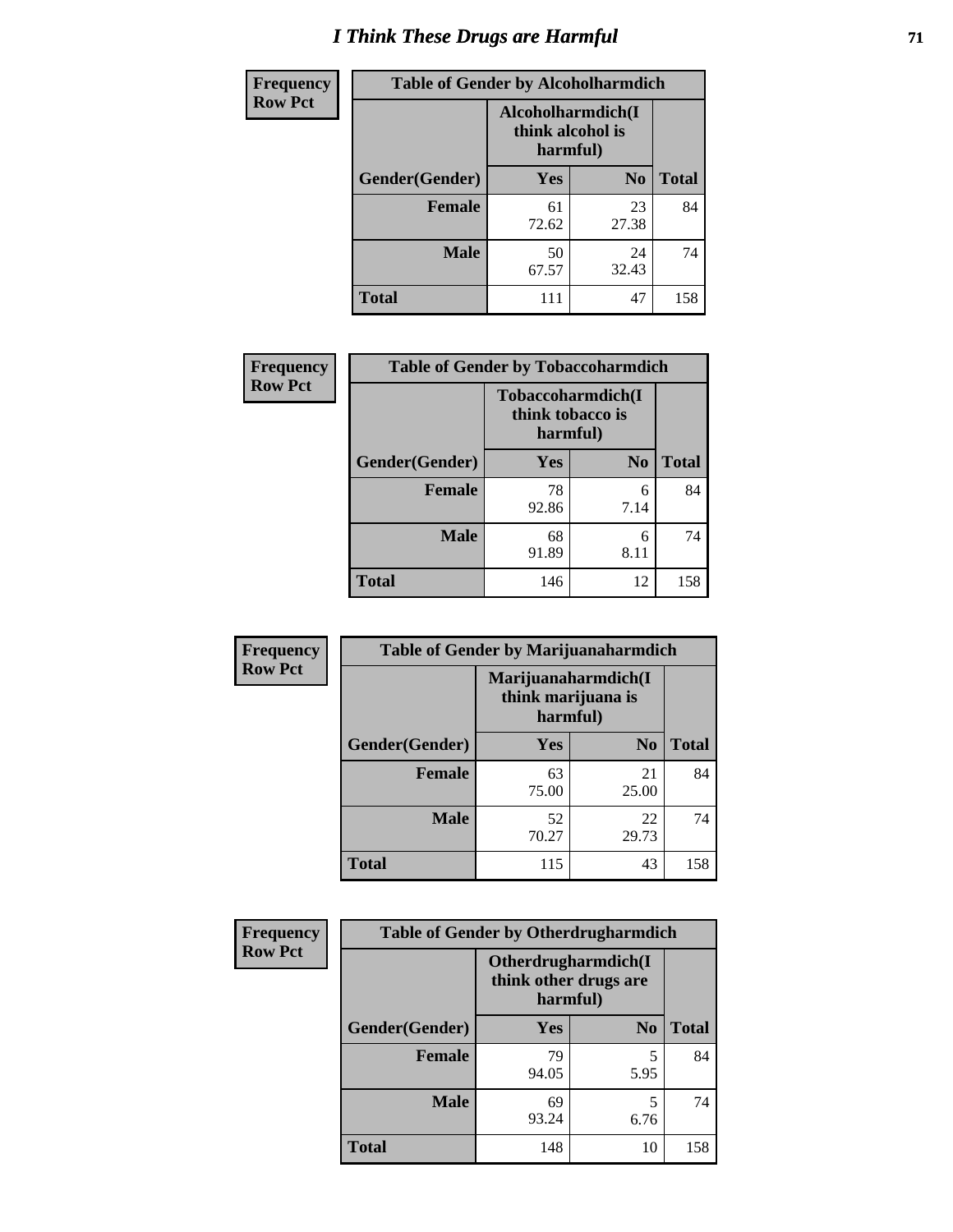| <b>Frequency</b> | <b>Table of Gender by Alcohollocation1</b> |                                                               |             |              |
|------------------|--------------------------------------------|---------------------------------------------------------------|-------------|--------------|
| <b>Row Pct</b>   |                                            | <b>Alcohollocation1(Places</b><br><b>Friends Use Alcohol)</b> |             |              |
|                  | Gender(Gender)                             |                                                               | Do Not Use  | <b>Total</b> |
|                  | <b>Female</b>                              | 67<br>79.76                                                   | 17<br>20.24 | 84           |
|                  | <b>Male</b>                                | 62<br>83.78                                                   | 12<br>16.22 | 74           |
|                  | <b>Total</b>                               | 129                                                           | 29          | 158          |

| <b>Frequency</b> | <b>Table of Gender by Alcohollocation2</b> |                                                               |             |              |
|------------------|--------------------------------------------|---------------------------------------------------------------|-------------|--------------|
| <b>Row Pct</b>   |                                            | <b>Alcohollocation2(Places</b><br><b>Friends Use Alcohol)</b> |             |              |
|                  | Gender(Gender)                             |                                                               | Home        | <b>Total</b> |
|                  | <b>Female</b>                              | 30<br>35.71                                                   | 54<br>64.29 | 84           |
|                  | <b>Male</b>                                | 29<br>39.19                                                   | 45<br>60.81 | 74           |
|                  | <b>Total</b>                               | 59                                                            | 99          | 158          |

| Frequency      | <b>Table of Gender by Alcohollocation3</b> |                                                               |               |              |
|----------------|--------------------------------------------|---------------------------------------------------------------|---------------|--------------|
| <b>Row Pct</b> |                                            | <b>Alcohollocation3(Places</b><br><b>Friends Use Alcohol)</b> |               |              |
|                | Gender(Gender)                             |                                                               | <b>School</b> | <b>Total</b> |
|                | <b>Female</b>                              | 80<br>95.24                                                   | 4.76          | 84           |
|                | <b>Male</b>                                | 71<br>95.95                                                   | 4.05          | 74           |
|                | <b>Total</b>                               | 151                                                           |               | 158          |

| <b>Frequency</b> | <b>Table of Gender by Alcohollocation4</b> |                                                               |             |              |
|------------------|--------------------------------------------|---------------------------------------------------------------|-------------|--------------|
| <b>Row Pct</b>   |                                            | <b>Alcohollocation4(Places</b><br><b>Friends Use Alcohol)</b> |             |              |
|                  | Gender(Gender)                             |                                                               | Car         | <b>Total</b> |
|                  | <b>Female</b>                              | 64<br>76.19                                                   | 20<br>23.81 | 84           |
|                  | <b>Male</b>                                | 65<br>87.84                                                   | Q<br>12.16  | 74           |
|                  | <b>Total</b>                               | 129                                                           | 29          | 158          |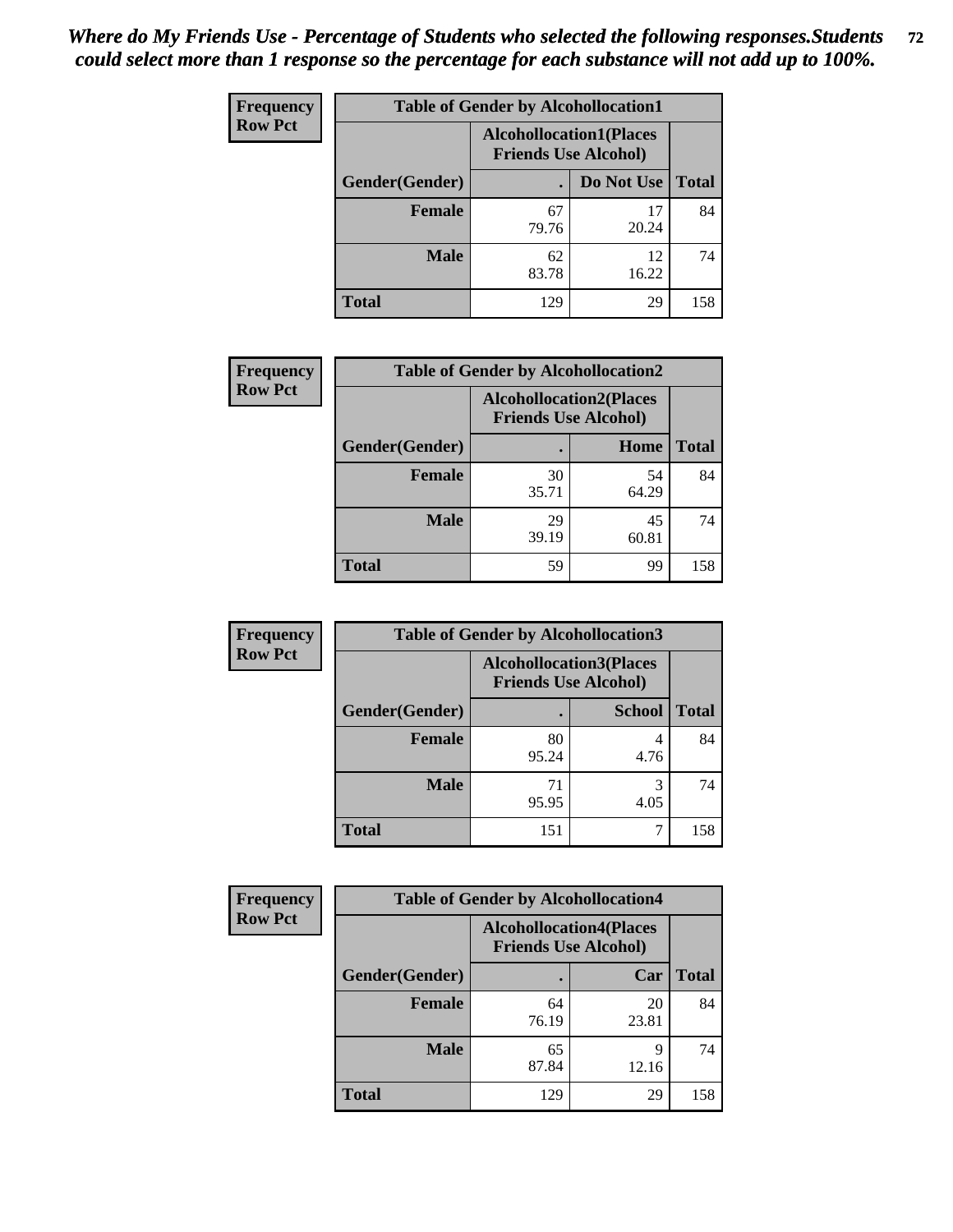| <b>Frequency</b> | <b>Table of Gender by Alcohollocation5</b> |                                                               |                          |              |
|------------------|--------------------------------------------|---------------------------------------------------------------|--------------------------|--------------|
| <b>Row Pct</b>   |                                            | <b>Alcohollocation5(Places</b><br><b>Friends Use Alcohol)</b> |                          |              |
|                  | Gender(Gender)                             |                                                               | <b>Friend's</b><br>House | <b>Total</b> |
|                  | <b>Female</b>                              | 23<br>27.38                                                   | 61<br>72.62              | 84           |
|                  | <b>Male</b>                                | 23<br>31.08                                                   | 51<br>68.92              | 74           |
|                  | <b>Total</b>                               | 46                                                            | 112                      | 158          |

| Frequency      | <b>Table of Gender by Alcohollocation6</b> |             |                                                               |              |
|----------------|--------------------------------------------|-------------|---------------------------------------------------------------|--------------|
| <b>Row Pct</b> |                                            |             | <b>Alcohollocation6(Places</b><br><b>Friends Use Alcohol)</b> |              |
|                | Gender(Gender)                             |             | <b>Other</b>                                                  | <b>Total</b> |
|                | <b>Female</b>                              | 49<br>58.33 | 35<br>41.67                                                   | 84           |
|                | <b>Male</b>                                | 43<br>58.11 | 31<br>41.89                                                   | 74           |
|                | <b>Total</b>                               | 92          | 66                                                            | 158          |

| Frequency      | <b>Table of Gender by Tobaccolocation1</b> |                                                               |             |              |  |
|----------------|--------------------------------------------|---------------------------------------------------------------|-------------|--------------|--|
| <b>Row Pct</b> |                                            | <b>Tobaccolocation1(Places</b><br><b>Friends Use Tobacco)</b> |             |              |  |
|                | Gender(Gender)                             |                                                               | Do Not Use  | <b>Total</b> |  |
|                | <b>Female</b>                              | 53<br>63.10                                                   | 31<br>36.90 | 84           |  |
|                | <b>Male</b>                                | 55<br>74.32                                                   | 19<br>25.68 | 74           |  |
|                | <b>Total</b>                               | 108                                                           | 50          | 158          |  |

| <b>Frequency</b> |                | <b>Table of Gender by Tobaccolocation2</b> |                                |              |  |
|------------------|----------------|--------------------------------------------|--------------------------------|--------------|--|
| <b>Row Pct</b>   |                | <b>Friends Use Tobacco)</b>                | <b>Tobaccolocation2(Places</b> |              |  |
|                  | Gender(Gender) |                                            | Home                           | <b>Total</b> |  |
|                  | Female         | 32<br>38.10                                | 52<br>61.90                    | 84           |  |
|                  | <b>Male</b>    | 25<br>33.78                                | 49<br>66.22                    | 74           |  |
|                  | <b>Total</b>   | 57                                         | 101                            | 158          |  |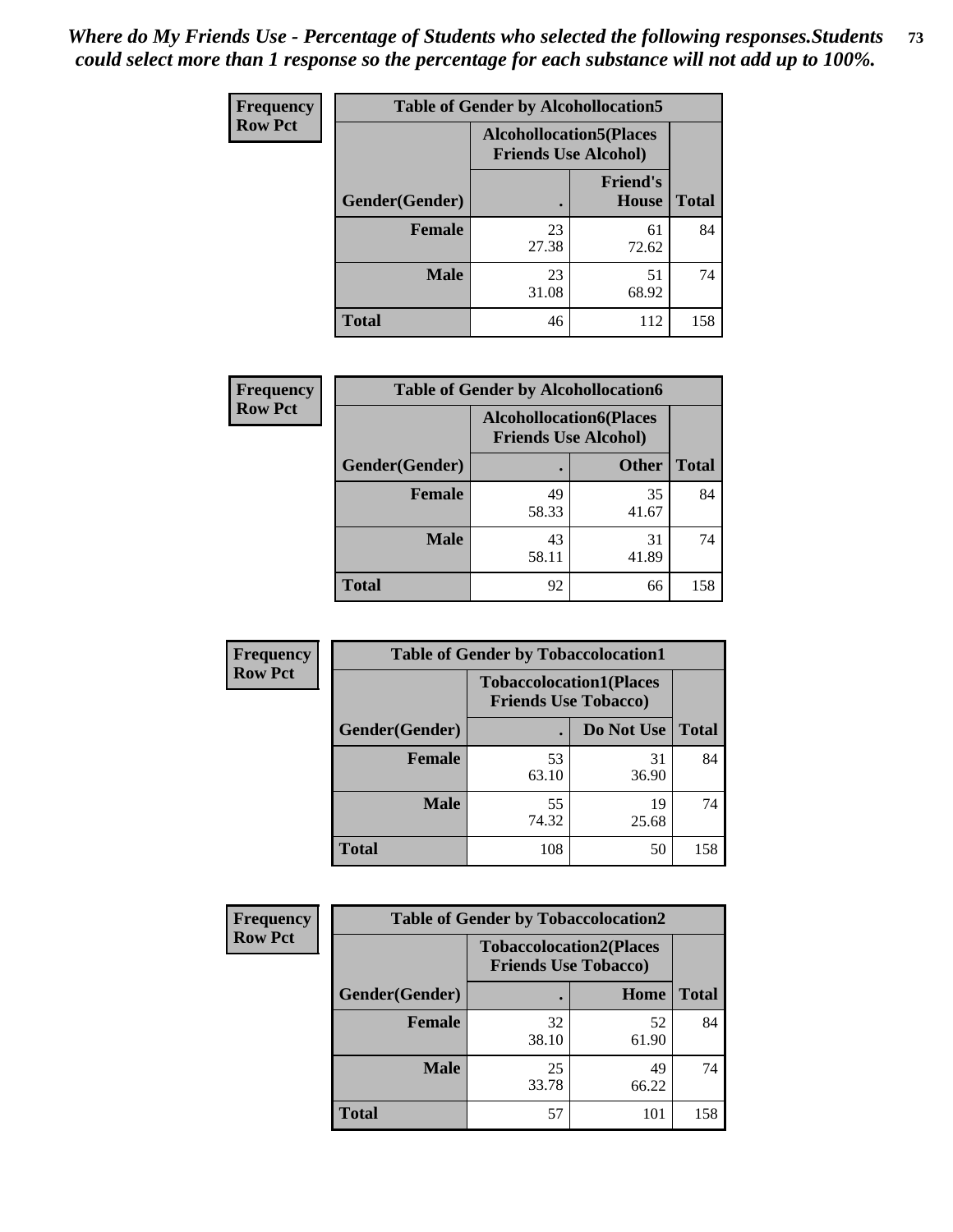| <b>Frequency</b> | <b>Table of Gender by Tobaccolocation3</b> |                             |                                |              |
|------------------|--------------------------------------------|-----------------------------|--------------------------------|--------------|
| <b>Row Pct</b>   |                                            | <b>Friends Use Tobacco)</b> | <b>Tobaccolocation3(Places</b> |              |
|                  | Gender(Gender)                             |                             | <b>School</b>                  | <b>Total</b> |
|                  | Female                                     | 60<br>71.43                 | 24<br>28.57                    | 84           |
|                  | <b>Male</b>                                | 41<br>55.41                 | 33<br>44.59                    | 74           |
|                  | <b>Total</b>                               | 101                         | 57                             | 158          |

| <b>Frequency</b> | <b>Table of Gender by Tobaccolocation4</b> |                             |                                |              |
|------------------|--------------------------------------------|-----------------------------|--------------------------------|--------------|
| <b>Row Pct</b>   |                                            | <b>Friends Use Tobacco)</b> | <b>Tobaccolocation4(Places</b> |              |
|                  | Gender(Gender)                             |                             | Car                            | <b>Total</b> |
|                  | <b>Female</b>                              | 39<br>46.43                 | 45<br>53.57                    | 84           |
|                  | <b>Male</b>                                | 31<br>41.89                 | 43<br>58.11                    | 74           |
|                  | <b>Total</b>                               | 70                          | 88                             | 158          |

| <b>Frequency</b> | <b>Table of Gender by Tobaccolocation5</b> |                                                               |                                 |              |  |
|------------------|--------------------------------------------|---------------------------------------------------------------|---------------------------------|--------------|--|
| <b>Row Pct</b>   |                                            | <b>Tobaccolocation5(Places</b><br><b>Friends Use Tobacco)</b> |                                 |              |  |
|                  | Gender(Gender)                             |                                                               | <b>Friend's</b><br><b>House</b> | <b>Total</b> |  |
|                  | <b>Female</b>                              | 30<br>35.71                                                   | 54<br>64.29                     | 84           |  |
|                  | <b>Male</b>                                | 31<br>41.89                                                   | 43<br>58.11                     | 74           |  |
|                  | <b>Total</b>                               | 61                                                            | 97                              | 158          |  |

| <b>Frequency</b> | <b>Table of Gender by Tobaccolocation6</b> |                                                               |              |              |
|------------------|--------------------------------------------|---------------------------------------------------------------|--------------|--------------|
| <b>Row Pct</b>   |                                            | <b>Tobaccolocation6(Places</b><br><b>Friends Use Tobacco)</b> |              |              |
|                  | Gender(Gender)                             |                                                               | <b>Other</b> | <b>Total</b> |
|                  | Female                                     | 49<br>58.33                                                   | 35<br>41.67  | 84           |
|                  | <b>Male</b>                                | 35<br>47.30                                                   | 39<br>52.70  | 74           |
|                  | <b>Total</b>                               | 84                                                            | 74           | 158          |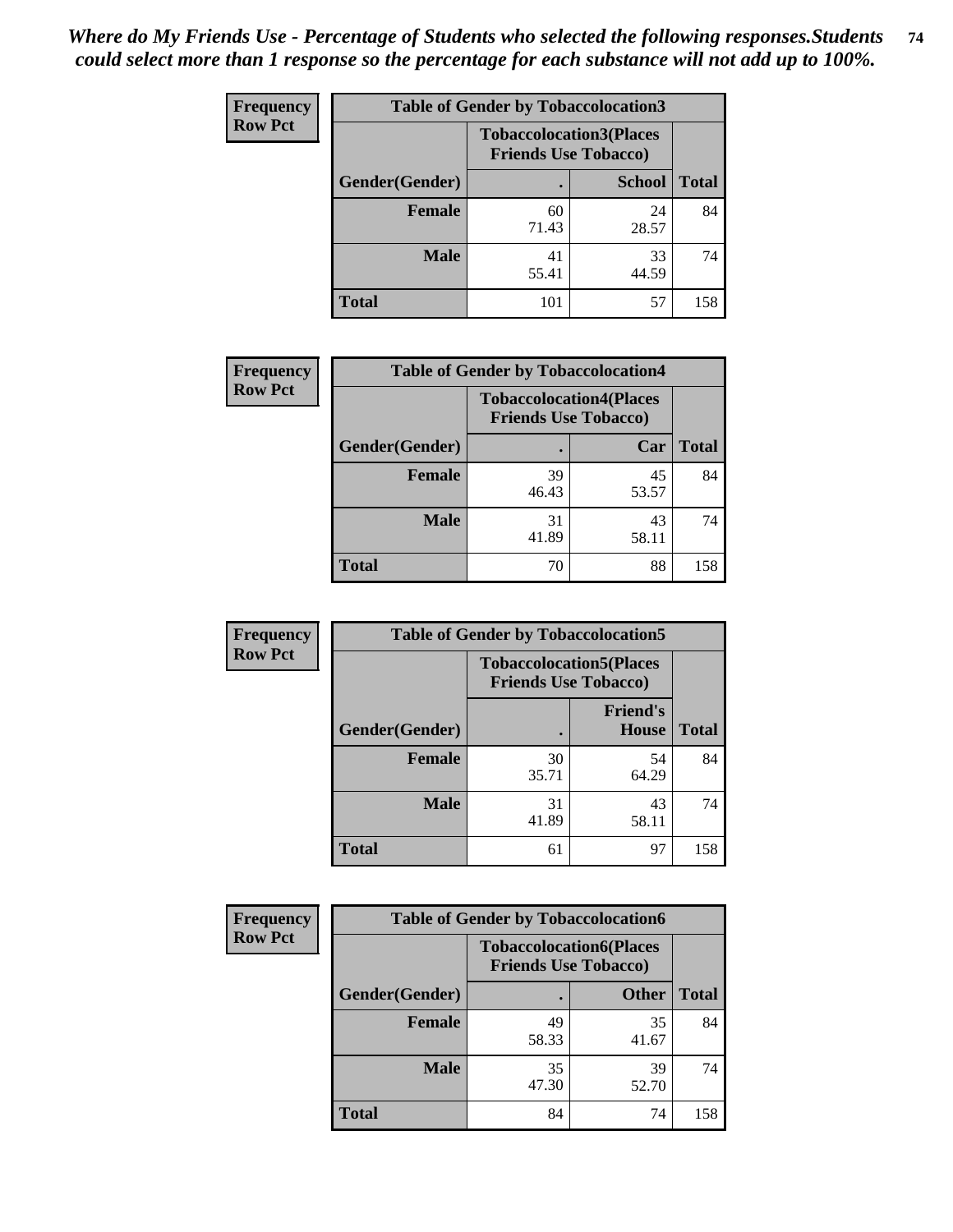| <b>Frequency</b> | <b>Table of Gender by Marijuanalocation1</b> |                                                                    |             |              |  |
|------------------|----------------------------------------------|--------------------------------------------------------------------|-------------|--------------|--|
| <b>Row Pct</b>   |                                              | <b>Marijuanalocation1(Places</b><br><b>Friends Use Marijuana</b> ) |             |              |  |
|                  | Gender(Gender)                               |                                                                    | Do Not Use  | <b>Total</b> |  |
|                  | <b>Female</b>                                | 47<br>55.95                                                        | 37<br>44.05 | 84           |  |
|                  | <b>Male</b>                                  | 44<br>59.46                                                        | 30<br>40.54 | 74           |  |
|                  | <b>Total</b>                                 | 91                                                                 | 67          | 158          |  |

| <b>Frequency</b> | <b>Table of Gender by Marijuanalocation2</b> |             |                                                                    |              |
|------------------|----------------------------------------------|-------------|--------------------------------------------------------------------|--------------|
| <b>Row Pct</b>   |                                              |             | <b>Marijuanalocation2(Places</b><br><b>Friends Use Marijuana</b> ) |              |
|                  | Gender(Gender)                               |             | Home                                                               | <b>Total</b> |
|                  | <b>Female</b>                                | 49<br>58.33 | 35<br>41.67                                                        | 84           |
|                  | <b>Male</b>                                  | 38<br>51.35 | 36<br>48.65                                                        | 74           |
|                  | <b>Total</b>                                 | 87          | 71                                                                 | 158          |

| Frequency      | <b>Table of Gender by Marijuanalocation3</b> |                                                                    |               |              |
|----------------|----------------------------------------------|--------------------------------------------------------------------|---------------|--------------|
| <b>Row Pct</b> |                                              | <b>Marijuanalocation3(Places</b><br><b>Friends Use Marijuana</b> ) |               |              |
|                | Gender(Gender)                               |                                                                    | <b>School</b> | <b>Total</b> |
|                | Female                                       | 76<br>90.48                                                        | 8<br>9.52     | 84           |
|                | <b>Male</b>                                  | 65<br>87.84                                                        | 9<br>12.16    | 74           |
|                | <b>Total</b>                                 | 141                                                                | 17            | 158          |

| <b>Frequency</b> | <b>Table of Gender by Marijuanalocation4</b> |                                                                    |             |              |
|------------------|----------------------------------------------|--------------------------------------------------------------------|-------------|--------------|
| <b>Row Pct</b>   |                                              | <b>Marijuanalocation4(Places</b><br><b>Friends Use Marijuana</b> ) |             |              |
|                  | Gender(Gender)                               |                                                                    | Car         | <b>Total</b> |
|                  | <b>Female</b>                                | 55<br>65.48                                                        | 29<br>34.52 | 84           |
|                  | <b>Male</b>                                  | 44<br>59.46                                                        | 30<br>40.54 | 74           |
|                  | <b>Total</b>                                 | 99                                                                 | 59          | 158          |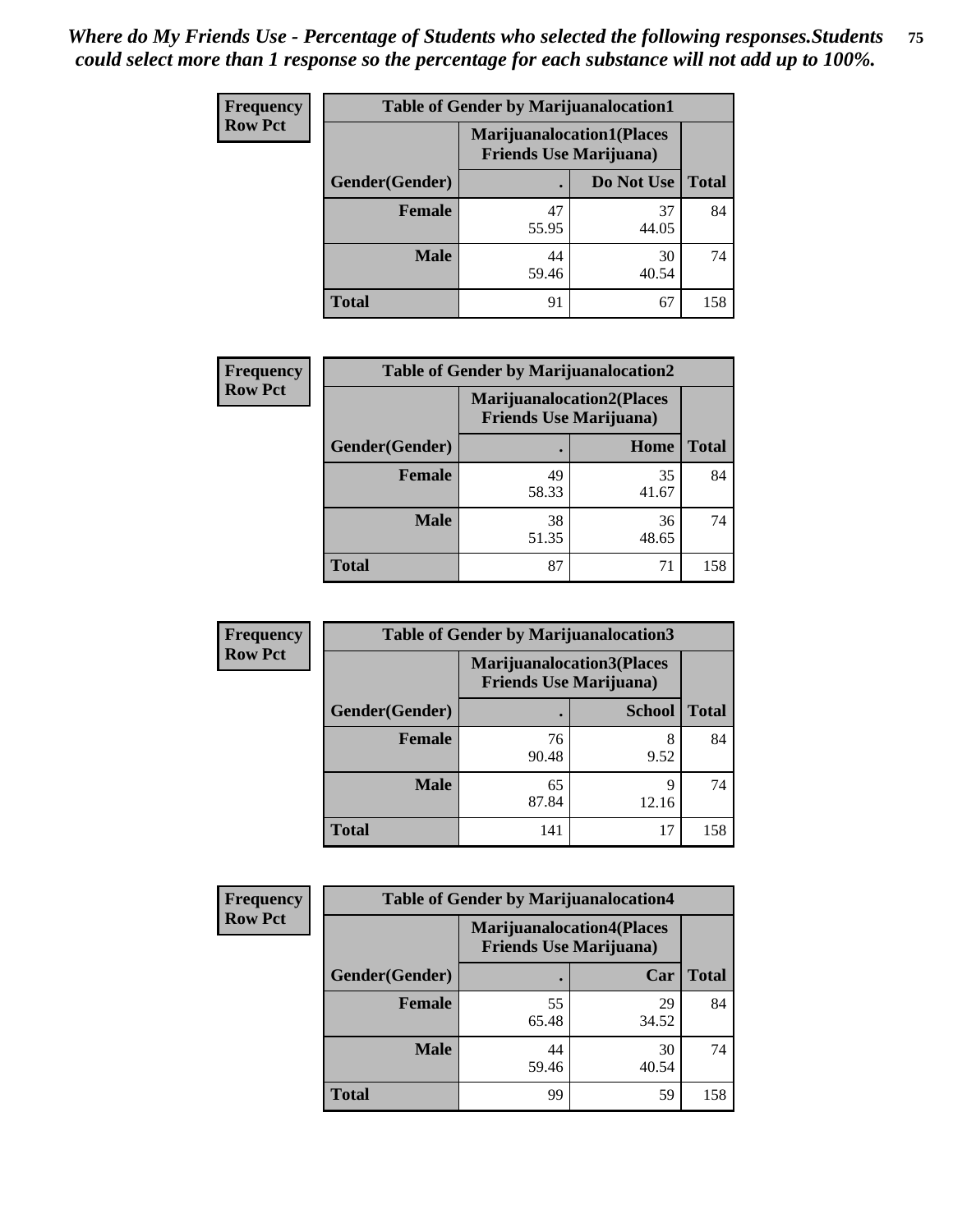| <b>Frequency</b> |                | <b>Table of Gender by Marijuanalocation5</b>                       |                          |              |
|------------------|----------------|--------------------------------------------------------------------|--------------------------|--------------|
| <b>Row Pct</b>   |                | <b>Marijuanalocation5(Places</b><br><b>Friends Use Marijuana</b> ) |                          |              |
|                  | Gender(Gender) |                                                                    | <b>Friend's</b><br>House | <b>Total</b> |
|                  | <b>Female</b>  | 40<br>47.62                                                        | 44<br>52.38              | 84           |
|                  | <b>Male</b>    | 35<br>47.30                                                        | 39<br>52.70              | 74           |
|                  | <b>Total</b>   | 75                                                                 | 83                       | 158          |

| <b>Frequency</b> |                        | <b>Table of Gender by Marijuanalocation6</b>                       |              |       |
|------------------|------------------------|--------------------------------------------------------------------|--------------|-------|
| <b>Row Pct</b>   |                        | <b>Marijuanalocation6(Places</b><br><b>Friends Use Marijuana</b> ) |              |       |
|                  | <b>Gender</b> (Gender) |                                                                    | <b>Other</b> | Total |
|                  | <b>Female</b>          | 54<br>64.29                                                        | 30<br>35.71  | 84    |
|                  | <b>Male</b>            | 53<br>71.62                                                        | 21<br>28.38  | 74    |
|                  | <b>Total</b>           | 107                                                                | 51           | 158   |

| <b>Frequency</b> | <b>Table of Gender by Otherdruglocation1</b> |                                                                                |             |              |
|------------------|----------------------------------------------|--------------------------------------------------------------------------------|-------------|--------------|
| <b>Row Pct</b>   |                                              | <b>Otherdruglocation1(Places</b><br><b>Friends Use Other Illegal</b><br>Drugs) |             |              |
|                  | Gender(Gender)                               |                                                                                | Do Not Use  | <b>Total</b> |
|                  | <b>Female</b>                                | 30<br>35.71                                                                    | 54<br>64.29 | 84           |
|                  | <b>Male</b>                                  | 20<br>27.03                                                                    | 54<br>72.97 | 74           |
|                  | <b>Total</b>                                 | 50                                                                             | 108         | 158          |

| Frequency      | <b>Table of Gender by Otherdruglocation2</b> |                                                                                |             |              |
|----------------|----------------------------------------------|--------------------------------------------------------------------------------|-------------|--------------|
| <b>Row Pct</b> |                                              | <b>Otherdruglocation2(Places</b><br><b>Friends Use Other Illegal</b><br>Drugs) |             |              |
|                | Gender(Gender)                               |                                                                                | Home        | <b>Total</b> |
|                | Female                                       | 58<br>69.05                                                                    | 26<br>30.95 | 84           |
|                | <b>Male</b>                                  | 55<br>74.32                                                                    | 19<br>25.68 | 74           |
|                | <b>Total</b>                                 | 113                                                                            | 45          | 158          |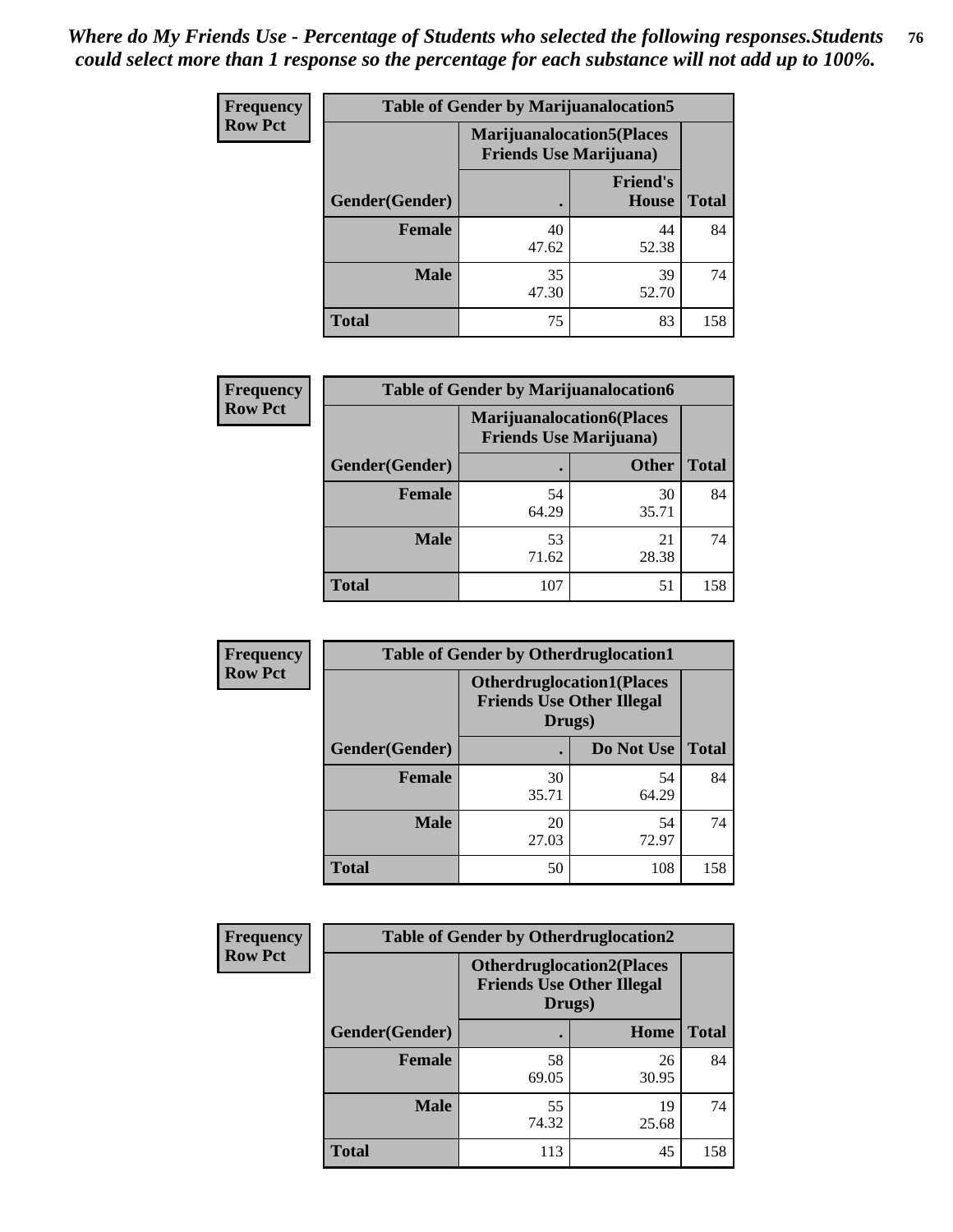| Frequency      | <b>Table of Gender by Otherdruglocation3</b> |                                                                                |               |              |
|----------------|----------------------------------------------|--------------------------------------------------------------------------------|---------------|--------------|
| <b>Row Pct</b> |                                              | <b>Otherdruglocation3(Places</b><br><b>Friends Use Other Illegal</b><br>Drugs) |               |              |
|                | Gender(Gender)                               |                                                                                | <b>School</b> | <b>Total</b> |
|                | Female                                       | 79<br>94.05                                                                    | 5<br>5.95     | 84           |
|                | <b>Male</b>                                  | 65<br>87.84                                                                    | q<br>12.16    | 74           |
|                | <b>Total</b>                                 | 144                                                                            | 14            | 158          |

| Frequency      | <b>Table of Gender by Otherdruglocation4</b> |                                                                                |             |              |
|----------------|----------------------------------------------|--------------------------------------------------------------------------------|-------------|--------------|
| <b>Row Pct</b> |                                              | <b>Otherdruglocation4(Places</b><br><b>Friends Use Other Illegal</b><br>Drugs) |             |              |
|                | Gender(Gender)                               |                                                                                | Car         | <b>Total</b> |
|                | <b>Female</b>                                | 65<br>77.38                                                                    | 19<br>22.62 | 84           |
|                | <b>Male</b>                                  | 63<br>85.14                                                                    | 11<br>14.86 | 74           |
|                | <b>Total</b>                                 | 128                                                                            | 30          | 158          |

| Frequency      | <b>Table of Gender by Otherdruglocation5</b> |                                                                                |                                 |              |
|----------------|----------------------------------------------|--------------------------------------------------------------------------------|---------------------------------|--------------|
| <b>Row Pct</b> |                                              | <b>Otherdruglocation5(Places</b><br><b>Friends Use Other Illegal</b><br>Drugs) |                                 |              |
|                | Gender(Gender)                               |                                                                                | <b>Friend's</b><br><b>House</b> | <b>Total</b> |
|                | <b>Female</b>                                | 54<br>64.29                                                                    | 30<br>35.71                     | 84           |
|                | <b>Male</b>                                  | 57<br>77.03                                                                    | 17<br>22.97                     | 74           |
|                | <b>Total</b>                                 | 111                                                                            | 47                              | 158          |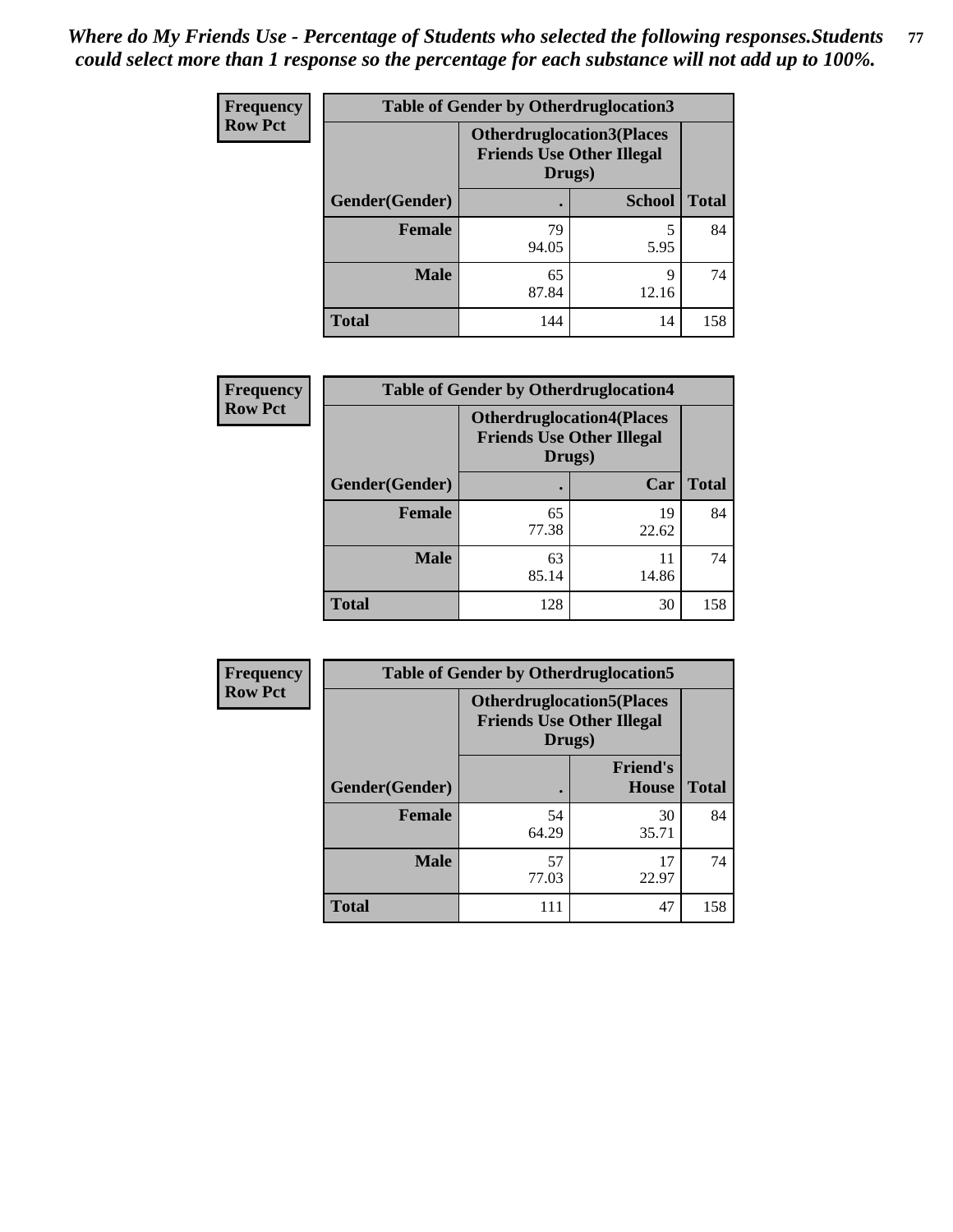| Frequency      | <b>Table of Gender by Otherdruglocation6</b> |                                                                                |              |              |
|----------------|----------------------------------------------|--------------------------------------------------------------------------------|--------------|--------------|
| <b>Row Pct</b> |                                              | <b>Otherdruglocation6(Places</b><br><b>Friends Use Other Illegal</b><br>Drugs) |              |              |
|                | Gender(Gender)                               |                                                                                | <b>Other</b> | <b>Total</b> |
|                | <b>Female</b>                                | 62<br>73.81                                                                    | 22<br>26.19  | 84           |
|                | <b>Male</b>                                  | 59<br>79.73                                                                    | 15<br>20.27  | 74           |
|                | <b>Total</b>                                 | 121                                                                            | 37           | 158          |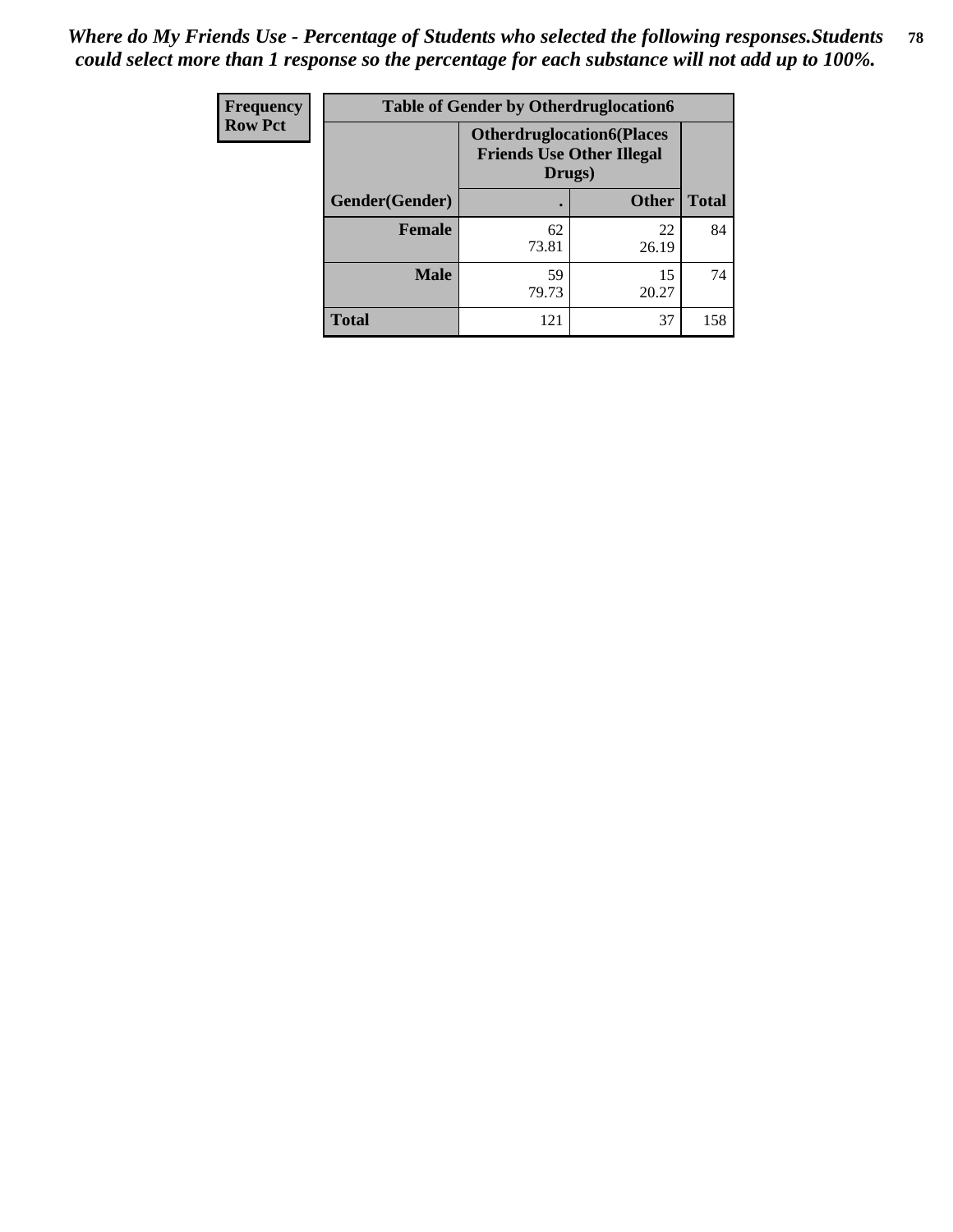| <b>Frequency</b> | <b>Table of Gender by Alcoholtime1</b> |                                                          |                      |              |
|------------------|----------------------------------------|----------------------------------------------------------|----------------------|--------------|
| <b>Row Pct</b>   |                                        | <b>Alcoholtime1(Times</b><br><b>Friends Use Alcohol)</b> |                      |              |
|                  | Gender(Gender)                         | $\bullet$                                                | Do Not<br><b>Use</b> | <b>Total</b> |
|                  | <b>Female</b>                          | 67<br>79.76                                              | 17<br>20.24          | 84           |
|                  | <b>Male</b>                            | 58<br>78.38                                              | 16<br>21.62          | 74           |
|                  | <b>Total</b>                           | 125                                                      | 33                   | 158          |

| Frequency      | <b>Table of Gender by Alcoholtime2</b> |                                                          |                            |              |
|----------------|----------------------------------------|----------------------------------------------------------|----------------------------|--------------|
| <b>Row Pct</b> |                                        | <b>Alcoholtime2(Times</b><br><b>Friends Use Alcohol)</b> |                            |              |
|                | Gender(Gender)                         |                                                          | <b>On Way</b><br>to School | <b>Total</b> |
|                | <b>Female</b>                          | 73<br>86.90                                              | 11<br>13.10                | 84           |
|                | <b>Male</b>                            | 70<br>94.59                                              | 4<br>5.41                  | 74           |
|                | <b>Total</b>                           | 143                                                      | 15                         | 158          |

| Frequency      | <b>Table of Gender by Alcoholtime3</b> |                                                   |                                |              |
|----------------|----------------------------------------|---------------------------------------------------|--------------------------------|--------------|
| <b>Row Pct</b> |                                        | Alcoholtime3(Times<br><b>Friends Use Alcohol)</b> |                                |              |
|                | Gender(Gender)                         |                                                   | <b>During</b><br><b>School</b> | <b>Total</b> |
|                | Female                                 | 79<br>94.05                                       | 5<br>5.95                      | 84           |
|                | <b>Male</b>                            | 70<br>94.59                                       | 4<br>5.41                      | 74           |
|                | <b>Total</b>                           | 149                                               | 9                              | 158          |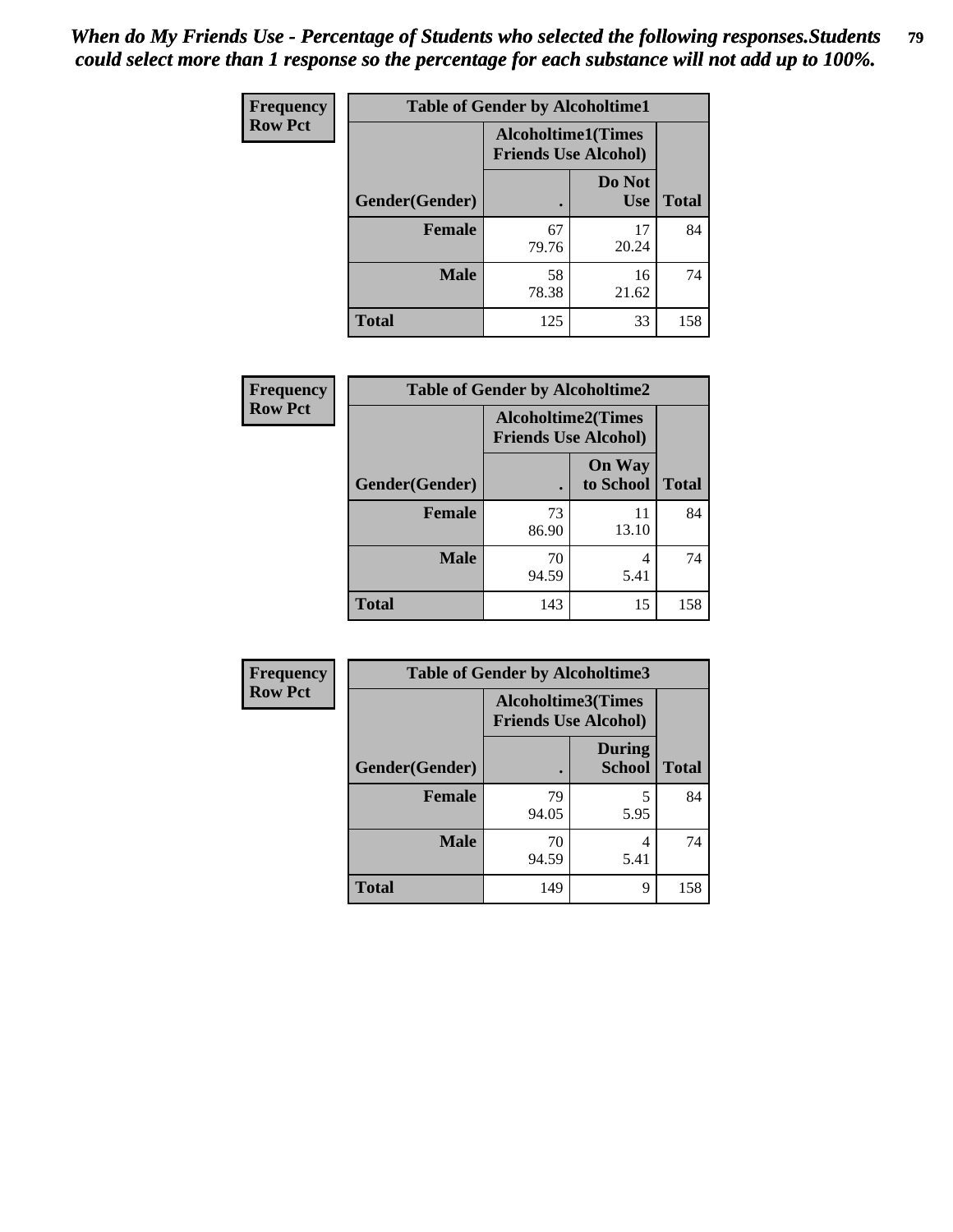*When do My Friends Use - Percentage of Students who selected the following responses.Students could select more than 1 response so the percentage for each substance will not add up to 100%.* **80**

| <b>Frequency</b> | <b>Table of Gender by Alcoholtime4</b> |                                                          |                                                |              |
|------------------|----------------------------------------|----------------------------------------------------------|------------------------------------------------|--------------|
| <b>Row Pct</b>   |                                        | <b>Alcoholtime4(Times</b><br><b>Friends Use Alcohol)</b> |                                                |              |
|                  | Gender(Gender)                         |                                                          | <b>On Way</b><br>Home<br>From<br><b>School</b> | <b>Total</b> |
|                  | <b>Female</b>                          | 73<br>86.90                                              | 11<br>13.10                                    | 84           |
|                  | <b>Male</b>                            | 68<br>91.89                                              | 6<br>8.11                                      | 74           |
|                  | <b>Total</b>                           | 141                                                      | 17                                             | 158          |

| <b>Frequency</b> | <b>Table of Gender by Alcoholtime5</b> |                                                          |             |              |
|------------------|----------------------------------------|----------------------------------------------------------|-------------|--------------|
| <b>Row Pct</b>   |                                        | <b>Alcoholtime5(Times</b><br><b>Friends Use Alcohol)</b> |             |              |
|                  | Gender(Gender)                         |                                                          | Weeknights  | <b>Total</b> |
|                  | <b>Female</b>                          | 62<br>73.81                                              | 22<br>26.19 | 84           |
|                  | <b>Male</b>                            | 56<br>75.68                                              | 18<br>24.32 | 74           |
|                  | <b>Total</b>                           | 118                                                      | 40          | 158          |

| <b>Frequency</b> | <b>Table of Gender by Alcoholtime6</b> |             |                                                           |              |  |
|------------------|----------------------------------------|-------------|-----------------------------------------------------------|--------------|--|
| <b>Row Pct</b>   |                                        |             | <b>Alcoholtime6</b> (Times<br><b>Friends Use Alcohol)</b> |              |  |
|                  | Gender(Gender)                         |             | Weekends                                                  | <b>Total</b> |  |
|                  | Female                                 | 14<br>16.67 | 70<br>83.33                                               | 84           |  |
|                  | <b>Male</b>                            | 12<br>16.22 | 62<br>83.78                                               | 74           |  |
|                  | <b>Total</b>                           | 26          | 132                                                       | 158          |  |

| Frequency      | <b>Table of Gender by Tobaccotime1</b> |                                                          |                      |              |
|----------------|----------------------------------------|----------------------------------------------------------|----------------------|--------------|
| <b>Row Pct</b> |                                        | <b>Tobaccotime1(Times</b><br><b>Friends Use Tobacco)</b> |                      |              |
|                | Gender(Gender)                         |                                                          | Do Not<br><b>Use</b> | <b>Total</b> |
|                | <b>Female</b>                          | 51<br>60.71                                              | 33<br>39.29          | 84           |
|                | <b>Male</b>                            | 53<br>71.62                                              | 21<br>28.38          | 74           |
|                | <b>Total</b>                           | 104                                                      | 54                   | 158          |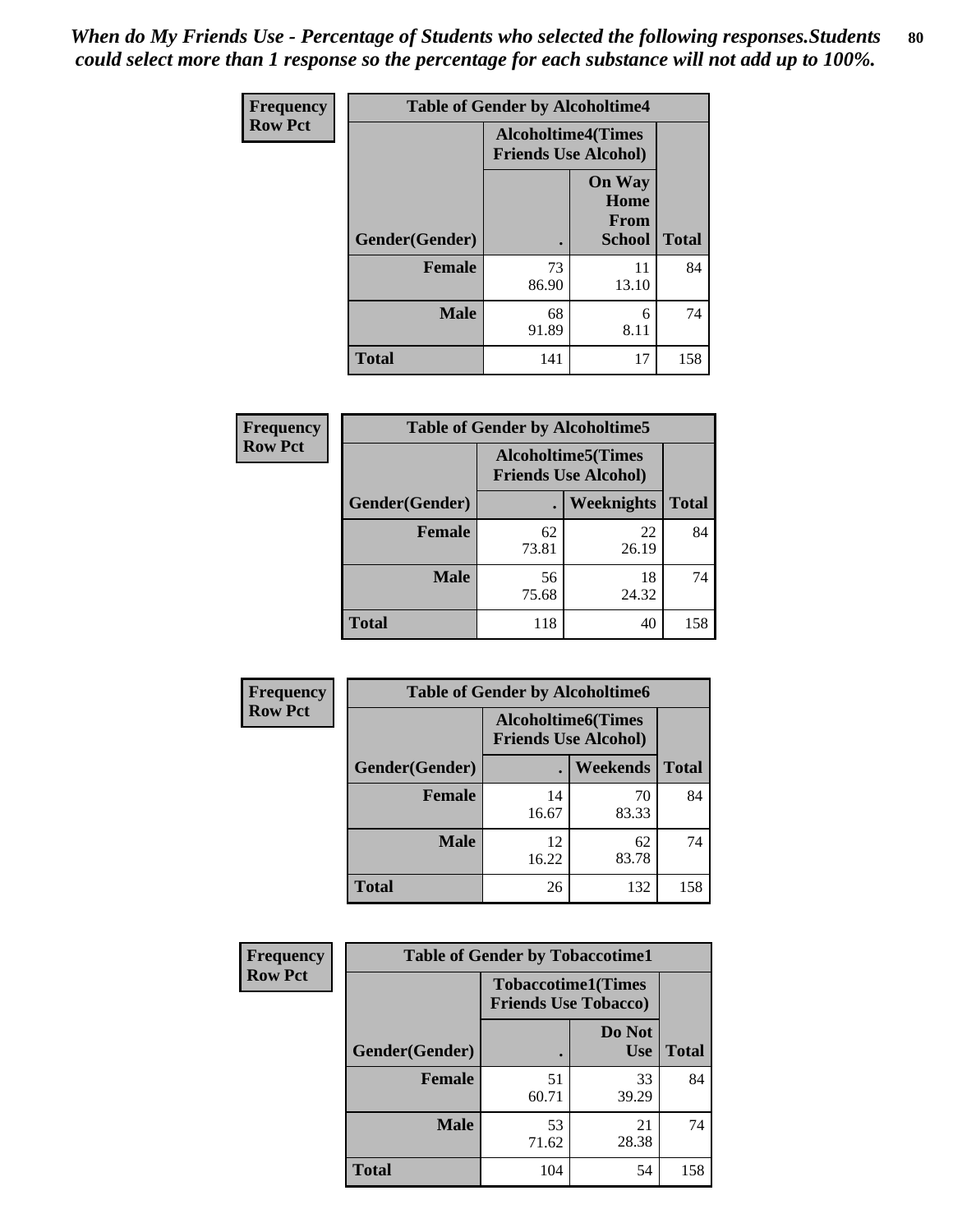*When do My Friends Use - Percentage of Students who selected the following responses.Students could select more than 1 response so the percentage for each substance will not add up to 100%.* **81**

| Frequency      | <b>Table of Gender by Tobaccotime2</b> |                                                          |                            |              |
|----------------|----------------------------------------|----------------------------------------------------------|----------------------------|--------------|
| <b>Row Pct</b> |                                        | <b>Tobaccotime2(Times</b><br><b>Friends Use Tobacco)</b> |                            |              |
|                | Gender(Gender)                         | $\bullet$                                                | <b>On Way</b><br>to School | <b>Total</b> |
|                | <b>Female</b>                          | 45<br>53.57                                              | 39<br>46.43                | 84           |
|                | <b>Male</b>                            | 33<br>44.59                                              | 41<br>55.41                | 74           |
|                | Total                                  | 78                                                       | 80                         | 158          |

| Frequency      | <b>Table of Gender by Tobaccotime3</b> |                                                          |                                |              |
|----------------|----------------------------------------|----------------------------------------------------------|--------------------------------|--------------|
| <b>Row Pct</b> |                                        | <b>Tobaccotime3(Times</b><br><b>Friends Use Tobacco)</b> |                                |              |
|                | Gender(Gender)                         | г                                                        | <b>During</b><br><b>School</b> | <b>Total</b> |
|                | Female                                 | 68<br>80.95                                              | 16<br>19.05                    | 84           |
|                | <b>Male</b>                            | 42<br>56.76                                              | 32<br>43.24                    | 74           |
|                | <b>Total</b>                           | 110                                                      | 48                             | 158          |

| <b>Frequency</b> | <b>Table of Gender by Tobaccotime4</b> |                                                          |                                                |              |
|------------------|----------------------------------------|----------------------------------------------------------|------------------------------------------------|--------------|
| <b>Row Pct</b>   |                                        | <b>Tobaccotime4(Times</b><br><b>Friends Use Tobacco)</b> |                                                |              |
|                  | Gender(Gender)                         |                                                          | <b>On Way</b><br>Home<br>From<br><b>School</b> | <b>Total</b> |
|                  | <b>Female</b>                          | 73<br>86.90                                              | 11<br>13.10                                    | 84           |
|                  | <b>Male</b>                            | 68<br>91.89                                              | 6<br>8.11                                      | 74           |
|                  | <b>Total</b>                           | 141                                                      | 17                                             | 158          |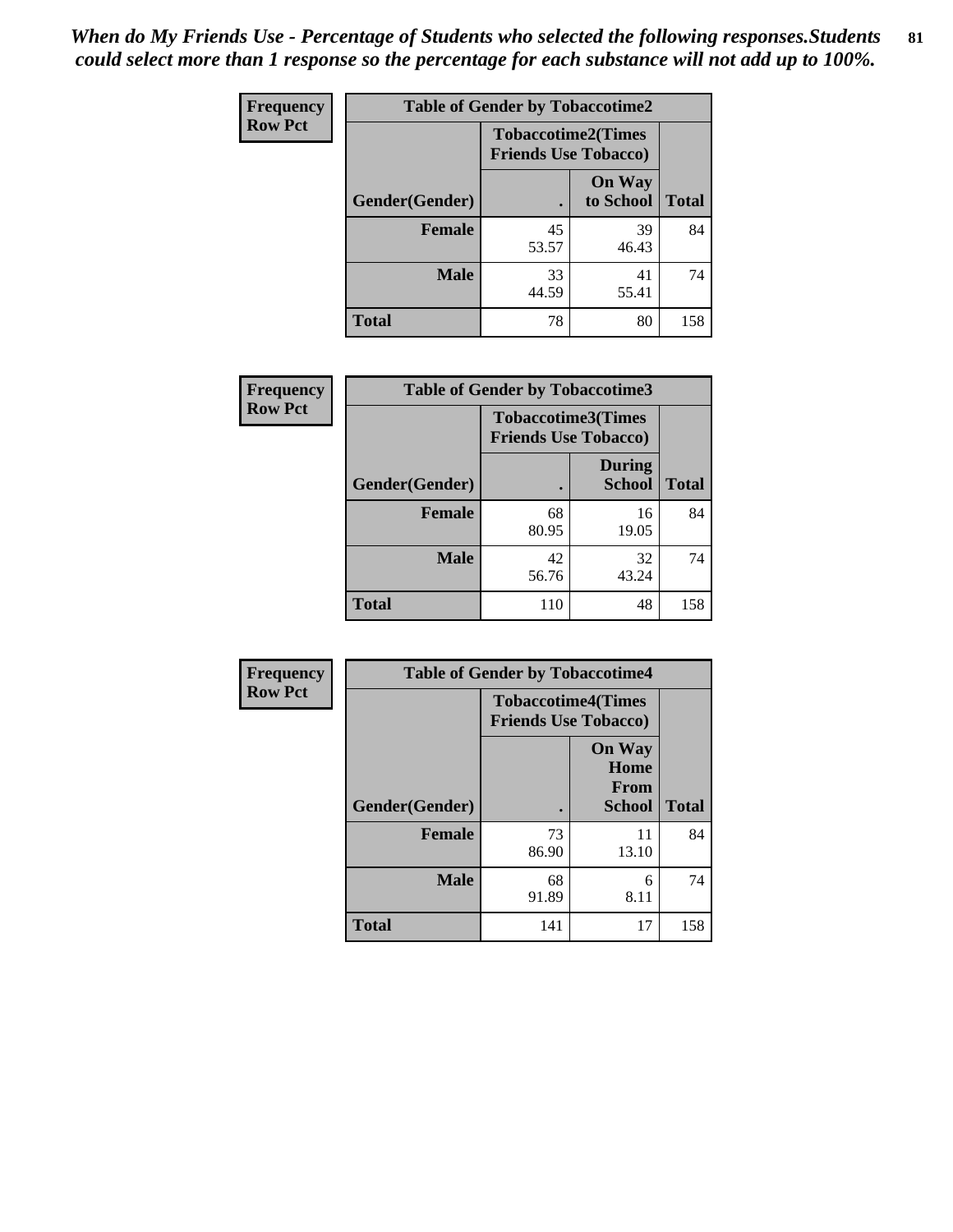| <b>Frequency</b> | <b>Table of Gender by Tobaccotime5</b> |                                                           |             |              |  |
|------------------|----------------------------------------|-----------------------------------------------------------|-------------|--------------|--|
| <b>Row Pct</b>   |                                        | <b>Tobaccotime5</b> (Times<br><b>Friends Use Tobacco)</b> |             |              |  |
|                  | <b>Gender</b> (Gender)                 |                                                           | Weeknights  | <b>Total</b> |  |
|                  | <b>Female</b>                          | 37<br>44.05                                               | 47<br>55.95 | 84           |  |
|                  | <b>Male</b>                            | 25<br>33.78                                               | 49<br>66.22 | 74           |  |
|                  | Total                                  | 62                                                        | 96          | 158          |  |

| Frequency      | <b>Table of Gender by Tobaccotime6</b> |                                                          |                 |              |
|----------------|----------------------------------------|----------------------------------------------------------|-----------------|--------------|
| <b>Row Pct</b> |                                        | <b>Tobaccotime6(Times</b><br><b>Friends Use Tobacco)</b> |                 |              |
|                | Gender(Gender)                         |                                                          | <b>Weekends</b> | <b>Total</b> |
|                | Female                                 | 30<br>35.71                                              | 54<br>64.29     | 84           |
|                | <b>Male</b>                            | 22<br>29.73                                              | 52<br>70.27     | 74           |
|                | <b>Total</b>                           | 52                                                       | 106             | 158          |

| Frequency      | <b>Table of Gender by Marijuanatime1</b> |                                |                             |              |  |
|----------------|------------------------------------------|--------------------------------|-----------------------------|--------------|--|
| <b>Row Pct</b> |                                          | <b>Friends Use Marijuana</b> ) | <b>Marijuanatime1(Times</b> |              |  |
|                | Gender(Gender)                           |                                | Do Not Use                  | <b>Total</b> |  |
|                | <b>Female</b>                            | 43<br>51.19                    | 41<br>48.81                 | 84           |  |
|                | <b>Male</b>                              | 42<br>56.76                    | 32<br>43.24                 | 74           |  |
|                | <b>Total</b>                             | 85                             | 73                          | 158          |  |

| <b>Frequency</b> | <b>Table of Gender by Marijuanatime2</b> |                                                               |                            |              |
|------------------|------------------------------------------|---------------------------------------------------------------|----------------------------|--------------|
| <b>Row Pct</b>   |                                          | <b>Marijuanatime2(Times</b><br><b>Friends Use Marijuana</b> ) |                            |              |
|                  | Gender(Gender)                           |                                                               | On Way to<br><b>School</b> | <b>Total</b> |
|                  | <b>Female</b>                            | 68<br>80.95                                                   | 16<br>19.05                | 84           |
|                  | <b>Male</b>                              | 59<br>79.73                                                   | 15<br>20.27                | 74           |
|                  | <b>Total</b>                             | 127                                                           | 31                         | 158          |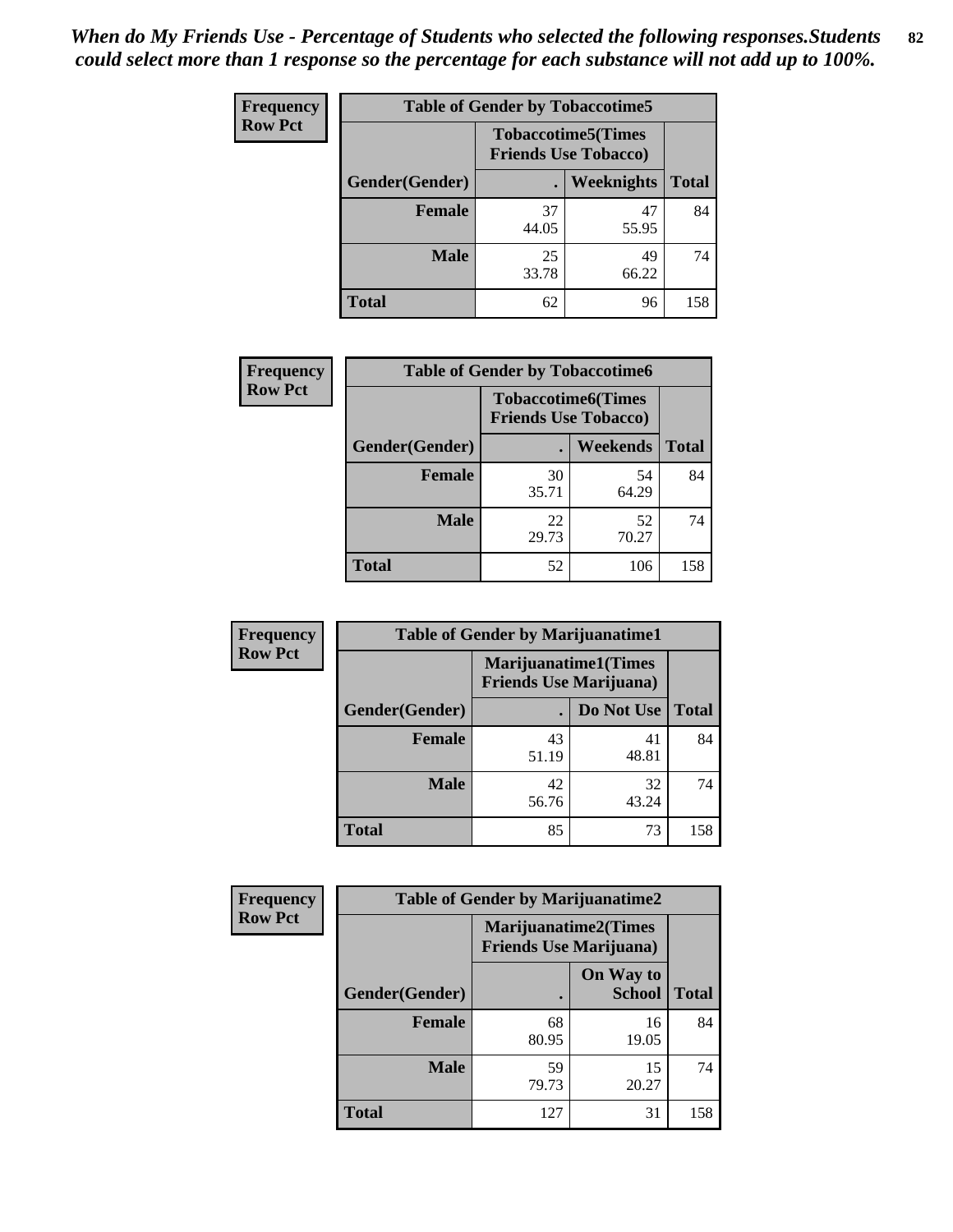| <b>Frequency</b> | <b>Table of Gender by Marijuanatime3</b> |                                |                                |              |
|------------------|------------------------------------------|--------------------------------|--------------------------------|--------------|
| <b>Row Pct</b>   |                                          | <b>Friends Use Marijuana</b> ) | Marijuanatime3(Times           |              |
|                  | Gender(Gender)                           |                                | <b>During</b><br><b>School</b> | <b>Total</b> |
|                  | <b>Female</b>                            | 80<br>95.24                    | $\overline{4}$<br>4.76         | 84           |
|                  | <b>Male</b>                              | 65<br>87.84                    | 9<br>12.16                     | 74           |
|                  | <b>Total</b>                             | 145                            | 13                             | 158          |

| Frequency      | <b>Table of Gender by Marijuanatime4</b> |                                |                                                       |              |
|----------------|------------------------------------------|--------------------------------|-------------------------------------------------------|--------------|
| <b>Row Pct</b> |                                          | <b>Friends Use Marijuana</b> ) | <b>Marijuanatime4</b> (Times                          |              |
|                | Gender(Gender)                           |                                | <b>On Way</b><br>Home<br><b>From</b><br><b>School</b> | <b>Total</b> |
|                | <b>Female</b>                            | 69<br>82.14                    | 15<br>17.86                                           | 84           |
|                | <b>Male</b>                              | 57<br>77.03                    | 17<br>22.97                                           | 74           |
|                | <b>Total</b>                             | 126                            | 32                                                    | 158          |

| Frequency      | <b>Table of Gender by Marijuanatime5</b> |                                                                |             |              |  |
|----------------|------------------------------------------|----------------------------------------------------------------|-------------|--------------|--|
| <b>Row Pct</b> |                                          | <b>Marijuanatime5</b> (Times<br><b>Friends Use Marijuana</b> ) |             |              |  |
|                | Gender(Gender)                           |                                                                | Weeknights  | <b>Total</b> |  |
|                | <b>Female</b>                            | 53<br>63.10                                                    | 31<br>36.90 | 84           |  |
|                | <b>Male</b>                              | 44<br>59.46                                                    | 30<br>40.54 | 74           |  |
|                | <b>Total</b>                             | 97                                                             | 61          | 158          |  |

| <b>Frequency</b> | <b>Table of Gender by Marijuanatime6</b> |                                                               |             |              |  |
|------------------|------------------------------------------|---------------------------------------------------------------|-------------|--------------|--|
| <b>Row Pct</b>   |                                          | <b>Marijuanatime6(Times</b><br><b>Friends Use Marijuana</b> ) |             |              |  |
|                  | Gender(Gender)                           |                                                               | Weekends    | <b>Total</b> |  |
|                  | Female                                   | 37<br>44.05                                                   | 47<br>55.95 | 84           |  |
|                  | <b>Male</b>                              | 30<br>40.54                                                   | 44<br>59.46 | 74           |  |
|                  | <b>Total</b>                             | 67                                                            | 91          | 158          |  |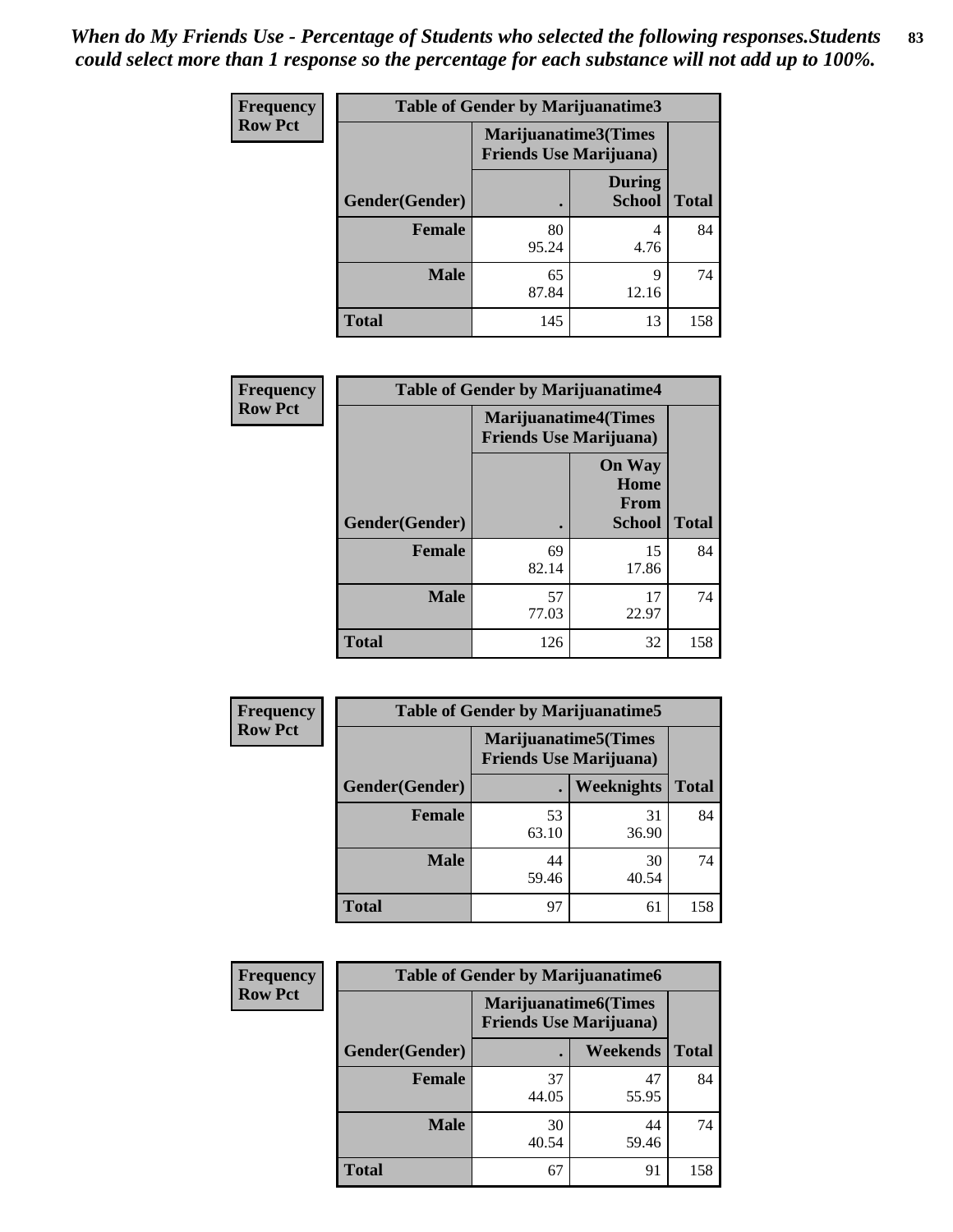*When do My Friends Use - Percentage of Students who selected the following responses.Students could select more than 1 response so the percentage for each substance will not add up to 100%.* **84**

| <b>Frequency</b> | <b>Table of Gender by Otherdrugtime1</b> |                                                                                    |             |              |  |
|------------------|------------------------------------------|------------------------------------------------------------------------------------|-------------|--------------|--|
| <b>Row Pct</b>   |                                          | <b>Otherdrugtime1</b> (Times<br><b>Friends Use Other</b><br><b>Illegal Drugs</b> ) |             |              |  |
|                  | <b>Gender</b> (Gender)                   |                                                                                    | Do Not Use  | <b>Total</b> |  |
|                  | <b>Female</b>                            | 27<br>32.14                                                                        | 57<br>67.86 | 84           |  |
|                  | <b>Male</b>                              | 16<br>21.62                                                                        | 58<br>78.38 | 74           |  |
|                  | <b>Total</b>                             | 43                                                                                 | 115         | 158          |  |

| <b>Frequency</b> | <b>Table of Gender by Otherdrugtime2</b>                                          |             |                            |              |  |
|------------------|-----------------------------------------------------------------------------------|-------------|----------------------------|--------------|--|
| <b>Row Pct</b>   | <b>Otherdrugtime2(Times</b><br><b>Friends Use Other</b><br><b>Illegal Drugs</b> ) |             |                            |              |  |
|                  | <b>Gender</b> (Gender)                                                            |             | On Way to<br><b>School</b> | <b>Total</b> |  |
|                  | <b>Female</b>                                                                     | 76<br>90.48 | 8<br>9.52                  | 84           |  |
|                  | <b>Male</b>                                                                       | 65<br>87.84 | 9<br>12.16                 | 74           |  |
|                  | <b>Total</b>                                                                      | 141         | 17                         | 158          |  |

| Frequency      | <b>Table of Gender by Otherdrugtime3</b> |                                                                                   |                                |              |  |
|----------------|------------------------------------------|-----------------------------------------------------------------------------------|--------------------------------|--------------|--|
| <b>Row Pct</b> |                                          | <b>Otherdrugtime3(Times</b><br><b>Friends Use Other</b><br><b>Illegal Drugs</b> ) |                                |              |  |
|                | Gender(Gender)                           |                                                                                   | <b>During</b><br><b>School</b> | <b>Total</b> |  |
|                | <b>Female</b>                            | 79<br>94.05                                                                       | 5<br>5.95                      | 84           |  |
|                | <b>Male</b>                              | 65<br>87.84                                                                       | $\mathbf Q$<br>12.16           | 74           |  |
|                | <b>Total</b>                             | 144                                                                               | 14                             | 158          |  |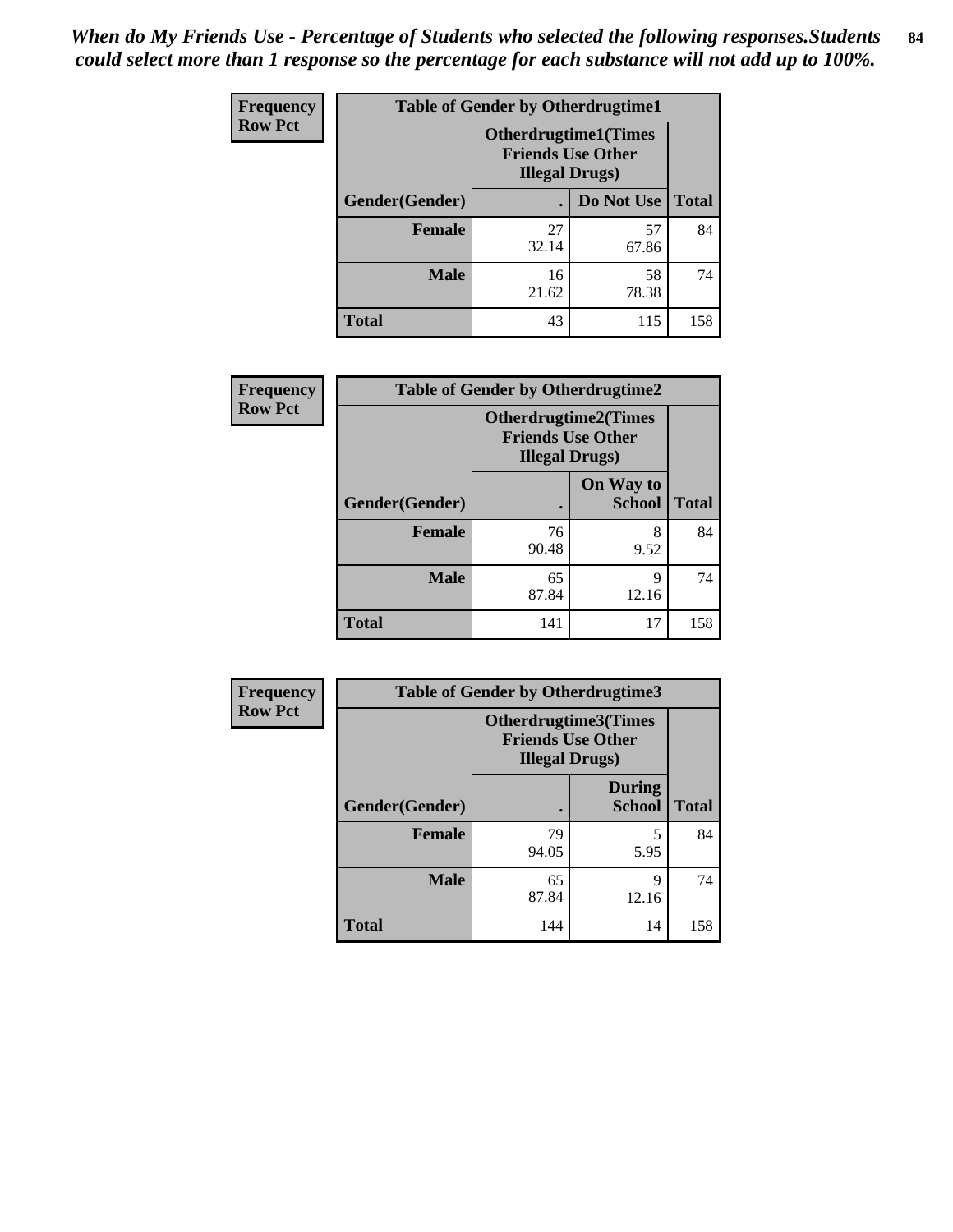*When do My Friends Use - Percentage of Students who selected the following responses.Students could select more than 1 response so the percentage for each substance will not add up to 100%.* **85**

| <b>Frequency</b> | <b>Table of Gender by Otherdrugtime4</b> |                                                                                   |                                                |              |  |
|------------------|------------------------------------------|-----------------------------------------------------------------------------------|------------------------------------------------|--------------|--|
| <b>Row Pct</b>   |                                          | <b>Otherdrugtime4(Times</b><br><b>Friends Use Other</b><br><b>Illegal Drugs</b> ) |                                                |              |  |
|                  | Gender(Gender)                           |                                                                                   | <b>On Way</b><br>Home<br>From<br><b>School</b> | <b>Total</b> |  |
|                  | <b>Female</b>                            | 73<br>86.90                                                                       | 11<br>13.10                                    | 84           |  |
|                  | <b>Male</b>                              | 66<br>89.19                                                                       | 8<br>10.81                                     | 74           |  |
|                  | <b>Total</b>                             | 139                                                                               | 19                                             | 158          |  |

| <b>Frequency</b> | <b>Table of Gender by Otherdrugtime5</b>                                           |             |             |              |  |
|------------------|------------------------------------------------------------------------------------|-------------|-------------|--------------|--|
| <b>Row Pct</b>   | <b>Otherdrugtime5</b> (Times<br><b>Friends Use Other</b><br><b>Illegal Drugs</b> ) |             |             |              |  |
|                  | Gender(Gender)                                                                     |             | Weeknights  | <b>Total</b> |  |
|                  | <b>Female</b>                                                                      | 68<br>80.95 | 16<br>19.05 | 84           |  |
|                  | <b>Male</b>                                                                        | 61<br>82.43 | 13<br>17.57 | 74           |  |
|                  | <b>Total</b>                                                                       | 129         | 29          | 158          |  |

| <b>Frequency</b> | <b>Table of Gender by Otherdrugtime6</b>                                          |             |             |              |  |
|------------------|-----------------------------------------------------------------------------------|-------------|-------------|--------------|--|
| <b>Row Pct</b>   | <b>Otherdrugtime6(Times</b><br><b>Friends Use Other</b><br><b>Illegal Drugs</b> ) |             |             |              |  |
|                  | Gender(Gender)                                                                    |             | Weekends    | <b>Total</b> |  |
|                  | <b>Female</b>                                                                     | 52<br>61.90 | 32<br>38.10 | 84           |  |
|                  | <b>Male</b>                                                                       | 55<br>74.32 | 19<br>25.68 | 74           |  |
|                  | <b>Total</b>                                                                      | 107         | 51          | 158          |  |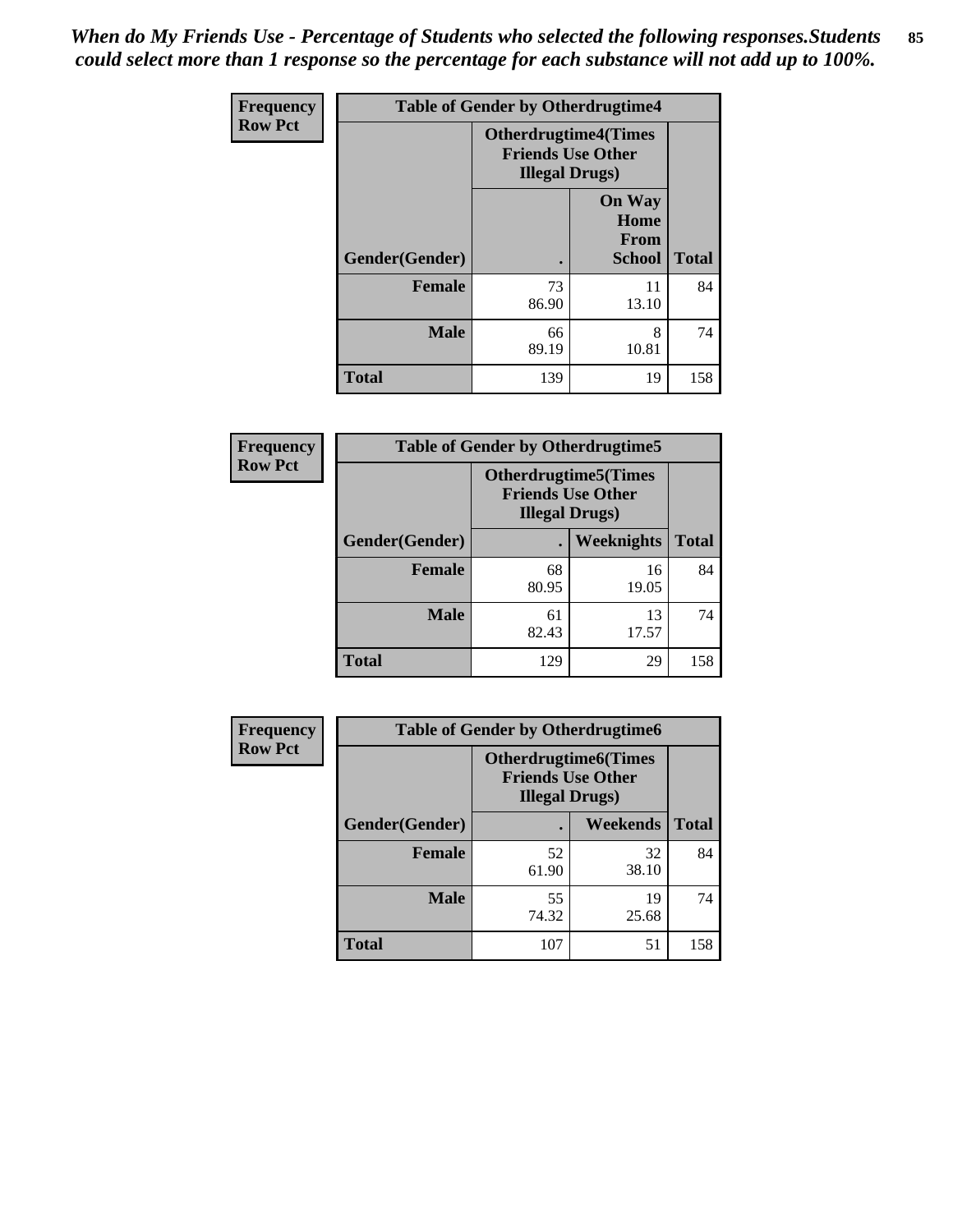# *Other Questions* **86**

| <b>Frequency</b> | <b>Table of Gender by Educationalcohol</b> |                                                                                                                                       |                |              |  |  |
|------------------|--------------------------------------------|---------------------------------------------------------------------------------------------------------------------------------------|----------------|--------------|--|--|
| <b>Row Pct</b>   |                                            | <b>Educationalcohol</b> (I<br>have been taught<br>about alcohol,<br>tobacco,<br>and other drugs<br>within the last year<br>at school) |                |              |  |  |
|                  | Gender(Gender)                             | <b>Yes</b>                                                                                                                            | N <sub>0</sub> | <b>Total</b> |  |  |
|                  | <b>Female</b>                              | 55<br>65.48                                                                                                                           | 29<br>34.52    | 84           |  |  |
|                  | <b>Male</b>                                | 44<br>59.46                                                                                                                           | 30<br>40.54    | 74           |  |  |
|                  | <b>Total</b>                               | 99                                                                                                                                    | 59             | 158          |  |  |

| Frequency      | <b>Table of Gender by Rodedrinking</b> |                                                                                                                     |                |              |
|----------------|----------------------------------------|---------------------------------------------------------------------------------------------------------------------|----------------|--------------|
| <b>Row Pct</b> |                                        | Rodedrinking(In<br>the past 30 days I<br>have ridden in a<br>car with a driver<br>who had been<br>drinking alcohol) |                |              |
|                | Gender(Gender)                         | Yes                                                                                                                 | N <sub>0</sub> | <b>Total</b> |
|                | <b>Female</b>                          | 21<br>25.00                                                                                                         | 63<br>75.00    | 84           |
|                | <b>Male</b>                            | 11<br>14.86                                                                                                         | 63<br>85.14    | 74           |
|                | <b>Total</b>                           | 32                                                                                                                  | 126            | 158          |

| Frequency      | <b>Table of Gender by Drugsschool</b> |                                                                                                                                     |                |              |  |
|----------------|---------------------------------------|-------------------------------------------------------------------------------------------------------------------------------------|----------------|--------------|--|
| <b>Row Pct</b> |                                       | <b>Drugsschool</b> (During<br>the past 12 months,<br>I have been offered,<br>sold,<br>or given illegal drugs<br>on school property) |                |              |  |
|                | Gender(Gender)                        | Yes                                                                                                                                 | N <sub>0</sub> | <b>Total</b> |  |
|                | <b>Female</b>                         | 12<br>14.29                                                                                                                         | 72<br>85.71    | 84           |  |
|                | <b>Male</b>                           | 20<br>27.03                                                                                                                         | 54<br>72.97    | 74           |  |
|                | <b>Total</b>                          | 32                                                                                                                                  | 126            | 158          |  |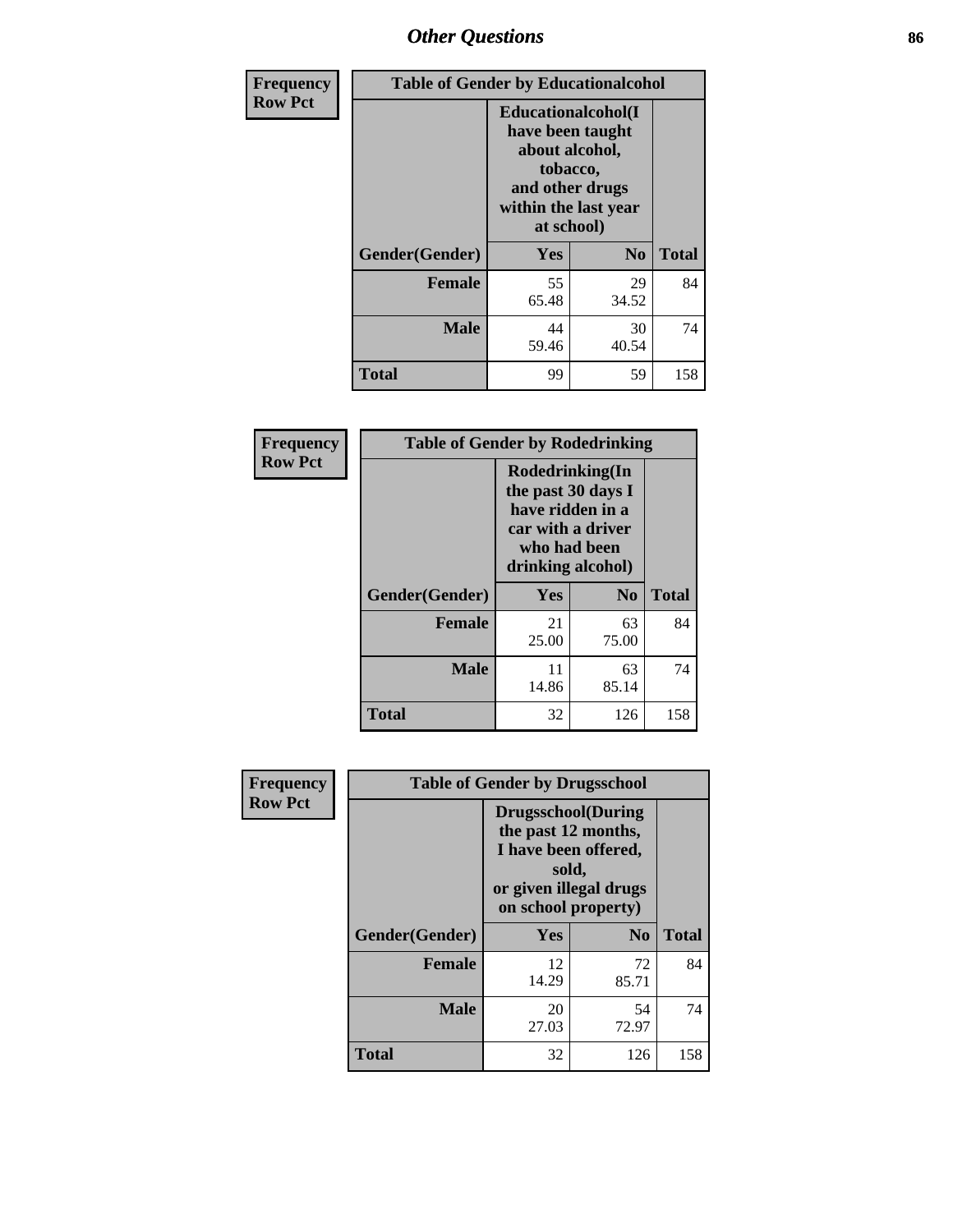# *Other Questions* **87**

**Frequency Row Pct**

| <b>Table of Gender by Bingedrinking</b> |                         |                                                                                                         |                   |                        |                        |                               |                        |              |
|-----------------------------------------|-------------------------|---------------------------------------------------------------------------------------------------------|-------------------|------------------------|------------------------|-------------------------------|------------------------|--------------|
|                                         |                         | Bingedrinking(I have drunk five or more<br>drinks of alcohol at one sitting during the<br>last 30 days) |                   |                        |                        |                               |                        |              |
| Gender(Gender)                          | $\bf{0}$<br><b>Days</b> | $1$ or<br>days                                                                                          | 3 to<br>5<br>days | 6 to<br>9<br>days      | 10<br>to<br>19<br>days | <b>20</b><br>to<br>29<br>days | All<br>30<br>days      | <b>Total</b> |
| Female                                  | 58<br>69.05             | 12<br>14.29                                                                                             | 6<br>7.14         | $\mathfrak{D}$<br>2.38 | $\overline{c}$<br>2.38 | $\overline{2}$<br>2.38        | $\mathfrak{D}$<br>2.38 | 84           |
| <b>Male</b>                             | 45<br>60.81             | 11<br>14.86                                                                                             | 10<br>13.51       | $\mathfrak{D}$<br>2.70 | 4<br>5.41              | $\Omega$<br>0.00              | $\mathfrak{D}$<br>2.70 | 74           |
| <b>Total</b>                            | 103                     | 23                                                                                                      | 16                | 4                      | 6                      | $\overline{2}$                | 4                      | 158          |

| Frequency      | <b>Table of Gender by Educationaids</b> |                                                                                                 |             |              |
|----------------|-----------------------------------------|-------------------------------------------------------------------------------------------------|-------------|--------------|
| <b>Row Pct</b> |                                         | <b>Educationaids</b> (I<br>have been taught<br>about HIV/AIDS<br>at school in the<br>past year) |             |              |
|                | Gender(Gender)                          | Yes                                                                                             | $\bf N_0$   | <b>Total</b> |
|                | <b>Female</b>                           | 51<br>60.71                                                                                     | 33<br>39.29 | 84           |
|                | <b>Male</b>                             | 43<br>58.11                                                                                     | 31<br>41.89 | 74           |
|                | <b>Total</b>                            | 94                                                                                              | 64          | 158          |

| <b>Frequency</b> | <b>Table of Gender by Suicideconsider</b> |                 |                |              |
|------------------|-------------------------------------------|-----------------|----------------|--------------|
| <b>Row Pct</b>   |                                           | Suicideconsider |                |              |
|                  | Gender(Gender)                            | Yes             | N <sub>0</sub> | <b>Total</b> |
|                  | <b>Female</b>                             | 13<br>15.48     | 71<br>84.52    | 84           |
|                  | <b>Male</b>                               | 9.46            | 67<br>90.54    | 74           |
|                  | <b>Total</b>                              | 20              | 138            | 158          |